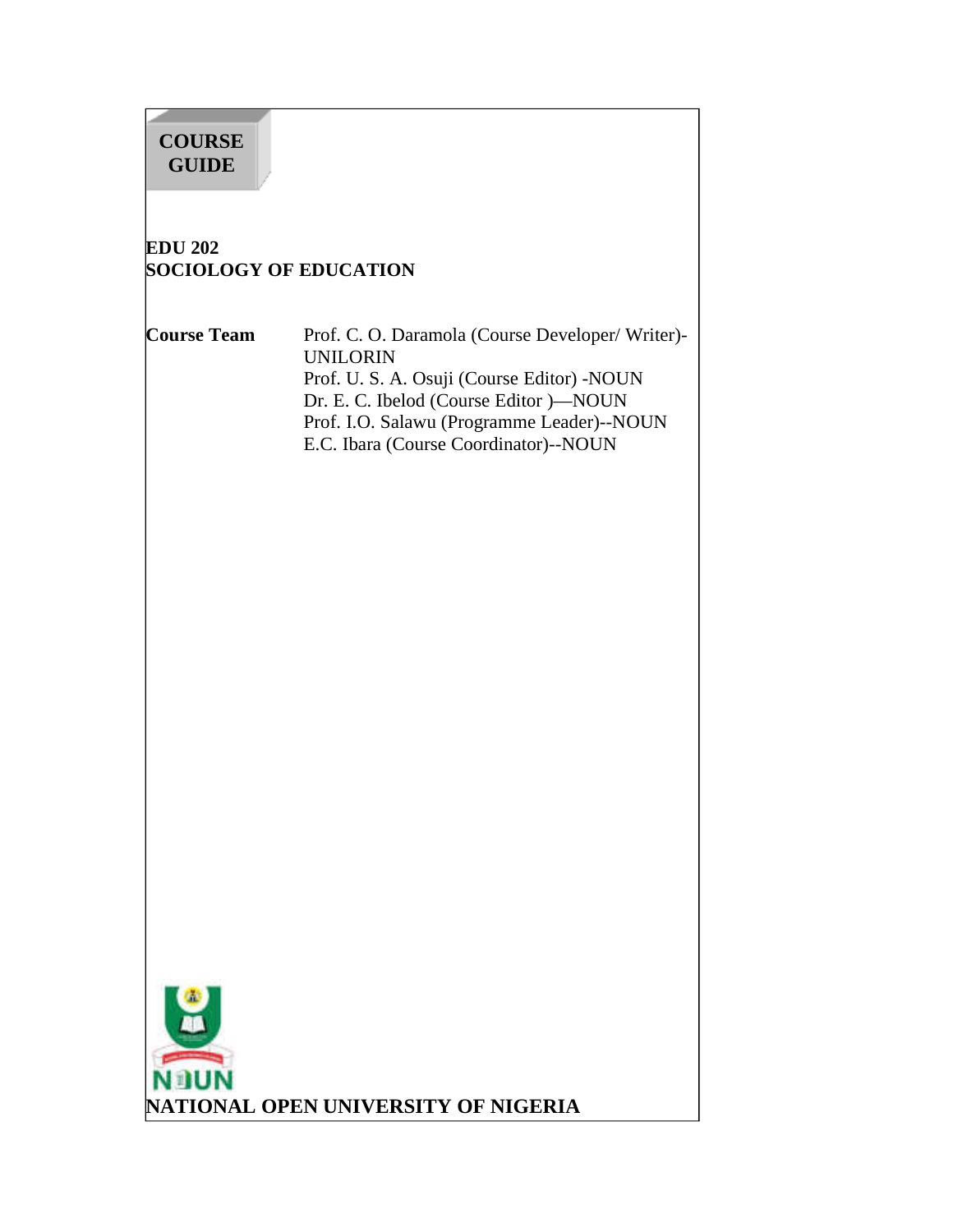© 2022 by NOUN Press National Open University of Nigeria **Headquarters** University Village Plot 91, Cadastral Zone Nnamdi Azikiwe Expressway Jabi, Abuja

Lagos Office 14/16 Ahmadu Bello Way Victoria Island, Lagos

e-mail: centralinfo@nou.edu.ng URL: www.nou.edu.ng

All rights reserved. No part of this book may be reproduced, in any form or by any means, without permission in writing from the publisher.

First Printed 2006, 2022

ISBN: 978-058-698-9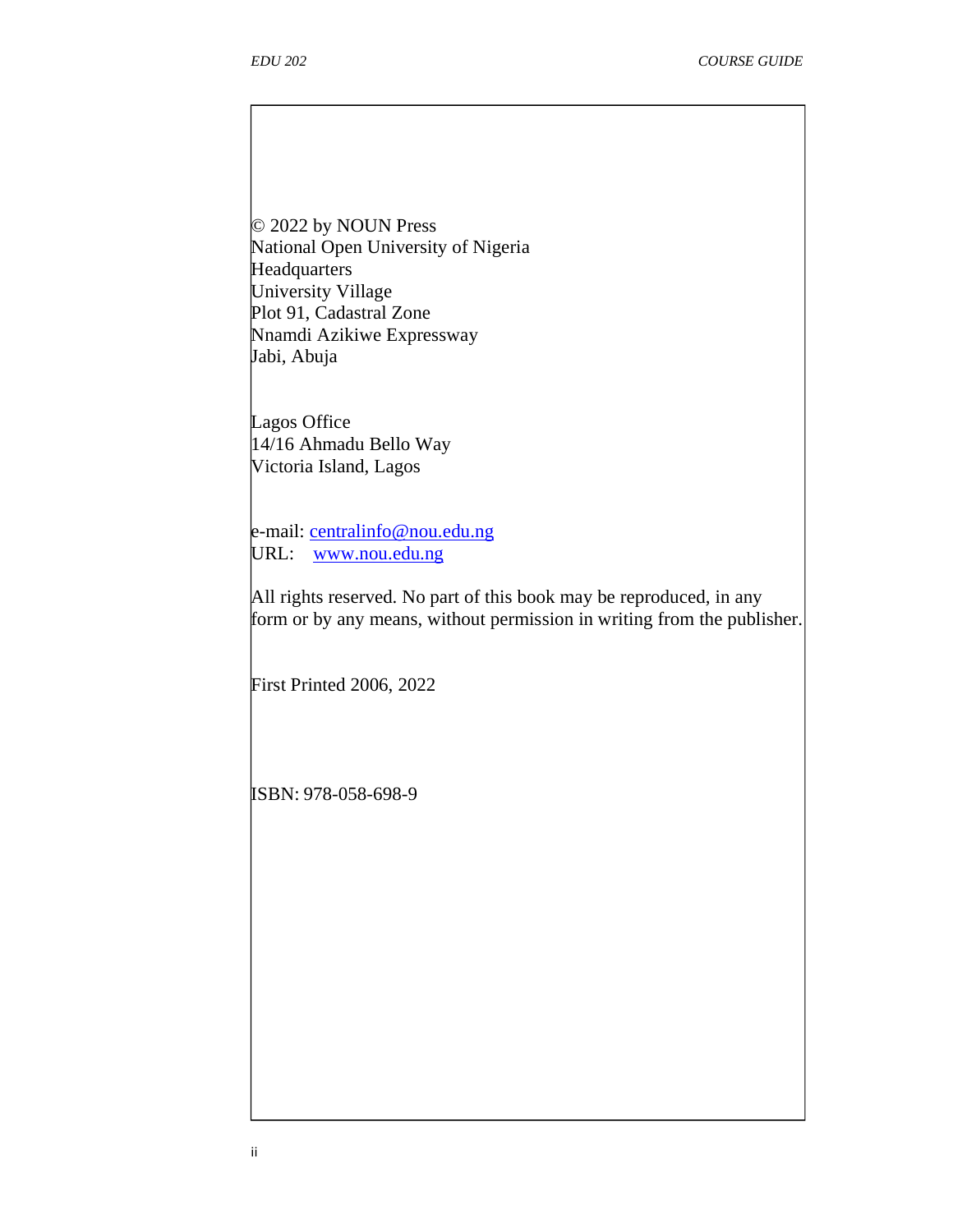# **CONTENTS**

### **PAGE**

| 1V |
|----|
| iv |
| iv |
| iv |
| iv |
| iv |
|    |
|    |
| vi |
| vi |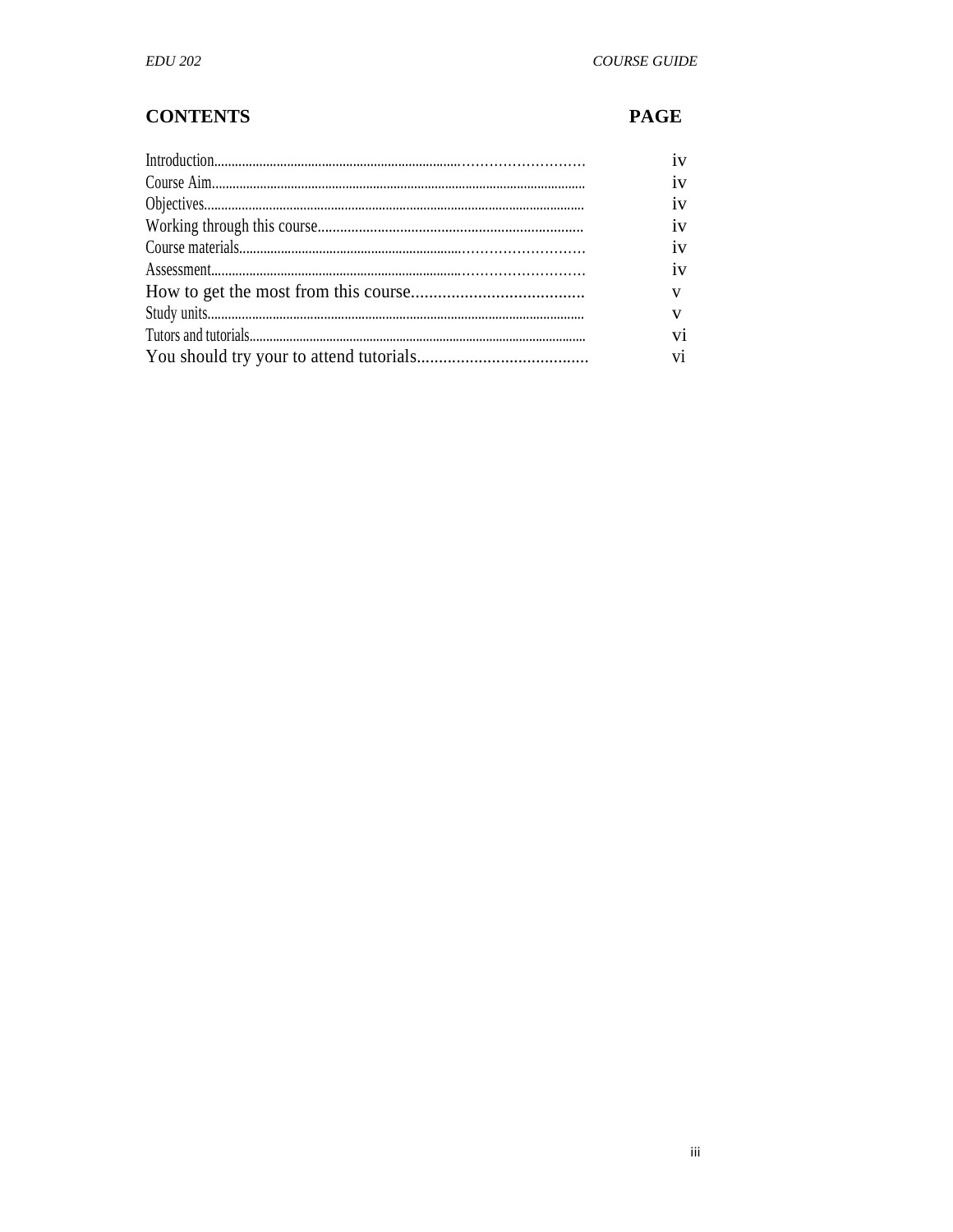### **INTRODUCTION**

Sociology of Education, EDU 202 is a one semester, 2 credit unit course. It will be available to all education students at undergraduate and postgraduate diploma levels in education— B.A(ED), B.Sc. (ED) and PGDE. This course consists of fourteen units.

### **COURSE AIM**

There is a need to study the relationship between education and the society for better understanding of the functionality of the sub-systems in the society. The course also aims at exposing the student teachers to contemporary educational issues for proper performance in the classroom. Sociology aims at drawing the attention of the student teacher to the cross cultural analysis of social issues for better understanding of their environment.

### **COURSE OBJECTIVES**

Every unit of this course material has specific objectives. You should refer to them during your study to check for your progress. You should always look at the unit objectives after completing a unit. In this way you can be sure that you have done what was required of you in the unit.

### **WORKING THROUGH THIS COURSE**

To complete this course, you are required to read the study units and read reference books and other materials recommended. Each unit contains self-Assessment Exercises (SAE) and Tutor Marked Assignments (TMA); attend to the tasks. You should also attend facilitation sessions and participate in all class activities. This is a 2 credit unit course consisting of 14 study units.

### **COURSE MATERIALS**

Major components of the course are:

- (a) The Course Guide and
- (b) The Study units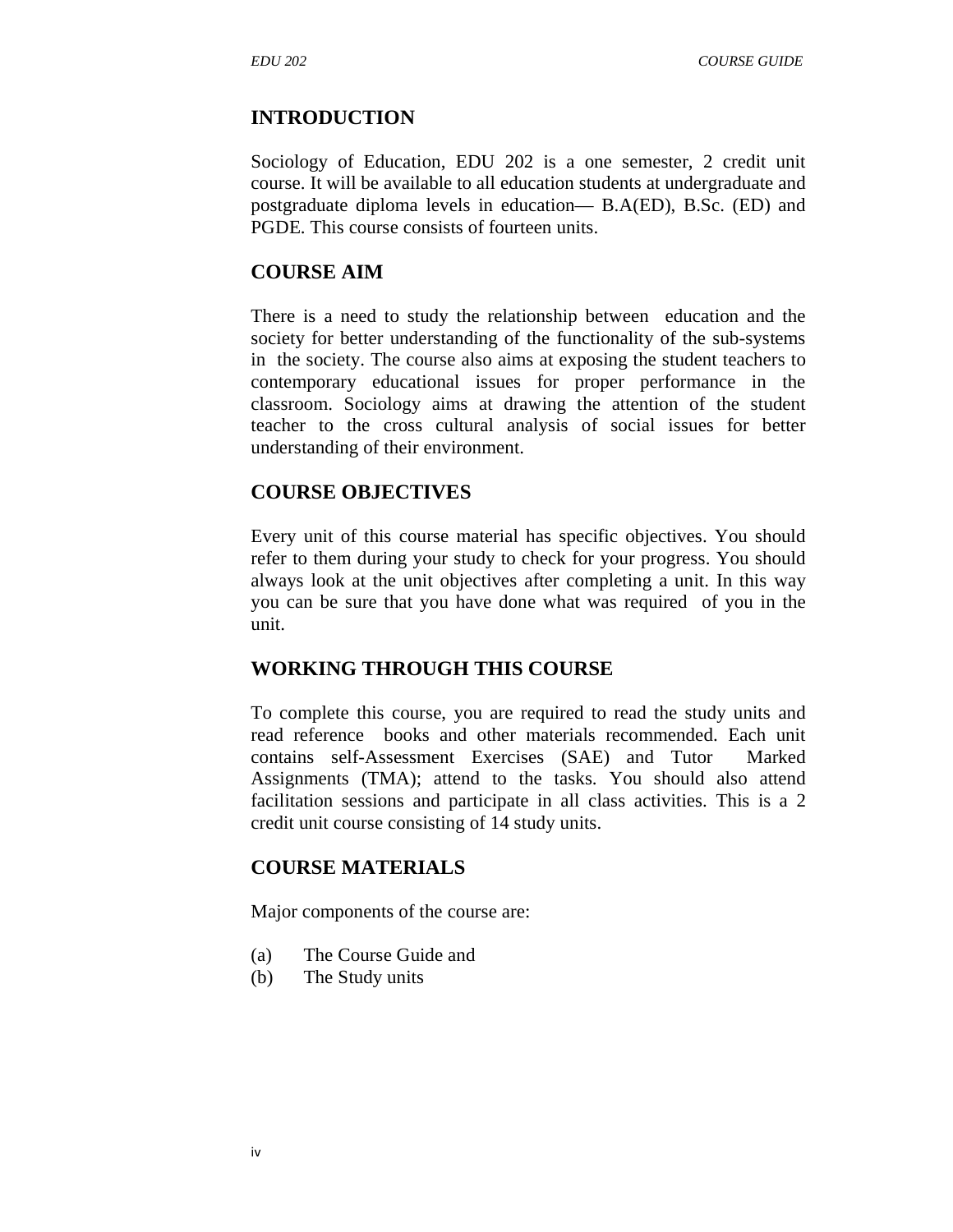### **ASSESSMENT**

There are two aspects to the assessment of this course. The first is the tutor-marked assignment, while the second is the end of the semester written examination. You are expected to apply the information, knowledge and techniques gathered during the course.

Your tutor-marked assignment will account for 30% while the end of semester examination will contribute the remaining 70%.

### **HOW TO GET THE MOST FROM THIS COURSE**

In distance learning, the study units replace the university lecturer. This is one of the great advantages of distance learning. You can read and work through specially designed study materials at your own pace and at a time and place that suit you best. Each of the study units falls on a common format. The first item is an introduction to the subject matter of the unit and how a particular unit is integrated with the other units and the course as a whole. Next is a set of learning objectives that will show what you should be able to do by the time you complete the unit. You should use these objective to guide your study.

Self -tests are interspersed throughout the unis. Working through these tests will help you achieve the objectives of the units and prepare you for the assignments and examination. You do each self-test as you come across it in the study unit. There will also be some examples given in each unit, work through these when you come to them.

The following is a practical way for working through the course.

- i. Read the course guide thoroughly.
- ii. Organise a study schedule.
- iii. Stick to your study schedule strictly.
- iv. Start with unit; 1 read the introduction and objectives for the unit.
- v. Assemble all study materials.
- vi. Work through the unit.
- vii. Do the assignment and convince yourself that you have mastered the unit.
- viii. Move to the next unit.
- ix. Go on like this until you get to the last unit.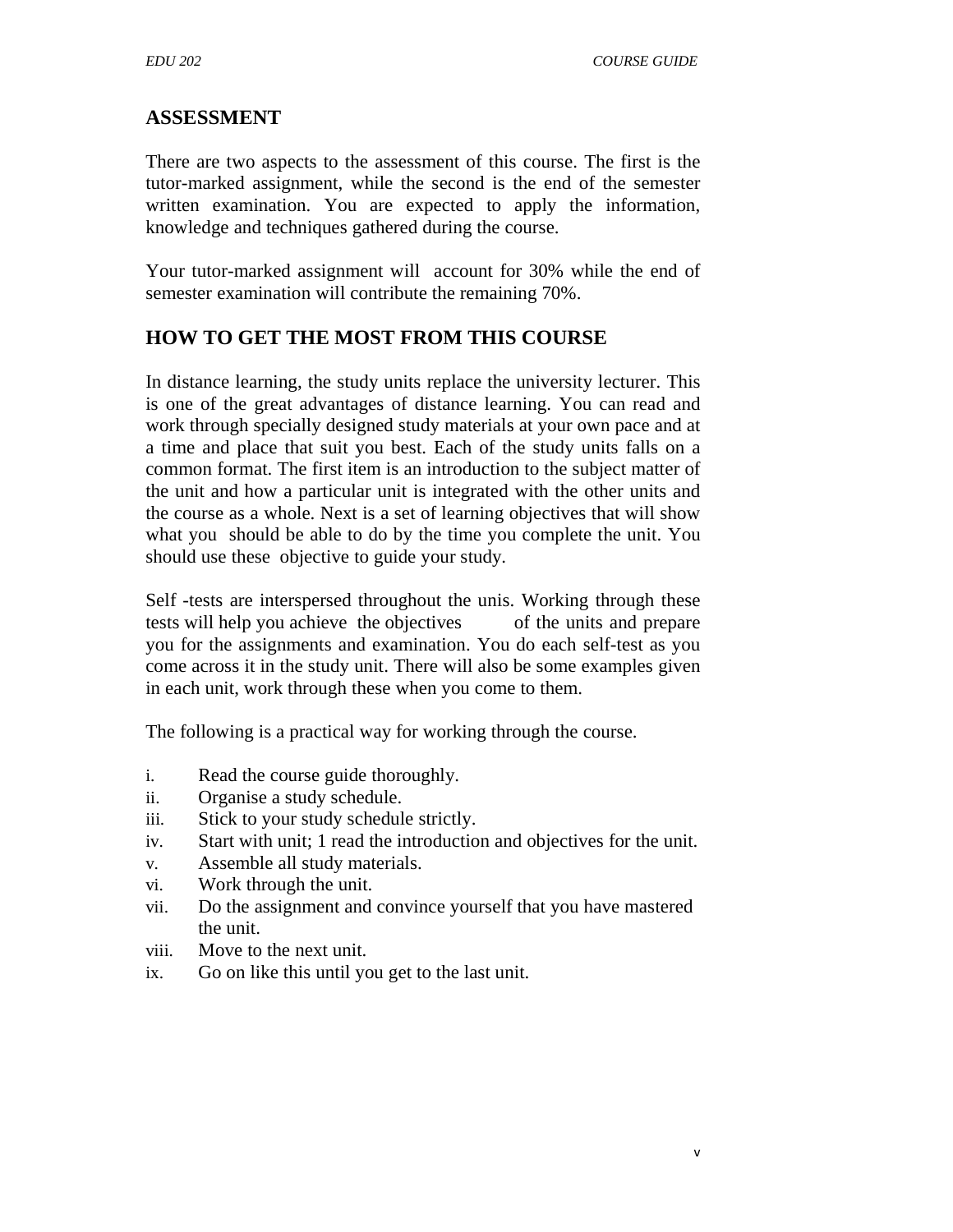### **STUDY UNITS**

There are fourteen study units in this course, EDU 202, Sociology of Education.

They are as follows:

#### **Module 1**

- Unit 1 Sociology of Education
- Unit 2 Education and Sociology
- Unit 3 Socialisation of the Family and School
- Unit 4 Socialisation, Education, Culture and Personality
- Unit 5 Family and Education I
- Unit 6 Family and Education II
- Unit 7 Education and Social Stratification

#### **Module 2**

- Unit 1 Social Class and Educational Attainment
- Unit 2 Education and Social Values
- Unit 3 The Home and Social Values
- Unit 4 Social Functions of Education
- Unit 5 Stability and Change, Education and Culture Change
- Unit 6 The Sociology of the Classroom
- Unit 7 Social Relations in the Classroom, Teacher and Relations, in the Curriculum, Teacher and Examination.

Assignments are compulsory; they are a unique feature of your course delivery system. You should therefore attend to your Tutor-Marked Assignments (TMAs) at the appropriate time. Use the Self-Assessment Exercises to assess yourself and then attend to your areas of weakness.

### **TUTORS AND TUTORIALS**

Your tutor-will mark and comment on your assignments, keep a close watch on your progress and on any difficulties you might encounter and also provide assistance to you during the course. Attend facilitation sessions this is the only chance you have for a face-to-face contact with your facilitator, and for you to ask questions. Participate in the class activities as you will learn a lot from participating in active discussions. Information about your facilitator's contacts will be disseminated to ensure you are able to reach them when necessary.

#### *We wish you success!*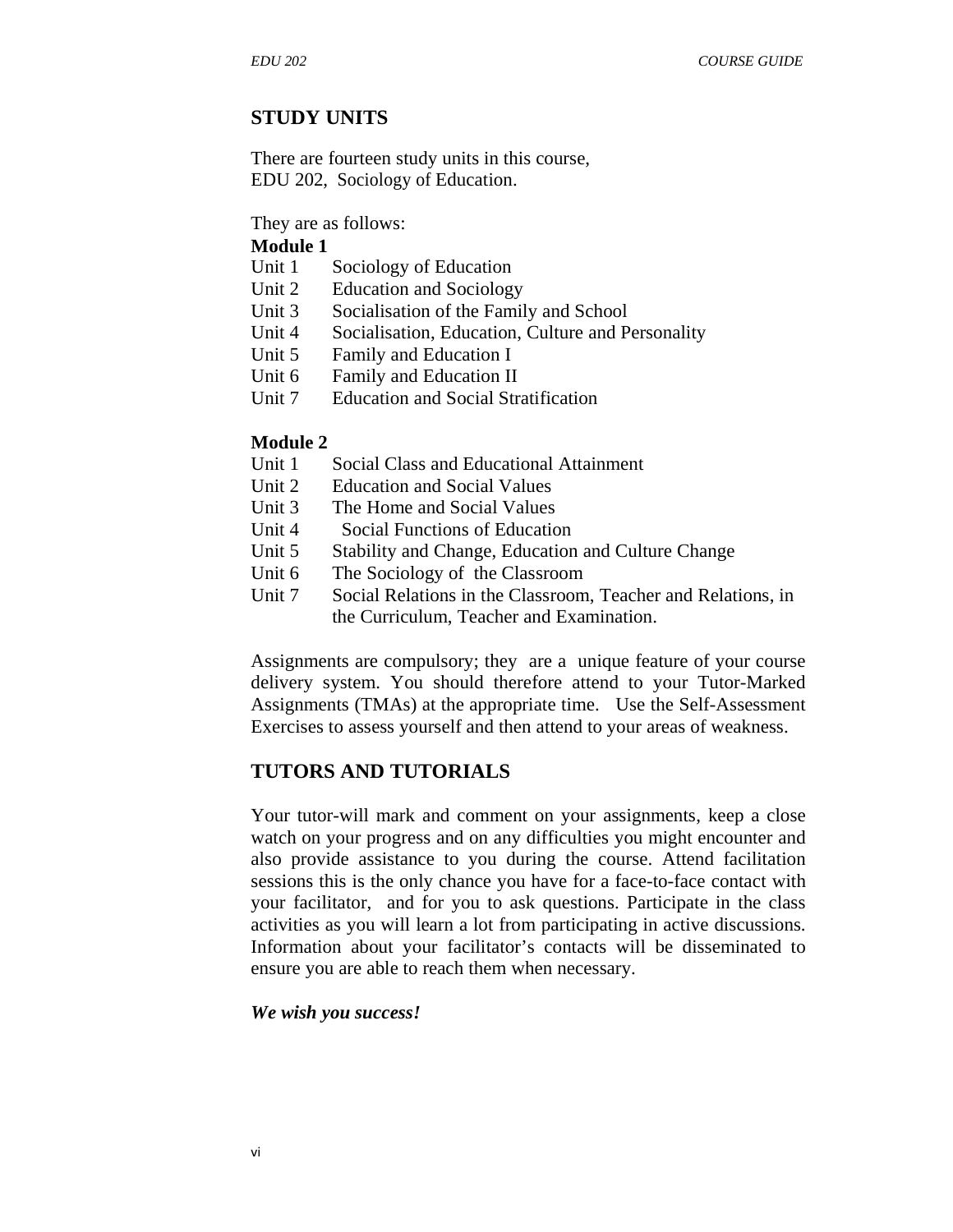# **MAIN COURSE**

# **CONTENTS PAGE**

| Module            |                                             |    |
|-------------------|---------------------------------------------|----|
| Unit 1            |                                             | 1  |
| Unit $2$          |                                             | 8  |
| Unit 3            | Socialisation of the Family and School      | 14 |
| Unit 4            | Socialisation, Education,                   |    |
|                   |                                             | 21 |
| Unit $5$          |                                             | 28 |
| Unit $6$          |                                             | 33 |
| Unit 7            |                                             | 39 |
| <b>Module 2</b>   |                                             | 46 |
| Unit 1            | Social Class and Educational Attainment     | 46 |
| Unit $2$          |                                             | 52 |
| Unit <sub>3</sub> |                                             | 58 |
| Unit 4            |                                             | 63 |
| Unit 5            | Stability and Change, Education and Culture | 69 |
| Unit 6            |                                             | 75 |
| Unit 7            | Social Relations in the Classroom, Teacher  |    |
|                   | and Curriculum, Teacher and Examination     | 82 |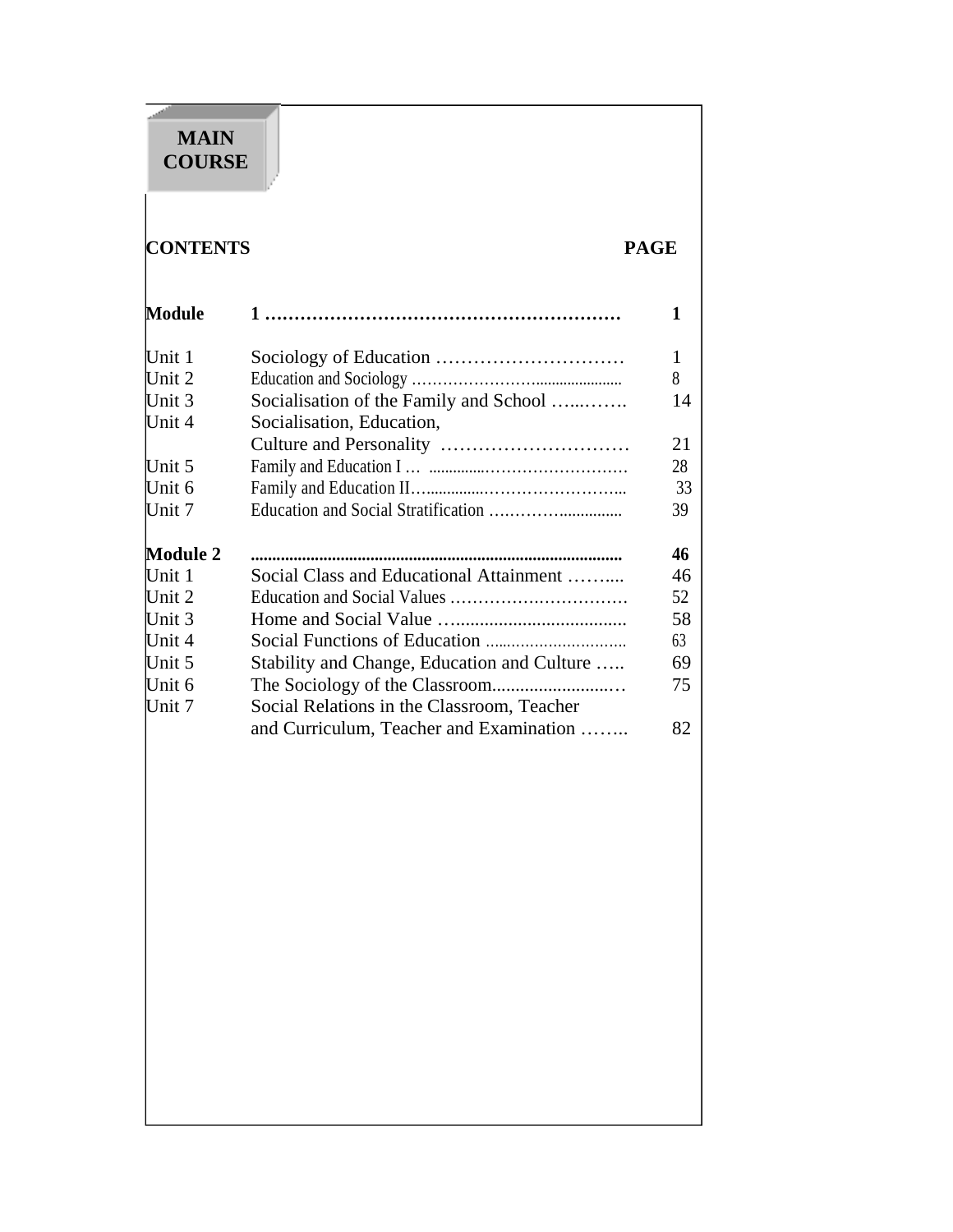# **MODULE 1**

- Unit 1 Sociology of Education
- Unit 2 Education and Sociology
- Unit 3 Socialisation of the Family and School
- Unit 4 Socialisation, Education, Culture and Personality
- Unit 5 Family and Education
- Unit 6 Family and Education
- Unit 7 Education and Social Stratification

# **UNIT 1 SOCIOLOGY OF EDUCATION**

### **CONTENTS**

- 1.0 Introduction
- 2.0 Objectives
- 3.0 Main Content
	- 3.1 Meaning of Sociology
	- 3.2 Functions of Sociology
	- 3.3 Meaning of Education
- 4.0 Conclusion
- 5.0 Summary
- 6.0 Tutor- Marked Assignment
- 7.0 References / Further Reading

# **1.0 INTRODUCTION**

This unit presents the fundamentals of Sociology of Education, focusing on the meaning of sociology, its functions, meaning of education and the relationship between education and sociology and education and society. The acquisition of these basic rubrics will expose you to the nature of the course.

# **2.0 OBJECTIVES**

By the end of this unit, you should be able to:

- define sociology as a concept
- explain the meaning of education
- establish the relationship between education and society
- discuss the functions of sociology.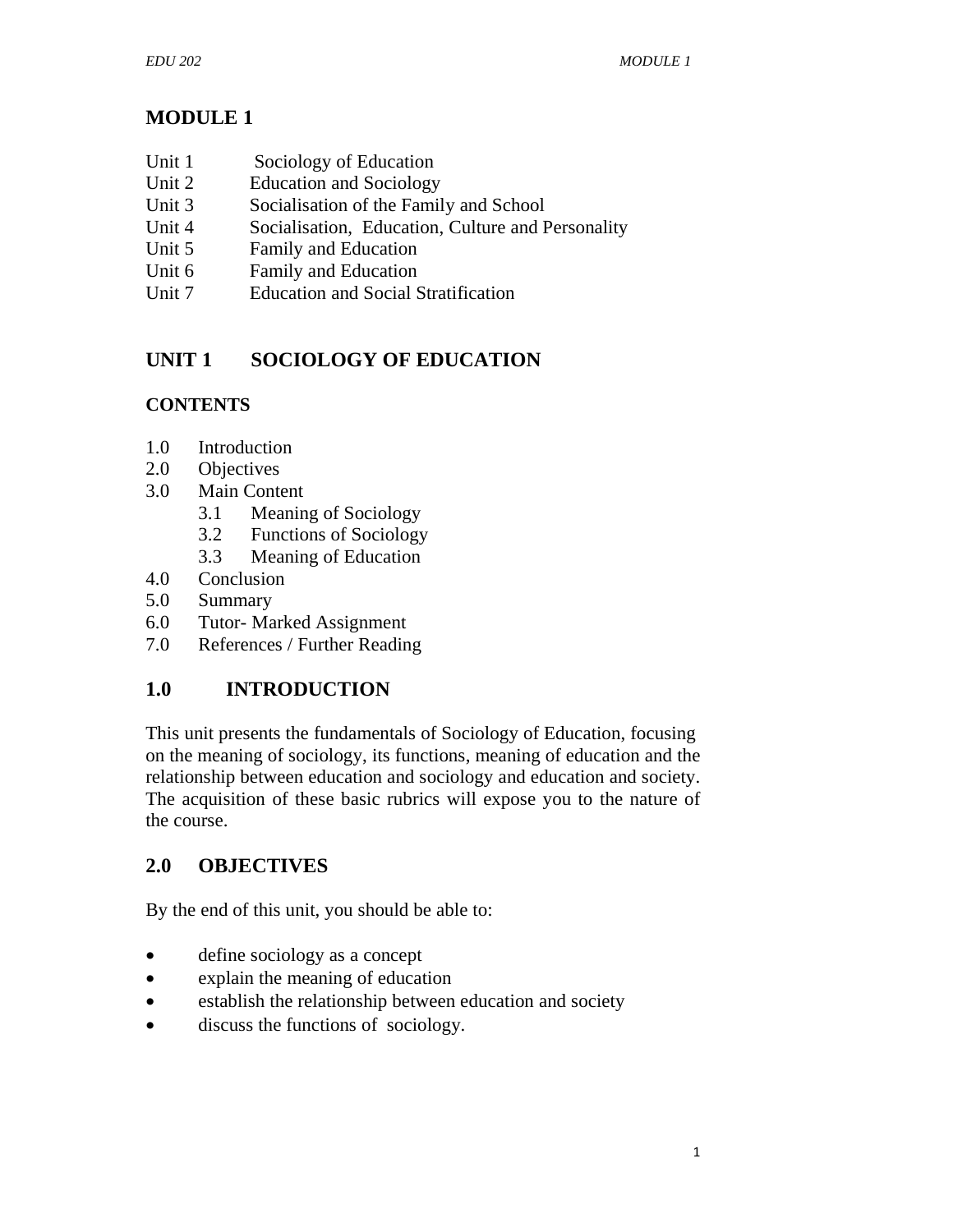# **3.0 MAIN CONTENT**

### **3.1 Meaning of Sociology**

#### **What is Sociology?**

Before attempting to define what sociology is, it is important for us to look at what the popular conceptions of the discipline mean. As may be the case with other sciences, sociology is often misconceived among the populace. Although many may rightly and grossly surmise that sociology is about people, some think that it is all about helping the unfortunate and doing welfare work, while others think that sociology is the same as socialism and is a means of bringing revolution to our schools and colleges.

The first social scientist to use the term *sociology* was a Frenchman by the name of Auguste Comte, who lived from 1798-1857. Sociology which had once been treated as social philosophy, or the philosophy of the history, emerged as an independent social science in the 19th century. Auguste Comte, a Frenchman, is traditionally considered to be the father of sociology. Comte is accredited with the coining of the term sociology. The word **Sociology** is derived from the combination of the Latin word, *socius,* meaning companion or associate; and *logos,* meaning science or study. The etymological meaning of "sociology" is thus the science of society.

John Stuart Mill, another social thinker and philosopher of the 19th century, proposed the word *ethology* for this new science. Herbert Spencer developed his systematic study of society and adopted the word "sociology" in his works. With the contributions of Spencer and others, it (sociology) became the permanent name of the new science. Sociology is therefore seen as the science or study of the origin, development, organisation, and functioning of human society. It is the science of fundamental laws of social behaviour, relations, institutions, etc. It is the systematic study of society. Sociology encompasses all the elements of society; that is, social relation, social stratification, social interaction, culture. That is why the scope of sociology is wide and it ranges from the analysis of interaction of two anonymous persons to the global social interaction in global institution. Like UNESCO, UN, etc. Sociology can perhaps be best regarded as an attempt to name that which secretly keeps society going.

Although the term "sociology" was first used by the French social philosopher Auguste Comte, the discipline was more firmly established by such theorists like; Emile Durkheim, Karl Marx and Max Weber. Before going any further, let us note that the concepts "society and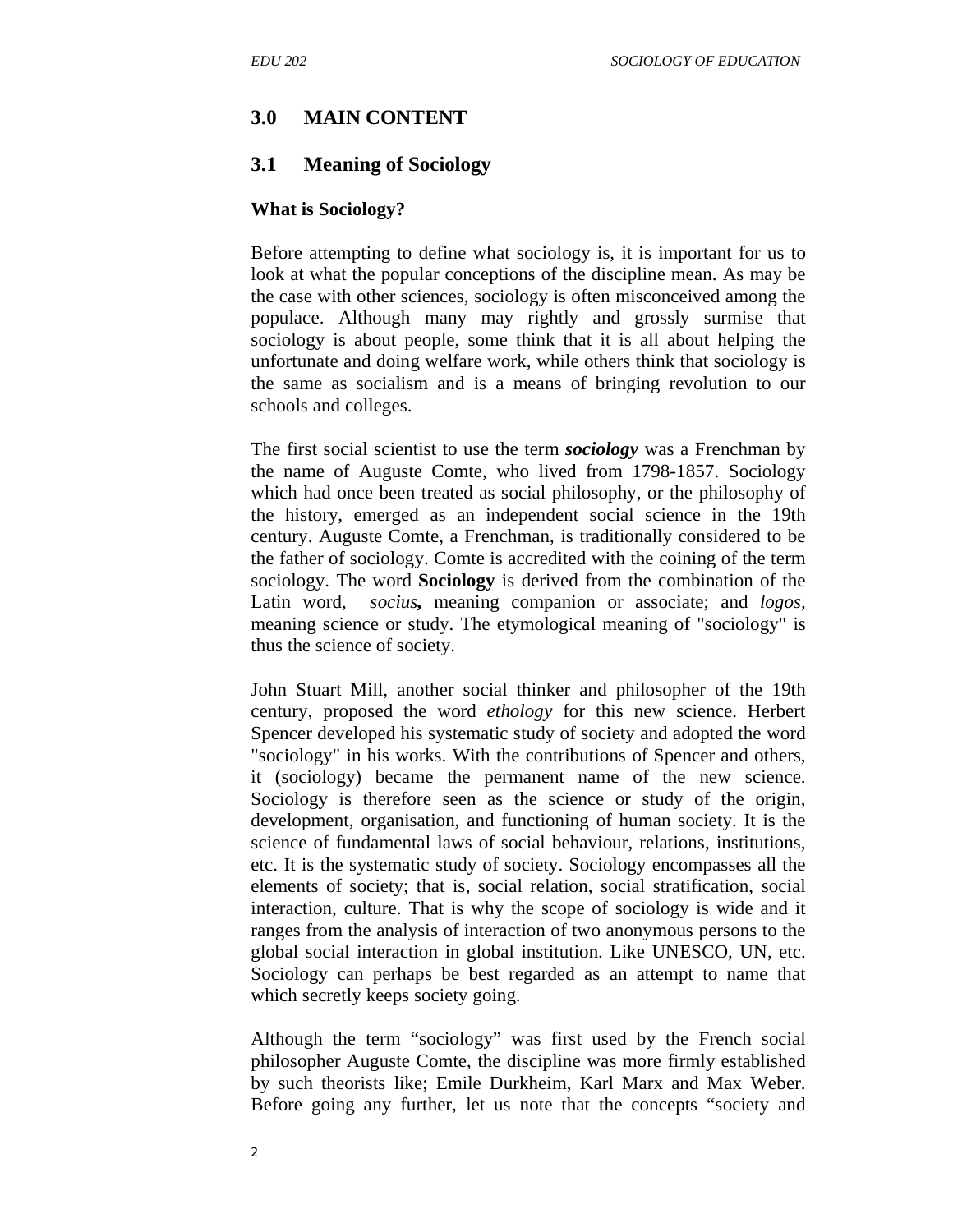"culture" are central in sociology. However a more formal definition of sociology may be that it is a social science which studies the processes and patterns of human individual and group interaction, the forms of organisation of social groups, the relationship among them, and group influences on individual behaviour, and *vice versa, and* the interaction between one social group and the other (Oni, 2013).

Sociology can also be defined as the scientific study of society, which is interested in the study of social relationship between people in group context. (Marcus & Ducklin, 1998*)*.

Sociology as a field of discipline is generic and umbrella in nature as it deals with the totality of human interaction and examination. It is a Systematic study of social behaviours and human groups. It delves primarily into the influence of social relationships on people's attitudes and behaviours and on how societies are established and changed. To a layman, sociology is the study of man's interaction within the society, but it extends beyond that as it deals with the organisation and control of man's behaviours and attitudes within the society. As a field of study, sociology has an extremely broad scope because the society comprises several sub systems with inherent fragmentations of component parts in each of them for sociological considerations. Sociology primarily concerns itself with social relationships. A network of social relationships is called a society. The society is the sole concern of sociology. Although there are other aspects of the social sciences that focus on some other aspects of the society, the central concern of sociology is the social relationships of mankind. Sociology is concerned about social facts in the economy, education, legal, security, politics, medical, religion, family, technology, sports and so on. Within the province of these sub-systems both the structural aspects of human society and every type of social relationship are being examined. The scientific assessment of the social facts within the society serves as an avenue to curb discomfort and instability in the society amongst the people. Hence, sociology as a field assists the members of any society to solve attitudinal, character, behavioural and social problems to actualise a healthy growth and development of such society. Sociologists therefore, are people serving the society in a variety of capacities as teachers, lecturers, researchers, journalists, workers in industry, personnel officers, social workers, administrators, farm planners, parsons, criminologists, probation officers and so forth. The basic knowledge of sociology is compulsory for scholars in all fields of endeavour for better understanding of the society in which they live. Sociology is a science because it also uses scientific methods in its study. Science is an accumulated body of systemised knowledge and widely accepted processes dedicated to the discovery of generalisations and theories for refining and building on the existing knowledge. The scientific method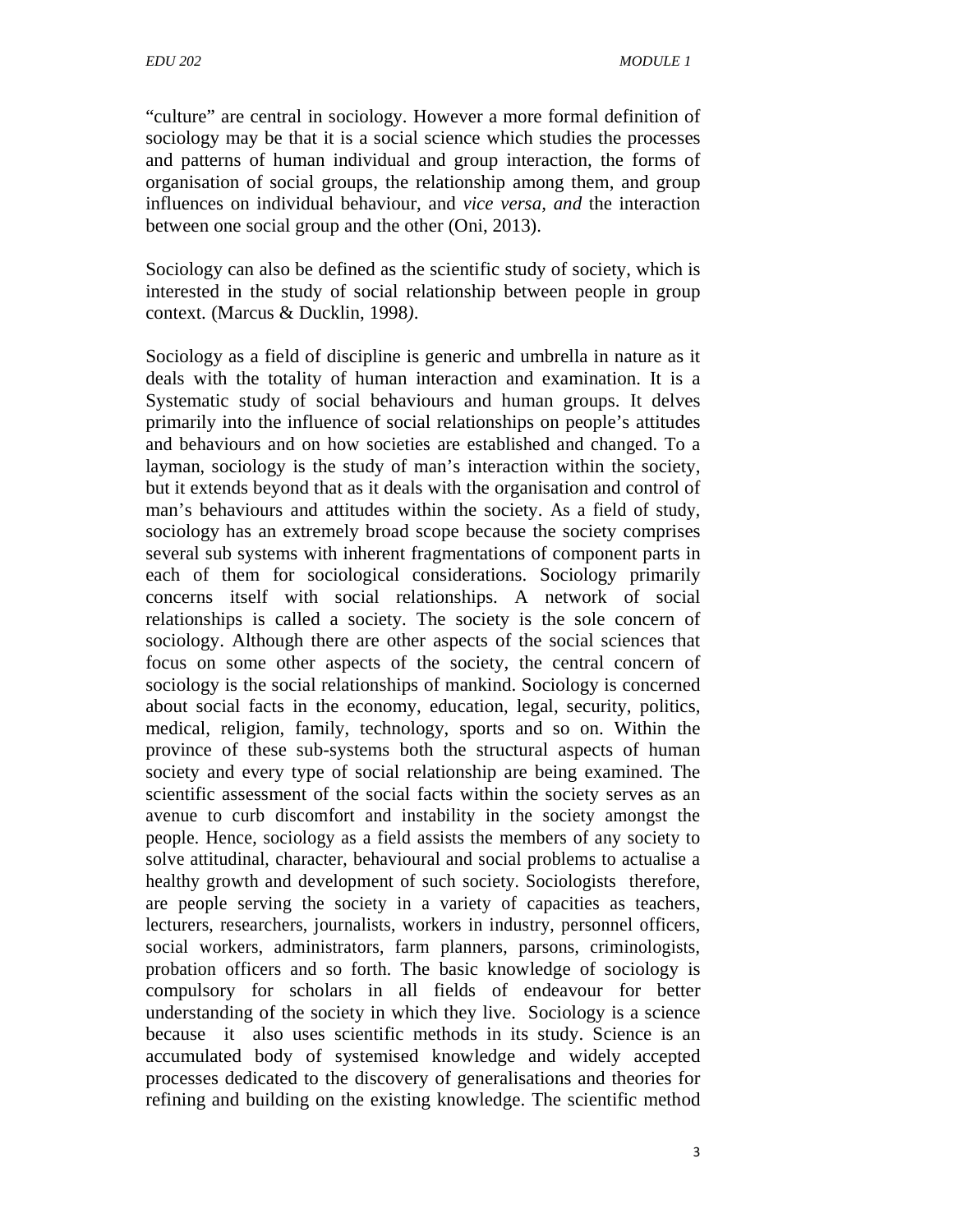which is universal (though now objected to by some scientists) consists of formulating a problem to be investigated, formulating some hypotheses and conducting a research which must be public, systematic and replicable

#### **SELF-ASSESSMENT EXERCISE**

List at least five aspects of the economy in which you find the study of sociology relevant.

### **3.2 Functions of Sociology**

Sociology performs several roles within the society as an indispensable impetus to enhance its continuity and stability. It assists in the analysis and clarification of different types of relationships within the society which produce certain manifestations in human beings, and how such behaviour could be checked and reformed. For instance, within the society there are deviants who probably get initiated or apprehended into such unacceptable behaviours due to ignorance and other varied reasons beyond the victims' explanation. It is within the interest of sociology to probe into the fundamental causes of unacceptable behaviours through critical analysis of the matter to control and correct such misdemeanor. For instance, there could be a case of unwarranted hostility and other related matters in an individual which he manifests while relating with others. It will be necessary to analyse such behaviour for reconstruction and reformation. Some time ago, there was the case of a "medical student" who always excelled in academic work; but he would consume a lot of alcohol and get so drunk that he would end up sleeping under the stair way of his hostel block. The university authorities upon discovering his problem recommended some courses for him in sociology in order to control his behaviour. This move reformed the student's behaviour. Today he is a well behaved and renowned medical practitioner.

Sociology exposes members of the society to how authority and power are derived within the society and why certain values, customs, beliefs and practices are upheld. All human beings are fundamentally the same when it comes to taste of power or occupation of privileged positions. Every individual has the propensity to cling to power and authority due to the benefits accruable from them. A dictum goes thus, "Nobody tastes honey and spits it away". Authority and power are as sweet as honey. That explains why human beings pursue them daringly to enjoy the values attached to them.

Sociology also attempts to establish the links between the different subsystems in the society. It studies the relationship, between the political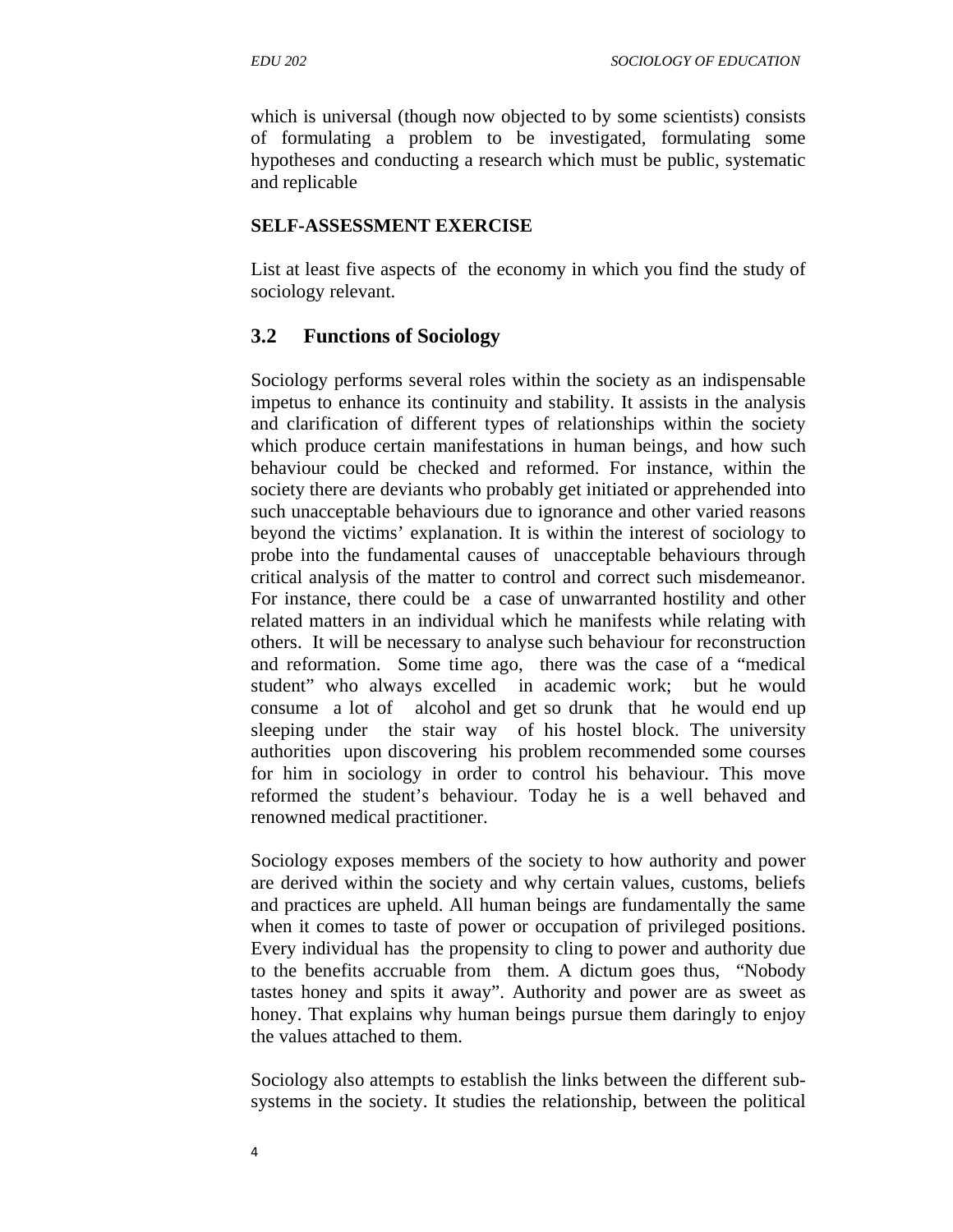system and the economic system or the relationship between the educational system and the political system or the relationship between the legal system and religious system and so forth. A dictum goes thus, "When one finger touches oil it affects the other fingers". There is an interrelatedness amongst all the systems in the society and that is why there should be healthy functionality and relationship to foster growth and development.

Sociology intimates individuals with the changes within the society and the effects of such changes on human existence. Through sociology, it is revealed that the society is dynamic and

transitory in nature. In sociology, individuals become aware that the society is not static which calls for dynamism in thoughts and actions amongst the people in order to be fully integrated from time to time.

For instance, there is computer revolution globally at present. Every individual within the global society is expected to be computer literate in order to function effectively and to be fully integrated into the sub system within the society. Sociology examines human background and various forms of orientation within the society. Within the societal setting there are diversifications of cultural backgrounds and upbringing. The environment within which an individual is born and bred has significant influence on the values, beliefs, traits and ideas which the person internalises, conceptualises, demonstrates, manifests and exhibits.

With the understanding of sociology an individual is blessed with rebuff view about other people's background. This will assist in tolerating and accommodating others with differences in cultural background and orientation.

Sociology also operates within the realm of human needs. In the society, there are basic social needs which individuals aspire to achieve for meaningful existence and purposeful survival. Sociology sets it upon itself to identify various human needs in the society and explains how those needs are met and satisfied. Sociology teaches people to only aspire to meet and satisfy those necessities of life that will assist in living a decent and meaningful life. It explains the danger in daring, aggressive and unwholesome approach to satisfy one's needs. For instance, an individual who is involved in armed robbery, fraud, stealing and other illegalities to satisfy his needs is regarded as an unacceptable member of the society. Therefore, all forms of illegal behaviour is unethical and immoral.

The foregoing explains that sociologists study social behaviour – people and their patterns of behaviour. The focus is on the way people form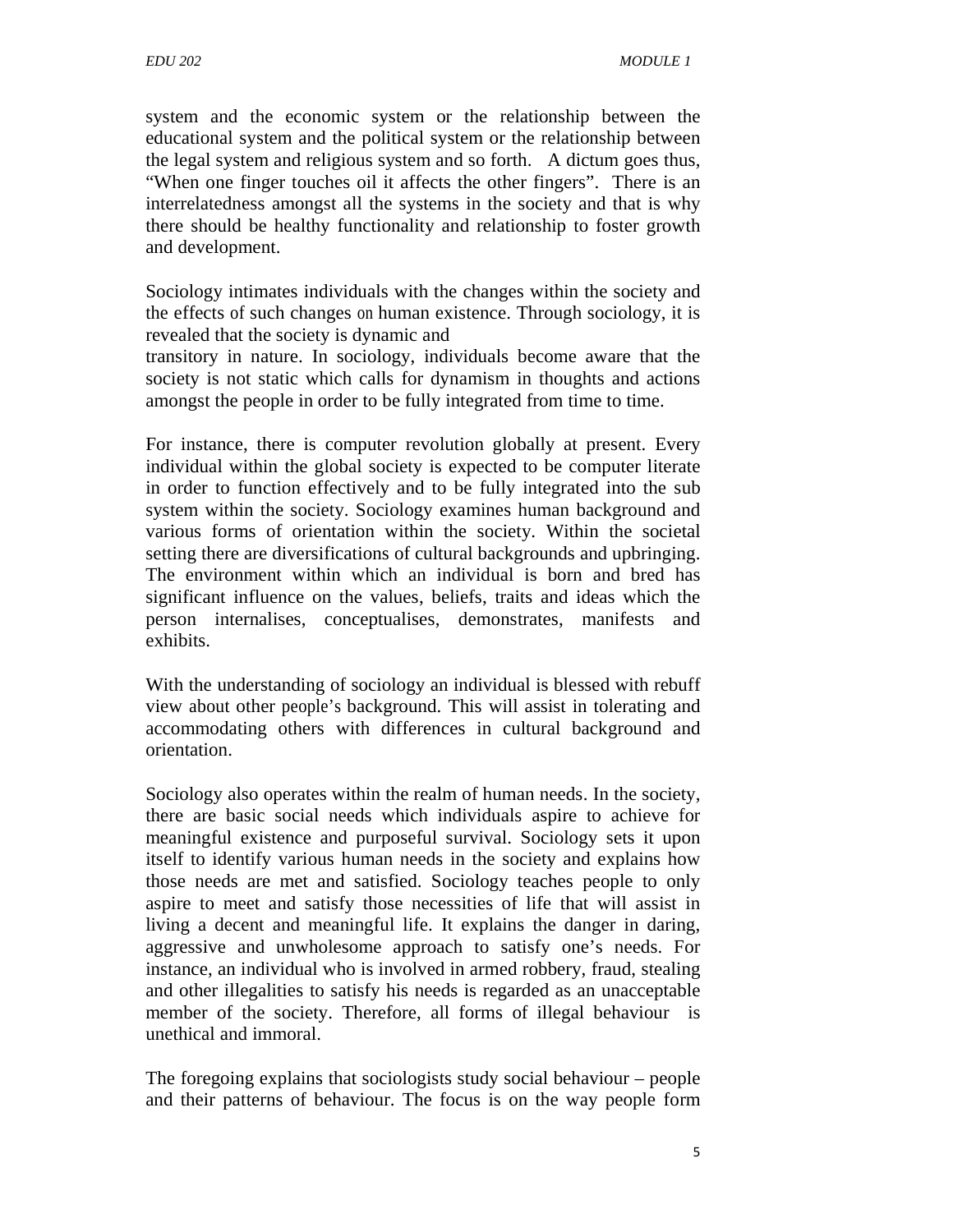relationships and how these relationships, considered in their totality, are represented by the concept of a *society*.

### **3.3 Meaning of Education**

Education can be variedly defined depending on the purpose it is meant to serve and the discipline in perspective. In sociology, education can be simply explained as an activity which goes on in a society where its aims and methods depend on the nature of the society in which it takes place. It is to make an individual understand the new society growing up around him of which he is an essential member.

Education in the specific term is a means of making individuals understand their society and its structures. This will assist such individuals to open up for them a way of creating meaning out of their environment and relationships with other individuals in the realm of language acquisition and thought to classify and provide meaning to things, ideas and events. This means that education is to provide constructive thinking.

Education in any society is to help transmit to the young the culture of that society.The parents, the teachers and other members of the society contribute in performing this noble function.

It invariably means that every member of the society has the statutory function to transmit knowledge for the survival of individuals. The home transmits informal education, the school delivers formal education while the open society transmits non-formal education. Education is a veritable tool for human growth and development. Education helps in acquisition/clarification of personal values, self-. realisation/selfreflection, awareness of one's abilities and goals, self-esteem/selfefficacy. Here are some areas in which education benefits man.

- Thinking creatively
- Cultural appreciation: art, music, humanities
- Developing a sense of well-being: mental and physical health
- Acquisition/clarification of values related to the physical environment
- Respect: giving and receiving recognition as human beings
- Capacity/ability to live a fulfilling life

# **4.0 CONCLUSION**

Sociology as a discipline is the scientific study of man in the society. The society is not in a vacuum, it comprises sub-systems which man interacts with as important to purposeful survival. There are several functions which sociology stands to perform in the society. It stands as a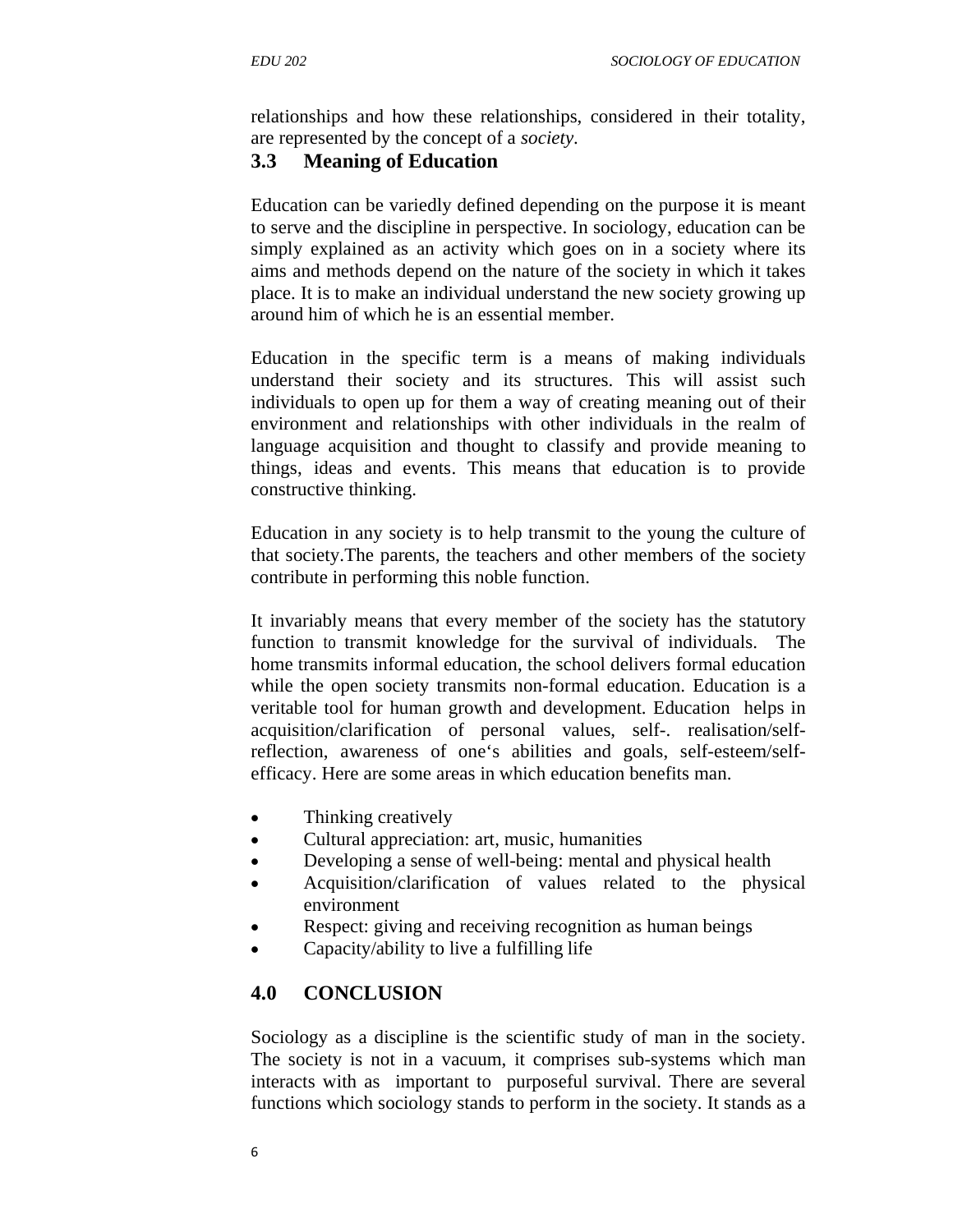link between the different subsystems in the society; it analyses and clarifies the relationships within the society, it also intimates man in the society with the trend of the changes occurring within the sub-systems and so on. Education is the training of an individual in line with his culture and innovations within it to become an acceptable member of the society with good conduct, good character and good behaviour for positive contribution to the growth and development of such society.

# **5.0 SUMMARY**

This unit examined the meaning of sociology as man's interaction in the society. It also itemised the functions of sociology with explanation of each function. It further treated the meaning of education from the angle of human development in the area of morals and virtues.

### **6.0 TUTOR- MARKED ASSIGNMENT**

- 1. List and explain five functions of sociology of education to students.
- 2. Discuss the relevance of education to the society.

# **7.0 REFERENCES / FURTHER READING**

- Daramola, C.O. (2002). *Introduction to Sociology of Education*. Lagos: Raytel Communications Limited.
- Molriric, I. (1980). *The Sociology of Education: An Introduction*. Great Britain: Williams Clowes Limited.
- Oni, S. (ed.) (2014). *Essentials of Sociology of Education*. Ibadan: His Lineage Publishing House.
- Oni, S. (ed.) (2013). *Foundation Readings in Education*. Ibadan: His Lineage Publishing House.
- Ottaway, A.K.C. (1978). *Education and Society: An Introduction to the Sociology of Education*. London: The Humanities Press.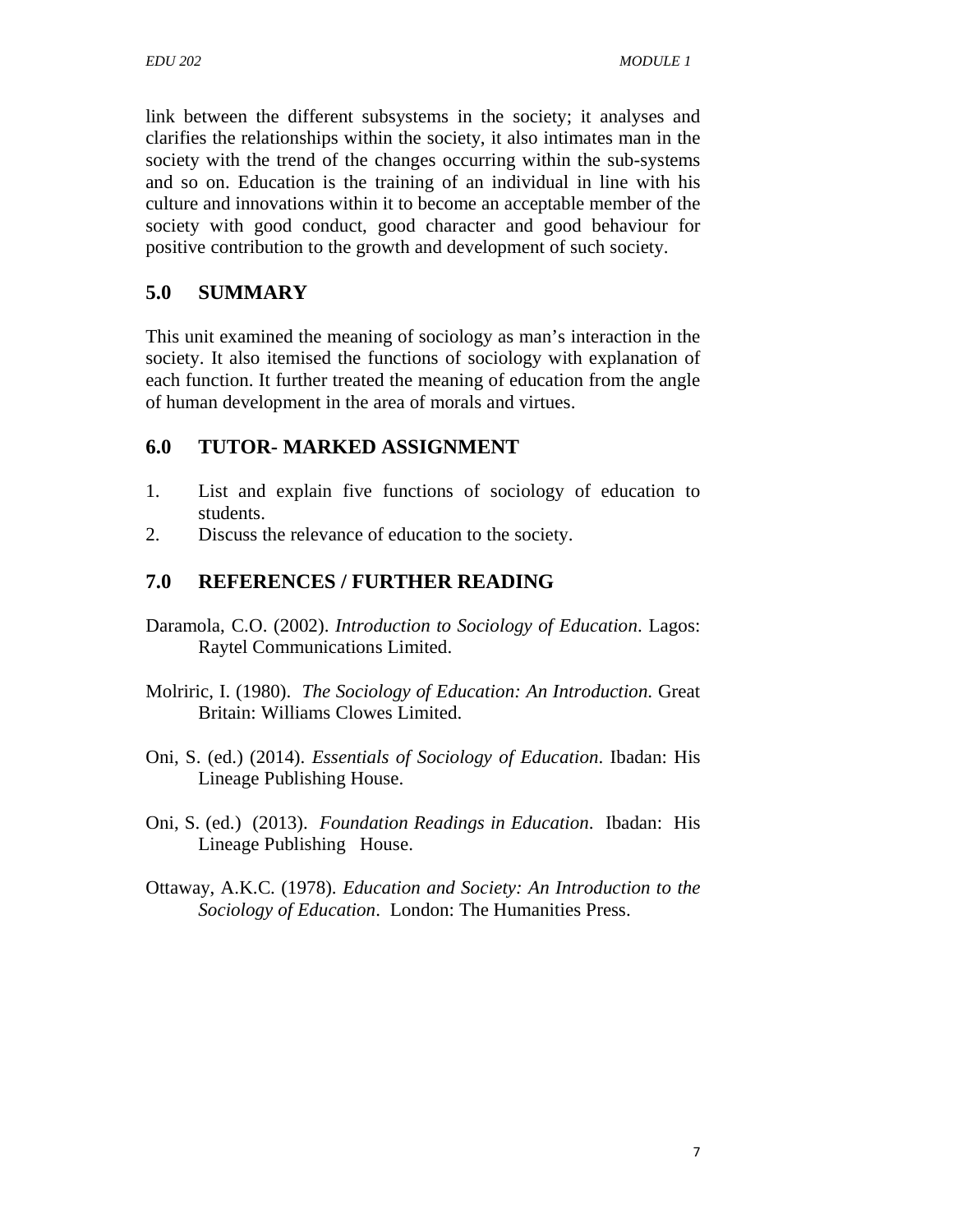#### **UNIT 2 EDUCATION AND SOCIOLOGY**

#### **CONTENTS**

- 1.0 Introduction
- 2.0 Objectives
- 3.0 Main Content
	- 3.1 Education and Sociology
	- 3.2 Education and Society
- 4.0 Conclusion
- 5.0 Summary
- 6.0 Tutor- Marked Assignment
- 7.0 References / Further Reading

### **1.0 INTRODUCTION**

This unit is packaged to intimate you with the fundamentals of education and sociology focusing the meaning of education, its needs, functions, meaning of society and the relationship between education and sociology and education and society. The acquisition of these basic rubrics will expose you to the nature of the course.

### **2.0 OBJECTIVES**

By the end of this unit, you should be able to:

- define education
- define sociology
- explain the meaning of education
- define society
- establish the relationship between education and society
- discuss the functions of society
- explain the social functions of education.

### **3.0 MAIN CONTENT**

### **3.1 Education and Sociology**

Education and sociology are issues used to classify and establish the interrelatedness between education and the society. The terms educational sociology and sociology of education are used in the discipline as approaches to the two extremes. The usage of the two terms rests on the preference of the expert. However, in the contemporary world, sociology of education is commonly in use. This is because educational sociology would imply an emphasis upon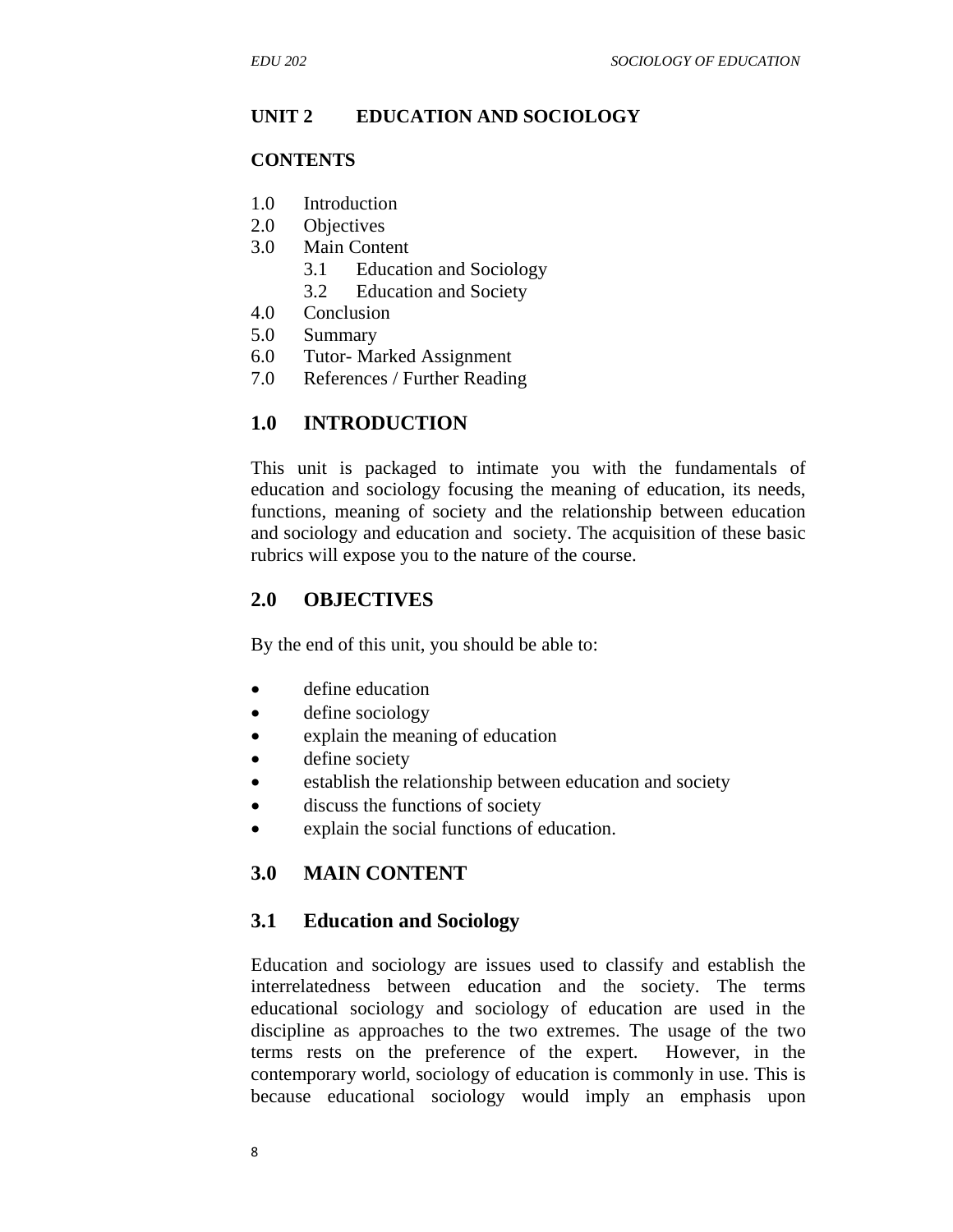educational and social questions while sociology of education emphasises sociological problems in the realm of education which is the concern of sociologists. In blending the two concepts to become either educational sociology or sociology of education, the concern and focus is still on the society. Educational sociology is the application of general principles and findings of sociology to the administration and processes of education. The approach means the application of sociology to the institution of education as a separate societal unit. In the same vein sociology of education depicts an analysis of the sociological processes involved in the educational institution. It emphasises the study within the institution of education.

There is cross-fertilisation of ideas, concepts, terms and theories between educationists in closing the gap between the two fields. As a matter of fact, experts in sociology of education are regarded as sociologists because of their contribution to the existing knowledge in sociology. The experts in pure sociology have also contributed immeasurably to the field of education which further strengthens the relationship between the two fields.

Therefore sociology of education has been an important part of the development of the discipline of sociology, with its origins in the ideas of Emile Durkheim, who was a professor of sociology and education at Sorbonne at the turn of the  $20<sup>th</sup>$  century. Sociologists of education study the myriads of connections between education and society at all levels of the education system, including primary, secondary and postsecondary. Some scholars have emphasised the extent to which schools, colleges and universities are socialising institutions, whereas others attend to socio-economic success and examine the within-school and between-school stratification processes that amount to education's observed effects. Still others view the relationship between education and society in a micro perspective, analysing how curricula create and legitimise the modern nation-state or understanding the supply of and demand for education in terms of social movements, social control and patterns of social change. To buttress this view, Oni (2013) explained why sociology of education is defined as the scientific analysis of the social processes and social patterns involved in the educational system. This assumes that education is a combination of social acts and that sociology is an analysis of human interaction. Educational process goes on in formal as well as in informal situations. Sociological analysis of the human interaction in education may include both situations and might lead to the development of scientific generalisations of human relations in the educational system. In the study of the various relations between education and society, the sociology of education is concerned with such general concepts as society itself, culture, community, class,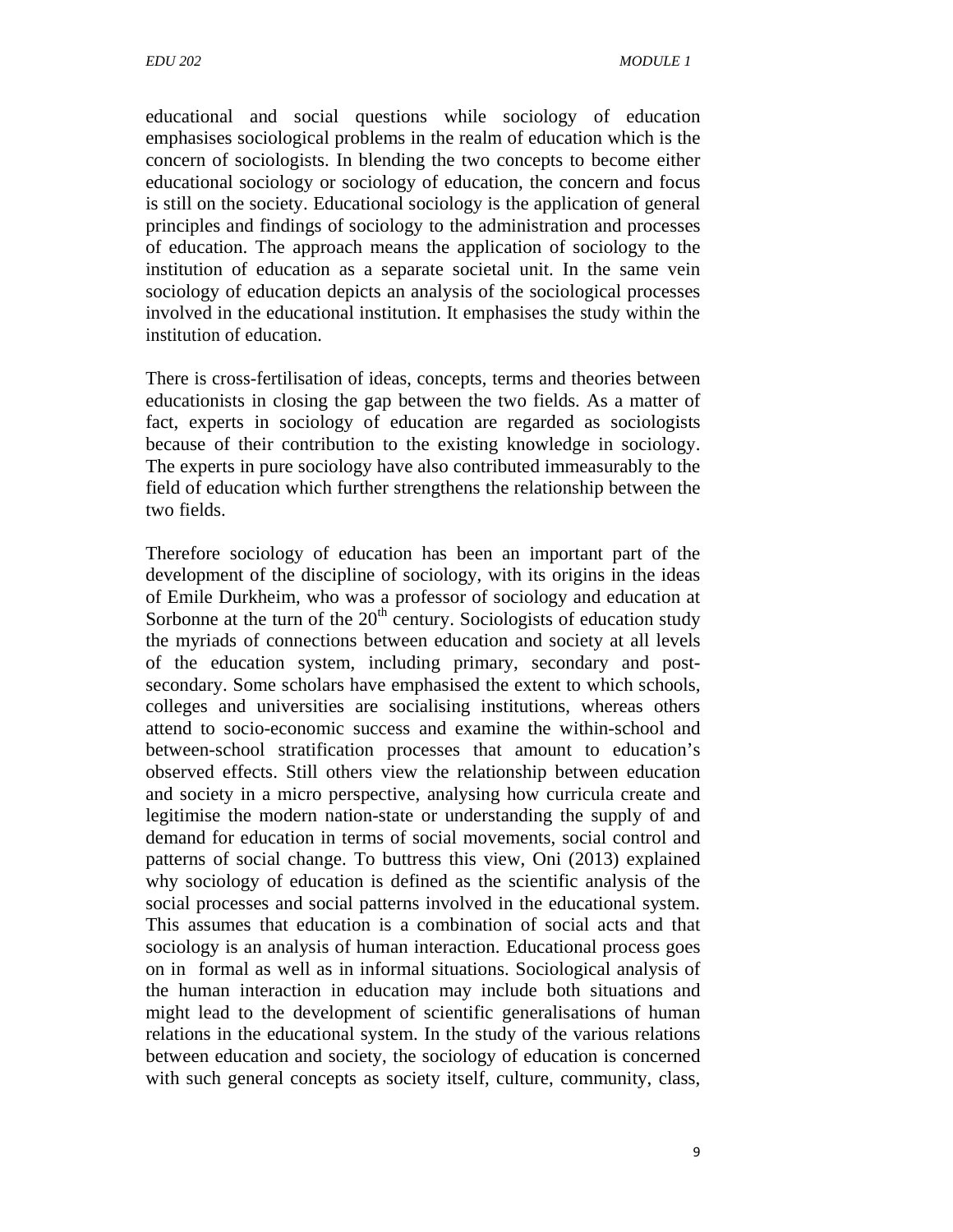environment, socialisation, internalisation, accommodation, assimilation, cultural lag, sub-culture, status, role and so forth.

It further involves in cases of education and social class, state, social force, cultural change, various problems of role structure, role analysis in relation to the total social system and the micro society of the school such as authority, selection, and the organisation of learning, streaming, curriculum and so forth. All these are the concern of education and sociology as inseparable disciplines focusing on the problems of the society.

With the explanations above, we can see that sociology of education has particular affinity to other subfields in sociology, including the sociology of the family, social stratification and mobility, the sociology of organisations and occupations, political sociology, and the sociology of age and the life course. Because education is a public good, sociologists of education have a great deal to say about educational policy and practice, applying the knowledge the field has produced to a broad array of educational and social problems. Among these are unequal access to education, what makes schools effective, dropping out and persisting in school at various levels, teachers' professional development and collaborative work, ability grouping and tracking in elementary and secondary schools restructuring and the school-to-work transition, to name a few.

### **3.2 Education and Society**

The word "education" originated from the Latin word *educere,* meaning "to draw out" or "to lead out" This shows that man is endowed with some basic qualities or potentialities which are embedded in him. However, for such qualities to be useful to the individual and the society at large there is the need for the members of the society to be led out of ignorance, predicament, confusion and misconception about the world around them. Education can further be explained as the nourishment of an individual to attain the natural capacity in life. This could be done through the training, rearing and upbringing of such individuals in the traditional and modern ways to become acceptable members of the society in which they live.

The responsibility of training individuals in the society is primarily vested on the parents at home and the teachers in schools. The beneficiaries are nurtured to acquire requisite skills and knowledge to live successfully in the society. In modern times, school has assumed very great importance in the training of individuals because of the complexities of life in the modern times. These complexities of life as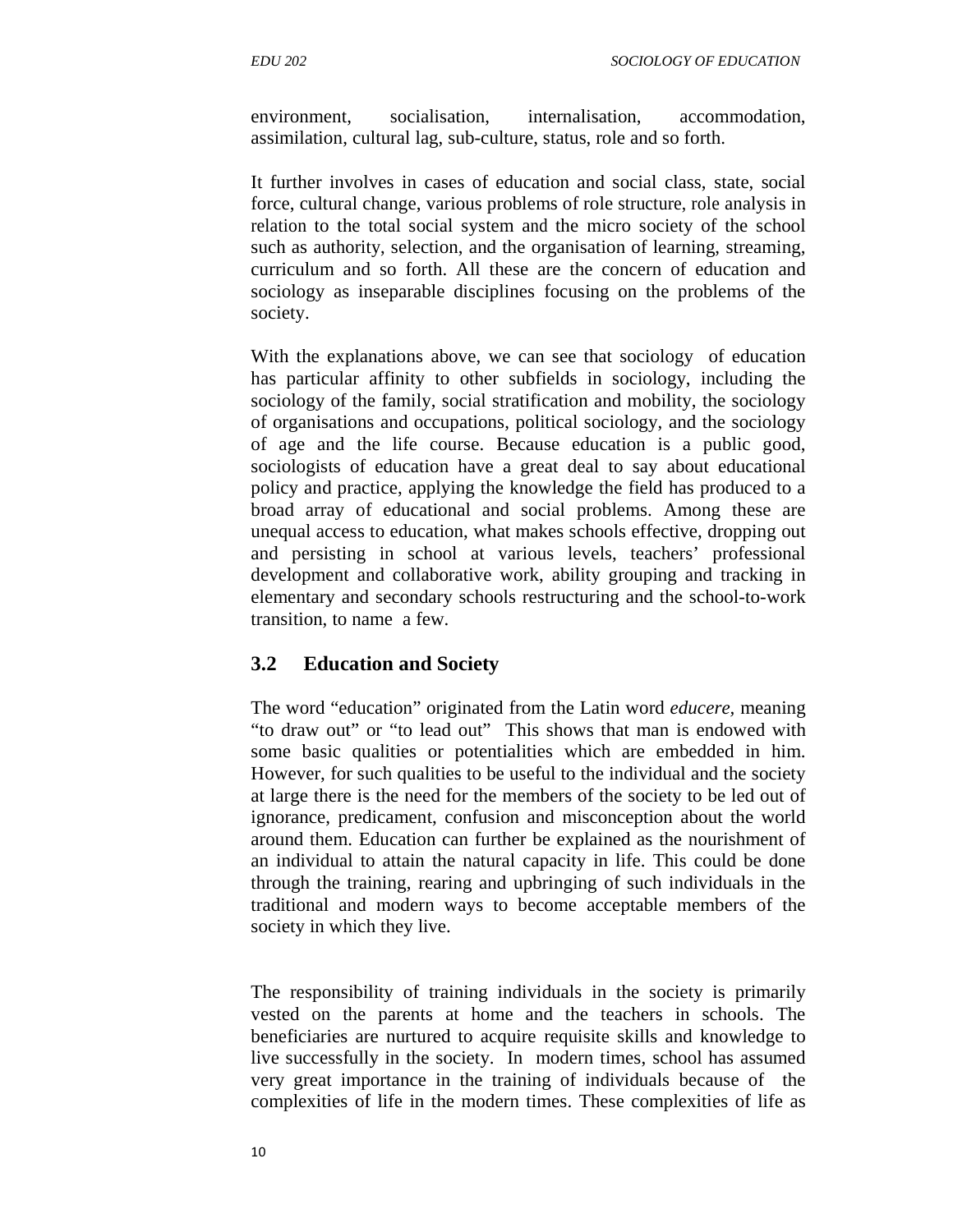seen in a highly industrialised and computerised global village has forced upon the adult members of the society the deliberate transmission of the cultural values and modern technology to the younger members of the society in an efficient and systematic manner. The child has to be given complete knowledge about communication technology (GSM) cybernetic ideas, computer literacy, international relations, vocational training for self-reliance and moral education to curb anti-social behaviours (like cultism, examination malpractices, drug addiction and alcoholism). The school is a place where the child develops socially desirable behaviours that assist him to make progress in the society in an acceptable manner. The school gives much to the society by training the young members of the society to acquire necessary skills and knowledge which enable them to contribute their quota to the overall development of the society. Owing to the constant changes in the society, many of the old media of education, such as the home and the Church/Mosque had lost the educational function. The child has to be a useful broad-minded citizen and education were confined to the home, the child will become a narrow-minded person . However, the school will prepare him for life, making him liberal minded; this means that the school is the intermediate stage between the child's domestic life and the larger society. Dewey viewed the school as primarily a social institution. Education being a social process, the school is simply that form of community life in which all agencies are concentrated, that will be most effective in bringing the child to share in the inherited resources of the race to use power for social ends.

In other words, the school gives much to the society by training the young. Educational institutions are to help men and women to live happier lives in adjustment with the changing environment. Education will also assist them to achieve the social and economic progress which will enable them to take their place in the modern world and to live together in a peaceful society.

Society is a system or organisation of mutual relations between human beings, implicit in certain communities and institutions. Man as a social animal is not only a member of the family alone, he moves out of the family and shares the experience of the people in the world outside. All laws, traditions, directives, legislation and so on are meant for all, which all members living in that society have to accept. Also, all societies have their cultural heritage which passes from one generation to the other. In order to transmit this heritage, the education of the members is essential. The school and the home help in the transmission of the cultural heritage. But society itself is an effective agency of education. It is an informal agency and it is as effective as the family itself. As a matter of fact, society is a bigger family where people mix together, talk to one another, share pains and pleasure and try to progress collectively.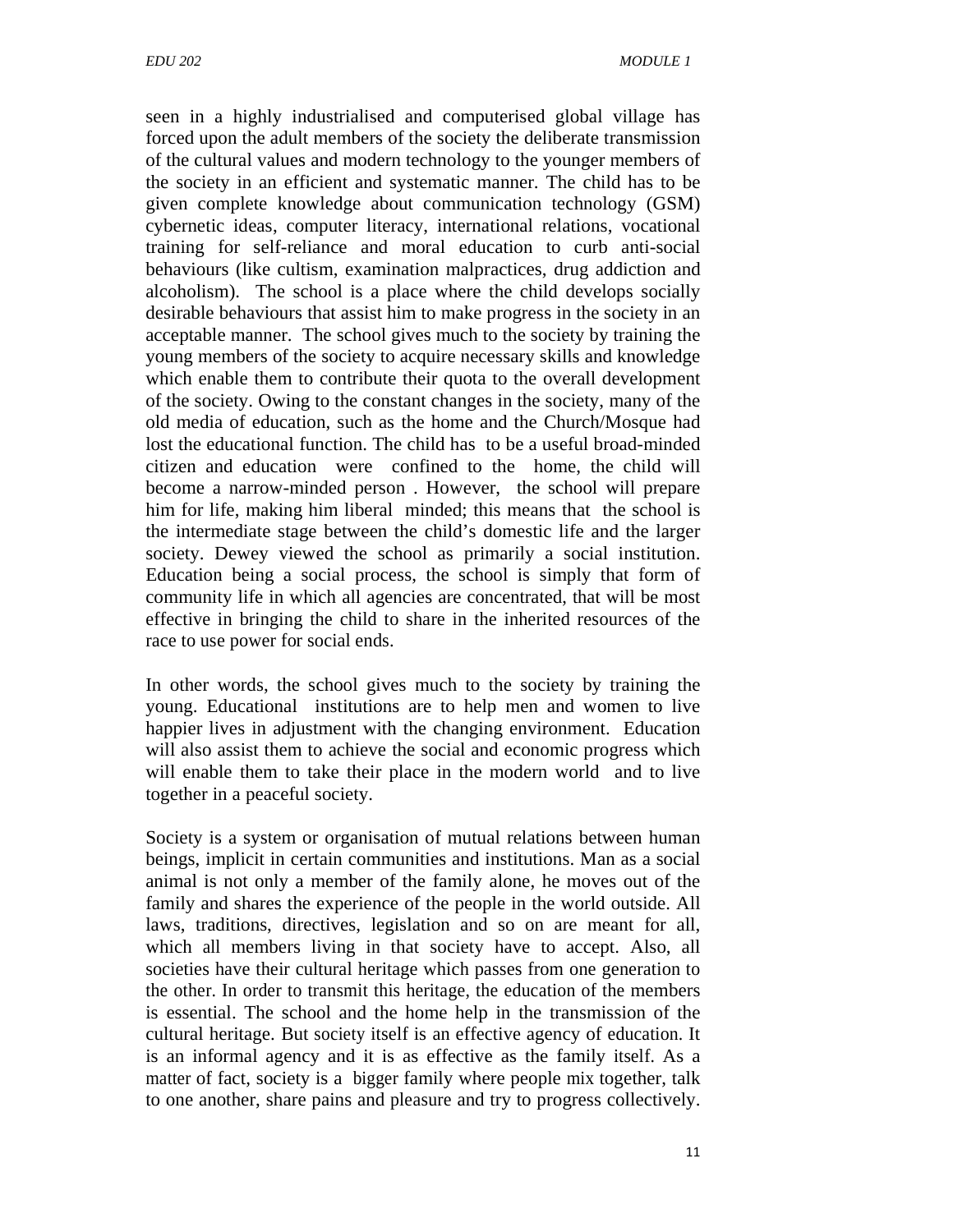People come in contact directly or indirectly, personally or through passive agencies such as the press, radio, cinema, television and so forth.

Therefore, social relationships are closely knit. A "we-feeling" is created and the "we-feeling" forces everybody in the society to look for his place in it, to find his rights and duties and to learn good manners. The child learns the importance of cooperation, tolerance, selflessness, brotherhood, faith in man, responsibility and so on. It is obvious that the society has influence on the family because whenever any family makes any mistakes the society puts it right.

### **SELF-ASSESSMENT EXERCISE**

Define

- (a) education and
- (b) sociology.

### **4.0 CONCLUSION**

Unit two has delved into the issue of relationship between education and sociology. It examined the two concepts separately before establishing the relationship between them.

Sociology of education emphasises the analyses of the sociological process involved in educational institutions and the application of general principles of findings of sociology to the administration and process of education. Education and society were also examined as two concepts providing nourishment, training, rearing and upbringing of an individual to live successfully in the society to attain the natural capacity in life. The society is not static as a host of humans. It continues to transit from one stage to another in all spheres for the comfort of man. However, these changes in the society breed some negative behaviour like cultism and examination malpractices which require the society's attention.

### **5.0 SUMMARY**

This unit examined the relationships between education and sociology as inseparable entities. Education and sociology emphasise sociological problems and social questions in the realm of education such as social class, social force, cultural change, curriculum, streaming, organisation or learning and so forth. They are all pointers to problems of the society. Education and society were also discussed as the training of individuals at home and school to be able to face the challenges and complexities of modern times in the society. It also reflected the training of individuals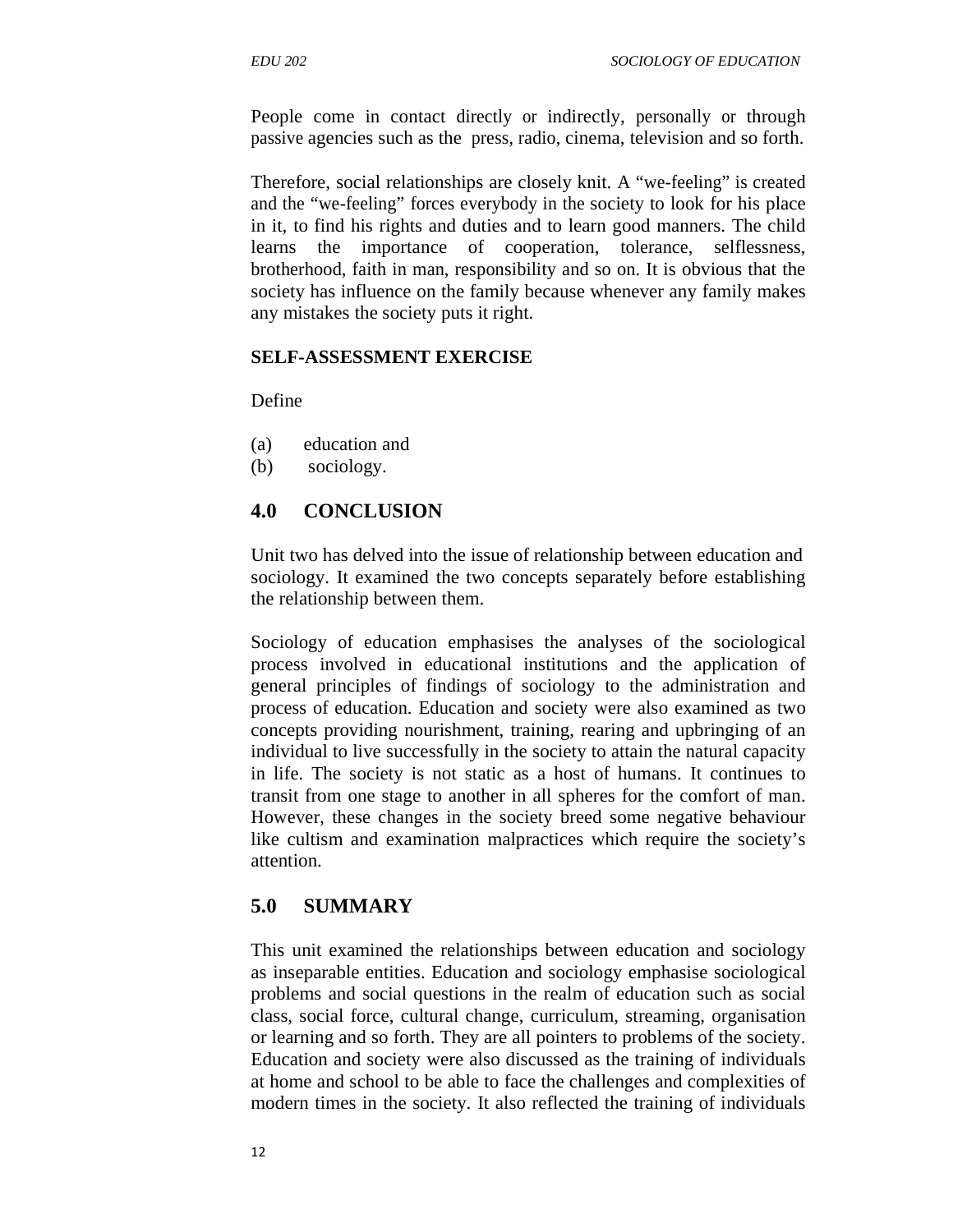to live happily in the society and to adjust with the changing environment.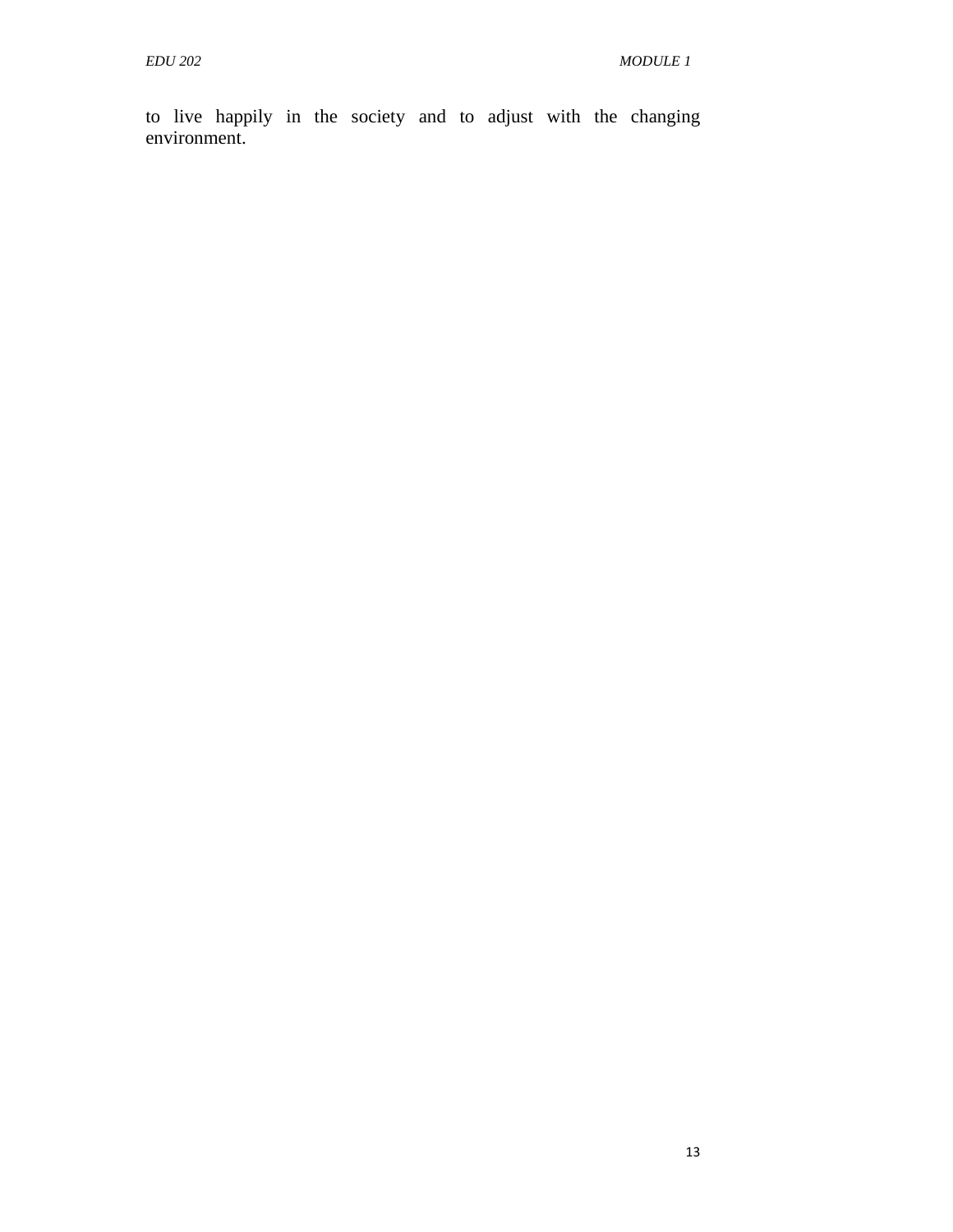#### **6.0 TUTOR- MARKED ASSIGNMENT**

Discuss the functions of the society and the school as social institutions.

#### **7.0 REFERENCES / FURTHER READING**

- Daramola, C.O. (2002). *Introduction to Sociology of Education*. Lagos: Raytel Communications Limited.
- Molriric, I. (1980). *The Sociology of Education: An Introduction*. Great Britain: Williams Clowes Limited.
- Ottaway, A.K.C. (1978). *Education and Society: An Introduction to the Sociology of Education.* London: The Humanities Press.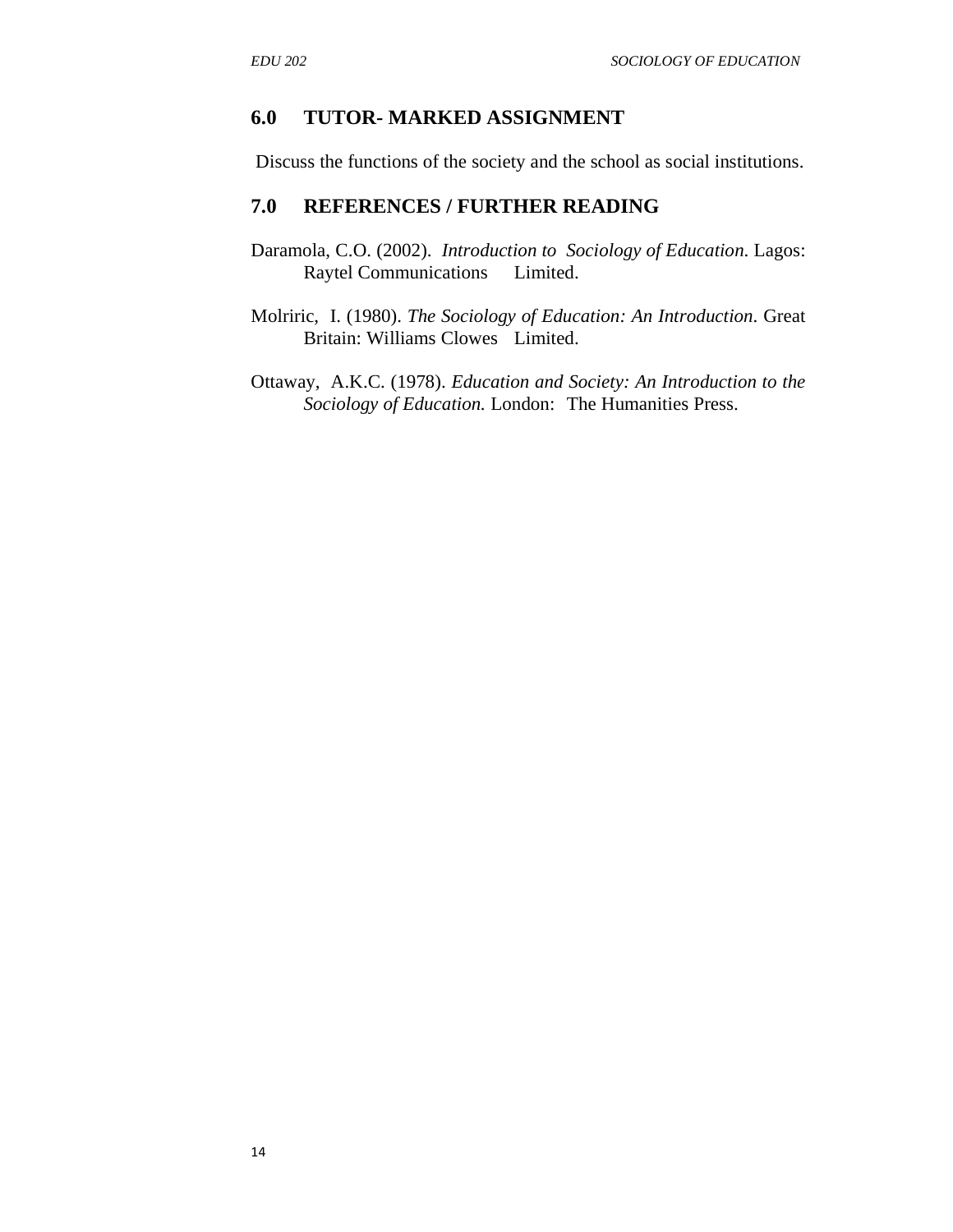# **UNIT 3 SOCIALISATION AND AGENTS OF SOCIALISATION CONTENTS**

### **CONTENTS**

- 1.0 Introduction
- 2.0 Objectives
- 3.0 Main Content
	- 3.1 Socialisation
	- 3.2 Early Socialisation
	- 3.3 Types of socialisation
	- 3.4 Agents of Socialisation
- 4.0 Conclusion
- 5.0 Summary
- 6.0 Tutor Marked Assignment
- 7.0 References / Further Reading

### **1.0 INTRODUCTION**

This unit provides the background knowledge about the socialisation of a child and the agents through which socialisation can take place. It exposes you to the meaning of socialisation and its ingredients in the personality composition and disposition of an individual.

### **2.0 OBJECTIVES**

By the end of this unit, you should be able to**:** 

- explain what socialisation is
- identify types of socialisation
- list and explain the agents of socialisation.

# **3.0 MAIN CONTENT**

### **3.1 Socialisation**

Socialisation as a social process has been defined by various authorities in the field of sociology. Socialisation can be described as the process of adaptation by the individuals to the conventional patterns of behaviour. It thus occurs on account of the individual's interaction with others and the expression of the culture which operates through them.

Ross defined socialisation as the development of "we-feeling" in the ways and manners individuals behave in the society. Bogardu has viewed socialisation as the process whereby persons learn to behave dependably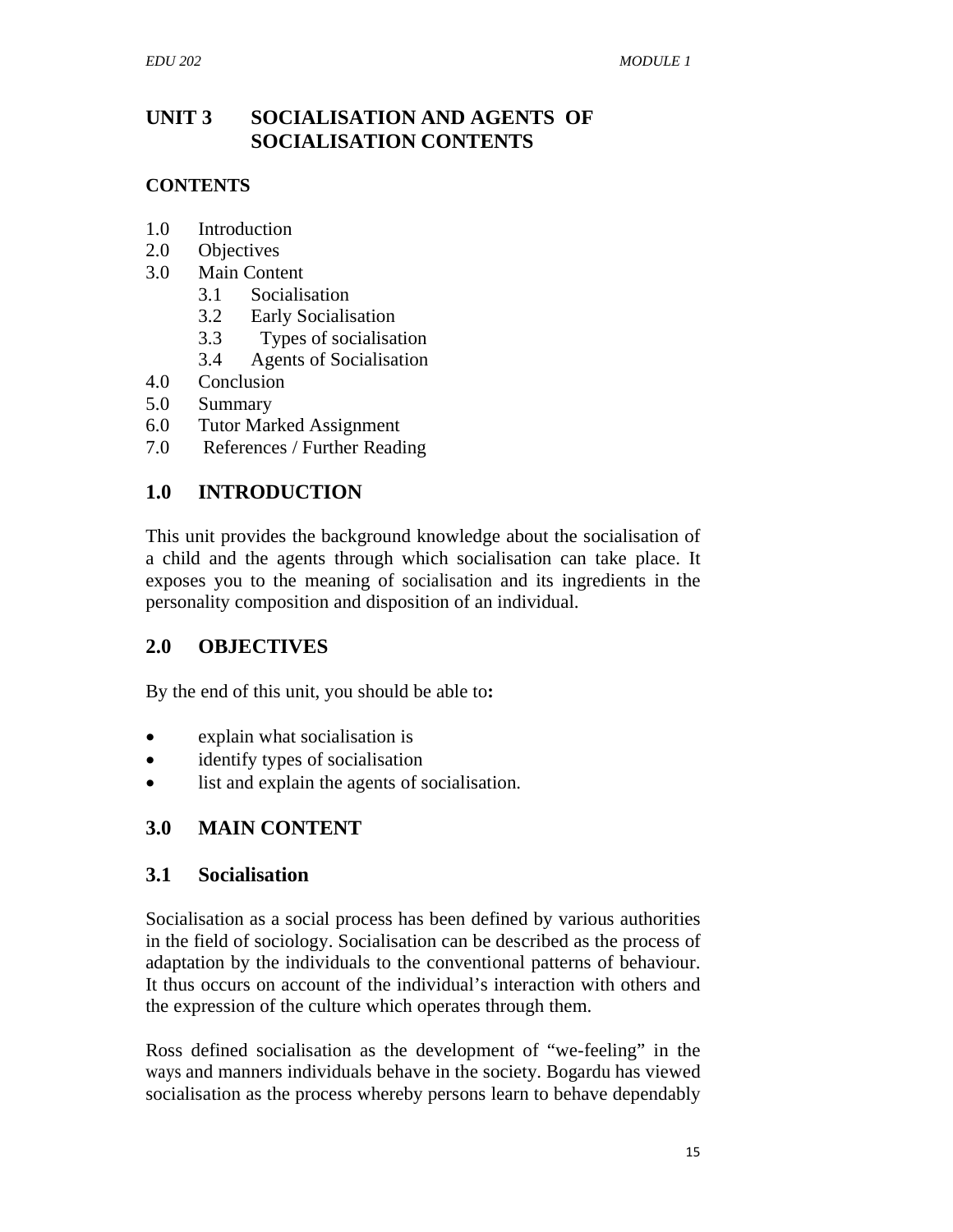together on behalf of human welfare and by so doing experience social self-control, social responsibility and balanced personality. Farayola sees socialisation as the business of adjusting people to the way of life of the community, usually by way of initiation into its customs, beliefs, rituals conventions, expectation and demands combined with instructions and the setting of examples.

Having gone through the ideas of various experts on the meaning of socialisation, an attempt can be made to further justify the meaning of socialisation as the process by which the individuals learn to behave according to the social traditions and conventionality of their environment. The human child has a remarkable capacity to imitate others to develop according to the tenets of the environment. Being a social animal, he tries to win the appreciation of the group in which he lives and hence, he naturally tries to imitate the culture of the group. It is through socialisation that he is transformed from the animal into the human, and it is socialisation which gives him a balanced personality. The social aspect of the personality is no less important than the individual aspect. Socialisation teaches him to retain control over himself in the interest of others.

### **3.2 Early Socialisation**

The patterns of behaviours that a society has to pass on to its new recruits are referred to as its cultures. In a primitive society, the transmission of the culture was a major part of education. It focused on how the children are given what we call primary education in the family without ever entering a school. At the age of five or six children start to go to school, the family has already a great deal of educational care and nurture. Much of the culture would have by this age been transmitted. Also during the next few years when the majority of children are very malleable the school works alongside the family to have very potent influence on the child.

The schools have come to consider that they have a pastoral care for their pupils for good moral upbringing to compliment the role of the family. But the values that the school tries to inculcate may be at odds with those that the family attempts to teach the child. For example, stealing may be taught to be very wrong by the teacher, but no one may prevent a country child from taking apples or mangoes from an orchard or a city child from taking fruit from a lorry moving through his playgrounds or streets. The children could learn all the roles that they had to play from the education that they receive as they socialise within the school and the extended family because what they need to learn cannot all be taught within the nuclear family. This is because a nuclear family belongs to one social class and mainly meets members of the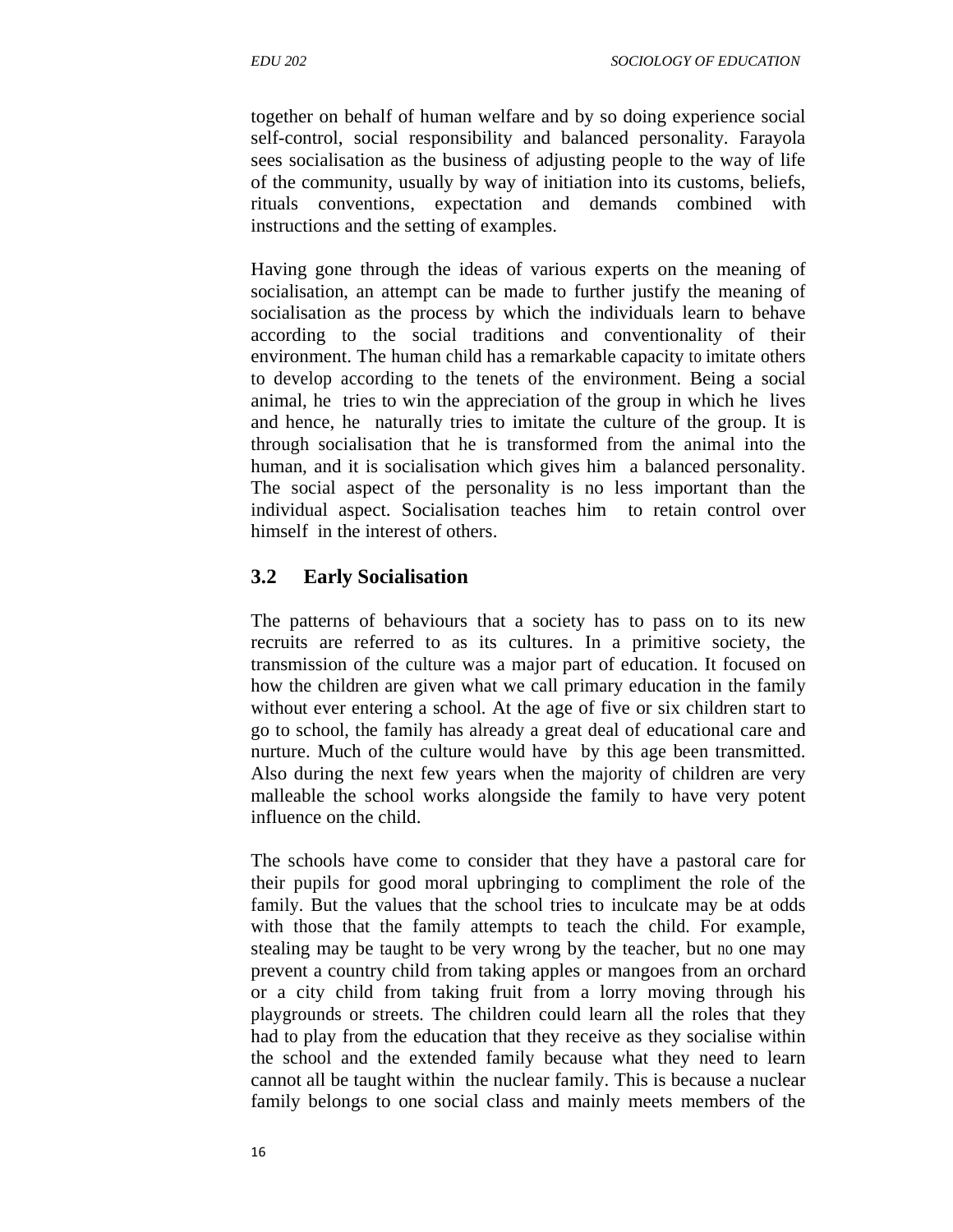same class or almost the same social class. The exposure will be narrow and limited to the miniature environment. The early socialisation of the child ought to embrace the nuclear family, the extended family and the school for wider coverage of relevant items to be learnt.

# **3.3 Types of Socialisation**

### *Primary Socialisation*

Primary socialisation occurs when a child learns the attitudes, values and actions appropriate to individuals as members of a particular culture. For example, if a child sees his mother expressing a discriminatory opinion about a minority group, then that child may think this behaviour is acceptable and could continue to have this opinion about minority groups.

### *Secondary Socialisation*

Secondary socialisation refers to the process of learning what is appropriate behaviour as a member of a smaller group within the larger society. It is usually associated with teenagers and adults, and involves smaller changes than those occurring in primary socialisation. Secondary socialisation occurs when one enters a new profession or relocates to a new environment or society.

### *Informal Socialisation (status socialisation)*

In this type of socialisation, the individual is exposed to a broad pattern of socialisation designed to prepare him to occupy a generalised status in life. This socialisation involves basically the learning of the ways of life of the family and the community, including religious observances and initiation ceremonies.

# **3.4 Agents of Socialisation**

The survival of any society depends solidly on the sufficient degree of homogeneity amongst its members. Socialisation perpetuates and reinforces this homogeneity by fixing in the child from the beginning the essential similarities that collective life demands. These essential life ingredients are transmitted through the family, school, religious organisations, peer group, market, mass media and so forth.

# **The Family**

The family is one of the many small face-to-face groups that are called primary groups saddled with the responsibility of giving the offspring as expected to satisfy "sex needs" (reproduction), economic needs – feeding, clothing, shelter, medical provision, and so on. It is also expected to transmit the cultural values and norms to the young generation in order to be fully integrated into the society. The family is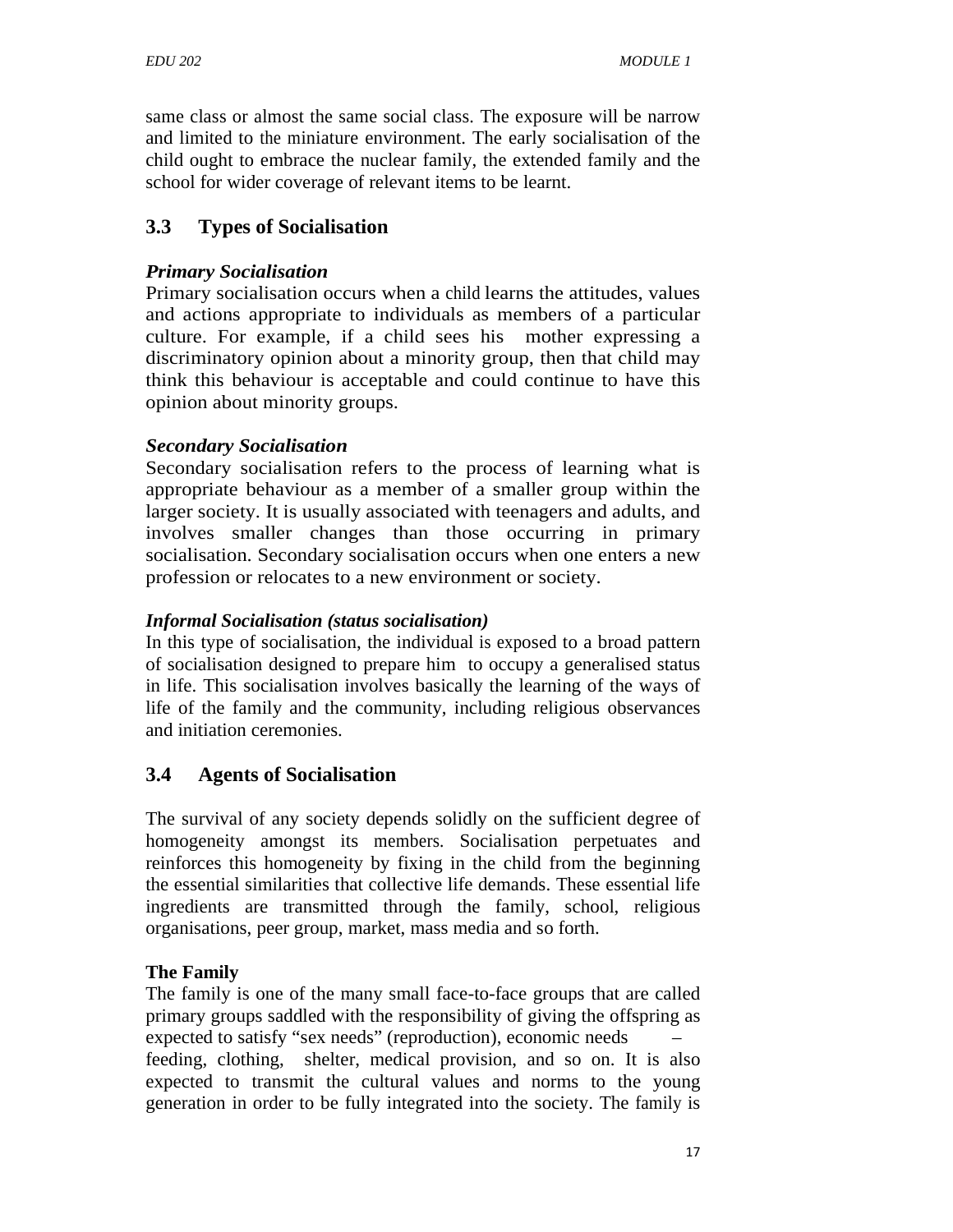indeed the foundation of socialisation because that is the first contact of the child. The inculcation of basic social values, desirable character traits and norms are learnt first in the family. The home assists in laying the foundation for personality and character development of a child. The success or failure of an individual depends on the type of social take-off acquired. The child is trained in language, positive character traits, fundamental intellectual knowledge, vocational skills and so on, through the initiation by the adult members of the family like father, mother and older siblings at home. These people are expected to be role models worthy of emulation in all ramifications as members of the younger generation look up to them as examples for moral standard. Freud and other psycho-analysts believe that the impressions made upon the child's mind at home determine the child's personality. This is because the child's mind is very flexible and susceptible to any influence. The parents love for the child makes a deep impression on him. The cordial relationship between both parents has significant influence on the personality development of the child. Parents need to ensure that they display high level of moral maturity in relating with each other to serve as shining examples to their off spring.

#### **The School**

The school is another important agent of socialisation. After the home, the child is exposed to the school which also influences him. It socialises the child, gives him the opportunity to manifest his qualities, potentialities, capabilities, instincts, drives and motives and helps to develop his personality. For the child, the teacher's personality and character provide a mode which he strives to copy, thereby consciously moulding his personality. This is true only of those teachers who succeed in arousing in the child's mind an attachment and love of themselves. Every little action, every movement, speech made by the teacher impresses itself on the child's mind.

Apart from the teacher, the child is also influenced by his school mates or groups. These mates or groups play a significant role in determining the status and role the child will occupy in the society later in life.

During the process of education, the child's personality develops under the impact of the other personalities with whom he comes in contact. In the school, the child is disciplined; he is aware that disobedience brings immediate punishment but too strict a system of discipline restricts the child's mental growth and may even drive him into criminal activity. On the other hand, complete absence of control may either make him liberal, free and independent or impulsive. Besides, the cultural programmes of the school also help to refine his attitudes. The school is also expected to transmit knowledge and skills into the learners to be able to face life's challenges and for sustenance.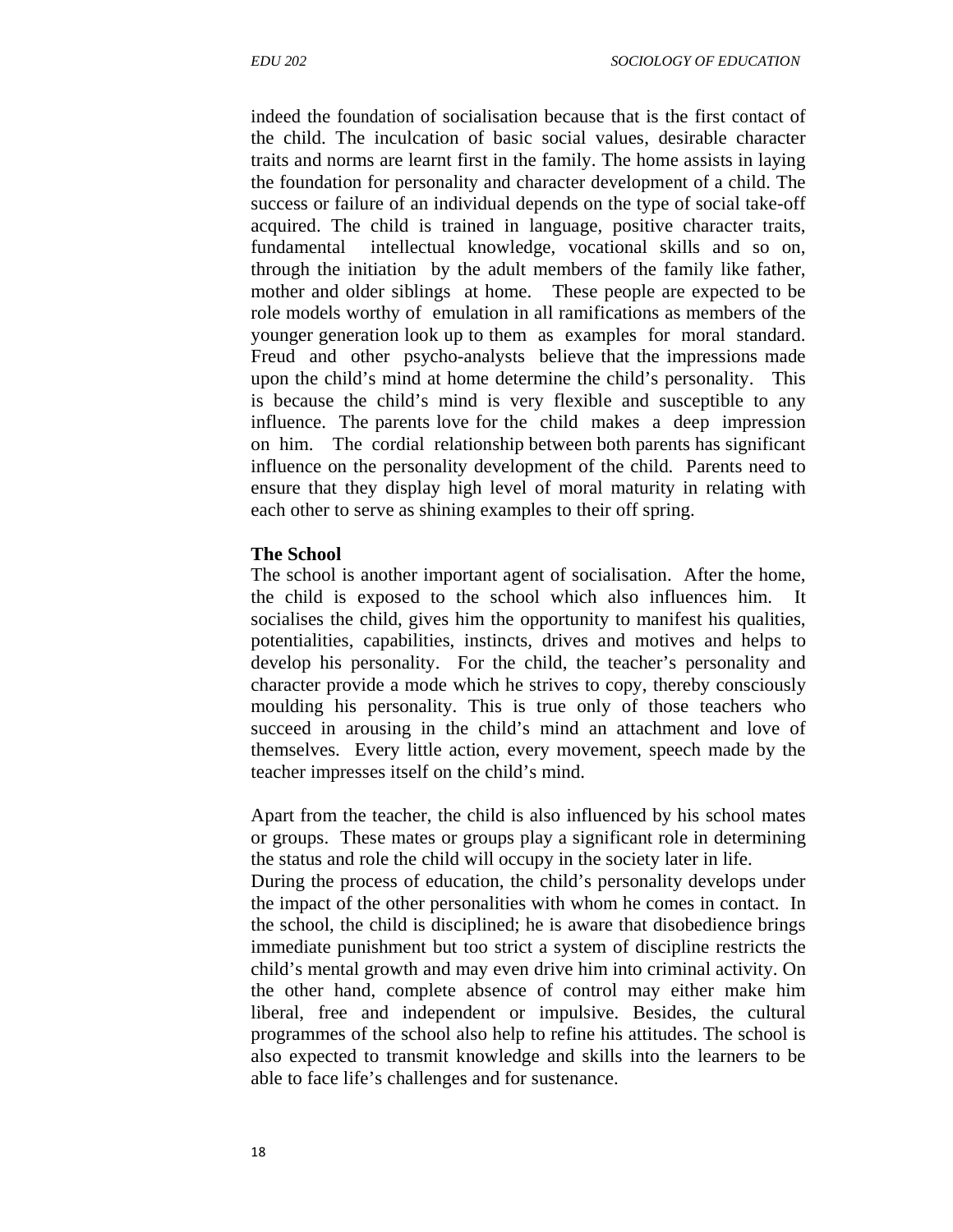#### **The Peer Group**

 The peer group is the child's own friends and equals with similar drives, motives and interests. The social world of the child has its own mode of interaction, its own values and acceptable forms of behaviour, many of which adults cannot understand. It is a world in which the child has equal and at times superior status to others. Peer groups take shape early in the child's life. In the earlier years, these peer groups are relatively informal and transitory, adapting quickly to changing circumstances in the child's situation. Examples of peer groups are play groups (siblings, neighbours' children, school mates) the cliques and age mates. In later years, however they become more formally organised groups like clubs, societies, gangs, character-building agencies like Boys Scouts, Girls Guides and so on. In short, peer groups are social groups that influence the behaviour of their members. Traditionally, brothers, sisters and people in the community are sources of an informal education of the child. But there is little or no evidence in Africa of the effects they have upon a child's attainment of formal education and educational success. Peer groups can have either negative or positive impact on a child's life. A child has to exercise care in the choice of the peer groups to belong.

#### **Religious Houses**

Religion might be described as a reflection of man's attempts to explain those aspects of his environment which he cannot understand. Except in terms of the supernatural – what is the purpose of life? What happens to people when they die? In our society as in many others people's religious beliefs are founded on the idea that God is the supernatural Power responsible for the creation of life. They believe that God had a purpose when He created the world and that this purpose has been explained by the prophets who came into the world to tell people how they should behave in order that God's purpose might be achieved. For this reason, religious beliefs give rise to certain types of behaviour. Religion is therefore a whole way of life. People who share the same religious beliefs will also hold the same attitudes and opinions, and will behave in the same way. Thus, religious institutions help in the socialisation process of their members. The religious leaders like pastors or mallams are expected to demonstrate a high level of morality to serve as role models to their followers. It is also worthwhile to preach the authentic facts in their written liturgies and not the manipulations to suit their personal interest and desires.

#### **The Mass Media**

 The mass media as an agents of socialisation have their own technical characteristics. There are two major types namely, print and electronic. The print is in the group of newspapers, magazines, periodicals, texts,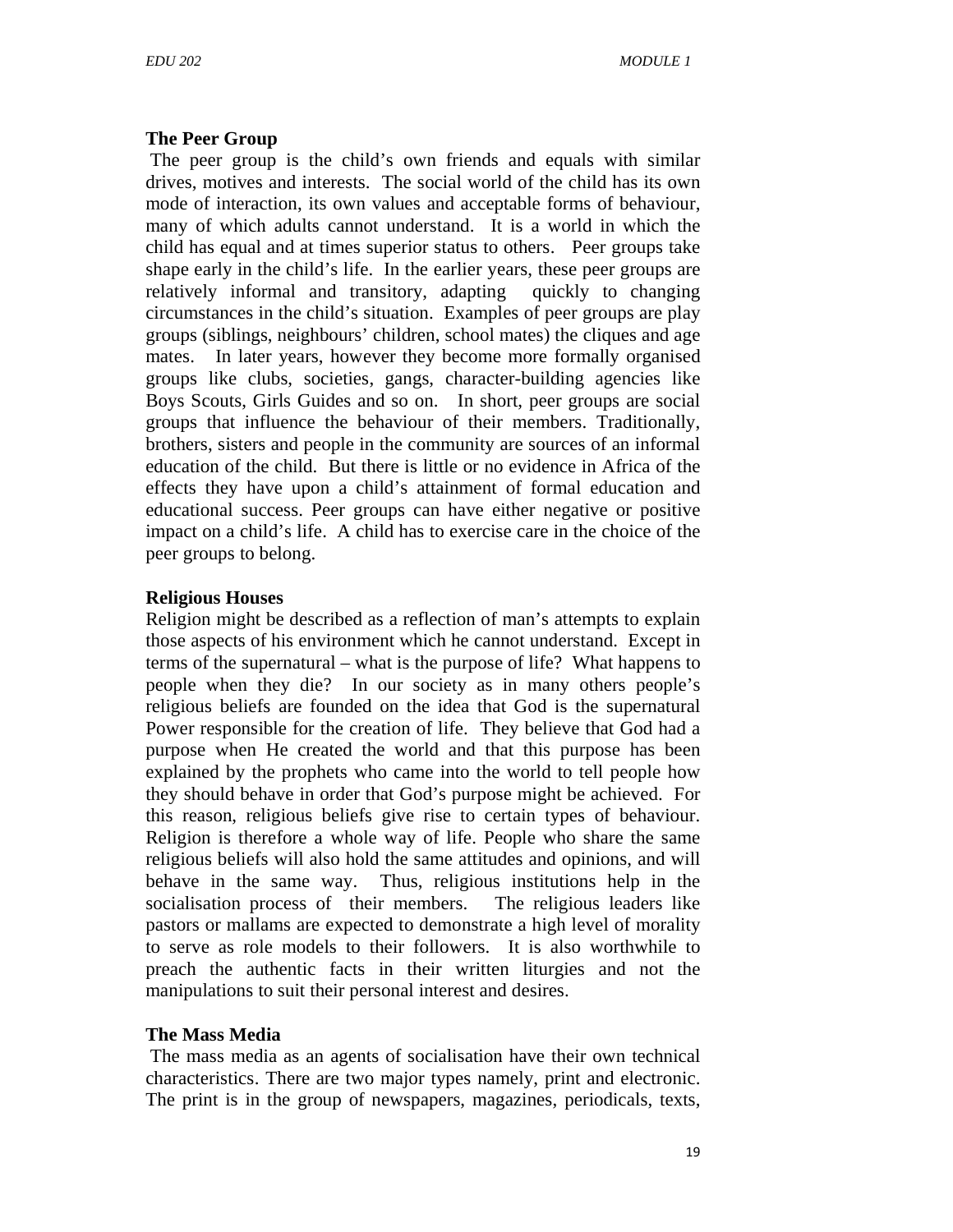bill boards and so on; while the electronic media are the radio, television, video, film and so forth. These form avenues for socialisation. Media channels are clearly in competition with one another for a restricted period of leisure time, though there is one exception to this generalisation. Because the radio has the specific characteristic that can be used as a background to other activities; the specialist provision of music apt for this purpose has been developed as a major function. The different media largely because of technical characteristics are used in different ways by children and hence different types of messages are passed through mass media. Children need to be guided in the usage of their leisure hours in the patronage and utilisation of the mass media to discourage cultivation and learning of negative ideas.

#### **SELF- ASSESSMENT EXERCISE**

Mention five agents of socialisation.

### **4.0 CONCLUSION**

Socialisation is the process by which the individual learns to behave according to the social traditions and conventionality of his environment as a result of the remarkable capabilities in human beings. It focuses on early socialisation of the child in the transmission of the societal culture as a major part of education right from the family to the school. The nuclear family, the extended family and the school give a wide coverage of items to be learnt by the child in order to become an acceptable member of the society. The socialisation of the child is done through the family, school, peer group, religious houses and mass media to intimate the child with the happenings in his environment.

### **5.0 SUMMARY**

This unit embraced the meaning of socialisation, early socialisation and agents of socialisation focusing centrally on upbringing of the child with the tenets and culture of his environment. The child is expected to be nurtured in accordance with the needs, aspirations and beliefs of the environment where he lives to be able to participate actively in the social processes of the environment.

### **6.0 TUTOR- MARKED ASSIGNMENT**

Critically examine the concept of socialisation with specific reference to its agents.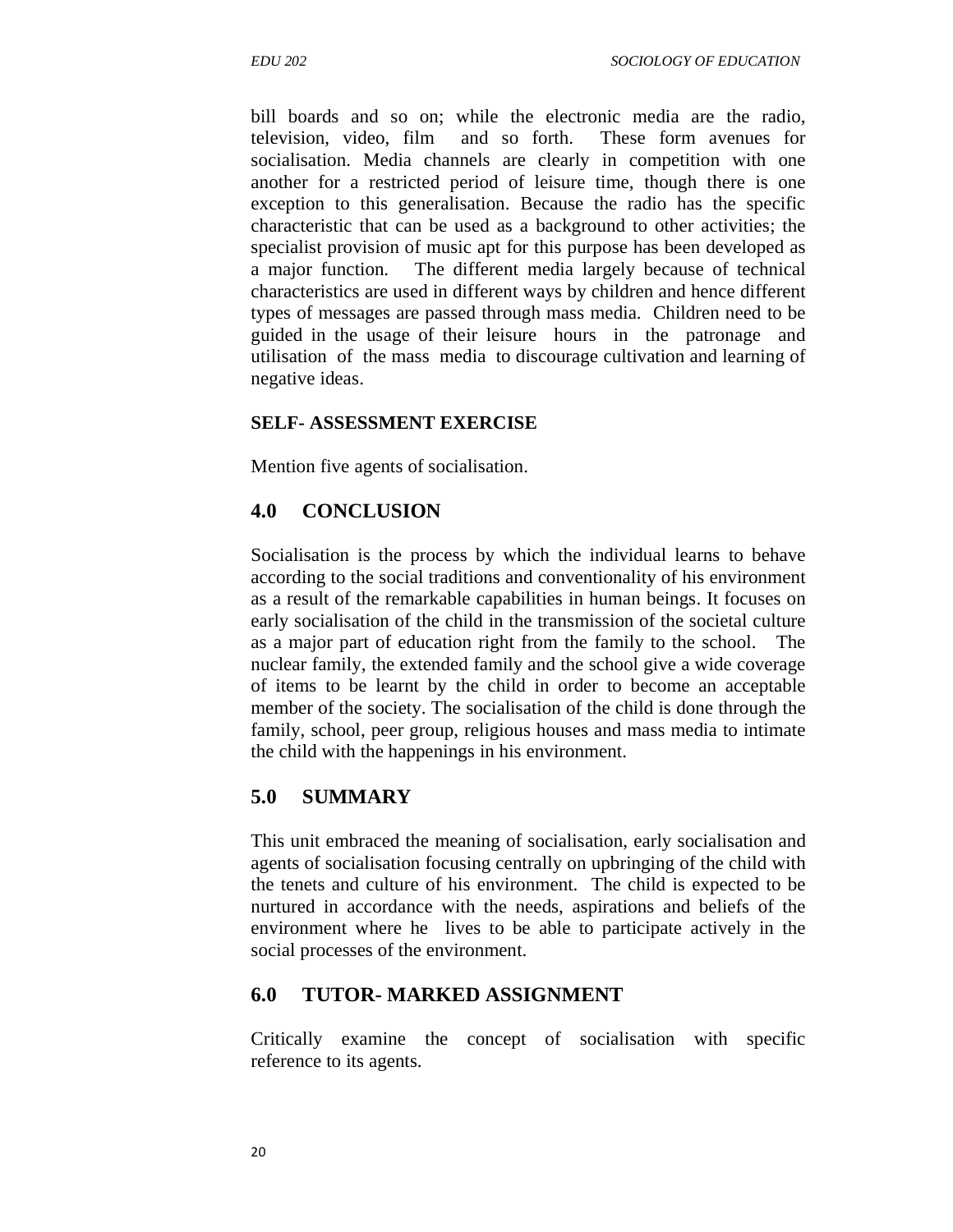### **7.0 REFERENCES / FURTHER READING**

- Brown, R. (1973). *Knowledge, Education and Cultural Change*. London: John Brown Limited.
- Kobiowu, S.V. (1994). *Readings in the Social Foundations and Sociology of Education*. Ibadan: Ibukun Olu Printers.
- Musgrave, P.W. (1977). *The Sociology of Education*. Great Britain: Butler and Tanner Limited.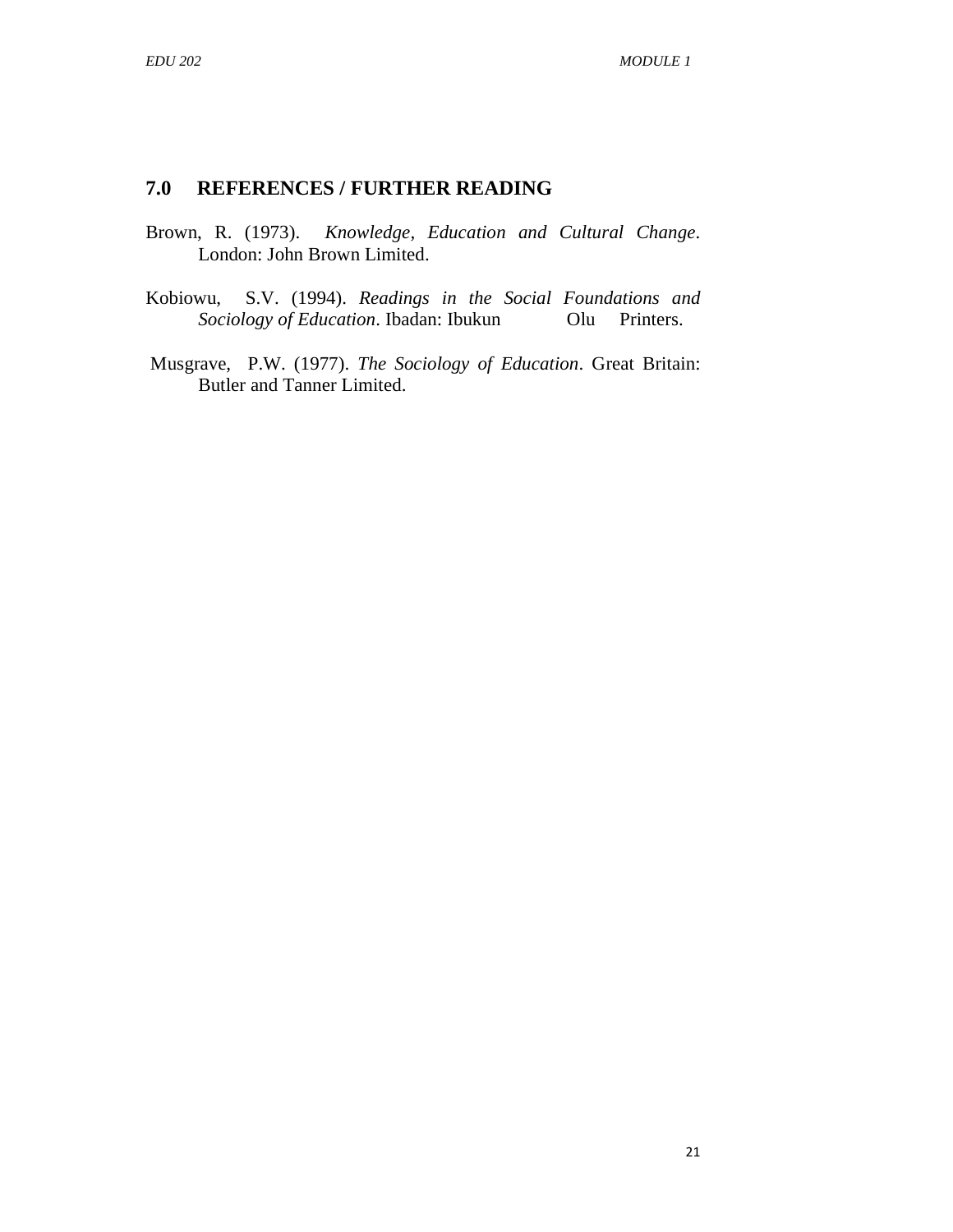### **UNIT 4 SOCIALISATION AND EDUCATION, CULTURE AND PERSONALITY**

#### **CONTENTS**

- 1.0 Introduction
- 2.0 Objectives
- 3.0 Main Content
	- 3.1 Socialisation and Education
	- 3.2 Culture
	- 3.3 Personality
	- 3.4 Education and Social Frame Work
- 4.0 Conclusion
- 5.0 Summary
- 6.0 Tutor Marked Assignment
- 7.0 References / Further Reading

### **1.0 INTRODUCTION**

This provides background knowledge about the socialisation of a child and the media through which socialisation can take place. It exposes you to the meaning of culture and its ingredients and the personality composition and disposition of an individual. It is also expected to give you an insight into simple and common sociological theories.

### **2.0 OBJECTIVES**

By the end of this unit, you should be able to:

- discuss socialisation and education
- define culture
- explain what personality means
- establish the relationship between education and the social framework

### **3.0 MAIN CONTENT**

### **3.1 Socialisation and Education**

The teaching of the basic knowledge and skills necessary to earn a living in a modern community has been handed down through the educational system; literacy is one of such skills and knowledge. In the same way schools can undertake much of the vocational guidance that is essential to steer a child into the job for which he is most suited. This task is unnecessary in a primitive village. In the contemporary Nigerian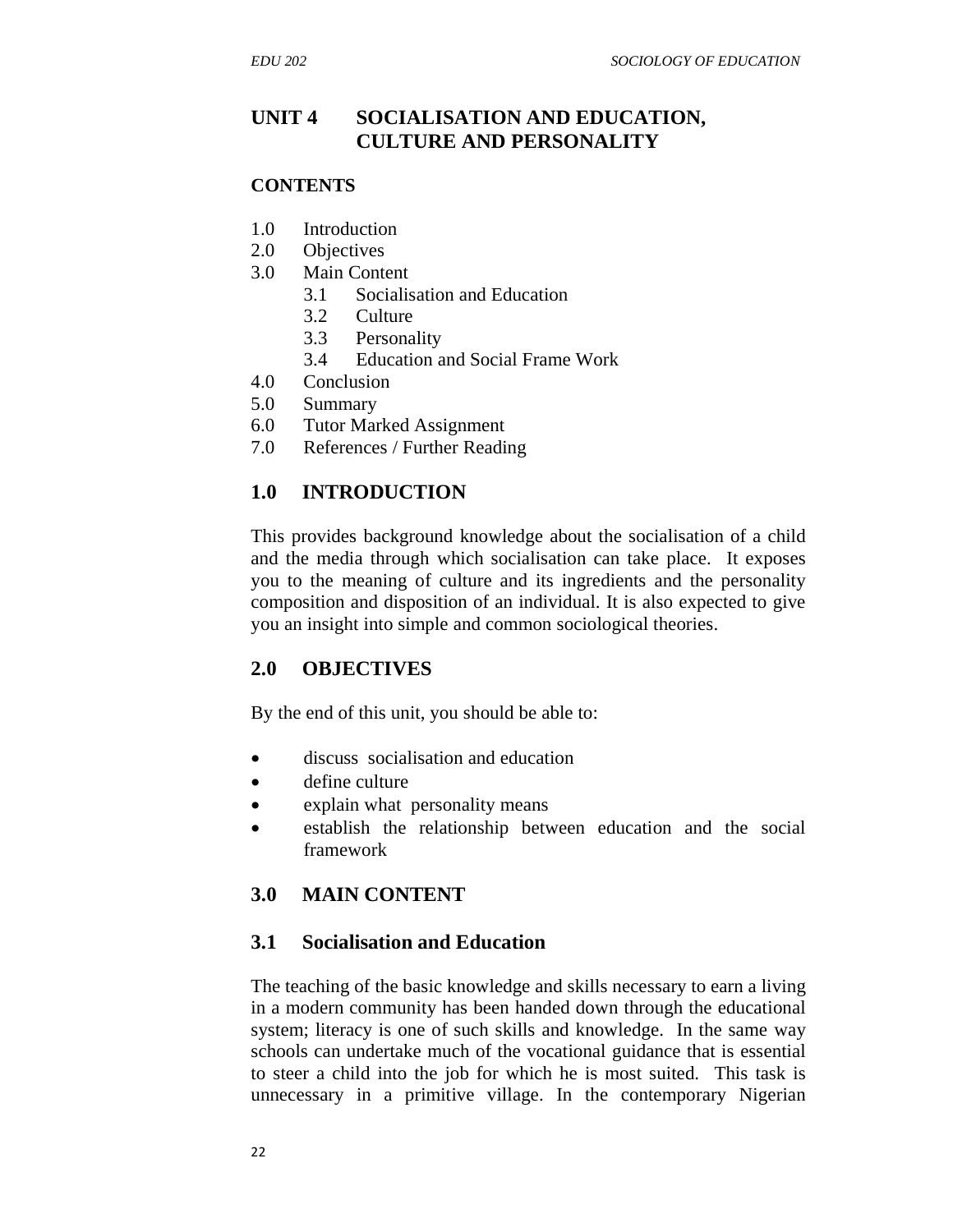society, skills and knowledge acquisition through the school are tied to white colar jobs which are no longer in agreement with the reality in the labour market. The labour market in the public establishment is full to capacity and that is why the graduates from our institutions of learning complain of unemployment. Literacy as it is perceived in Nigeria is not meant for white collar jobs but to assist in capacity building and high level of productivity in our chosen career.

University education needs to cease from producing manpower experts who are not vocationally oriented to create jobs for themselves. Students need to be guided and counselled to offer courses with requisite skills to create jobs after graduation from school. The organs charged with the responsibility to direct the affairs of education should objectively and pragmatically re-assess the existing learning contents to fashion out courses with skill acquisition for self-reliance and privately driven economy. In the primitive African society, unemployment was impossible due to mandatory conventional vocational training which equipped boys and girls with means of living. It is also possible in the contemporary African setting if the education acquired in schools are professionally oriented and delivered qualitatively to enhance independence after graduation.

# **3.2 Culture**

Culture has been variedly defined by the different authorities in the field of social sciences, especially sociologists. Linton defined culture as the configuration of learned behaviour, and the result of behaviour, whose component elements are shared and transmitted by the members of a particular society. In the same token, culture is seen as the social heredity that is passed on by the social group from generation to generation. Taylor in his own contribution to the discourse of culture viewed it as a complex whole which includes knowledge, belief, art, morals. Law, custom and any other capabilities and habits acquired by man as a member of society. Kasper referred to culture as a collective term for patterns of essential and normative assertions taken from literature, language or drama or sounds in music, or symbols in sculpture and art, or movement in dance and ballet of fashion in clothes and so forth.

Right from the time immemorial, human beings lived together in a given place and at a given time. A society was formed in this way. Sets of individuals organised themselves to lead group life. In their social interactions, the people have common interests which makes them to have a common pattern of behaviours. They do everything in common to achieve desired objectives. Their values, standards and norms are reflected in their ways of thinking and feeling. In their relationship they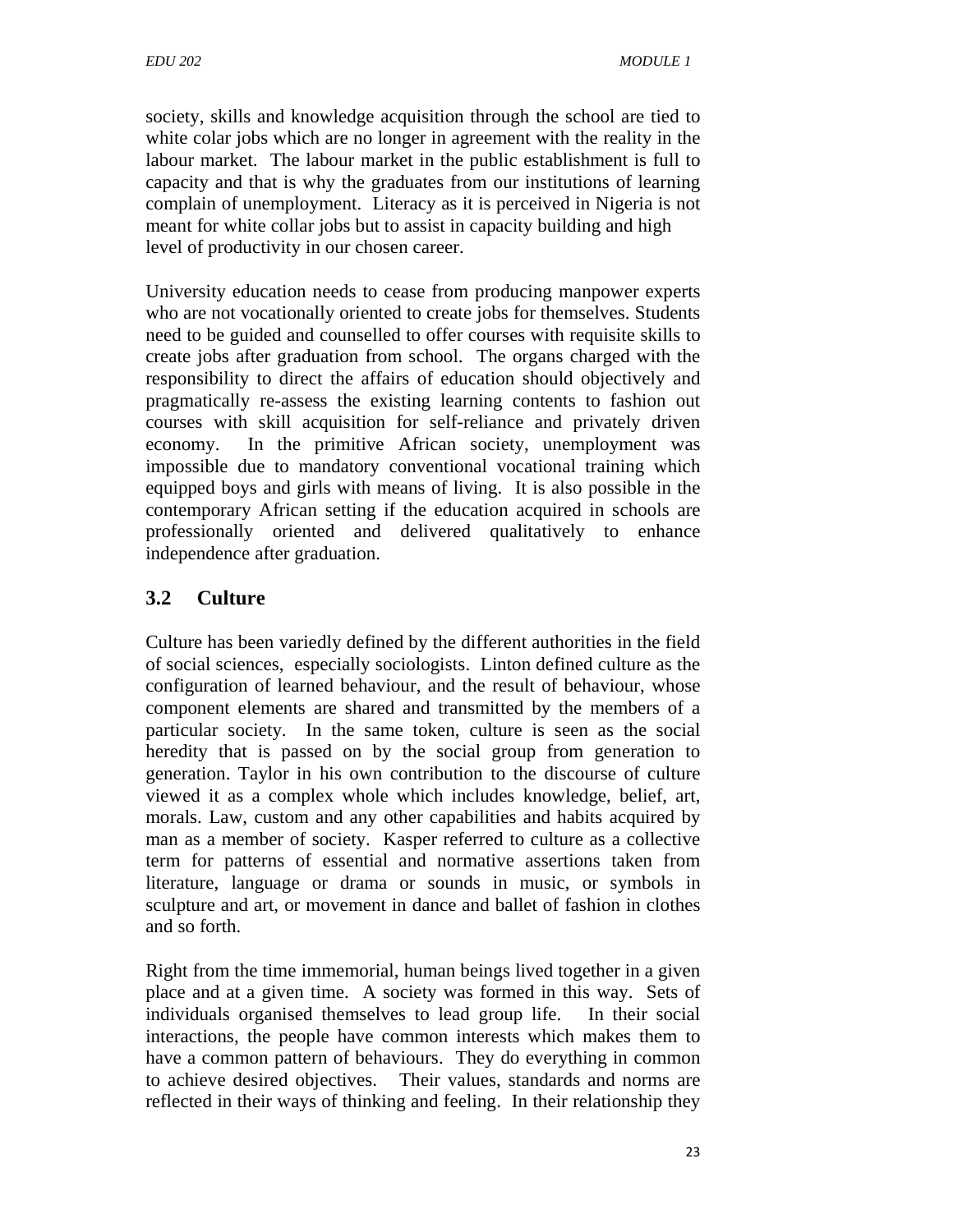acquire "a way of life" which is known as culture. Culture distinguishes man from animals because the cultural traits that are present in man are virtually absent in animals. A man embraces the world of language, art, dance, craft, drama, dress, food, literature, music, politics, religious knowledge, skills and technology which makes culture the sum total of ways of life of the people occupying a geographical location. It is pertinent to stress and emphasise that there is uniqueness of culture but there is no superiority of culture.

Human beings who grow in an environment with certain cultural traits internalise and appreciate them. Any attempt to condemn, alter or influence a change is always met with serious resistance and antagonism. This is because it has been inherently built into the body system like an unchangeable garment to be worn throughout life. These values attached to culture by individuals are of high premium which calls for diplomatic and gradual approach to change; otherwise there will be instability and chaos. In societies where attempts are made to impose alien culture other than familiar culture without due consideration and respect for existing culture, violence and pandemonium always erupt. All aspects of culture should be respected and accorded due consideration in any society before laws, policies, programmes and schemes are formulated to fully integrate all interest groups for peaceful co-existence.

#### **Cultural Norms**

A cultural norm is an established standard of what a group expects in terms of thought and conduct. These expectation and resultant behaviours often vary from one culture to the next. They are also in different forms like the values, folkways and morals. In every society there is reinforcement of morals; there is punishment for members of the society who disobey laws and who go contrary to morality; for example those who are involved in crimes like rape, murder and robbery are punished.

#### **Ideal and Real Culture**

Ideal culture consists of officially approved behaviour patterns while real culture consists of what people actually do in their day to day practices without due consideration to their official status; examples are cheating, lying, fighting and so forth.

#### **Sub-Culture**

A sub-culture is a group smaller than a society, it is related to the larger culture in the sense that it accepts many of its norms; but the sub culture is also distinguishable because it has some norms of its own.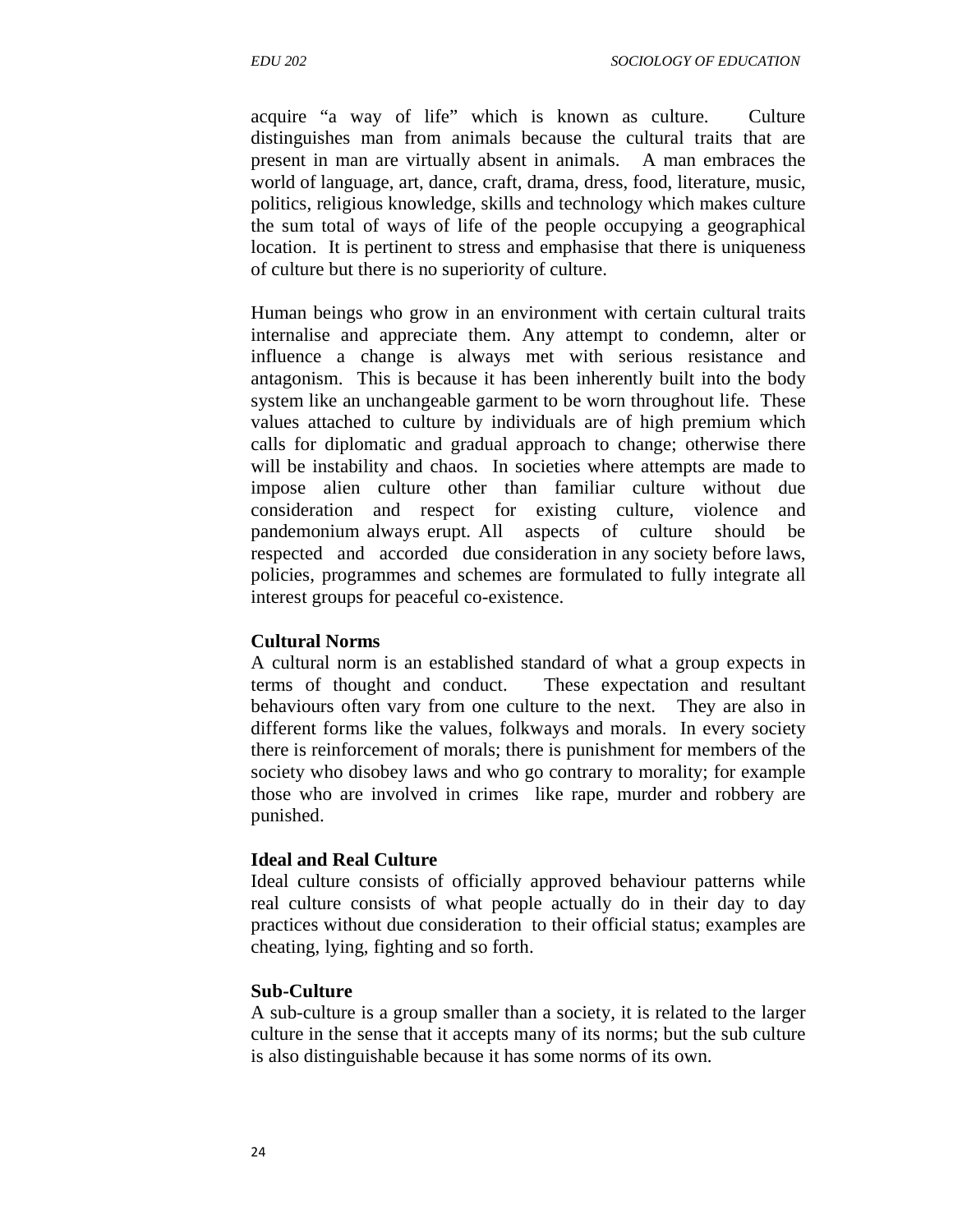### **Cultural Relativity**

It is impossible to understand behaviour patterns of other groups if we analyse them only in terms of our motives and values. A trait which may be disruptive in one society may be vital to the stability of another.

### **Culture Shock**

When an individual is exposed to an alien cultural environment and among people who do not share his fundamental belief, this condition is referred to as a culture shock.

### **Cultural Change**

Cultural change occurs whenever new traits and trait complexes like traditions, values and customs emerge to replace the old ones in content and structure. Although, resistance to change is most evident when changes occur but it is inevitable.

### **Cultural Lag**

 When the non-material element of culture like norms, values and beliefs attempt to keep pace with changes in the material element of culture like technology, then cultural lag has occurred.

### **Acculturation**

The context between one culture and another to change the existing traits is referred to as acculturation.

### **Enculturation**

This is a process by which people become part of the native culture. This is done through the internalisation of the morals, laws and folkways of such culture to become part and parcel of it.

# **3.3 Personality**

The origin, nature and development of personality had been considered in a variety of universes of discourse. It is a central issue in sociology as a discipline which centres on man and society. There have been presentation of a variety of models of man's inner nature. Some have assumed a supernatural element called a spirit or a soul; others have accepted that nothing is given beyond a biological and genetic heredity. but the model of man's personality amounts ultimately to no more than the current description of man's activity and functions, the roles he plays and the modification of his attitudes and behaviour through socialisation and education.

Man as a social animal lives within the context of the society to interact with his environment. His physical and behavioural composition sums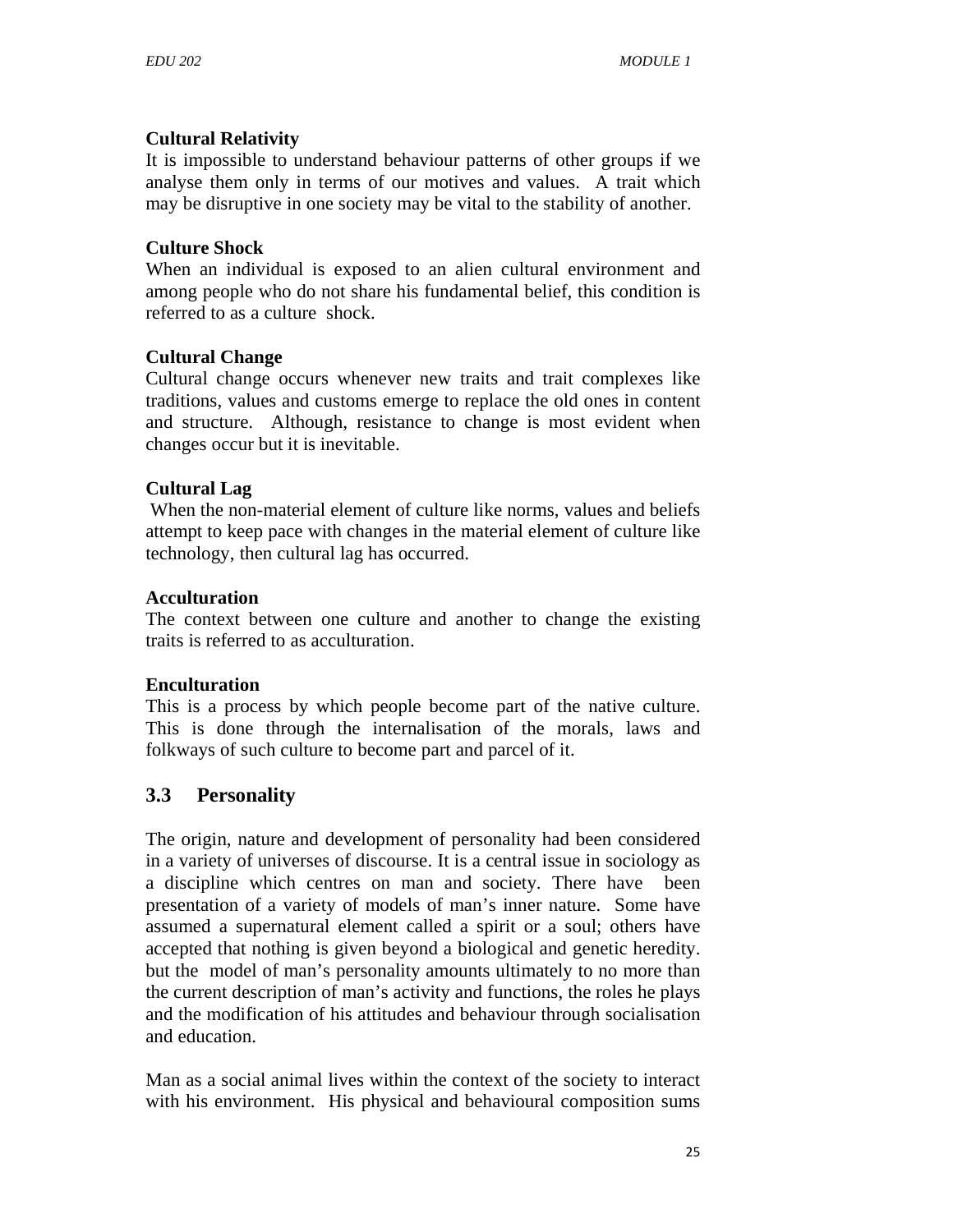up to give his personality as an individual. Man is armed with certain potentials which are evoked in a variety of directions in relationship with other people. These potentials are regarded as personality traits which he grows up with throughout his life time. He demonstrates these traits through actions and behavior as he relates with other people around him who calls for the assessment and evaluation of other people to know the type of person he is in the society. As human beings we make gestures which are calculated to elicit response and this comes about by the individual taking on the role of the other with whom he is in the process of interacting. The child, for example, gradually acquires the capacity to respond in an imaginative way to his own projected conduct within himself; he rehearses precisely what he is going to do and inwardly responds to it. Should the response that he obtains prove to be unsatisfactory, he will try again until an act is pictured in his mind which elicits within himself the reflection of the satisfactory response he hopes to evoke from the real situation outside him. He can then make a sign, a gesture or sound which is meaningful, in the sense that it is calculated to produce the desired effect.

An individual directs behaviuor towards himself, converses with himself and passes judgment upon himself. Thus personality which is nonexistence at birth arises in social experiences as a result of taking on the role of others. The personality is not primarily the physiological organism, although the physiological organism may be essential as a means of its outward expression, at least we can think of a personality without it. The personality is basically a social structure which arises in social experiences through communication, nutrition, education, socialisation and interaction with the norms and values of the society.

### **SELF- ASSESSMENT EXERCISE**

Distinguish between enculturation and acculturation.

### **3.4 Education and Social Framework**

Social framework is the body of facts in the field of sociology that have contributed immensely to proffering of solutions to societal problems. It is otherwise known as the methods, techniques, strategies and approaches conceptualised and adopted to assist in the perpetuation of peaceful co- existence in the macro society and within the educational system. Several proponents in the world of sociology have propounded practical theories and workable scientific reports on social stratification, social change, social mobility and so forth to resolve the problems confronting man in the society.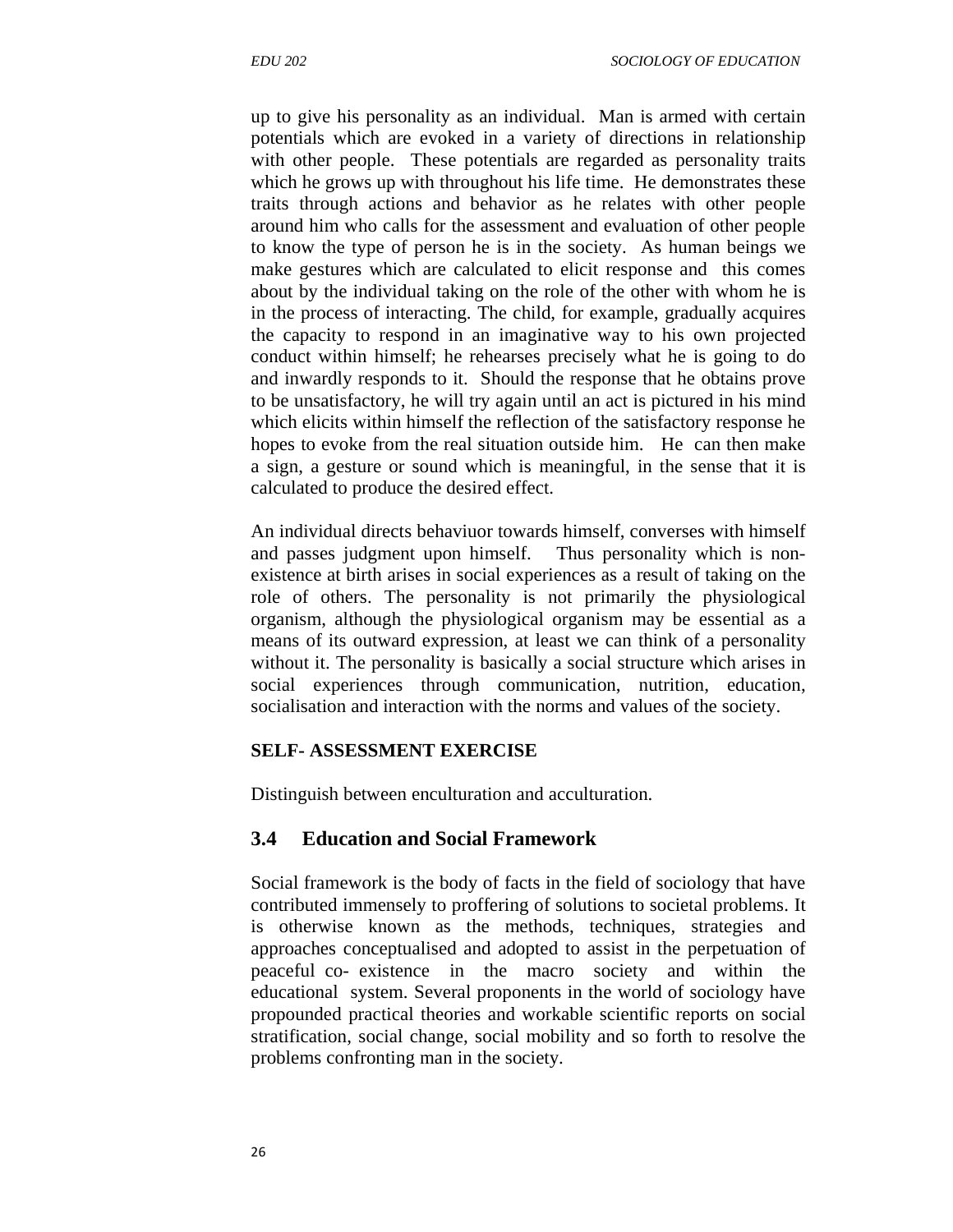In the theory of Embourgeoisement by Goldthorpe, and Lockwood, the increase of educational opportunity has correspondingly increased the inter-generational mobility. This literarily connotes that the creation of educational opportunity for many people will create room for mobility instead of stability which breeds poverty and economic stagnation. The more people are educated the more economic empowerment they gain. Humans generally love mobility upwards than mobility downwards because mobility upwards is progress making while mobility downwards is retrogression or backwardness. There was a time in our society when obtaining a PhD was rare, but today in many areas of study and levels of academic work, but it is becoming common to find people with doctorate degrees or at least some higher degrees . The opening of educational opportunities through Universal Basic Education, Sandwich programmes, Open and Distance Learning, Adult Education, Extra Mural classes, Part-Time courses and so forth has created avenues for more educational opportunity for the citizens and these are sources of economic empowerment and reduction of poverty.

The school should not only prepare the pupil for work, it should also open him up to opportunities to continue his education. Education and academic achievement certainly do not end with school, college or university. If members of the middle class desire upward social mobility, higher status or just more money, they must continue to strive for further qualifications virtually throughout their lives. It is therefore one of the functions of the school to train the individual in the skills and techniques which will assist him to pursue his personal education and development throughout life.

# **4.0 CONCLUSION**

In this unit the relationship between socialisation and education, culture and personality were discussed. Socialisation and education are seen as intimately related. Both issues explain the teaching of basic knowledge and skills necessary to earn a living in a modern society. The two concepts examine how socialisation and education should be used to produce manpower expert who can stand the test of time in the modern society. Culture is also examined as a complex whole which includes knowledge, belief, art, moral, law, custom and any other capabilities and habits acquired by man as a member of society. Some aspects of culture were also examined. Human personality was examined as a central issue in sociology which centres on man and society. Personality encompasses both physical and behavioural composition of an individual evoked in a variety of directions in relationship with other people in the society.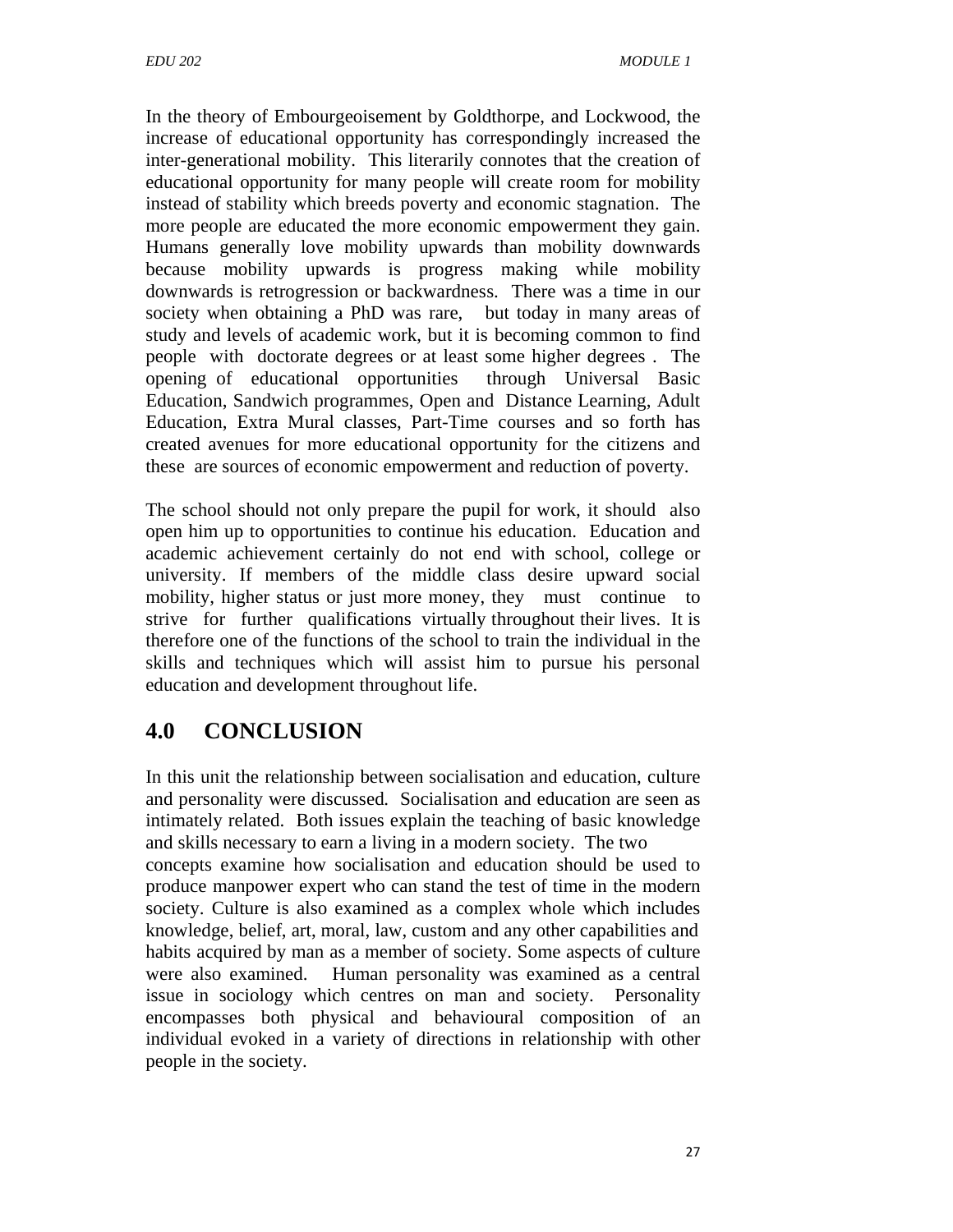### **5.0 SUMMARY**

This unit examines the relationship between socialisation and education, culture as a holistic concept and personality. It focuses on socialisation and education as tools to convert a biological being into social being for positive interaction in the society. It also examines different aspects of culture like cultural norms, ideal and real culture, cultural relativity, culture shock, cultural change and so on. The personality of man was also examined in the realm of its origin, nature and development in a variety of universes of discourse. Education and social frame work was examined in this unit also in the realm of a few existing theories which assist in academic achievements in schools.

### **6.0 TUTOR- MARKED ASSIGNMENT**

- 1. Explain social framework as it relates to two sociological Theories.
- 2. Define culture in terms of material and non-material aspects.

### **7.0 REFERENCES / FURTHER READING**

Brown, R. (1973). *Knowledge, Education and Cultural Change*. London: John Brown Limited.

Kobiowu, S.V. (1994). *Reading in the Social Foundations and Sociology*

*of Education*. Ibadan: Ibukun Olu Printers.

Musgrave, P.W. (1977). *The Sociology of Education*. Great Britain: Butler and Tanner Limited.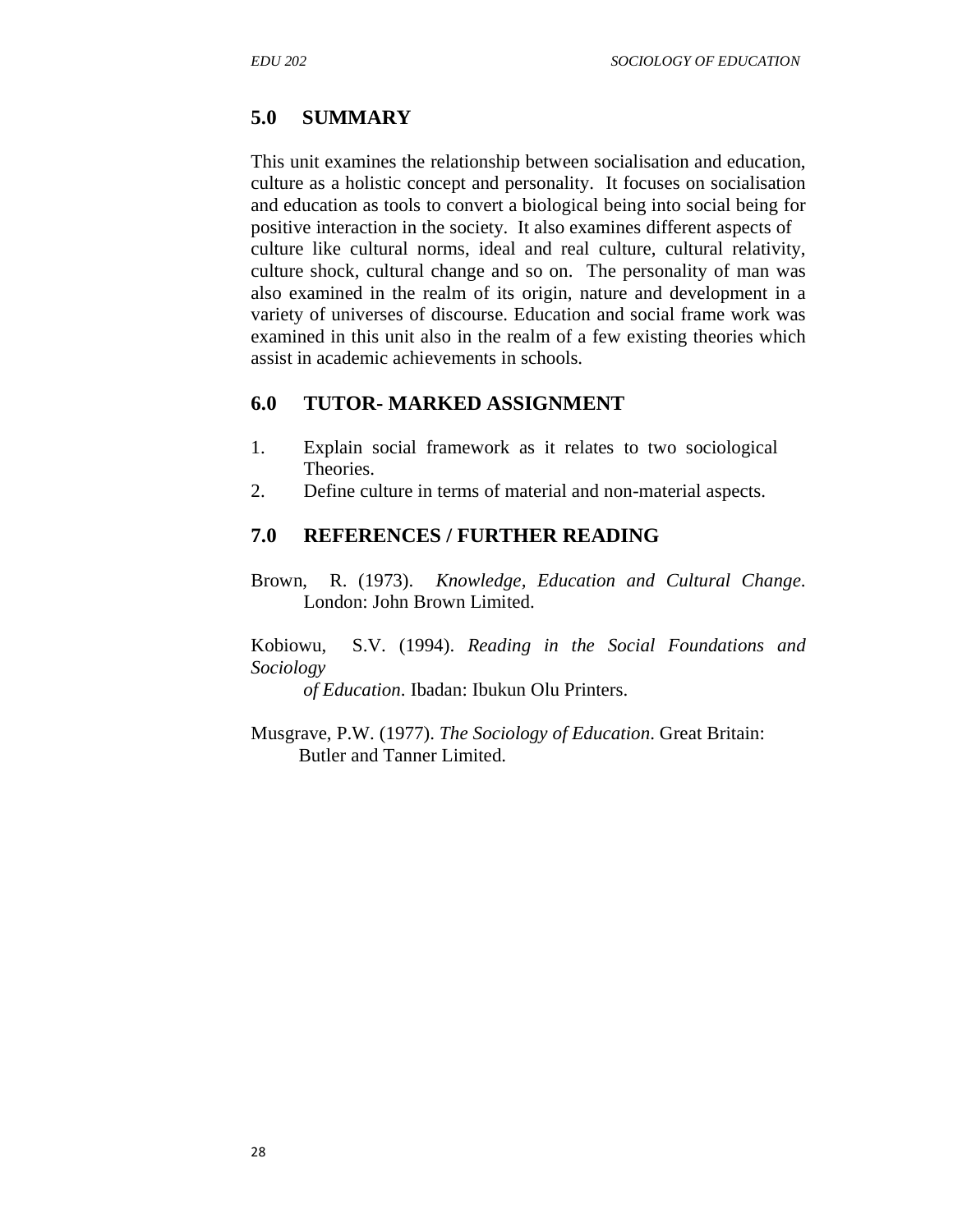# **UNIT 5 FAMILY AND EDUCATION I**

### **CONTENTS**

- 1.0 Introduction
- 2.0 Objectives
- 3.0 Main Content
	- 3.1 The Roles of Family Background in Early Childhood Education
	- 3.2 The Family and the School
- 4.0 Conclusion
- 5.0 Summary
- 7.0 References / Further Reading
- 6.0 Tutor- Marked Assignment

# **1.0 INTRODUCTION**

This unit gives you an insight/view of the family and education. It comprises ideas about the family and school, family and agents of education, family and occupational aspiration, family and educational aspiration and the family and the child's classroom behaviour. This unit is a roadmap to ideas about the linkage between the family and the school environment.

### **2.0 OBJECTIVES**

By the end of the unit, you should be able to:

- define family as a concept
- discuss the role of the family in education
- identify the relationship between family and education
- explain the relevance of education to family development.

# **3.0 MAIN CONTENT**

### **3.1 The Role of Family Background in Early Childhood Education**

The family educates the child on the immediate experiences. Even the educationists have become aware of the vital importance of early years in children's cognitive development and of the facts that the home is the first of several teachers. This fact in essence, highlights the impact of the family background in early childhood education. Childhood is a period during which a child needs the knowledge of the universe in which he lives, the materials in it and the nature of the people . Through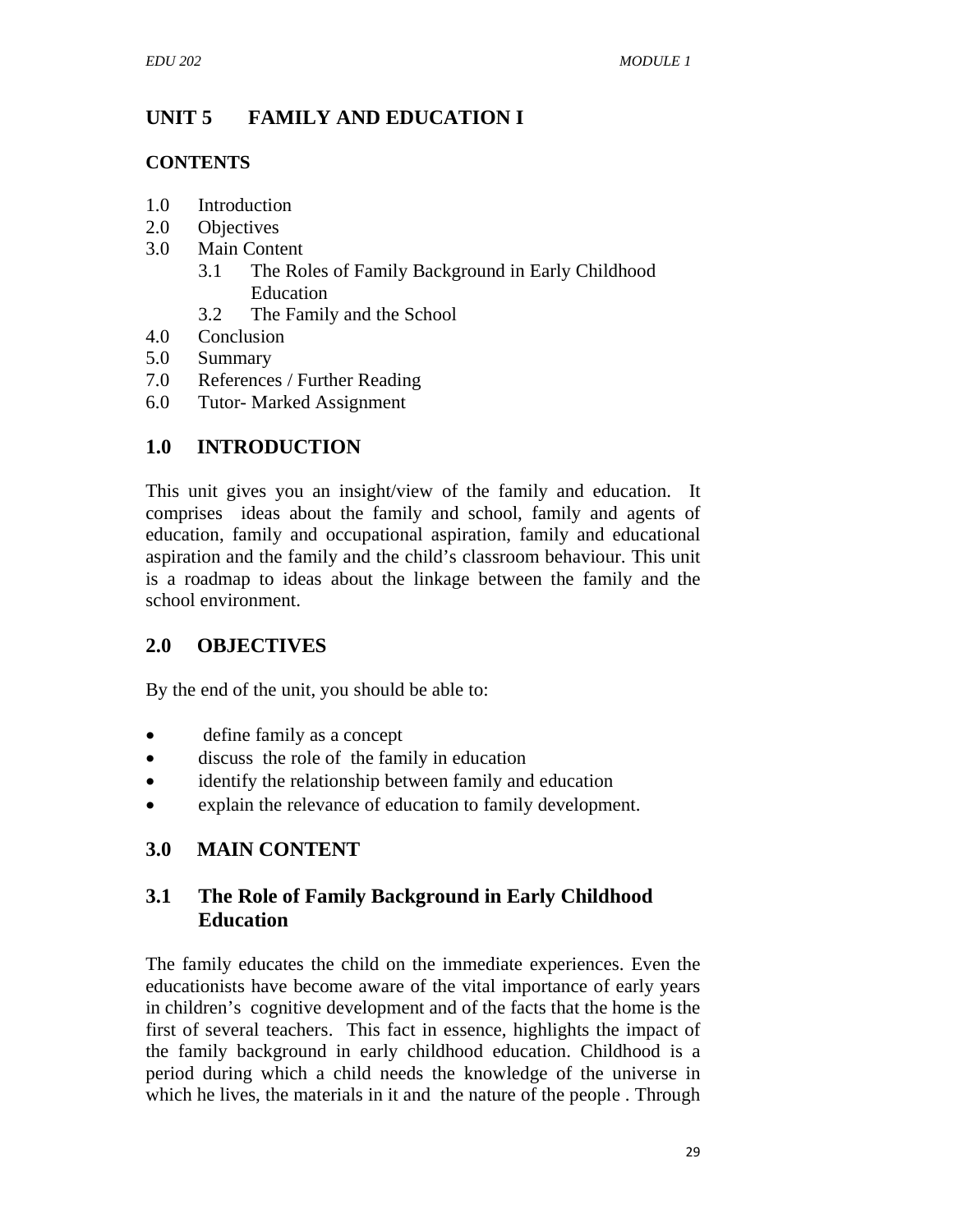education, the child develops his sensory explorations, emotions and social experiences as well as experiences of mastery and achievements. For a child to develop cognitively, certain skills should be inculcated into him at every stage of his development. This in essence calls for parental influence. For instance, the family's socio- economic status is of paramount importance. In all societies, there is social stratification and each social class plays a dominant role in the cognitive development of a child. For example the importance of home factors, emotional factors, pattern of childrearing, parental environment and parental mode of behaviour are significant factors in determining a child's early childhood education.

The effect of parental mode of behaviour on boys and girls is enormous; parents who are extremely upright and stern in the behavioural pattern to rearing an emotionally stable child stand acceptable. A mother who is extremely dominant, strict, cold and punitive has a detrimental effect on a boy. He will develop a feeling of dejection and inferiority and in the presence of his companions, he will feel ashamed because the physical punishment by his mother paralyses a boy's power of assertion. Children who are affected by their parents' mode of behaviour negatively need to be stimulated and motivated to encourage them to learn. A fathers who stays out late, , who drinks alcohol excessively and abdicates his responsibilities at home may succeed at rearing or producing children who will become prostitutes, thieves, touts, dropouts and so on. This is true of the fact that lack of adequate care of children affects their future negatively.

The environment where children are brought up has significant effect on the children's education. A child brought up in a hostile and quarrelsome home tend to rebel and refuse instructions at school. This is because his home does not reflect peace and calm. In other words, children reared in a home where there is mutual understanding between father and mother, love and care for each other are usually friendly at school, and they obey school rules and regulations. They are also likely to learn better because they are emotionally stable.

Children from modern African families in urban centres with economic power to cater for them are expected to learn better in school than children from traditional African families in rural areas with low economic power. The reason can be attributed to the fact that such middle class children are exposed more to the world around them, and the parental encouragement takes cognisance of the children's exposure to modern life within their environment. For example, such children might be more exposed to computer operations, Internet or e-learning , banking operations, modern communication systems and so on, than rural children.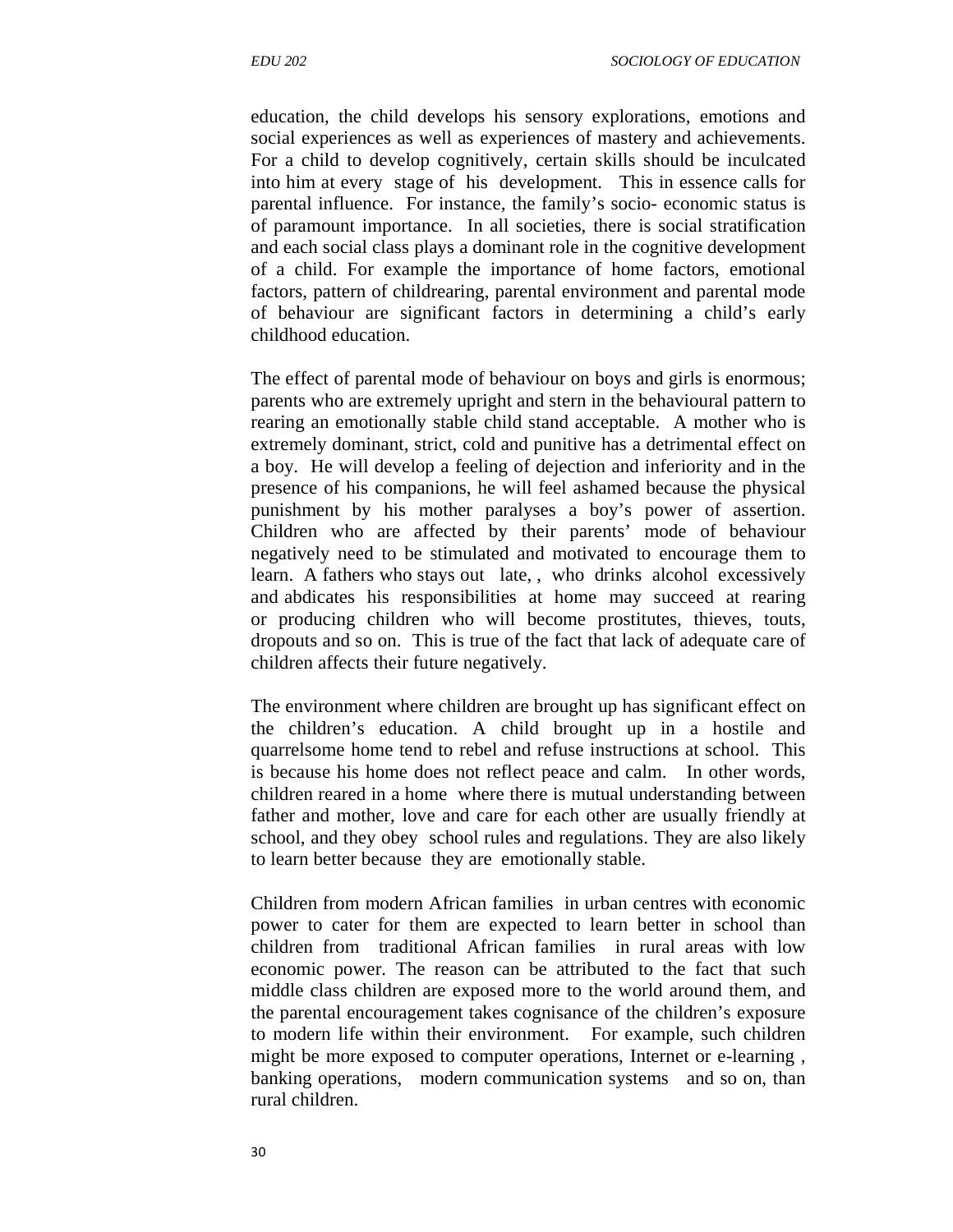Becker summarises a number of studies which show that the children exposed to restrictive discipline are conforming and more dependent than children exposed to permissive disciplinary techniques. Durojaiye's study on African children shows that children who are always told what to do are judged to be low in originality. In other words, the more the parents' authority, the less the child's level of cognitive development. Such children are timid and non-assertive. When discipline is imposed by means of severe physical punishment, the child is depressed and aggressive.

## **SELF- ASSESSMENT EXERCISE**

With relevant examples, discuss the relationship between a child's family background and the school.

# **3.2 The Family and the School**

The family is one of the primary groups of society, concerned with face to face interaction or relationships. Throughout man's history, however and throughout the world both the family and the institution of marriage display a considerable cultural variability. But whatever forms such institutions take, they have regard to the fact that the human child is for a long time dependent for its biological survival upon the adult members of those institutions. There are two types of family namely the extended and the nuclear family. The extended family or kin group is found and can span three generations within the total household. On the other hand the nuclear family comprises basically the father, the mother and the children.

Every normal adult belongs to a family of orientation in which a man is born and reared and which will include his father, mother, brothers and sisters. And he also belongs to family of procreation which he establishes by his marriage and which includes his wife and children. The family is rooted in marriage as an institution. The institution is found in a variety of forms which fall into the two broad categories of monogamy and polygamy. Monogamy occurs where one man is married to one woman. Polygamy occurs where one man is married to more than one woman. The Koran for example permits a Muslim male to have up to four wives at any one time. Polyandry occurs where one woman is married to more than one man.

The family is vested with the responsibility of educating the offspring. Parents are expected to train their children in school for moral, spiritual, vocational and economic empowerment. The parents and teachers are required to work collaboratively to mould the child in school. The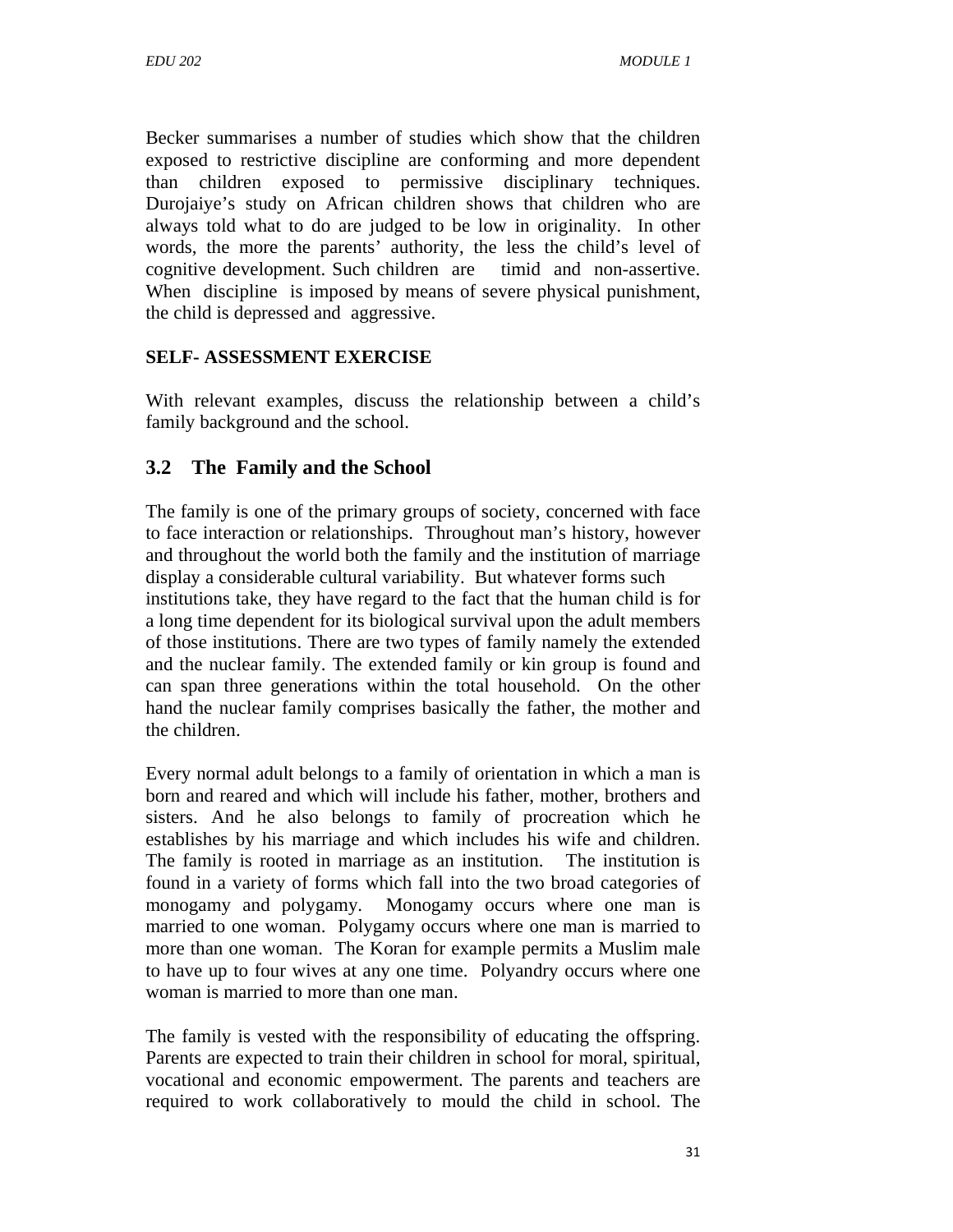parents as well as the teachers in school are to collectively grant the child psychological development by providing him with security and love for emotional stability. Musgrave further stresses the need that the institution of marriage is not just a social contrivance to ensure its own security and futurity through the family. Indeed the family has come to be used as a very specialised agency for providing affection that helps to ensure the emotional stability needed if men and women are to manage their lives successfully under modern conditions. Emotional stability is in the long run far more vital for man than sheer physical excitement.

Such stability in the (male-female) father and mother relationship is reached in and through an element of permanency and personal adjustment. However, for the growth and development of children within the family institution, it is clear that what children require above all else in their early years is a feeling of security and stability which the home and the school are billed to provide.

## **SELF- ASSESSMENT EXERCISE**

Explain the following terms: polygamy, monogamy, polyandry.

## **4.0 CONCLUSION**

We hereby draw the following conclusion.

- 1. Childhood is a period during which a child needs the knowledge of the world in which he lives, the nature of the people and materials in it. This is the period when the child develops his sensory explorations, emotions and social experiences as well as experiences of mastery and achievements. Within this period the child is still under the care of his parents at home, precisely before the school age. This is the period when parents are expected to be role models and totally devoted to the care and nurture of the child to develop the innate potentialities in him to the fullest.
- 2. The family is vested with the responsibility of educating the off spring in accordance with the norms and values of the society before transferring him to school which is expected to consolidate on the home training by collectively granting the child psychological development through the provision of security and love for emotional stability and proper academic take-off in the school.
- 3. The family is an educational agent primarily responsible for the socialisation processes to lay a solid foundation for other agents in the rearing of children.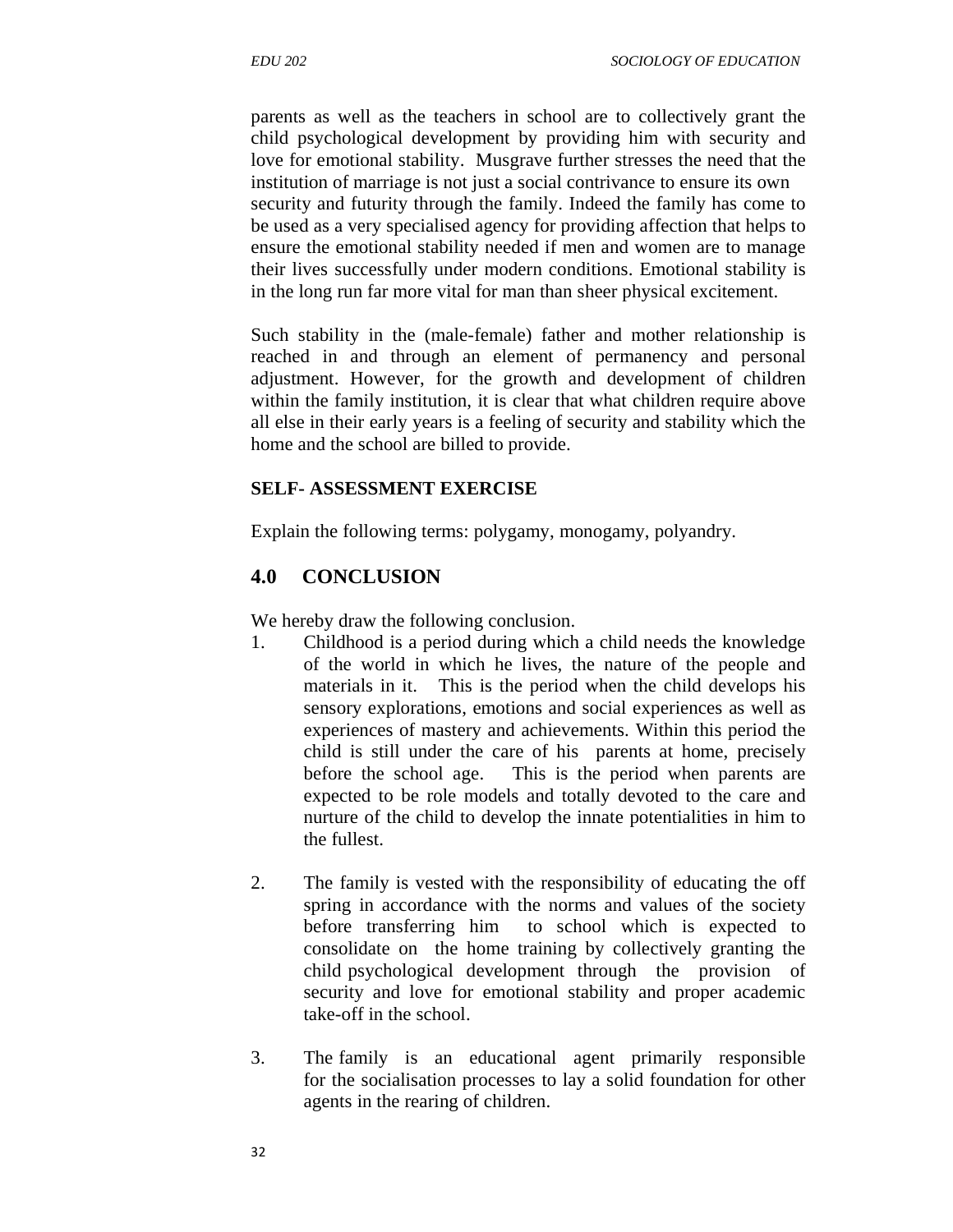4. Family and occupational aspiration: In the primitive African society, the family solely determines the occupational aspiration of every child. In the contemporary situation also the social class of parents is significantly responsible for the occupational aspiration of a child.

# **5.0 SUMMARY**

This unit has addressed the role of family background in early childhood education as a period to develop the cognitive skills in a child in preparation for schooling. The relationship between family and school was discussed as two inseparable agents of education. The family is also regarded as the fundamental educational agent upon which other agents mount their construction to produce a socially acceptable human.

# **6.0 TUTOR- MARKED ASSIGNMENT**

- 1. Examine the concept of family as the bedrock of sociology.
- 2. Critically examine four educational agents in relationship with the family setting.
- 3. Discuss the roles of family in behaviour modification and control.
- 4. Identify the relevance of family background to learners' educational aspiration.

# **7.0 REFERENCES / FURTHER READING**

- Berzer, P., & Luckman, T., (1972). *The Social Construction of Reality*. Belgium: University Books Limited.
- Kobiowu, S.V. (1994). *Readings in the Social Foundations and Sociology of Education*. Ibadan: Ibukun-Olu Printers.
- Morris, I. (1978). *The Sociology of Education. An Introduction.* London: William Cloves Limited.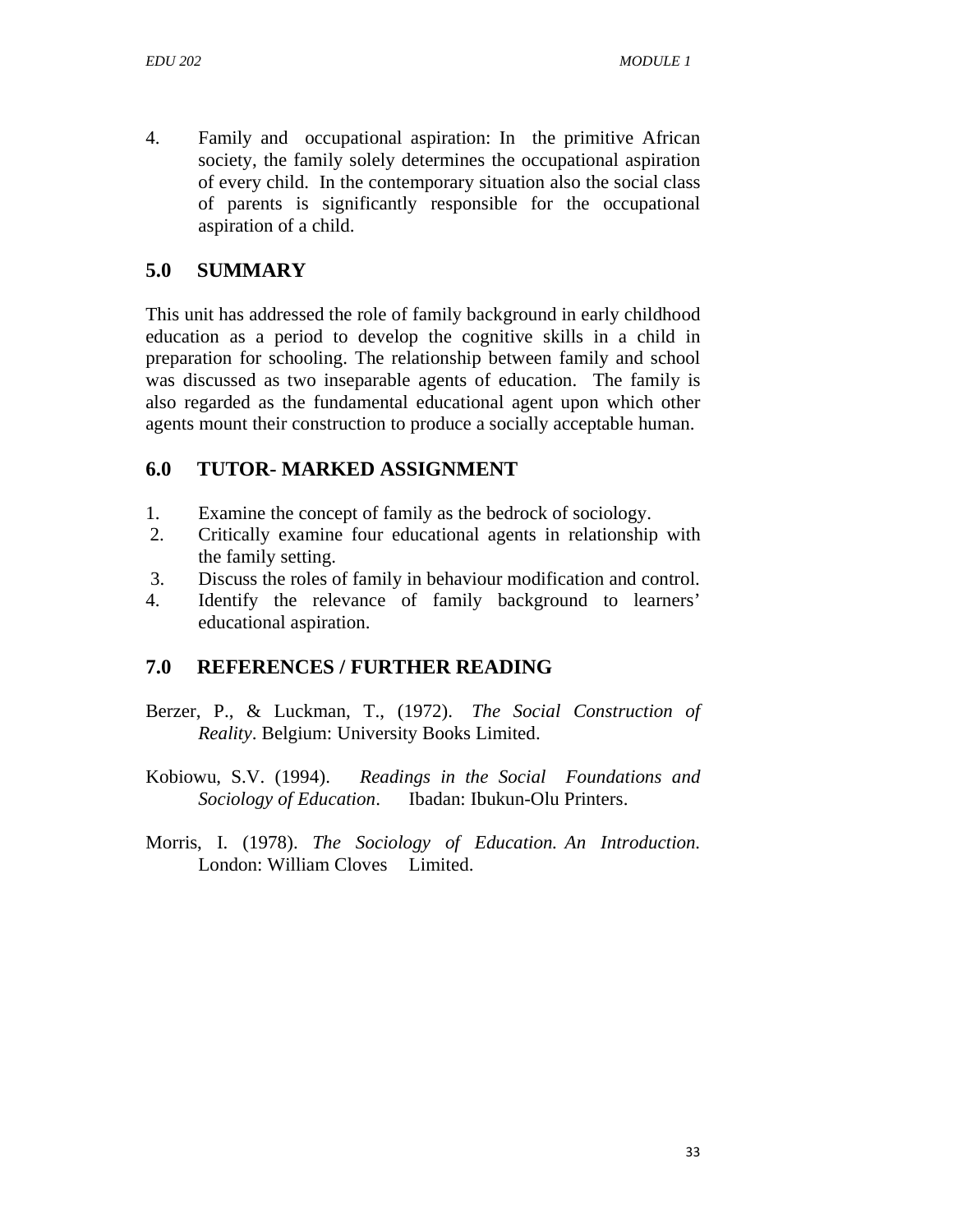## **UNIT 6 FAMILY AND EDUCATION II**

#### **CONTENTS**

- 1.0 Introduction
- 2.0 Objectives
- 3.0 Main Content
	- 3.1 The Family as an Agent of Education
	- 3.2 The Family and the Occupational Aspiration of the Child
	- 3.3 The Family and the Educational Aspiration of the Child
	- 3.4 The Family and the Child's Classroom Behaviour
- 4.0 Conclusion
- 5.0 Summary
- 6.0 Tutor Marked Assignment.
- 7.0 References / Further Reading

# **1.0 INTRODUCTION**

This unit gives you an insight into the relationship between the family and education. It comprises ideas about the family and the school, family and educational agents, family and occupational aspiration, family and educational aspiration, and family and the child's classroom behaviour. This unit is a roadmap for ideas about the linkage between the family and the school environment.

## **2.0 OBJECTIVES**

By the end of this unit, you should be able to:

- discuss the role of the family in a child's education
- identify the relationship between family and education
- explain the relevance of education to family development.

## **3.0 MAIN CONTENT**

#### **3.1 The Family as an Agent of Education**

The family as an institution safeguards the child during its period of biological immaturity; it is also an institution which provides for the child's primary socialisation and initial education. Mitchell pointed out that parenthood is rapidly becoming a highly self-conscious vocation. And it is the realm of interpersonal relationships and social interaction that this self-consciousness operates. Socialisation which is one of the primary functions of the family is to assist in the adaptation of an individual to his social environment and is eventually recognised as both a co-operating and an efficient member of the family. At quite an early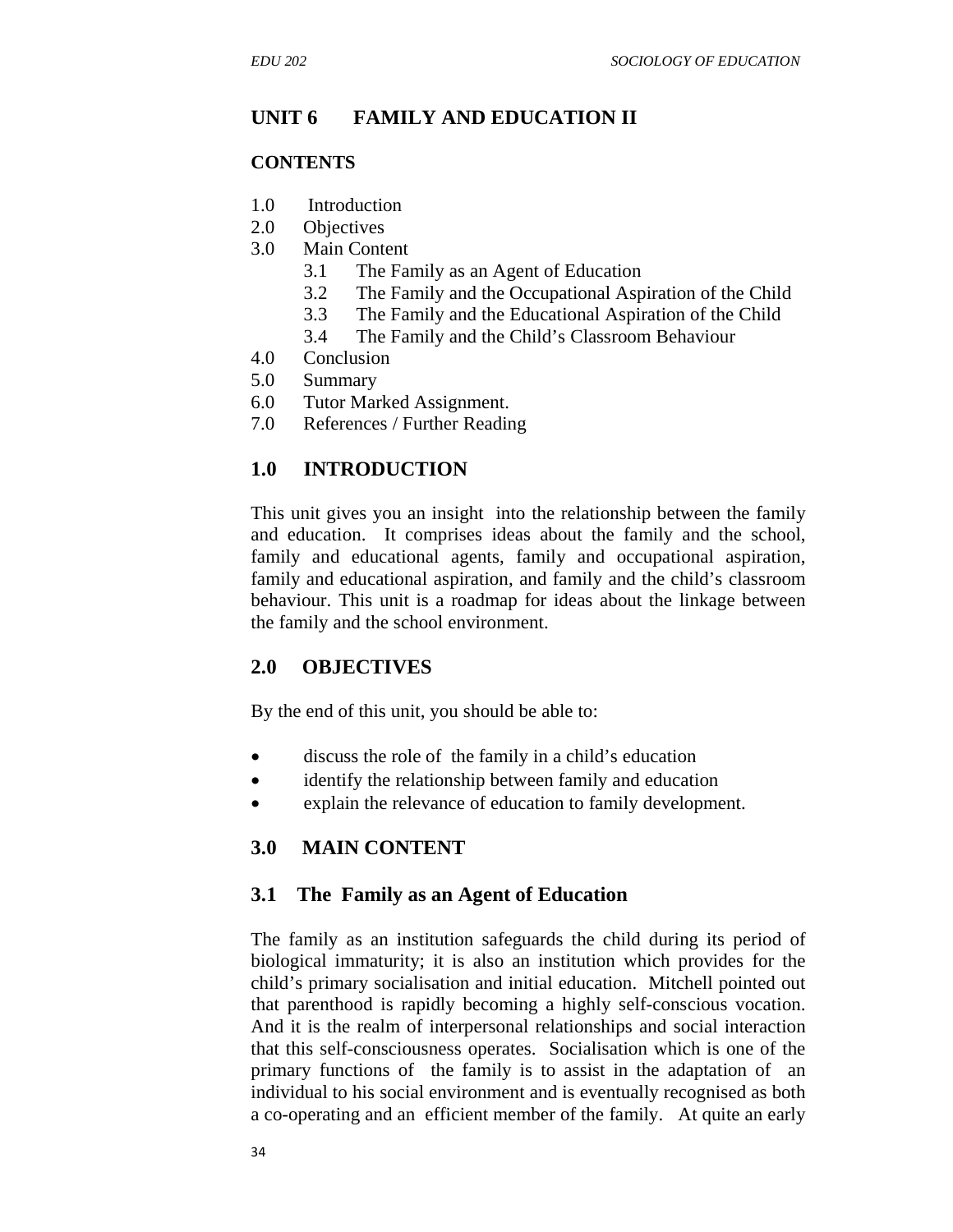age, a child begins to place himself in the position of others, that is, to take on the role of others, but it is done in a very imitative and uncomprehending way. For example a boy may copy his father by reading the newspaper even though the paper may be held upside down. This is rather meaningless to him at first, except that he knows that he wants to do what others are doing within the family circle, but there is little self-awareness or self-observation. The girl may be preparing food in the courtyard to imitate the mothers' role.

In the process of education within the home a large variety of instruments and techniques are employed, some consciously and some unconsciously. The family is much more than a mere question of house training, learning a few rules and accepting or rejecting familial sanctions. It is the beginning of that internalisation of the culture of the family's society which will go on throughout the individual's life, unless he suffers some partial or total alienation from that culture. It is true that his home and family may assist him in his internalisation. It is equally true however that the very constellation of ideas, beliefs and practices of parents may militate against such internalisation. Many children are unfitted for their society by the very teaching or lack of it provided by their parents. Moreover, the role-relationships which are required in the society may be totally lacking in the home not necessarily because it is a "bad home" in the generally accepted sense of the term but because the beliefs of the parents are restricted and restricting. There may be a conflict of loyalties developed in the child through his early education which will result in an ambivalence of feelings and relationships. The failure or success of any society depends solidly on the type of family organisation present.

# **3.2 The Family and the Occupational Aspiration of the Child**

The educational aspiration of children reflects not only those of their families but also the achievement aspirations which parents hold for their children. The social status of the families has close relationship with the occupational aspiration of the children in the society. Parents of high social standing have the resources to actualise the occupational dream of their children. For instance children born into high social class families can aspire to become professionals in their chosen field with the support of cultural capital from their families. The resources required to train a medical doctor, lawyer, pharmacist, engineer and technologist is within the reach of the family who belongs to a high social class. As a matter of fact the child can be sent to the best schools across the globe to get trained. After the training there is provision of employment opportunities either within the the parents' personal companies or the company created for him to practice his chosen profession.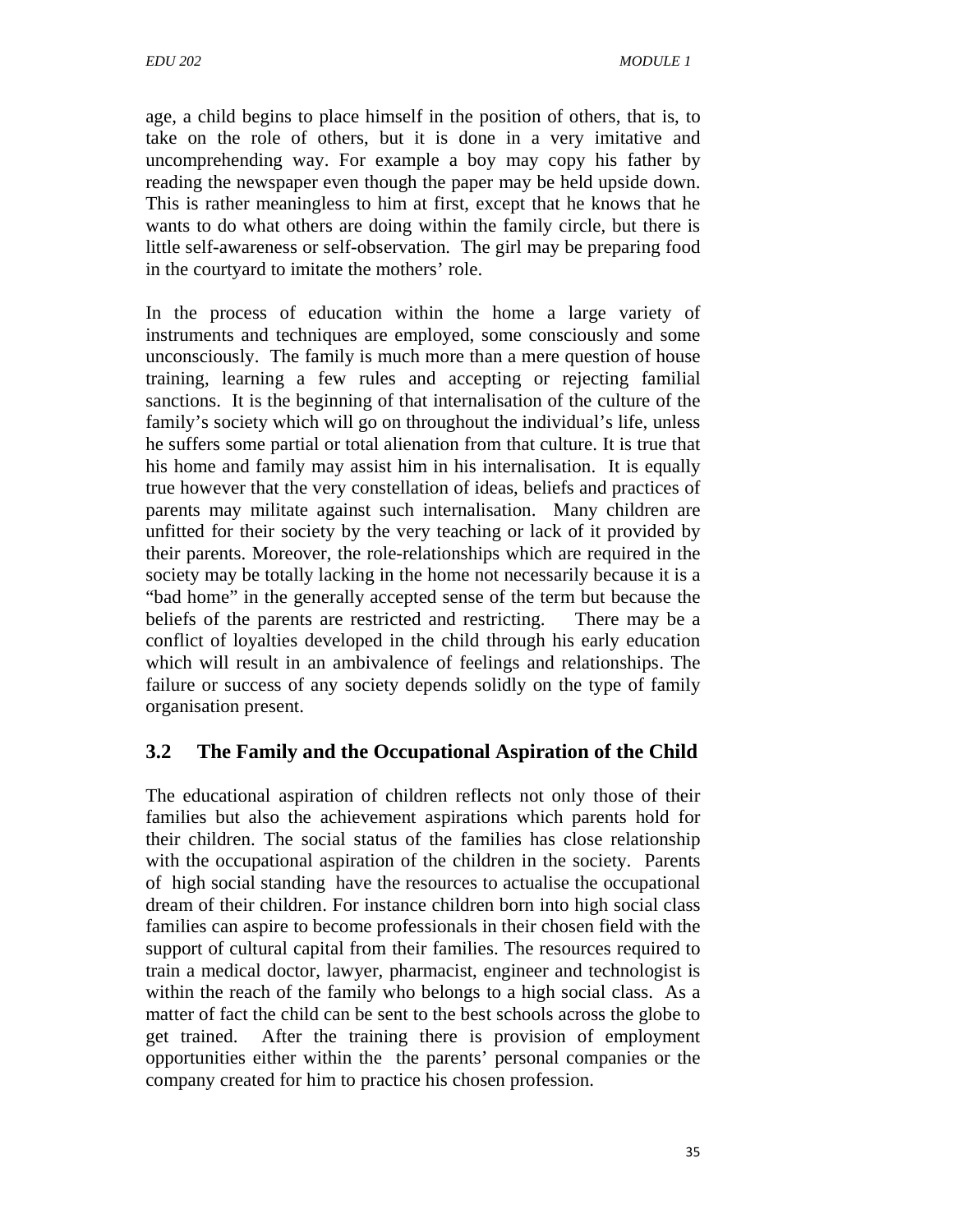On the other hand, the children from families of low social class find it difficult to actualise their dreams professionally because of low income that will be insufficient to train them. For example, a child from low social class whose intention is to become a medical doctor or a lawyer may fail in his dreams due to the inability of his parents to afford the cost of the required training irrespective of his talents or natural endowment. There are several children who excelled in their commercial examination like West African School Certificate (WASC) but due to the economic incapability of their families resort to offering courses that are at variance with their career aspirations. Some even become wasted abilities like dropouts or engage in low paid jobs like "blue cola jobs" as drivers, sales boys and girls, house helps and so on. Hence occupational aspirations of children are closely related to the family position. The family background of a child is significantly responsible for the realisation of the child's occupational aspirations.

## **3.3 The Family and the Educational Aspiration of the Child**

The educational aspirations of children reflect not only those of their families but also the achievement aspirations which parents hold for their children. The values for the intellectual achievement of children are related to that of their parents. The parents show a strong tendency to apply their own values and expectations to their offspring, for success in their academic pursuit. There is evidence that children's educational aspirations are hinged, to a major extent, on the family. The aforementioned submissions were research reports conducted by Katkov-sky in 1994. The research further claimed that values of different social positions are important influences on levels of educational aspirations of children.

The other closely related to educational aspiration of the child is the matter of the social level of parents' educational attainment. The positive relationship between educational aspiration and social status of parents can be a similar relationship that exists between educational aspiration and social status of the child. The decline in the level of parent's occupation has significant influence on the educational aspiration of the child. If parents' occupation is of low status, the educational aspiration of the child will be affected. The actualisation of children's educational aspiration depends on the high level of parent s' occupational status to be able to provide the right logistics for the child. The father's and mother's educational level will affect their decisions to send their children to college. Educated parents have great value for education and as such wield great support for their children's education. Parents with low educational level give value to other things than education. The encouragement parents give the children's educational aspiration is a very potent factor. Children given high level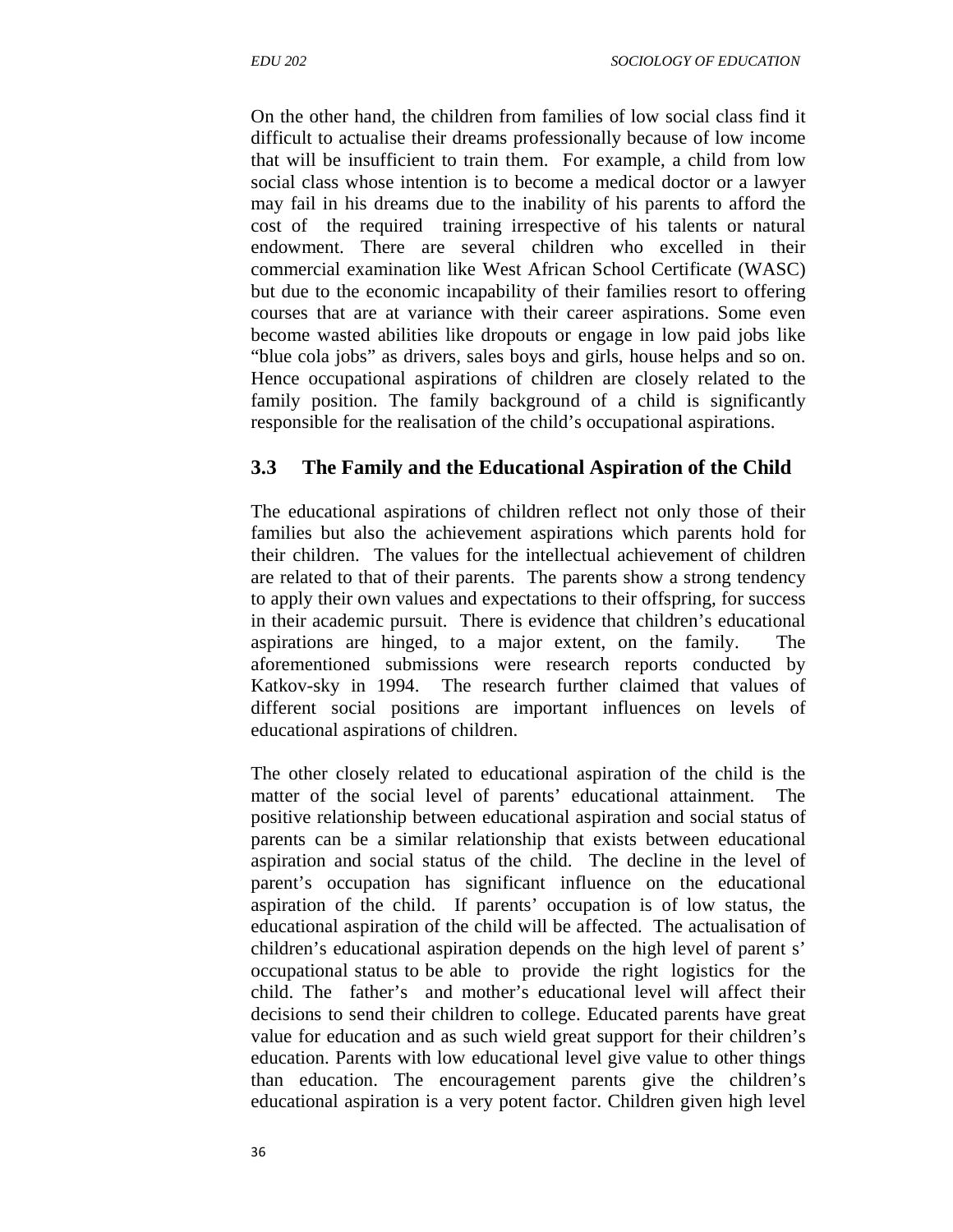of encouragement otherwise called moral support have great influence in the attainment of their aspiration. A dictum goes thus: "A dog with people behind him will kill a monkey".

The socio-economic position of parents is also an important factor in a child's educational aspirations. There is no aspiration without logistic support. Education requires a lot of things like text books, pocket money, water, food shelter, clothes, transport and so on. All these requirements cost money to satisfy in order to accord learning the right and adequate attention for success. Parent s' inability to meet up with these requirements of the child will cripple the educational aspiration and attainment of the child.

# **3.4 The Family and the Child's Classroom Behaviour**

A child's classroom behaviour is obviously a product of many influences, both in school and out of it. We should be wary about asserting too much about the causes of a child's behaviour in the school. Teachers know from experience that the home background of the child greatly influences his behaviour in the classroom; they speculate accurately or inaccurately about the family from simply observing the child in school. There are two extremes about the child's behaviour in the classroom. There is continuity of the home and the classroom when both the home and the school share a common set of shared values and hold similar aspiration for the child. The other extreme is when the home and the school do not have a common set of shared values. Consequently, children tend to behave acceptably when the home and the school share common ideas about child rearing and hold similar standards for behaviour. Conversely, when there is disagreement between the shared values of the school and home the child's behaviour tends not to be in conformity with the school environment.

There are differences between the adjustment of rural and urban child in school situations. A rural child is more likely to present behaviour problems in school than an urban child. The rural child may find out the behaviour which is expected of them in the classroom is completely different from that of the home. School demands a new kind of behaviour which does not make sense in the home. An urban child however, discovers in the classroom particularly new demands regarding behaviour. Thus continuity of expectation about child conducts in the school and home ceases. To further explain the illustration above, a rural child lives a simple and unchallenged life. There are no adherence and obedience to social rules and regulations like traffic codes and adjustment to parent s' daily routine as civil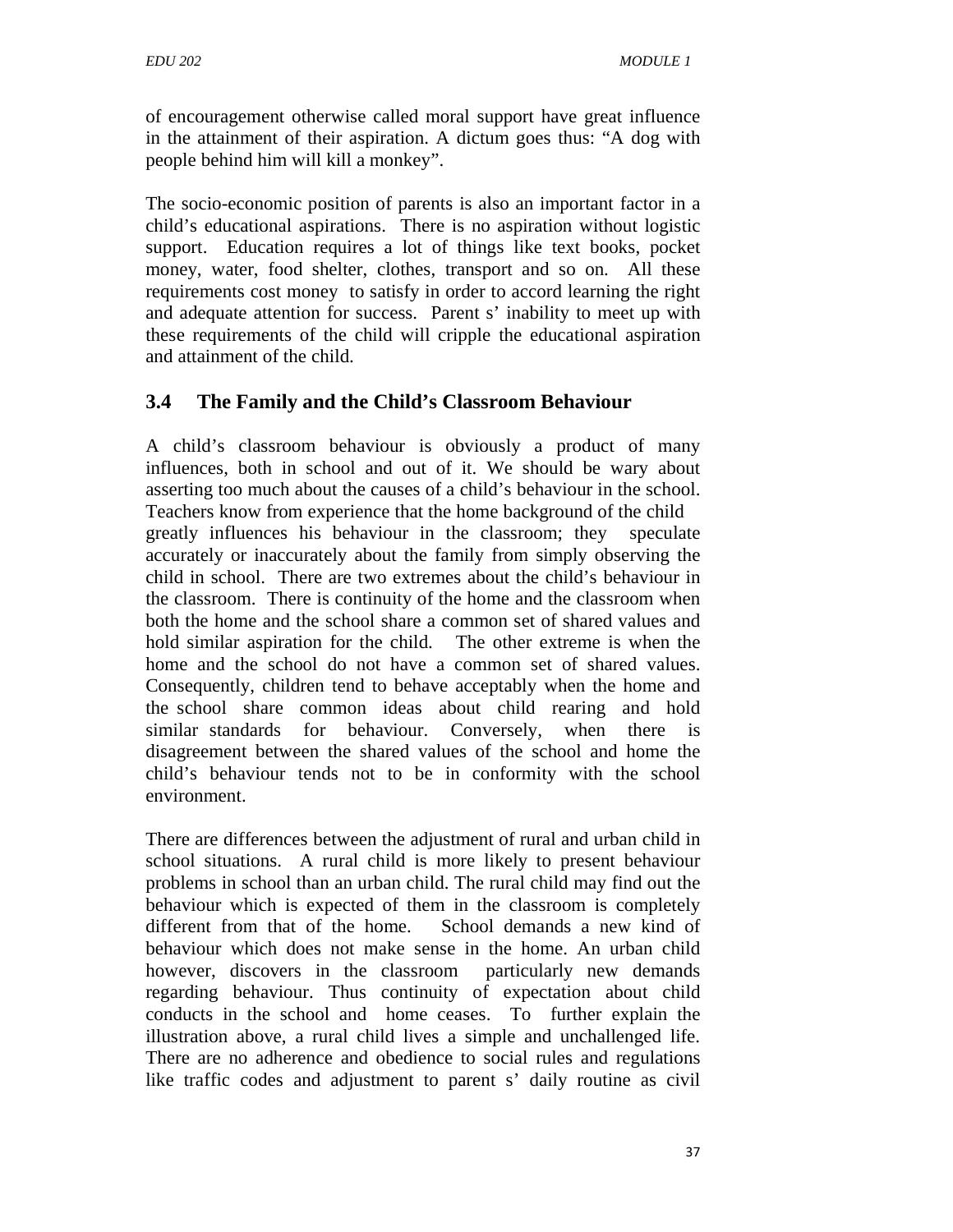servants while in the urban centres a child is used to modern and scientific life which assists the child to adjust easily in the school.

The school must take into consideration the family as a teaching institution and the home background of the child in moulding his behaviour. The family and classroom are closely related but their approach differs in forms of mode of upbringing and value orientation.

## **SELF-ASSESSMENT EXERCISE**

Identify the relevance of family background to learners' educational aspiration.

# **4.0 CONCLUSION**

Based on the items discussed in this unit, the following conclusions were drawn.

- 1. Family and Educational Aspirations: The educational aspirations of children reflect the academic and intellectual achievements of the parents because parents show a strong tendency to apply their own values and expectations to the off-spring, for success in their academic pursuit.
- 2. Family and Classroom Behaviour: The home background of the child greatly influence his behaviour in the classroom because both the home and the school share a common set of values and hold similar aspiration for the child.

# **5.0 SUMMARY**

This unit reflects family and educational aspiration of the child and family and classroom behaviour. It was discussed that family and educational aspiration, family and classroom are closely related because the product of the family is what is consumed in the school in terms of educational aspiration and classroom behaviour. This is because the educational backgrounds of the parents and the behaviour being exhibited at home by the parents have significant influence on the educational aspiration and classroom behaviour of a child.

# **6.0 TUTOR- MARKED ASSIGNMENT**

- 1. Identify the relationship between family and education
- 2. Critically examine four educational agents in relationship with family setting.3. Enumerate the roles of family in behaviour modification and control.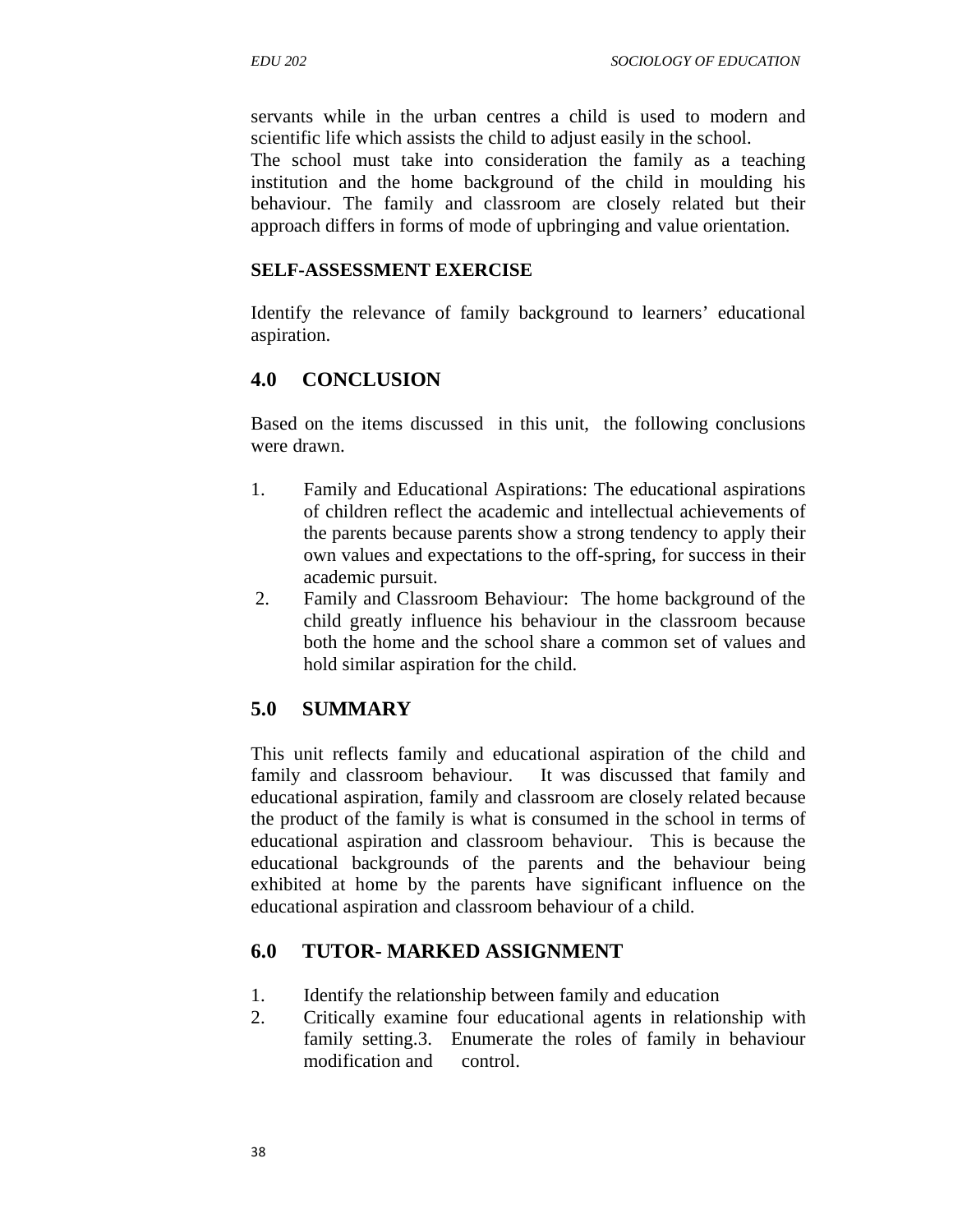# **7.0 REFERENCES / FURTHER READING**

- Berzer, P., & Luckman, T., (1972). *The social Construction of Reality. Belgium*: University Books Limited.
- Kobiowu, S.V. (1994). *Readings in the Social Foundations and Sociology of Education*. Ibadan: Ibukun-Olu Printers.
- Morris, I. (1978). *The Sociology of Education. An Introduction*. London: William Cloves Limited.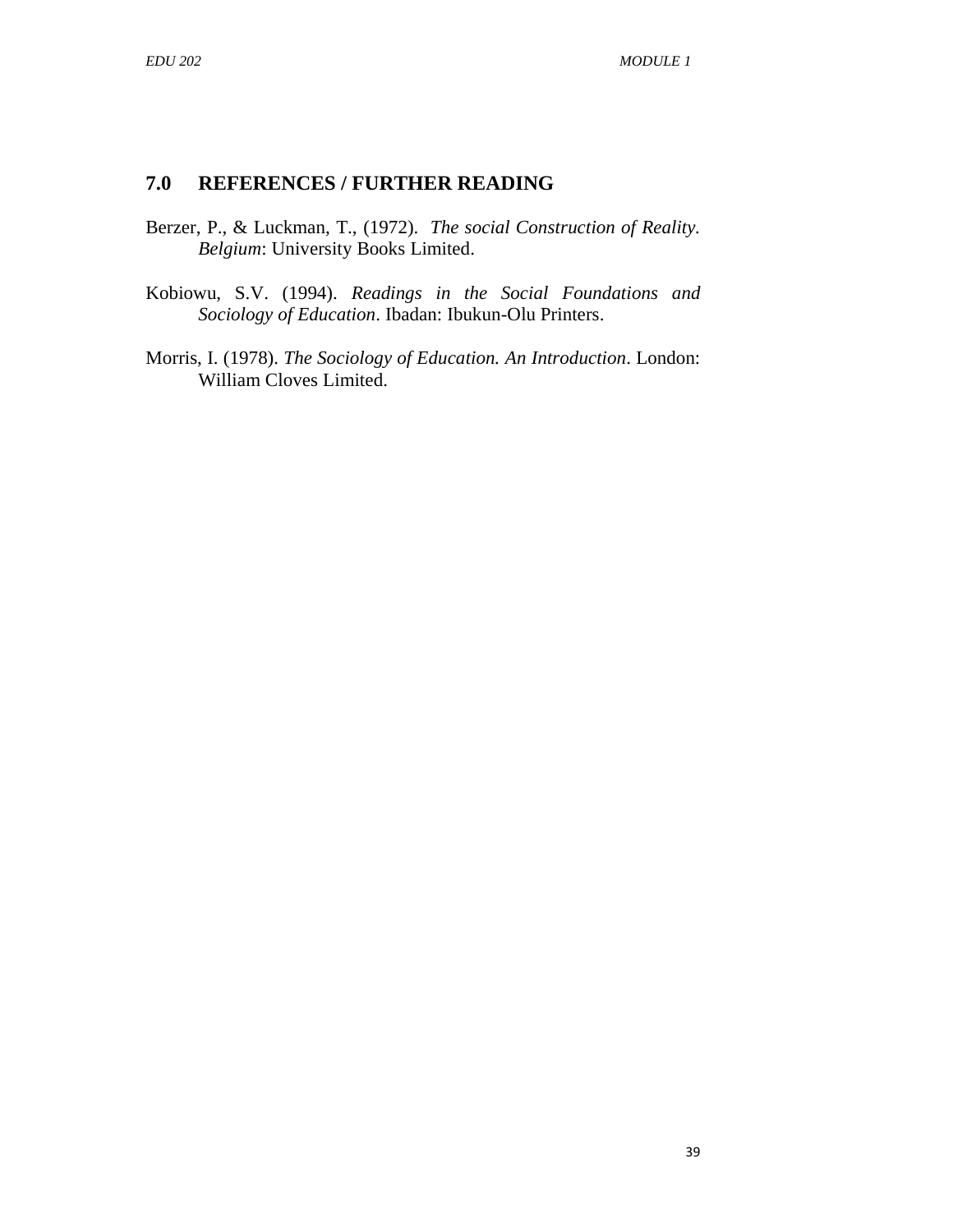# **UNIT 7 EDUCATION AND SOCIAL STRATIFICATION**

## **CONTENTS**

- 1.0 Introduction
- 2.0 Objectives
- 3.0 Main Content
	- 3.1 Meaning of Social Stratification
	- 3.2 Agents of Social Stratification
	- 3.3 Educational Implication of Social Stratification
- 4.0 Conclusion
- 5.0 Summary
- 6.0 Tutor- Marked Assignment
- 7.0 References / Further Reading

# **1.0 INTRODUCTION**

This unit examines ideas on education and social stratification; it discusses agents of social stratification, educational implication of social stratification, social class and educational attainment.

# **2.0 OBJECTIVES**

By the end of this unit, you should be able to:

- define social stratification
- describe various types of class in the society
- discuss the agents of social stratification
- identify the relevance of the knowledge of social stratification to societal growth.

# **3.0 MAIN CONTENT**

# **3.1 Meaning of Social Stratification**

The concept of social stratification could be related to the classic parable by George Orwell which posits that, "All animals are equal but some are more equal than the others". This parable is a fitting introduction, which is centrally concerned with the inequalities of privilege on the part of the constituent groups of society which compares and ranks individuals and groups. These comparisons are valuations or judgment of relative worth and when members of a group agree, those judgments of relative worth are social valuations. All societies differentiate their members in terms of roles. Some roles are regarded as more important or socially more valuable than others and the persons who perform more highly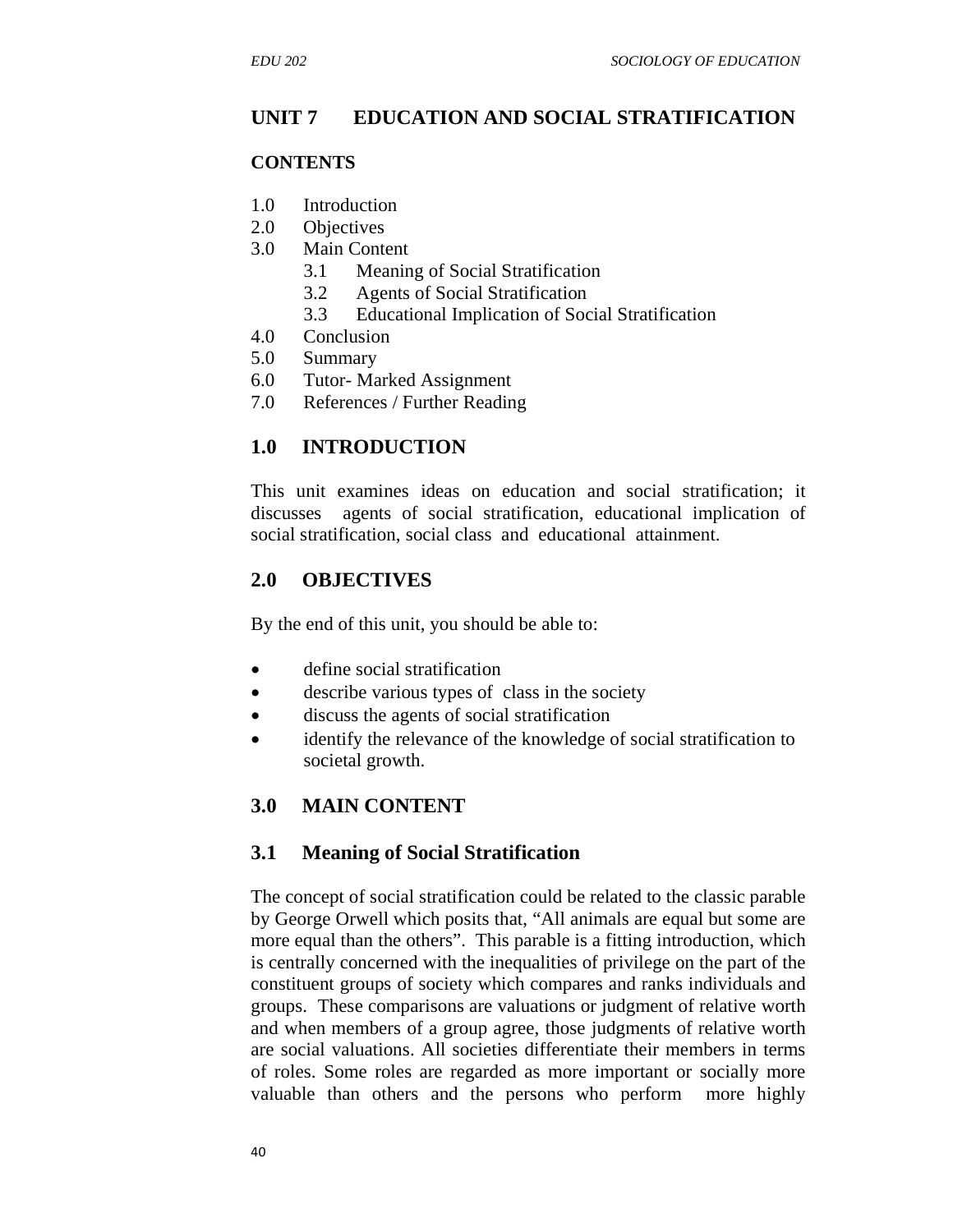esteemed roles are rewarded more highly. When groups are ranked with some degree of performance, there is stratification. Hence, the process by which individuals and groups are ranked in a more or less enduring hierarchy of status is known as stratification.

The most important aspect of social stratification is the extremely important point of social inequality. Some individuals and groups are rated higher than others and such differences in rating reflect differences in opportunities and privileges. For example, using survey research methods and national representative sample, it has been found that doctors are rated higher than other professions; that is, as a class, they have a higher prestige rating. It is not entirely clear on what bases these prestige ratings are made, but some of the considerations are said to be the amount of training required and the degree of responsibility for public welfare. For instance, income is a factor in occupational prestige but it is not the only factor. Other factors used in prestige ratings are academic qualifications, cultural positions like traditional rulers and chiefs, labour employment like industrialists, owners of companies, public office holders like politicians, senators, ministers, commissioners, counsellors and other political appointees.

# **3.2 Agents of Social Stratification**

## **The Family**

The family plays the most significant role in the development of an individual. Freud believed that the impressions made on the child's personality as an adult by the family is very crucial. There are also factors of social environment that may affect a child, which include the occupational status of his parents, the parents' attitude towards their children's schooling and the expectations they have for their children. A child from a higher socio-economic background has advantages over the child from the socio-economically lower class. In a higher class, there may be a television set, radio, pictures, computers, reading and writing materials all of which help to prepare a child for learning in school. It is hypothesised that parents of upper socio-economic classes have more positive attitudes towards their children's schooling and have high expectations and standards for their children. The parent s' ability to provide books and equipment for school, combined with a positive attitude, stimulate the children to learn. Furthermore, the upper class child eats a balanced diet and thus has good health. Again, the values he is exposed to at home are similar to what he finds in school and therefore he is able to adjust easily to school life. A feeling of belonging to a comfortable social school environment further helps him to show his best (Dubey1973).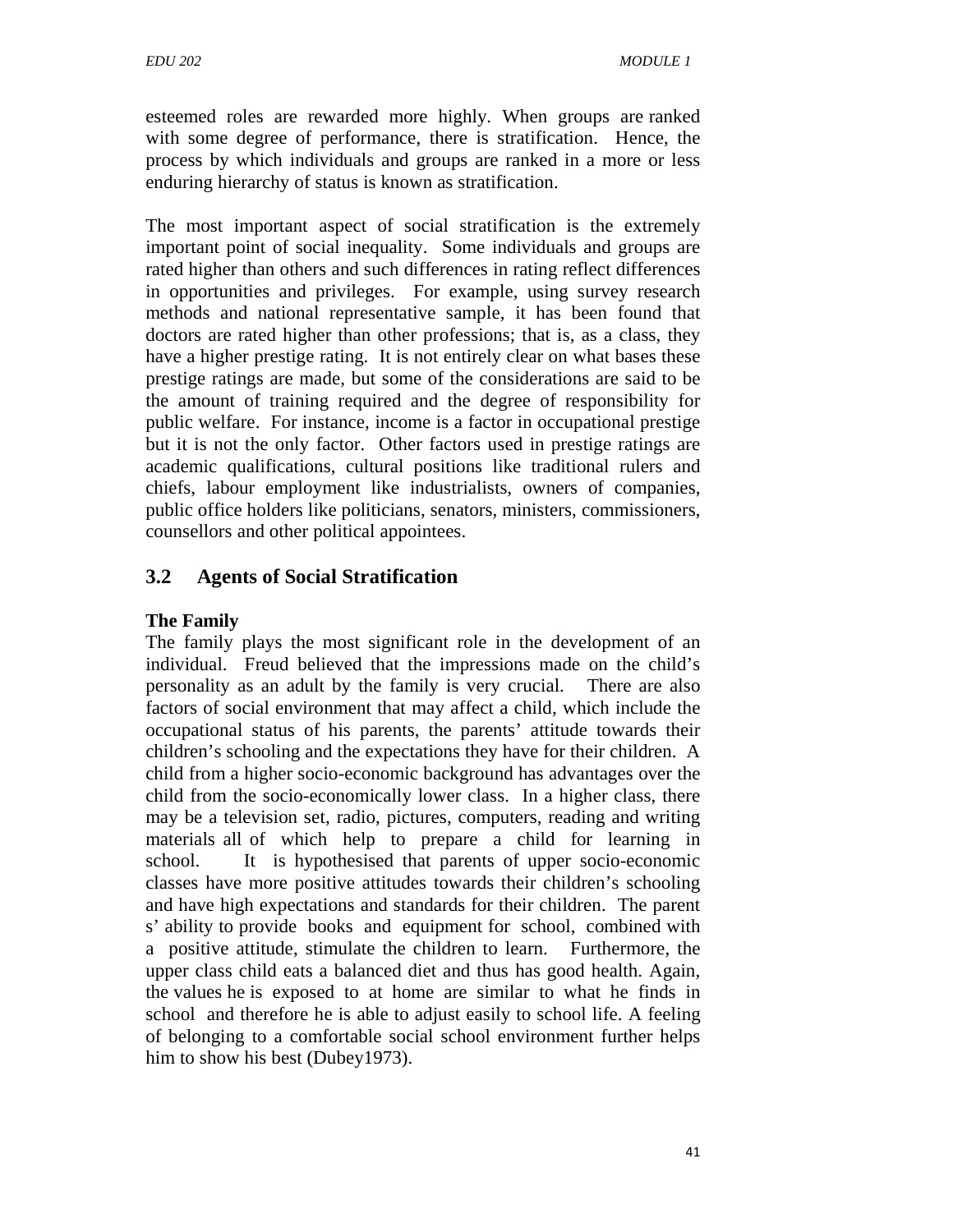A child from a lower class is handicapped in some ways because there are few facilities at home to prepare him for school. He may suffer illhealth and may even find it difficult to make satisfactory adjustment at school. It follows logically that when a child has a poor educational background, he will have limited chances of taking the very highly respected and well paid jobs. The job in turn largely determines one's social class. The educational system appears to be a conscious attempt to perpetuate dominance by those who already have the greater advantages in the society.

#### **The School**

Social stratification within the school, commonly known as streaming, refers to the division of school children into age groups according to ability and intelligence. The brightest children are made to form one class while those that follow in ability form another lass. The children are divided into groups, purely according to the merit of the individual.

This type of grouping has produced argument among experts in the educational field. Some favour streaming in that a child can freely participate in a class of his own ability; they argue that putting bright and dull ones together creates problems for both categories of children. The bright ones are kept waiting unduly for the less bright ones, but the latter are normally at advantage since teachers are more sensitive to their bright pupils' responses.

The opposite argument is that it is better to put both bright and dull ones together as the bright children encourage the dull ones, and the latter are therefore at an advantage. Further, it is a more democratic way to educate children. Most of the children who are average tend to be forgotten by those in favour of streaming. Dubey (1973) observed that the division of children into groups according to ability and intelligence is sometimes the result of one intelligence test only, normally tending to be of advantage to upper class children. This is not necessary because children from any one socio-economic class are intelligent because intelligence test reflects the academic ability of the child. The child from the more advantaged social environment therefore gets better marks due to his earlier opportunities for learning. Hargreaves (1965) observed that big problem seems to be the impact that streaming has on children's attitude self-image and ultimately their performance. Teachers, too tend to reinforce the particular status, image of the child, they tend to adjust their expectations according to whether the child is in the "A" stream or the "B" stream.

There are other ways in which schools make apparent to students to come to know how they are evaluated on their school performance. They come to understand that rewards are associated with performance.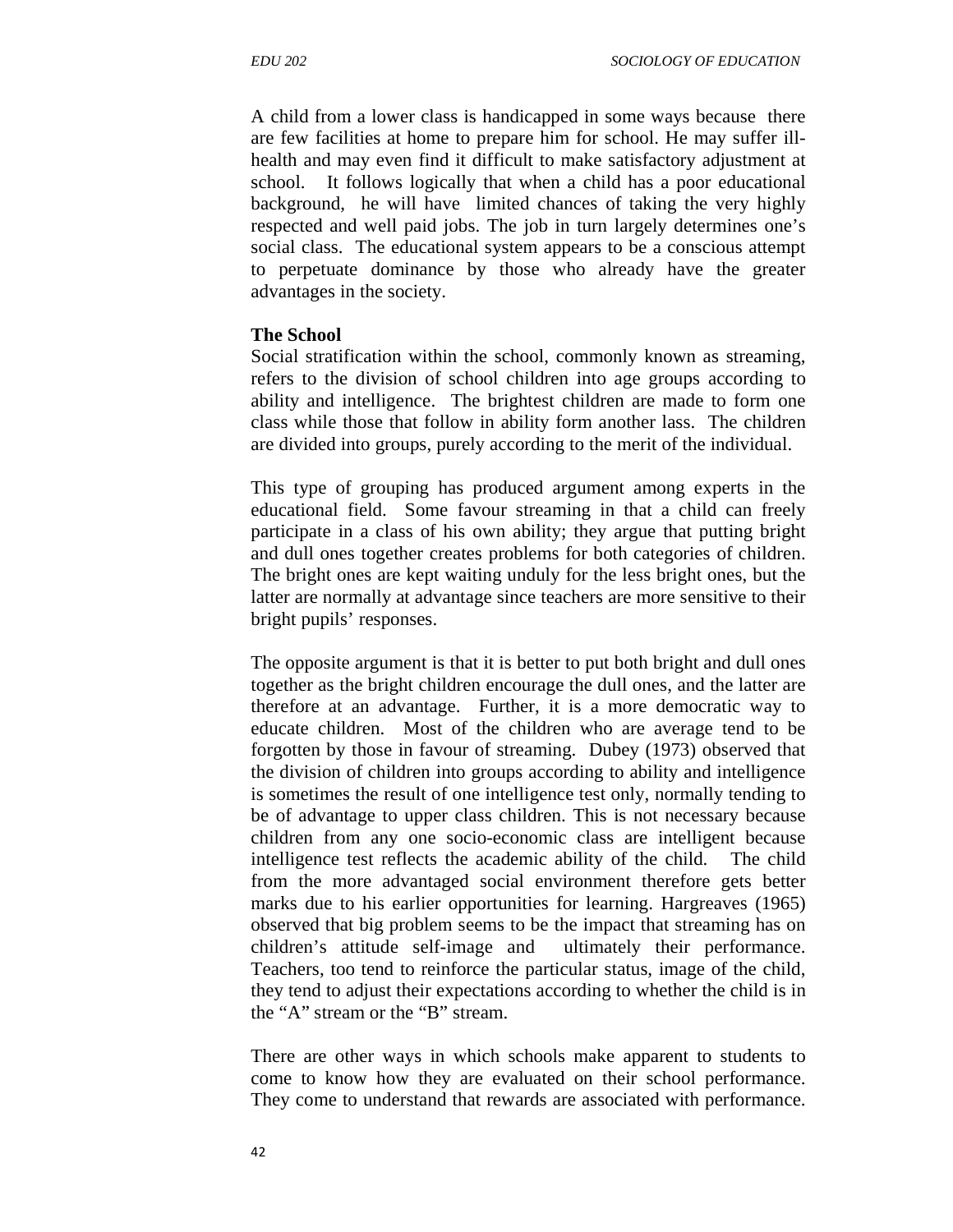The status they will come to occupy is related to how well they perform tasks to which they are assigned.

## **Occupation**

In modern societies, roles have become very diverse and complex. Skills are learned through formal education systems, and education has a lot to do with employment, the occupation one follows is mostly related to the skills and knowledge which one has acquired. For example, a man does not become a doctor unless he has undergone the training and has successfully passed all the theoretical and practical tests and examinations. In the roles played within society, therefore there are differences in rewards received by individuals playing these roles. An individual's role is determined by what work he does or by the position which he occupies.

The basis of valuing professions and occupations differ from society to society. Some professions and occupations are valued on a rational or logical basis. For example, the length of time spent in training for a job may determine one's reward, as in the case of a medical doctor who spent six years in training in the university; he generally receives a larger salary than someone who has spent three years at the university training for a job. Some professions and occupations are valued on the basis of the role which the practitioners play in the day-to-day human life in a society. Those who work in departments considered as most essential to the society receive greater reward in terms of salary, privileges and respect from the society. Some jobs are valued purely on a historical basis. For example, in Nigeria the police force as a profession has been distrusted by the public, because during the colonial period, it was perceived that the government introduced the police force to suppress the citizens if they agitated for freedom. Another possible source of disrespect may be the relatively low educational level of policemen.

The position people hold or occupy in the society in which they are engaged, the salaries , the privileges and prestige they receive all go to sharpen their life style according to the way they are classified or stratified. We can for example, recognise the position a person occupies or enjoys in the society through his dressing or speech and so on.

# **SELF- ASSESSMENT EXERCISE**

Identify and discuss two agents of social stratification.

# **3.3 Education Implication of Social Stratification**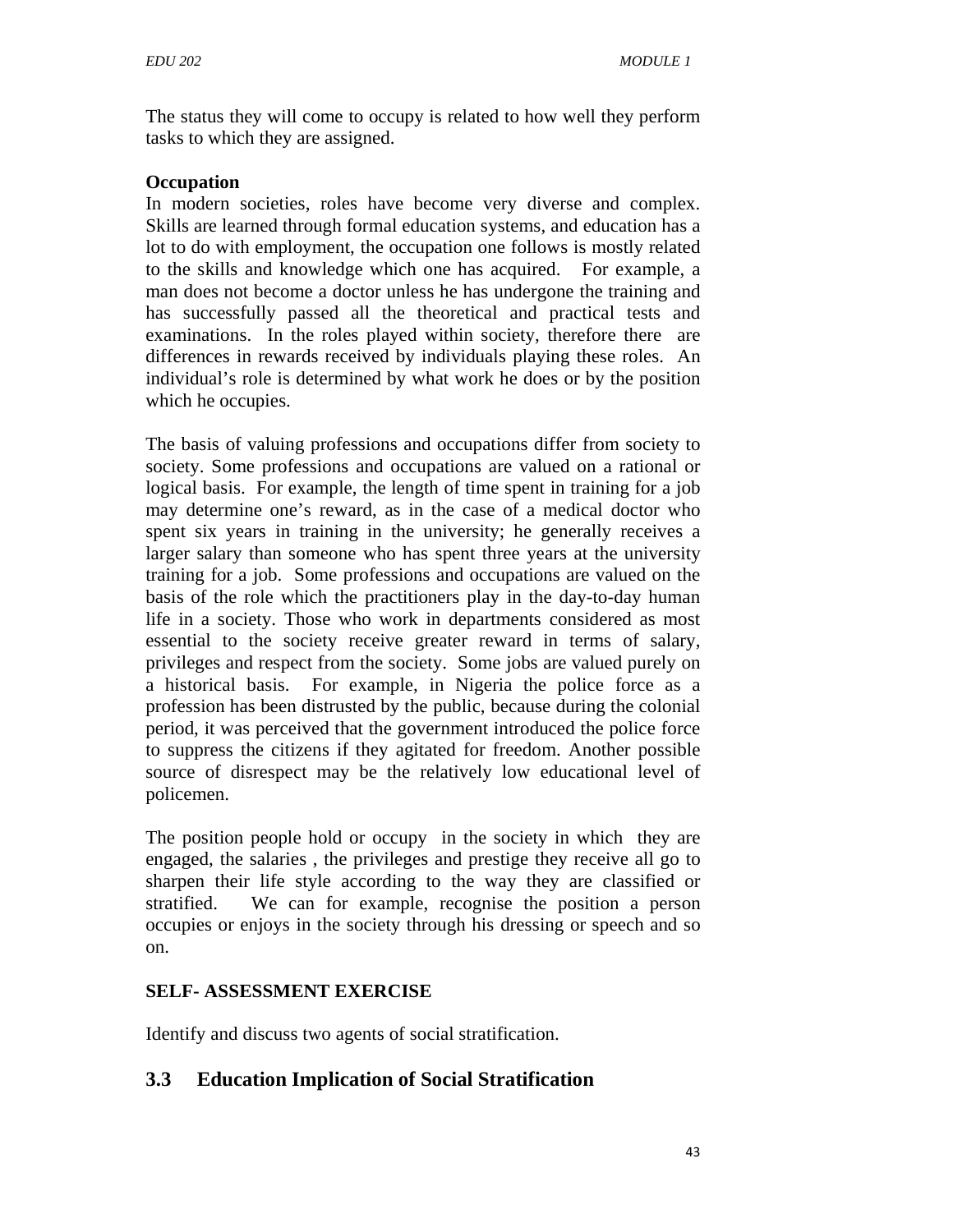In analysing educational issues, it must be borne in mind that there exist class and group structure, where vital facts emerge regarding such concepts as power, status, prestige, life chances, life styles, pattern of consumption, leisure activities and occupations. There are also closely related issues of human development such as culture, education and socialisation which have implication for stratification. In all the ramifications of the literature on class as social groupings, it is not easy for anyone, whether pundit or dilettante, to obtain any final and clear cut view on social stratification. However, the fact remains that people can be classified according to occupational prestige, income, education or other closely associated indicators of social status and that such classifications are not merely statistical categories but reflect differences in values, goals, attitudes and behaviours within the educational realm.

The children are not open to equal educational opportunity even with the compulsory and free education provided for them. Some children from low socio-economic class with natural endowment do not have equal access to qualitative education but rural and ill equipped schools. The public schools which are free are not properly funded to reflect the right standard to deliver the right tutelage to the students. Many of the students from this low social economic class are undermined with poor health and malformed physique due to poor feeding, ignorance and carelessness which may invariably give rise to poor academic performance .

There are wide differences in performance between children. Some drop out before completing primary school, others have to repeat classes, the majority of candidates fail the secondary entrance examination. In the conduct of internal and commercial examination, children are not expected to perform equally due to differences in intelligence quotient (I.Q), parents' social status, infrastructural facilities in schools, teachers' attitude towards work, pupils' attitude towards study and so forth. All these demonstrate educational implications for stratification. Within the education system, there are different streams which can be followed leading to a variety of qualifications and possible occupations. These streams may be officially equal but are generally considered to be unequal. For example, in Africa, technical education is generally considered to be inferior to academic education. Teachers in the universities feel better placed than lecturers in colleges of education and polytechnics with the same qualifications from the same universities, the pupils and students who attend private schools like nursery/primary schools, secondary and universities think they went through better schools than those who attend public schools of the same category. There are also differences between the students who attend Unity schools and those who attend local or state owned secondary schools. There is also a gifted secondary school established by the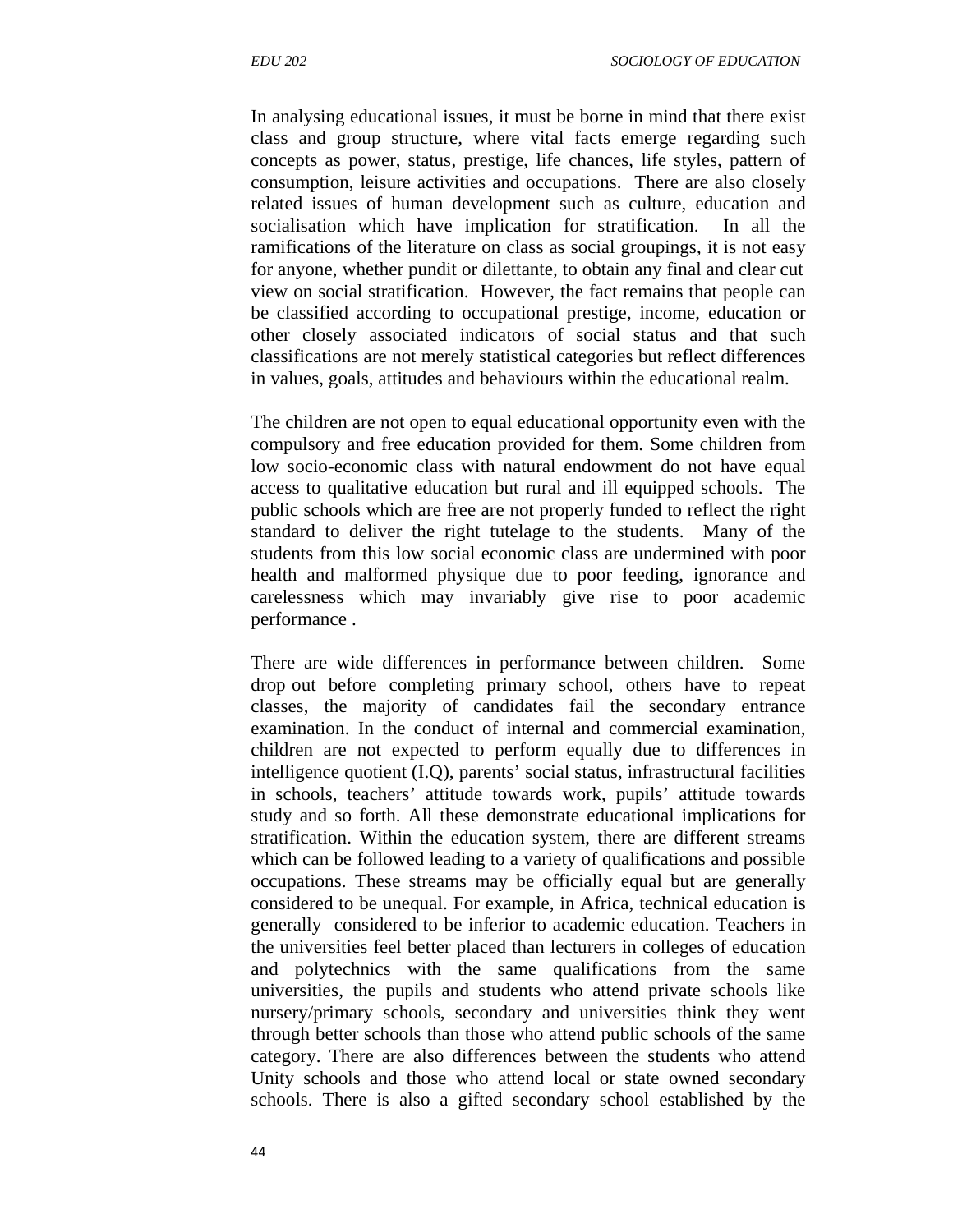Federal Government to cater for the needs of talented students which equally emphasises imbalance in the educational system. Schools and colleges are theoretically equal following the same syllabus and leading to the same qualifications. There is a very wide assumption in status, quality and the market value of the qualification obtained. Thus private schools may be of a higher or lower quality than government schools, places in high status schools will be more difficult to obtain than places in lower status schools; colleges and universities may be more marketable than institutions where candidates can earn the same qualifications.

In most advertisements, it is always stated that qualifications should be from recognised universities. This is because some schools, colleges and universities are not duly registered with the appropriate authorities and as a result they are regarded low status institutions. There are a lot of colleges and universities in Nigeria where people have obtained qualifications which are disregarded in Nigeria. In the same vein, many satellite campuses and study centres are regarded as auctioning centres where certificates are being sold without adherence to laid down procedures and rules for the award of such certificates, as such they are regarded as low status schools.

# **4.0 CONCLUSION**

- 1. Meaning of social stratification: Social stratification is the process by which individuals and groups are ranked in a more or less enduring hierarchy of status. This means that "all animals are equal" but some are more equal than the others, which signifies social inequality.
- 2. Agents of Social Stratification: The family, school and occupation as agents of social stratification reflect different categories of statuses and social class in family background, school type and career choices of children. Children from solid socio-economic background are likely to perform better than those from weak background, those who attend standard schools are likely to be open to better learning environments than those in poorly equipped schools while those who offer professional courses are likely to succeed better in life than those with less prestigious courses.
- 3. Educational Implication of Social Stratification: It was concluded that power, status, prestige, life chances and so on have educational implication for social stratification. This is because the aforementioned factors determine the academic attainment of an individual.

# **5.0 SUMMARY**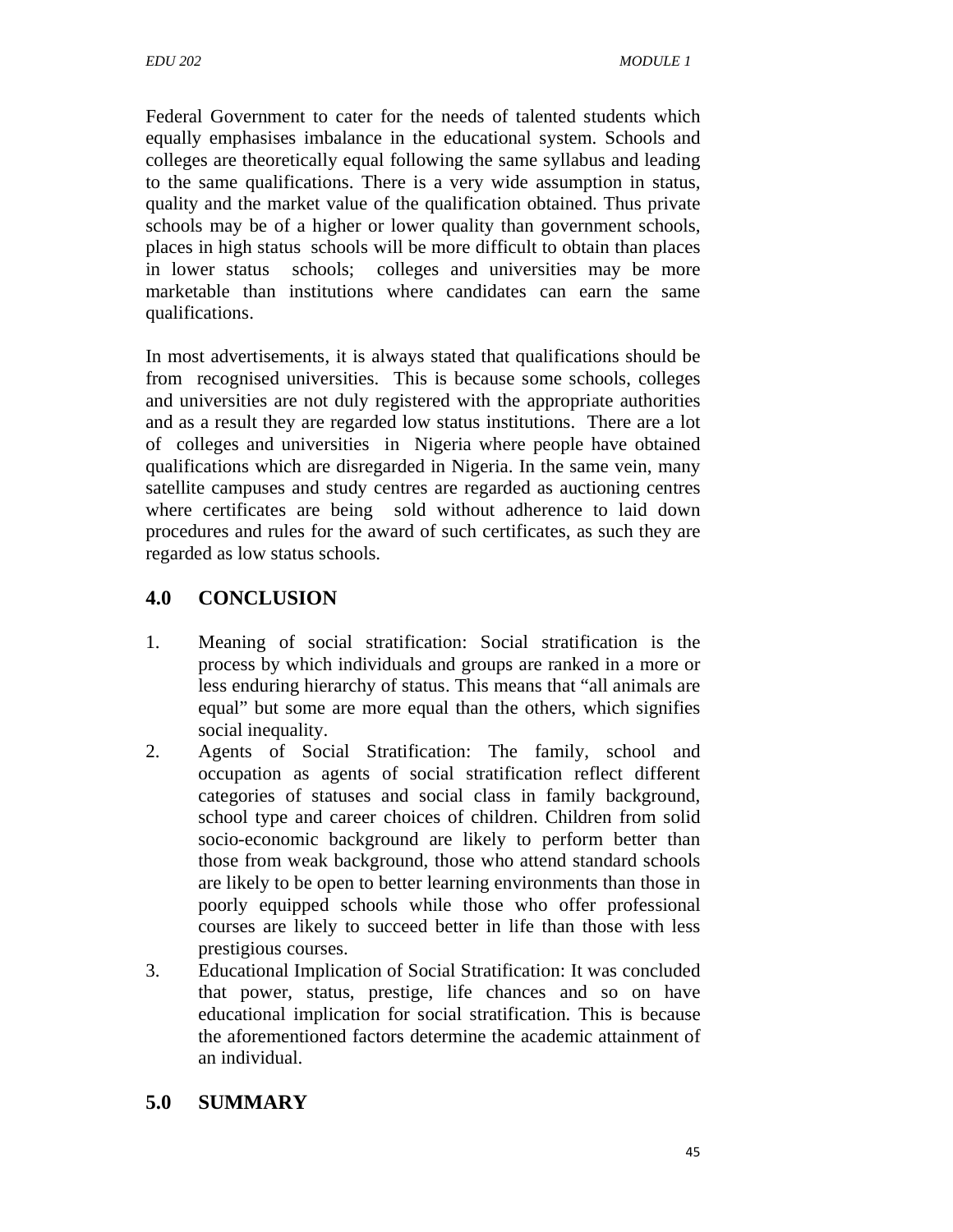In this unit, the meaning of social stratification, agents of social stratification and educational implication of social stratification were discussed. Social stratification refers to social inequalities among members of a given society. There are people who occupy different statuses in the society performing various roles as politicians, teachers, and civil servants and so on. The family, school and occupation as agents of social stratification were also discussed as major avenues for societal hierarchical division to statuses. It was also discussed that the educational statuses occupied by individuals in the society have implication for social stratification and class distinction.

### **6.0 TUTOR- MARKED ASSIGNMENT**

1. With specific reference to the Nigeria context, express your views

about the categories of social class in the society.

2. Do you agree that social class is responsible for students' education attainment? Discuss your position.

## **7.0 REFERENCES / FURTHER READING**

- Daramola, C.O. (1994). *Introduction to the Sociology of Education*. Lagos: Raytal Communications Limited.
- Elliott, F. (1969). *A Dictionary of Politics* ( $6<sup>th</sup>$  ed).
- Goldthorpe, J. H., Lockwood, D., Bechhefer, F & Platt, J. (1967). Affluent Worker and the Thesis of Embourgeoisement. Some Preliminary Research Findings. *Sociology*, 1, (1), pp 11-31.
- Yelyutin, V. (1968). *Higher Education in the U.S.S.R*. Moscow: Novosti Press Agency Publishing House pp. 9 -10.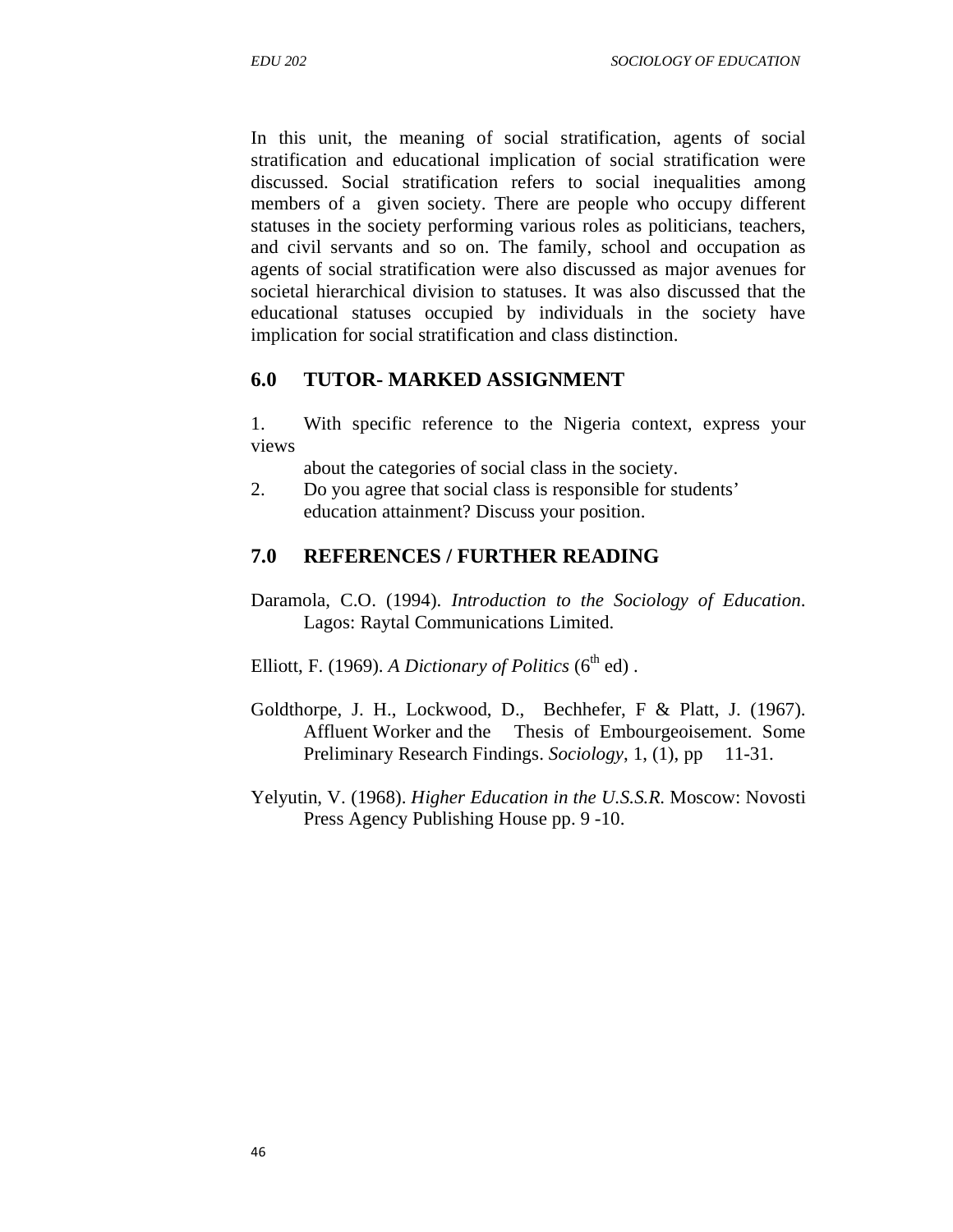# **MODULE 2**

- Unit 1 Social Class and Educational Attainment
- Unit 2 Education and Social Values
- Unit 3 Home and Social Values
- Unit 4 Social Functions of Education
- Unit 5 Stability and Change, Education and Culture Change
- Unit 6 The Sociology of the Classroom
- Unit 7 Social Relations in the Classroom, Teacher and Curriculum, Teacher and Examination

# **UNIT 1 SOCIAL CLASS AND EDUCATIONAL ATTAINMENT**

## **CONTENTS**

- 1.0 Introduction
- 2.0 Objectives
- 3.0 Main Content
	- 3.1 Social Class and Educational Attainment
	- 3.2 Social Class and Nigerian Elites
	- 3.3 Social Stratification and Its Social Implication in Nigeria
- 4.0 Conclusion
- 5.0 Summary
- 6.0 Tutor- Marked Assignment.
- 7.0 References/Further Reading

# **1.0 INTRODUCTION**

This unit discusses social class and educational attainment, social class and the Nigerian elite and social stratification and its social implications in Nigeria.

# **2.0 OBJECTIVES**

By the end of this unit, you should be able to:

- establish a connection between social class and educational attainment
- discuss social class and the Nigerian elite
- explain the implications of social stratification in Nigeria.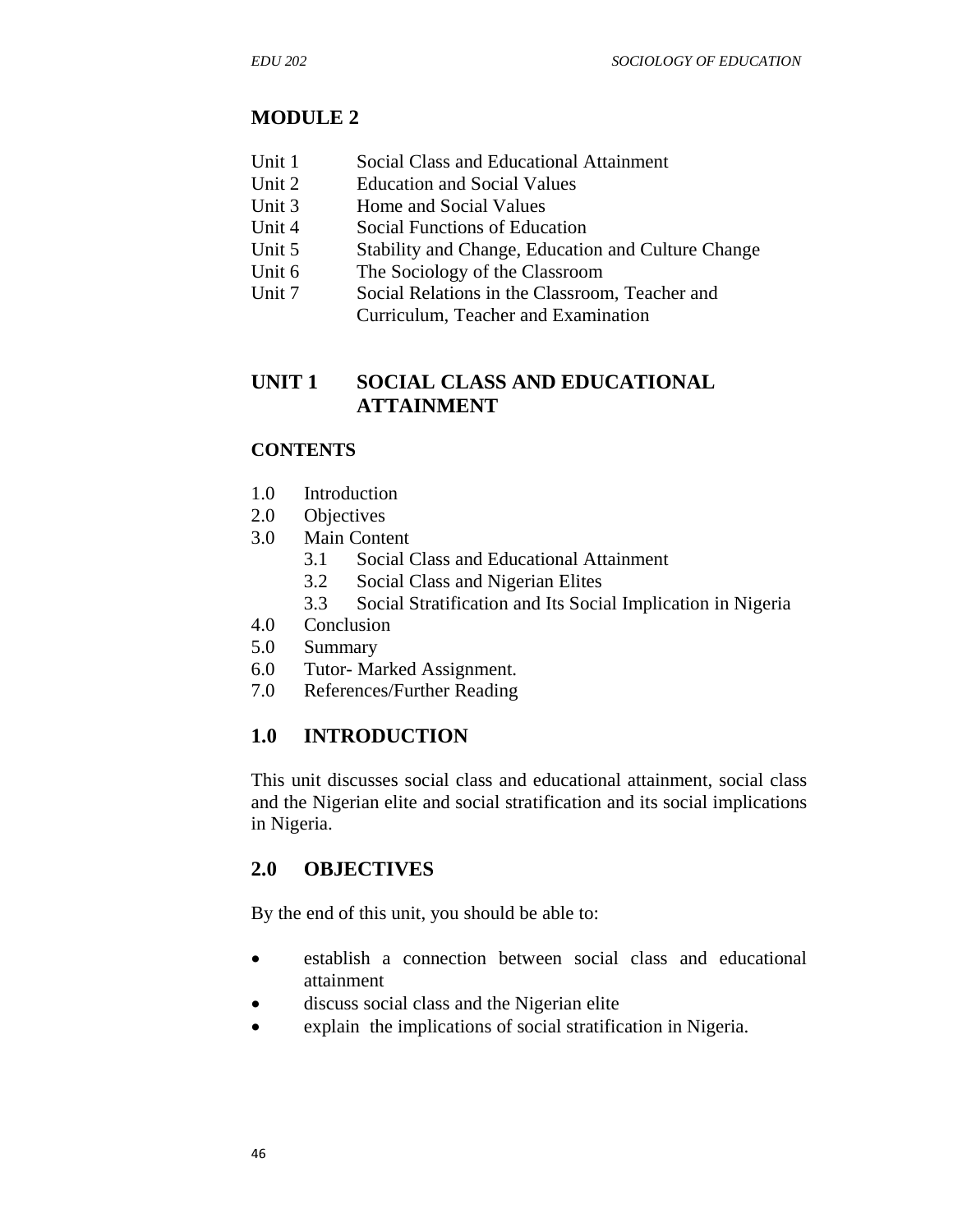# **3.0 MAIN CONTENT**

## **3.1 Social Class and Educational Attainment**

Almost every community has within its groups those who think of themselves as being somewhat alike. The members of these groups may exhibit similarities in their choice of food, housing, dresses, language, occupation, values, schooling and social behaviour. Though they may have cultural differences, such as belonging to different ethnic groups or religious groups, when they meet, they have common matters to discuss and they tend to feel at ease with one another. Such groups constitute a social class. When one considers the differences in the social class and motivation to achieve, it will equally be considered that similar differences in educational attainment must abound. Education is one of the main means of material attainment. It follows logically that those who have high attainment will tend to place high value on education. Thus we would expect that the attainment within the middle class would regard education as vital to its welfare. Similarly, we would expect that the lower class would see a less vital relationship between education and its welfare.

Generally speaking, this accurately describes middle and lower class educational attainment ultimately as out-variance in the school system and in pursuance of educational goal, social class grouping are crucial to educational attainment. Education cannot be patronised without adequate preparation and provision for the fortune to be incurred in the fulfillment of the financial responsibilities in education, social class, association or grouping has serious weight or value. Those in the high and middle social class have the necessary facilities to attain the required height without much hindrance and impediment while those in the low class who are probably poverty stricken find it difficult to cope with the requirements and demand of education as such may fail to realise their dreams of educational attainment.

# **3.2 Social Class and the Nigerian Elite**

Social classes are groups of people who are stratified into different categories. In a more general sense, social class can be defined as a category or level of people found in similar positions in the social hierarchy. The criteria or the bases for dividing people in a given society into different social classes may include wealth, occupation, education, sex, family background, religion, income, among others. The societies in modern world have been divided usually into three; low class, middle class and upper class. Each of these three classes is usually divided in to sub-classes. Thus, the idea of social class is relatively a simple one. There are many common forces influencing the behaviour of all who fill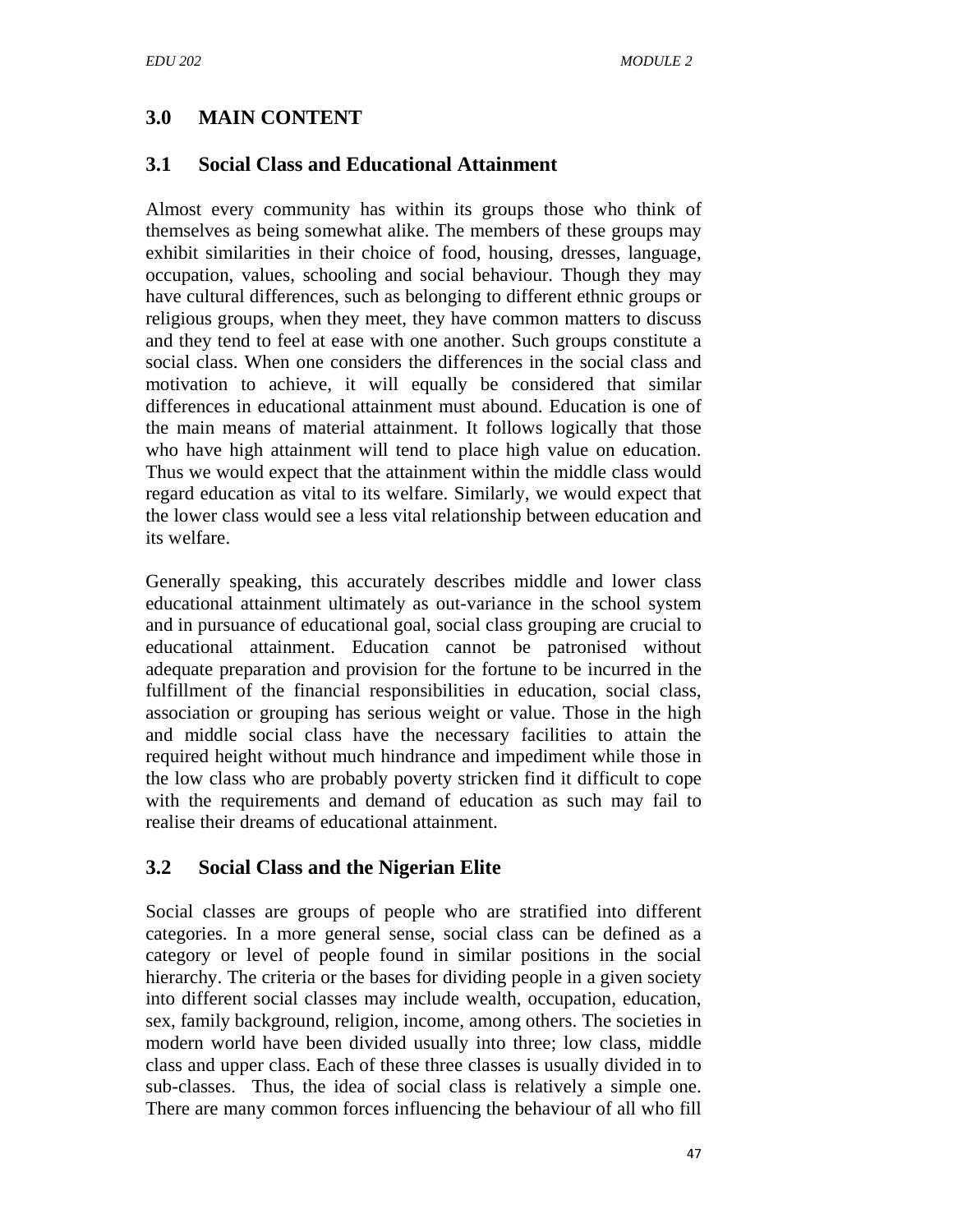the same social position in any society. A rather extreme example is the Nigerian elite. So similar is the lives of the Nigerian elite throughout the country that they are probably more like each other regardless of their place of birth or position they occupy. Elite membership is related to educational achievement. The Nigerian elites are regarded as those who are schooled, s especially those who are university graduates and people with higher degrees occupying positions in the society as politicians, lecturers, opinion leaders, journalists, physicians, government functionaries and so forth. The same process that places a student in a certain kind of job also assigns him social status in society. For many people, education means elitism and upward movement on the social ladder. Education has both a practical and symbolic value. People use what they have learned to achieve certain goals. For example, someone who is admitted into a medical school and becomes a physician benefits from the practical aspects of education, which make him to become a member of the elite class because the degree itself is a work of prestige. The fact is that the medical degree also serves as a symbol of social status reflecting a symbolic aspect of education. Another typical example is a university professor, who holds a rather high status in the Nigerian society as a high class personality as elsewhere. Moreover, within the faculty of a given university, a status in system exists, based on the ranks and seniority of each professor. Typically, the senior full professor will be at the highest point and first years instructor will occupy the lowest position. The status of the professor will usually dictate the role that he is expected to play. For example, the professor is expected to assume a leadership role within the faculty, have an outstanding record of published works and enjoy a finer reputation with the students as a leader and educationist. The instructor must prove worthy of continuance, show reverence to the senior faculty members and attempt to develop a reputation among colleagues in his or her own field. Nigerian elites are those who occupy leadership positions with their educational achievements which make them to command respect from the illiterate and people in the lower social class. The exposure of the elites differentiates them from the ignorant and primitive senses of the society who look on to the elites to play leadership role to their advantage.

### **3.3 Social Stratification and its Social Implications in Nigeria**

Social stratification has some social implication and one of the consequences is the amour and kind of attention one receives. The flow of communication is towards the leader and other persons with influence. The higher the class of an individual the more likely he is to receive attention from others. They communicate mainly with persons on the same or closely related class levels. The more nearly equal the status of two individuals the more likely they are to communicate with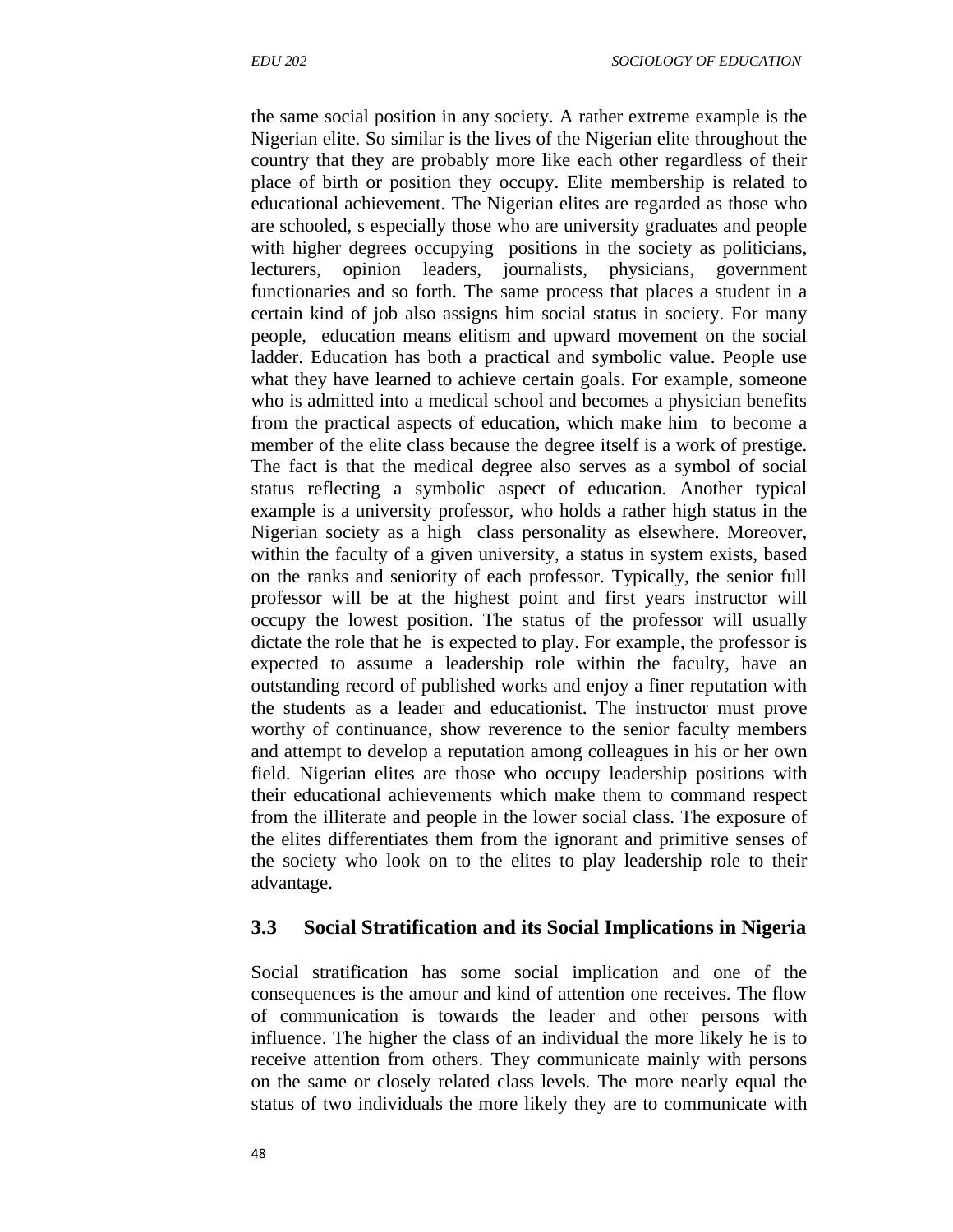each other. Those in superior positions and those in inferior positions tend to show difference, by yielding to the wishes, opinion or judgment of the superior or by courteous or obeisant gestures like the bow or the salute of "*rankadede* sir" or "*oloye*" or "*igwe*". The effect of superior positions, power and education to give the superior class is an exaggerated notion of their own importance. While the converse leads to an exaggerated self- abasement on the part of the inferior classes. We can also consider the chances of the lower class obtaining justice in the courts. Much is made of equality of the law in our culture, that is law has no respect for anybody, but such equality exists in principle rather than in fact or practice. Since it costs money to ask for justice, the poor is less likely to seek redress for wrongs, even if an offence has been committed against him. If charged with a criminal offence, a poor man is under a substantial handicap except in extreme cases like murder, the rich man so charged will be summoned, and then released on bail. The poor man is likely to be arrested and in default of the bail he may be remanded in jail, which is not the best place to build up a defense against the charges. This may be somewhat different however in the present Nigeria whereby notable politicians and public office holders are being detained or convicted by Economic Financial Crime Commission (EFCC) for financial mismanagement of public funds and diversion of public funds into personal foreign account. This is a welcome development to the realisation of justice in Nigeria.

People are becoming very much aware of the social inequalities in Nigeria and this has been causing a lot of social malpractices. Many disillusioned members of the society argue in their minds that since it is being preached in Nigeria that we have equal rights and that all animals are equal, why should some animals be more equal than the others? In Nigeria many citizens cannot afford the basic necessities of life while some bathe in embarrassing affluence, riding the most expensive cars in the world, having businesses in chains and possessing the most beautiful mansions, usually referred to as palaces. It looks as if life is endless to some people while some people's front and back look dark, full of suffering and hopelessness. Some of those who cannot stand the storm eventually commit suicide or engage in criminality which may eventually send them to jail. The hope of the common man or a person in low social economic class is in jeopardy in a society where there is a wide gap between the high class individuals and the downtrodden. This is because those in the high class strictly adhere to it, with better future prospects for their children, through better education and promise of heritage. The converse appears to be the case for the people in the lower class whose future is very bleak and whose children are likely to have a somewhat worse experience than the generation of their parents. The gap between the people in the high class and low class can be reduced through equal educational opportunities for both classes, provision of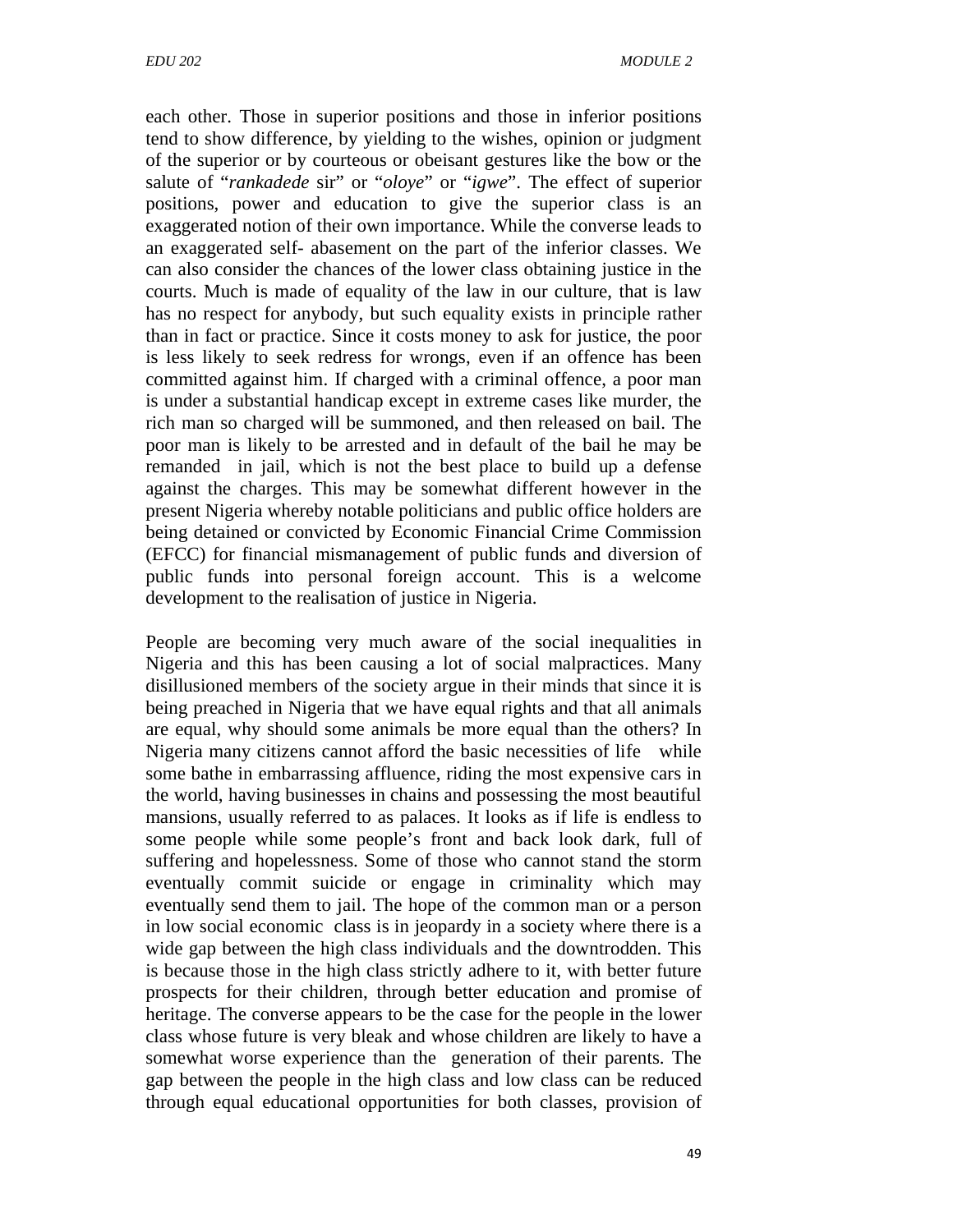social amenities accurately and adequately, employment opportunity creation, granting of loans with less stringent measures and so forth. With the foregoing we can see that social stratification has crucial implications for the health and wellbeing of people. Social stratification is directly related to the issue of inequality, power imbalance etc, and these directly or indirectly influence the life chances of individuals in the social strata. Education of individuals is among one of these life chances which can be significantly affected by one's location in the stratification system. The different stratification systems on the basis of age, sex, gender, ethnicity, religion, occupation, etc, directly or indirectly promote unequal access to education.

### **SELF-ASSESSMENT EXERCISE**

- i. What is social class?
- ii. Provide an explanation of social classification.

# **4.0 CONCLUSION**

In this unit social class and educational attainment, social class and Nigerian elites and social stratification and social implication were discussed. This unit is an extension of social stratification but it focuses on social class or status in the society. It discussed the interrelatedness between social class and educational attainment. Social class motivation is considered to be similar to educational attainment. This is because those with high attainment will tend to place high value on education while those in lowly social class have unwilling drive for educational attainment. Those who occupy high social class as academics and literate professionals are regarded as Nigerian elite who are expected to place appreciative value to education of their children. Those who occupy higher social class are likely to receive attention from others because of the benefits they are likely to get from them.

# **5.0 SUMMARY**

In this unit emphasis is placed on social class an educational attainment, social class and Nigerian elites and social class and social implication. Social class was clearly presented as the hierarchical division of the society into three namely lower, middle and upper and that the class people occupy s in the social strata will determine an individual's educational attainment. The recognition an individual is accorded in the society is determined by his social position. Human beings naturally like to associate with success and upward mobility because of the opportunities and comforts accruable from the upper class.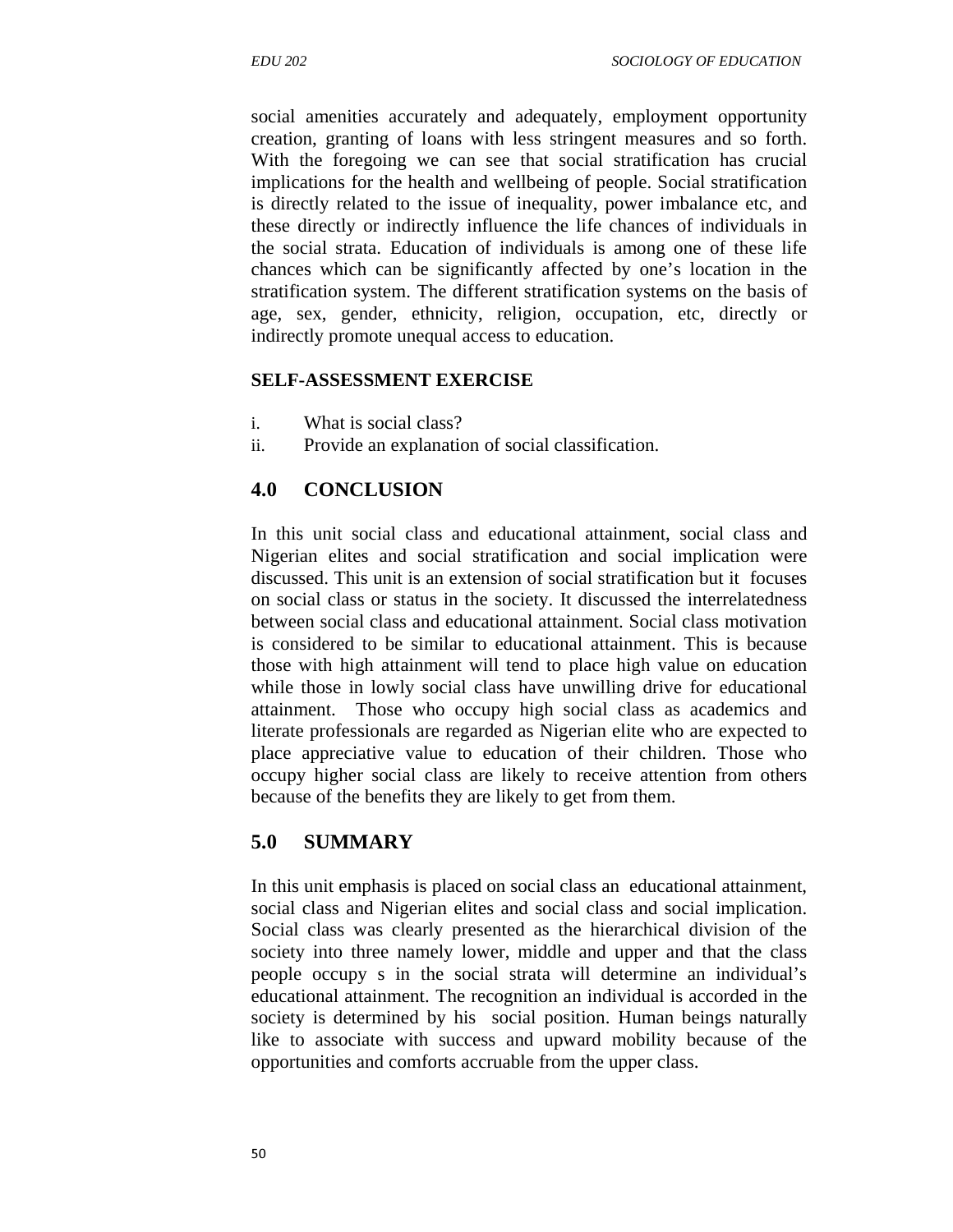## **6.0 TUTOR- MARKED ASSIGNMENT**

- 1. Establish a connection between social class and educational attainment.
- 2. With specific reference to the Nigerian context, express your views about the categories of social class in the society.

## **7.0 REFERENCES / FURTHER READING**

- Daramola, C.O. (1994). *Introduction to the Sociology of Education*. Lagos: Raytal Communications Limited.
- Goldthorpe, J.H., Lockwood, D., Bechhefer, F & Platt, J. (1967). Affluent Worker and the Thesis of Embourgeoisement. Some Preliminary Research Findings, *Sociology*, 1, (1) pp 11-31.

Elliott, F. (1969). *A Dictionary of Politics* ( $6<sup>th</sup>$  ed).

Yelyutin, V. (1968). *Higher Education in the U.S.S.R.* Moscow: Novosti Press Agency Publishing House pp. 9 -10.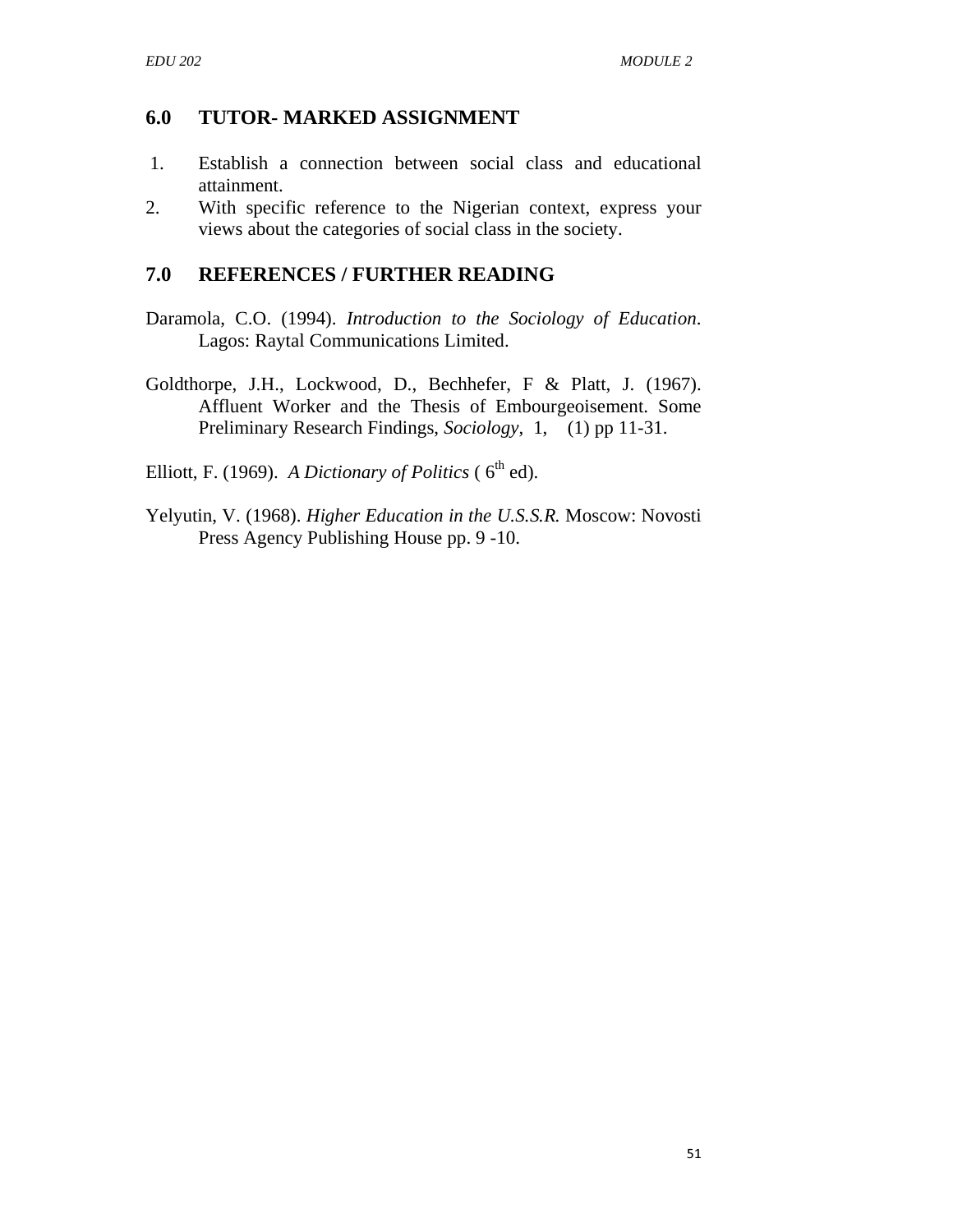# **UNIT 2 EDUCATION AND SOCIAL VALUES**

#### **CONTENTS**

- 1.0 Introduction
- 2.0 Objectives
- 3.0 Main Content
	- 3.1 Education and Moral Values
	- 3.2 The Home and Moral Values
	- 3.3 The School and Moral Values
- 4.0 Conclusion
- 5.0 Summary
- 6.0 Tutor- Marked Assignment
- 7.0 References / Further Reading

# **1.0 INTRODUCTION**

This unit is designed to acquaint you with the basic knowledge about education and moral values, the home and moral values and the school and moral values.

## **2.0 OBJECTIVES**

By the end of this unit you should be able to:

- identify the role of the home in the inculcation of moral values to children
- list the complimentary roles of the school in instilling moral values to be learned
- state the efforts of religious houses in the teaching of moral values to their congregations
- compare and contrast the position of the home, religion, the school and tradition in moral values transmission in the society.

# **3.0 MAIN CONTENT**

## **3.1 Education and Social Values**

Social living is saturated with moral evaluations which show that no moral living takes place in a vacuum. It is impossible to draw any limits to it. Moral values are moral exhibitions that are acceptable, cherished, appreciated and appraised by the members of a given society. These values are in the group of love sharing, honesty display, patriotism, loyalty, truthfulness and so forth. These values enhance peaceful coexistence in any given society. They also bring about progress, growth and development because the existing resources stand the chance of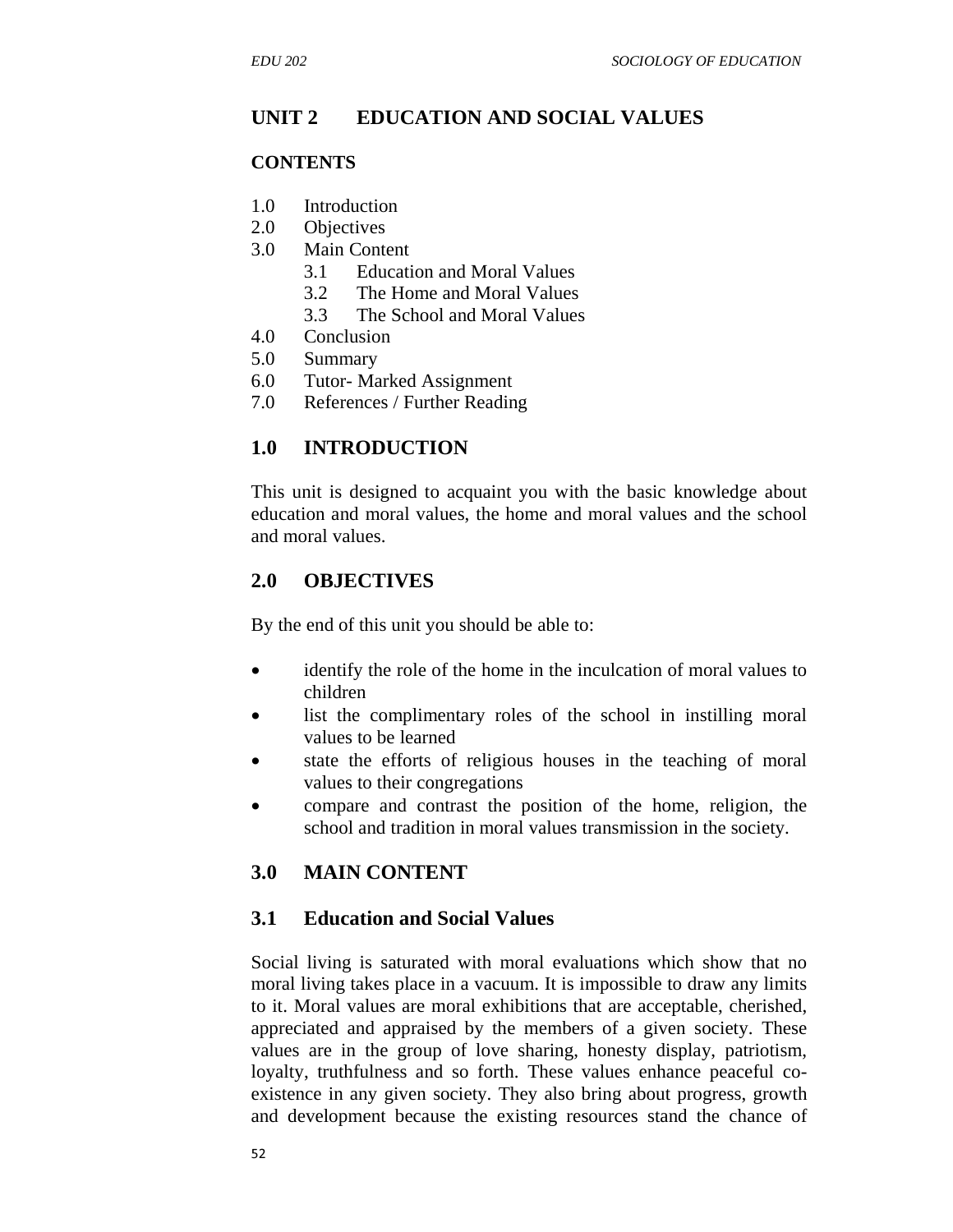being distributed equitably and fairly. In any country there are vices within the society that are against the moral values. Some of these vices are corruption, armed robbery, stealing, raping, cultism, examination malpractices, rioting, assassination, touting, thuggery and so forth, which attract serious sanctions in the law court. Moral education is not limited to the area of sexual relationships. Morality is of course concerned with all relationships between persons in human society and it is the wide moral confusion of our times that arouses concern. The idea of tying moral education to religious doctrines and teachings is grossly inadequate because of the plurality of ideas and codes. Moral education needs to embrace the societal values and virtues which are rooted in culture. This is because there are variations in cultural origin. What is acceptable in some cultural settings are under questioning in other places. In examining morality the non- material aspect of culture needs to be emphasised which is rooted in attitudinal values. Under universal phenomenon attitudes, negativecharacter and negative behaviour are condemned in the home, school and religious houses. These are expected to be the concern of moral education in schools. Values like honesty, loyalty, patriotism, faithfulness, obedience, respect, truthfulness, love, unity, cooperation and so on need to be properly taught and stressed in the school. In the contrary, pupils need to be taught to abstain in totality from prostitution, raping, homosexuality, lesbianism, stealing, hatred, wickedness, corruption, drug addiction, alcoholism, smoking and so forth.

The aforementioned aspects of morality need to constitute a crucial aspect of body of knowledge to be taught at the primary, secondary and tertiary levels in all courses. This arrangement will bring together values that are by nature abstract, general and actions that are by nature concrete and specific. Indeed moral values have no meaning or relevance except in terms of real life. It is afterall through actual conduct that moral character is developed.

Heteronomy lays down general principles of conduct to be applied deductively. It is only through experience of real and relevant situations that children can leave their application. The inductive process is of greater value, for it starts with experience and from analysis of specific moral actions builds up general principles. Both processes are involved in the child's moral education, each can reinforce the other. The sources of such moral situations are many and varied, ranging far beyond real life and actual experiences. Folklores and legend, fable and proverb, parable and allegory, drama and role playing, film and films- strip, newspaper and magazine, television and advertising all may be used as vehicles for moral learning. Their purpose is to bring to life a moral situation to provoke discussion in terms of motives, attitudes and values,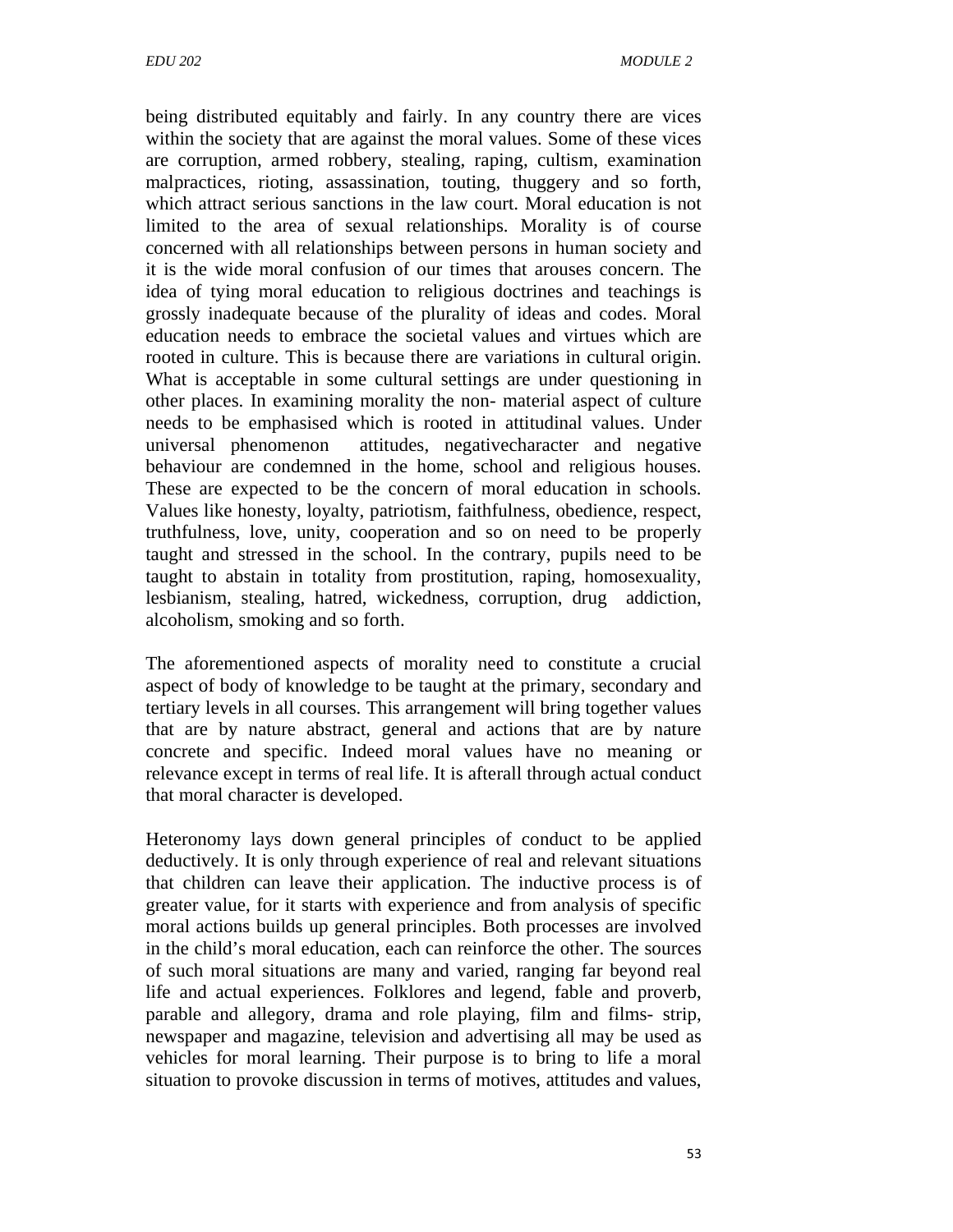and ultimately to lead to decision. The aim of all such moral education is not simply to enlarge moral knowledge.

Certainly it seeks to provide practical experience of situations through which children may learn the basic principles and values involved in living together. It is also concerned with insight, imagination, understanding, emotion and with reasoning. Such experience, moreover, involves the shaping of attitudes and the development of moral skills. It is not the reason alone that motivates action. Moral concepts involve both reason and emotion and moral attitudes are the expression of the self. The heart of morality is care and concern for others and hence the basic theme of all moral education is self, others and the relationship between self and others.

## **3.2 The Home and Moral Values**

The greatest influence upon the child's moral development is the home. It is not simply that the child spends far more of his life at home, school or with friends; the child identifies mostly and

has long lasting relationships with the home. The child receives the greatest and most influential part of the heteronomy that will shape his moral development at home. Such direct moral education will be both systematic and episodic. Some will form a continuous and deliberate process of upbringing, some will be on-the-spot injunctions— do and don'ts. The broad but vital difference between physical and psychological discipline imposed by parents resulting respectively in an external or internal moral code; but far more powerful than direct and explicit moral guidance are the unspoken assumptions in the home. In the home concepts are formed and not the concept of persons alone. The psychological atmosphere of the home compounded with personal relationships within it, shape attitude towards others. The prevailing moral values, reflecting the social economic background of the home will be absorbed. It is the family that sharpens personality, influences emotional development and pattern of moral concepts. It socialises the child, transmitting adult role behaviour patterns that the child first reenacts in play and then ultimately reproduces in himself. In practical, sex roles are learnt—, a big boy does not cry, a growing girl does not fight are examples. All these moral learning codes are within the context of the family pattern. The typical nuclear family of the middle classes may develop a more reasoned morality, but it may also bring its own strains through the intensity of limited personal relationships, above all between mother and child. The large family or even extended family, more typical of the working classes may impose a more physical discipline, but provide broader experience. The home serves as the bedrock for all round development of a child but more importantly the cultural values of the larger society is transmitted to the child. The child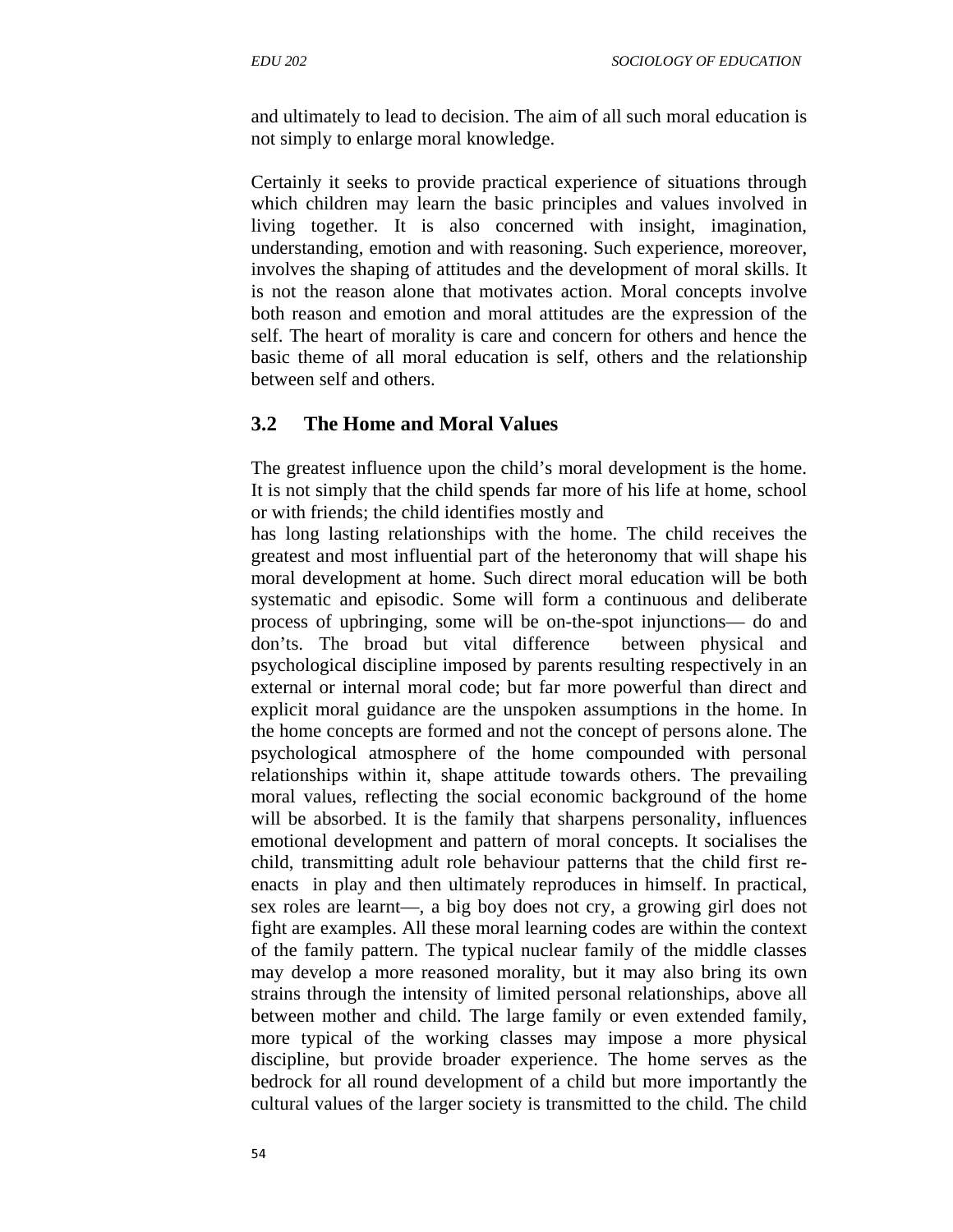is also made to know the norms of the society and at the same time the sanctions that accompany violators.

In the home a child is expected to be taught some deviant behaviour in the society like armed robbery, drug addiction, alcoholism, examination malpractices, cultism, raping and so forth. This will instill moral discipline to the child when he gets acquainted with those concepts in the school and larger society. The punishment and punitive measures against those unacceptable behaviours need to be learnt by the child to enable him desist from them.

# **3.3 The School and Moral Values**

In comprising the immense moral influence of the home with the school, the school may seem weak in the transmission of moral values to the child. It has far less opportunities to influence the child in terms of time, population approach and responsibilities. The values it seeks to transmit may be contradicted by those of the home. Moreover, teachers with a broad middle class background may be seeking to instill a moral code alien to working class children. But the school can provide under social experience of adult roles for children from the limited nuclear family and opportunity for fuller development of individual personality to children from large families. Explicit moral education may be both systematic and episodic in the school too. In the school assembly, there is frequent assertion of moral values within the context of actual situations arising from school life. In the classroom there are frequent on-the-spot injunctions to individuals.

The place of such heteronomy in the school is clearly evidenced from our responses, sited earlier. Its value lies in the fact that it is given within concrete situations, not in abstract and remote principles. But the growing gulf that we find in our responses between children and teachers may well be attributed to a heteronomy that remains authoritarian rather than aimed at developing progressive autonomy. It suggests the value of a direct normal education based broadly on discussion that makes reason for the moral arbiter rather than the teacher. Indirectly, the individual teacher must have immense moral influence like the parent; he cannot help but serve as a model and example. As the Newson Report commented: Teachers can only escape from influence over the moral and spiritual development of their pupils by closing their schools. Where identification is made with an admired teacher, it can be a powerful influence for good. But all his pupils are influenced by his attitude to individuals, by the system of justice that he imposes in the classroom, whether reasoned purely heteronymous or simply impulsive by his fairness or unfairness displayed towards members of the class, by the integrity or indifference of his teaching and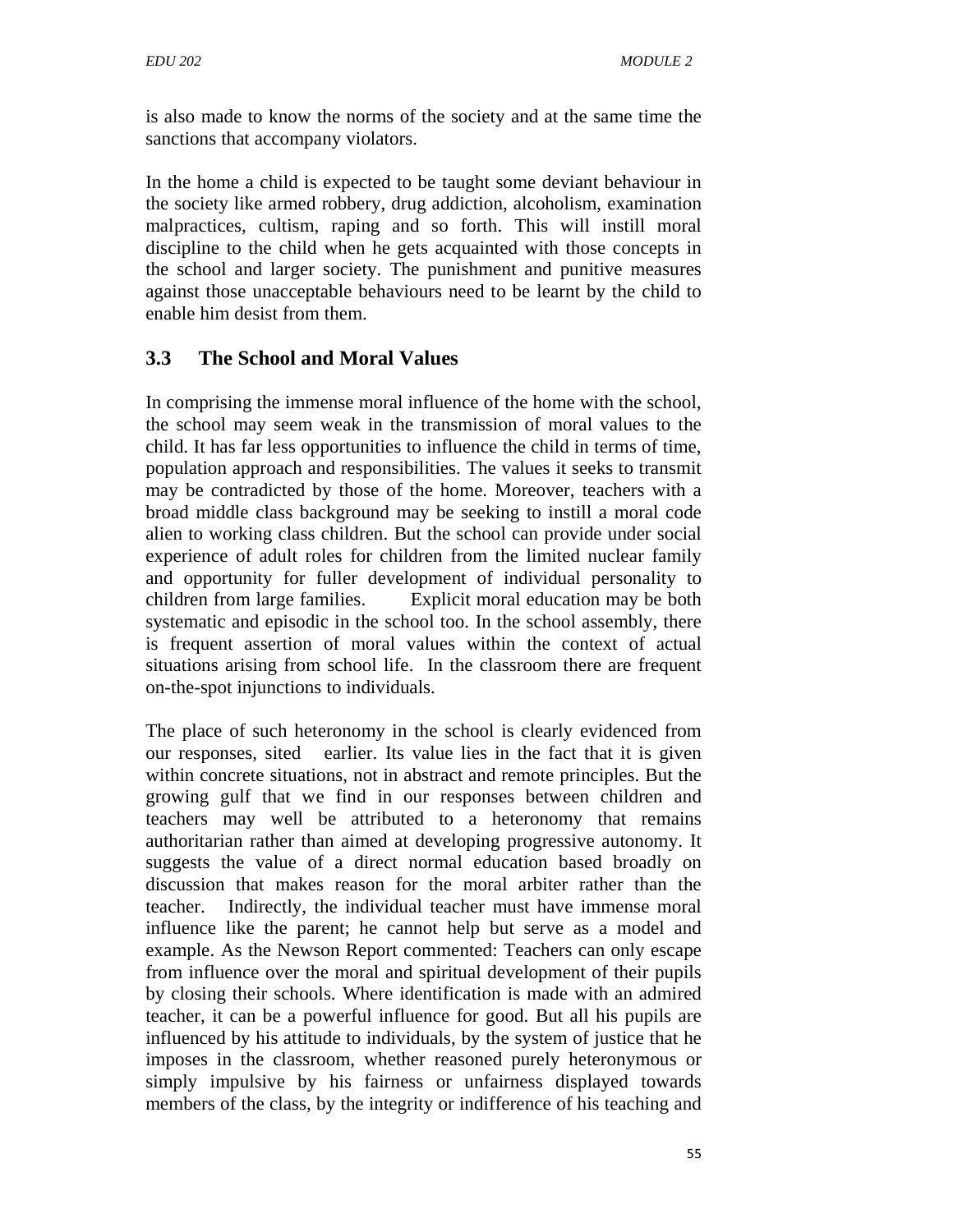above all by the relationship between his profession and his practice. It is moreover will-nigh impossible for a teacher not to indirectly betray his own values at the same time or another in whatever subject he teaches. His presentations too cannot but reveal whether consciously or unconsciously his goal, authoritarian acceptance of his teaching or personal and reasoned autonomy.

Indirectly the school cannot exert strong moral influence because each school has its own ethos or atmosphere. It is formed by relationship with the school community, the head teacher playing an inevitably leading part. Relationships among the staff, between staff and pupils and among pupils themselves are all involved, for morality is compounded of such personal relationships. Acid tests of such a moral ethos are not hard to seek, attitudes of teacher towards pupils regarding them as heteronymous subjects or as potential autonomous persons, a sense of responsibility by older pupils for younger pupils are pride by all pupils in the school, its tradition and reputation and determination to uphold its full name and esteem. Any amount of moral exhortation, whether in the context of school worship or elsewhere, will be of little avail if the moral ethos of the school contradict it. Part of the indirect influence will be the system of school discipline. The broad distinction is between a sacred body of objective, unchangeable rules, with categorical penalties for any infringement and a reasoned code, seen to be reasonable, that takes account of persons, motives, relationships and personalities. It is the latter that is in keeping with the goal of personal autonomy or internal morality. The former has by now familiar defects ofencouraging an external morality subservience,hypocrisy andmdeceit.Where its sanction is physical punishment mean nothing, there is no moral learning in terms of developing conscience.

It also develops the morally crude concept of expiration. The crime having been paid for in pain, the slate is not clean. No guilt feelings are involved nor will they be involved should the offence be repeated. Yet, as we have amply seen it is such guilt feelings that are essential if the child is to develop self -control and an autonomous conscience against immorality.

#### **SELF- ASSESSMENT EXERC**İ**SE**

Compare and contrast the functions of the home and the school in the transmission of moral values to a child.

#### **4.0 CONCLUSION**

The conclusion of this unit is based on the following.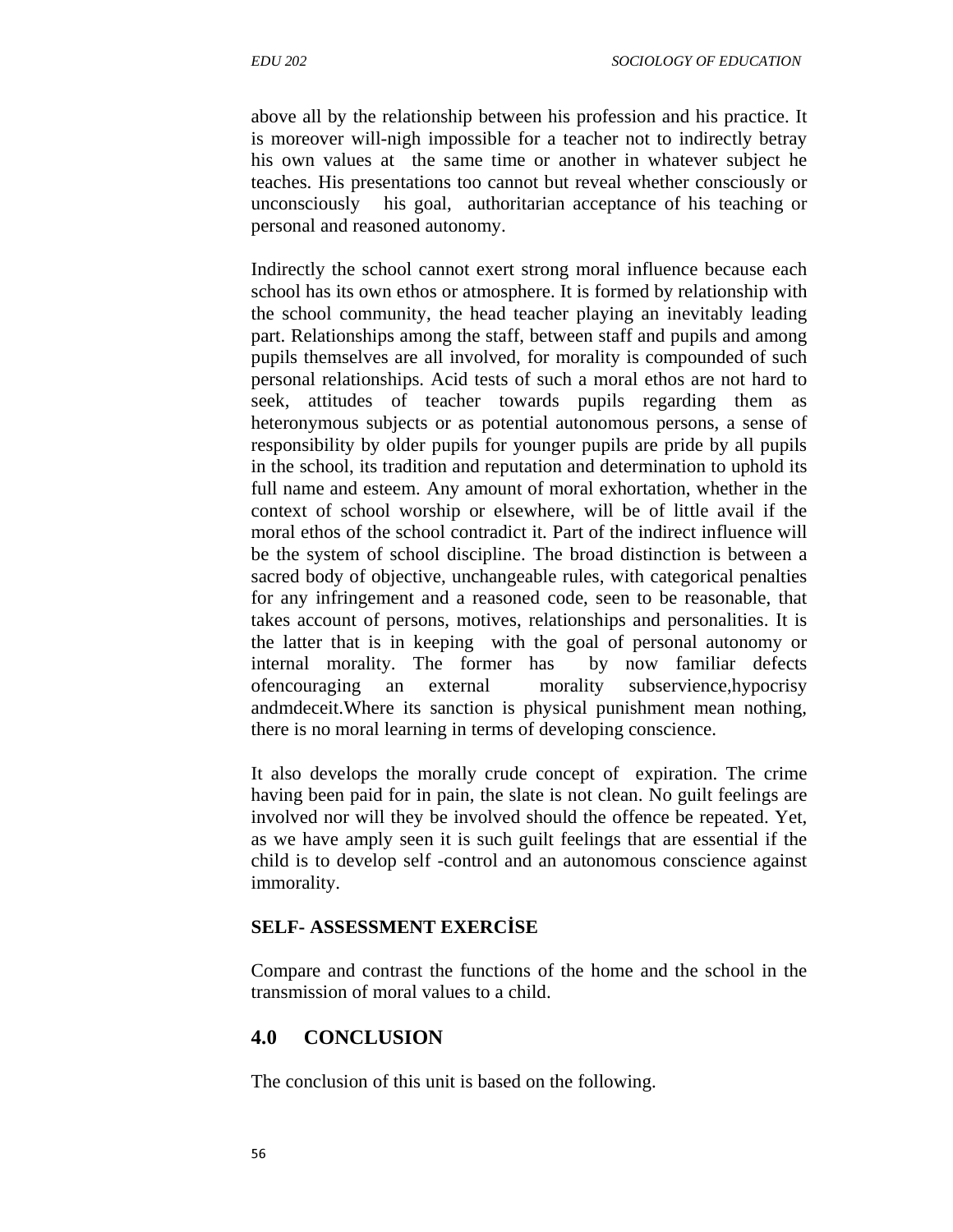- 1. Education and moral values: Education and moral values are limitlessly linked together. The home, school and religious houses are expected to be sources of moral education to every child in the society. The societal values like honesty, patriotism, loyalty, truthfulness, love, sharing and so on are to be taught by parents, teachers and religious leaders to change the attitudes of the learners in order to have a stable society. Moral values are moral exhibitions that are acceptable, cherished and appreciated in any given society for her growth and development.
- 2. Home and Moral Values: Home is the greatest influence upon the child moral development. In the home the prevailing moral values are taught and absorbed by the children for the exhibition of acceptable behaviour in the larger society.
- 3. School and Moral Values:The school has it as part of her responsibilities to transmit moral values based on the home ideas. Indirectly, the teacher serves as a source of moral values through the demonstration of positive virtues for children to emulate.

# **5.0 SUMMARY**

In this unit , the meaning of moral values was discussed; education and moral values, the home and moral values and the school and moral values were all examined. Moral values were seen as the exhibition of acceptable cherished and appreciated values to be transmitted in every child in order to maintain a peaceful society. The home was also seen as the bedrock of moral values since it is the first contact of every child. The home is regarded as the foundation to develop an acceptable human in the society. The schools collaborate and support the values that have been transmitted from the home through practical demonstration by good virtues by the teacher.

# **6.0 TUTOR- MARKED ASSIGNMENT**

- 1. Religious houses are mutually exclusive in the transmission of moral values. Discuss
- 2. Enumerate and explain why transmission of moral values should not be knighted to tradition alone.

# **7.0 REFERENCES / FURTHER READING**

- Bull, N.J. (1973). *Moral Education*.Great Britain: Redwood Press Limited Troubridge, Wittshire.
- Whyte,W.F.(1955). *Street Corner Society*. Chicago: University of Chicago Press.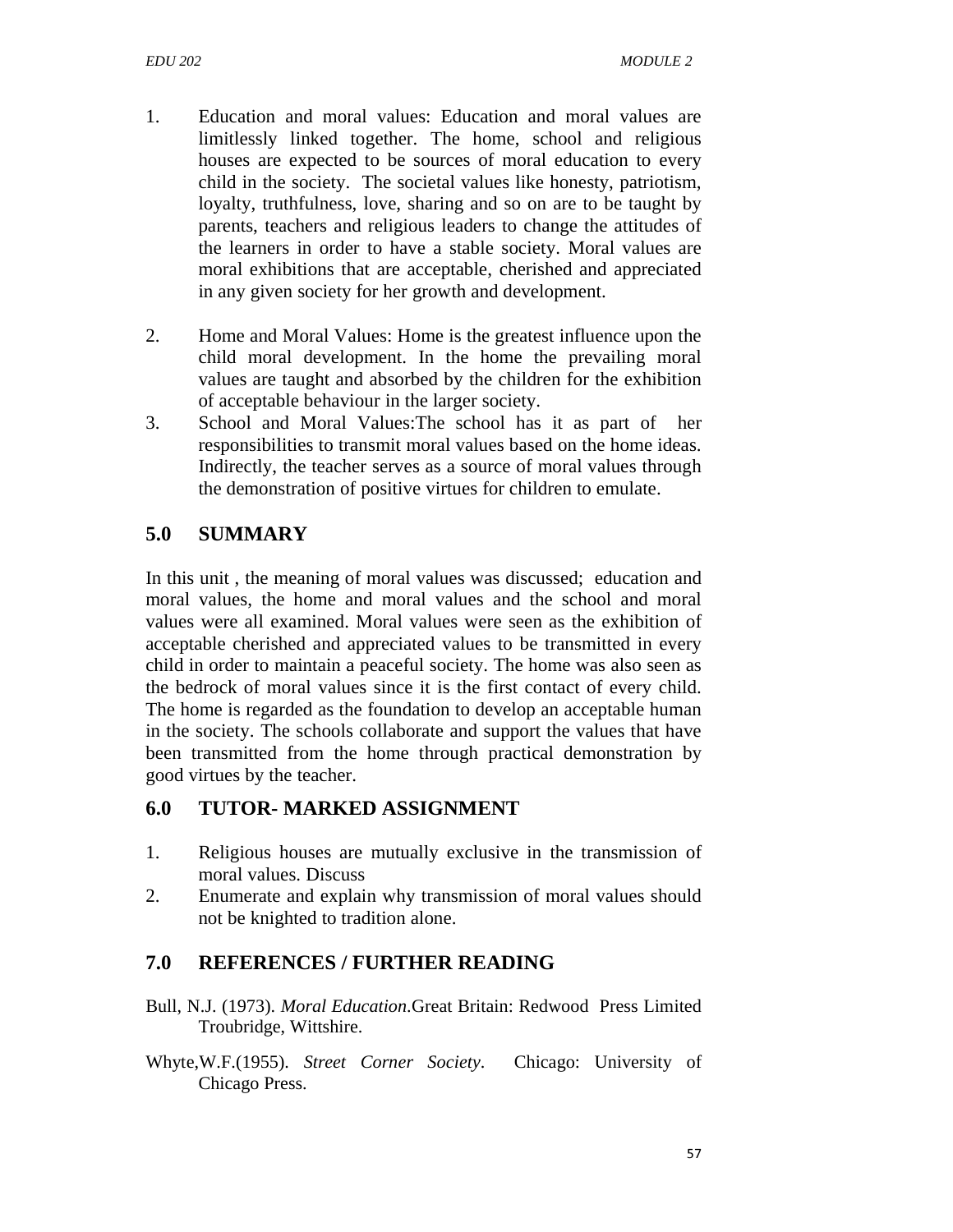Wilson, H. (1964). *Delinquency and Child Neglect*. London: Allen and Unwin Limited.

Yablonsky, L. (1967). *The Violent Gang*. Germany: Penguin Books Limited. **UNIT 3 HOME AND SOCIAL VALUES** 

# **CONTENTS**

- 1.0 Introduction
- 2.0 Objectives
- 3.0 Main Content
	- 3.1 Religion and Moral Values
	- 3.2 Tradition and Moral Values
- 4.0 Conclusion
- 5.0 Summary
- 6.0 Tutor Marked Assignment
- 7.0 References / Further Reading

## **1.0 INTRODUCTION**

This unit is designed to acquaint you with the basic knowledge about the home and social values, moral values and religion. It include salient areas such as school and moral values, tradition and moral values, such that you understand the meaning of moral value, and the areas of coverage in the school, religious houses, the home and the traditions in the society.

## **2.0 OBJECTIVES**

By the end of this unit you should be able to:

- identify the role of the home in the inculcation of moral values to children
- list the complimentary roles of the school in instilling moral values to be learned
- state the efforts of religious houses in the teaching of moral values to their congregations
- compare and contrast the position of the home, religion, school and tradition in moral values transmission in the society.

## **3.0 MAIN CONTENT**

#### **3.1 Religion and Moral Values**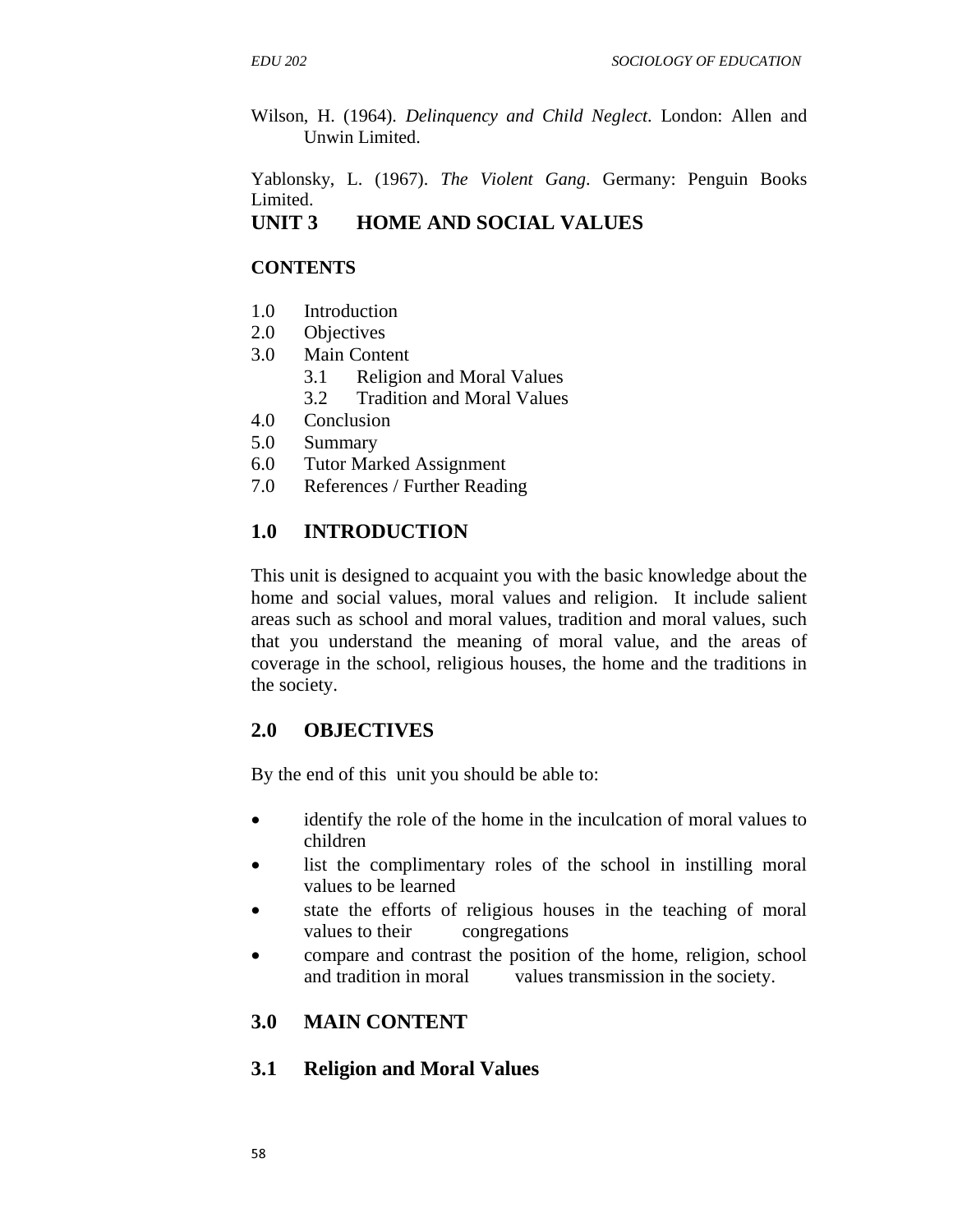While most children are exposed to moral values in the home and school, just a few of the children learn the influence of the religious houses on moral values as it affects children. The reason for the above assertion is that the number of children who are exposed to moral values at home and school are far greater in number than those exposed in the religious houses; not very many parents make religious houses worship mandatory for children to get them exposed to moral values through the religious houses. Some religious houses have heteronomy as their explicit goal. Others aim at autonomy, if strongly tinged with negative guilt feelings. The ideal conscience is neither a ruthless tyrant nor a spineless slacker. Like the ideal parent, it is altruistic in its respect for autonomy of others rational in its openness to reason and criticism and firm in its control when personal integrity or social values are at stake when it is motivated by the basic religious ideal of love, it is positive, warm in human sympathy and generous in its judgment. The indirect influence of religions as we have seen is almost difficult or impossible to identify. It may well abide by national culture and permeate its institution. It may also be differentiated in its regional influence. It may be residual in parents as in adolescents, who have no outward religious affiliations. It has been identified as a heteronomy and as part of a familiar pattern of living. But that is by no means to say that the traditional feeling that religion somehow promotes social and individual morality is dead. We find it in both adults and adolescents. It has it place, however, defined as one of the indirect moral influence upon the child. Apart from the reasons given above on the limited roles religious houses play in moral upbringing of children. There are vested priorities of these religious houses; some place emphasis on the dressing patterns of their members, male –female interactions and relationship, prosperity of their members, politics of religion, race for eternity or journey to heaven, spiritual protection of their members, placement uplift of their members, soul winning for God and fighting for God and so forth. These areas of priorities make the transmission of moral values to their members almost impossible. It has even attained an alarming dimension or resistance of members in some of their religious houses to listen to issues on morality. Issues on morality are played low in order not to discourage members from attending religious meetings and call to worship.

## **SELF- ASSESSMENT EXERCISE**

What are the teachings of your religion, and tradition towards morality?

# **3.2 Tradition and Moral Values**

Direct, explicit moral instruction by stake holders in education has been part of our national tradition. Traditionally, moral teaching has been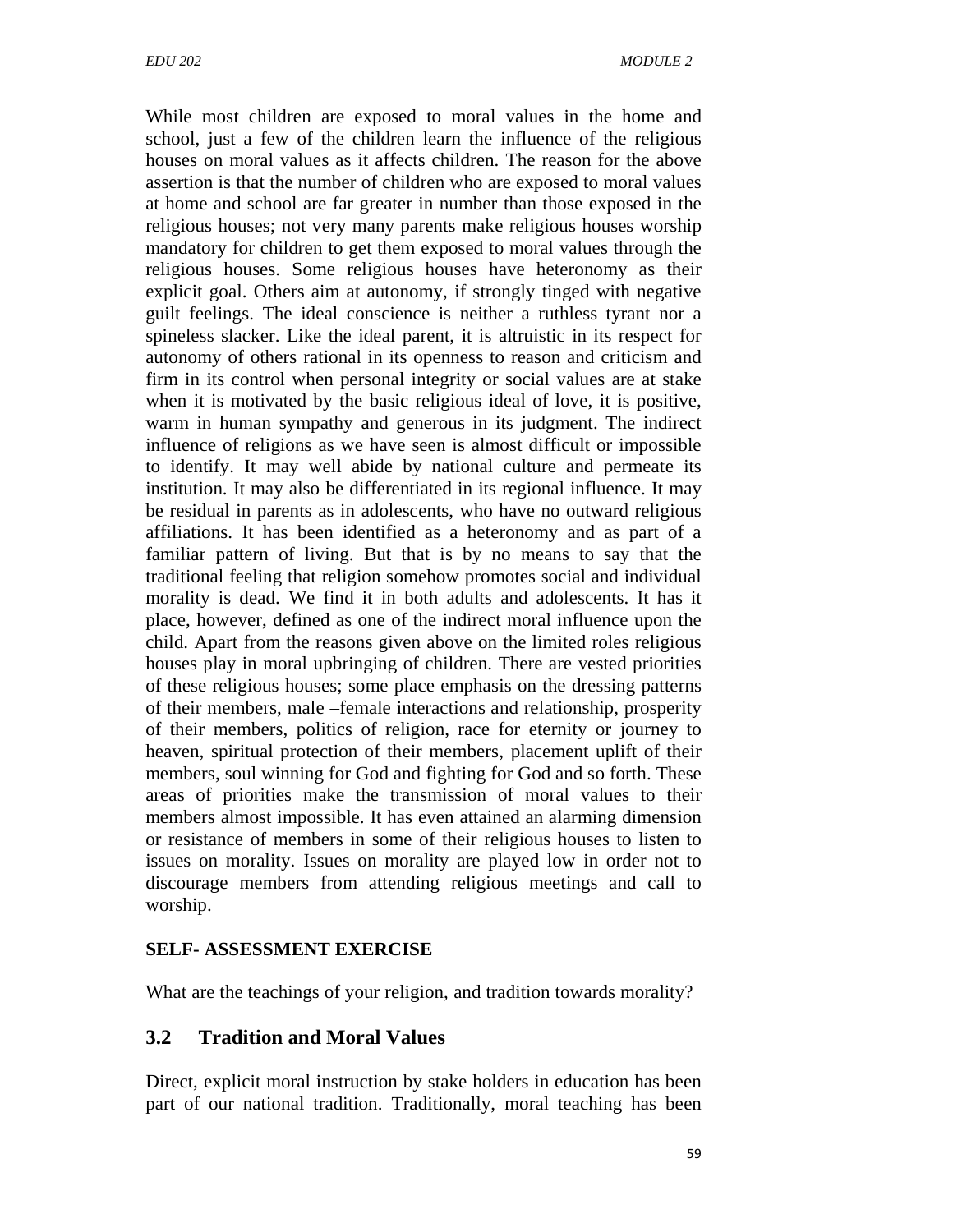given in the form of abstract principles. They are inevitably, general principles prohibiting vices like lying, stealing, dishonesty unfaithfulness, untruthfulness and so forth and the promotion as well as proclaiming virtues like love, unity, cooperation, loyalty and so on. The children and adolescent do not have the capacity of grasping abstract ideas which makes it questionable effective approach to moral education. The very term "abstract" indicates that such principles have been abstracted from the moral experiences of mankind. They have derived from countless moral situations and so become the nucleus or moral wisdom. But the individual starts with his own experience with specific and concrete real situations. Even if he can comprehend abstract ideas he still has to apply them to concrete situations, either by reasoning or by Actual experience. "Honesty" is a vague blanket, entangled abstraction; an honest boy is far more meaningful. But an honest boy will only be recognised through his actions in a range of moral situation. The other approach to the inculcation of moral values is the "educative" method; here the Virtue claimed has been generally substantiated by supernatural authority and transcendental sanctions. Its application has been to be deduced from I. But the individual works from the other end. He learns from his own experience and best of all, we have seen through the psychological discipline that has reasoned morality with him, from such experience many concrete situations he learnt from concepts and build up general principles. This is the process of induction. The principle may be laid down, but it will still only become part of him through his own experience. We may illustrate the deductive

approach from traditional religious education. A passage is read from the Holy books and expounded.The attempt is then made, often in vain to apply it to the child's life today. Hence,the irrelevance of so much traditional Holy book teaching ignoring the vital interests, concerns and problems of the child.

Induction starts with them, works back to the moral principles behind them and brings in The Holy books as relevant to them. Every moral problem involves relationships between persons and personal relationships must ultimately involve concept of man. Thus the inductive approach, when followed thoroughly leads back ultimately to religious conception. But in contrast with the deductive approach, it does so in a relevant and meaningful way. In traditional moral education, the child has been largely passive; it has consisted of teaching by the instructor rather than of learning by the child. It has been characteristically authoritarian for behind it laid, not so much the moral wisdom of mankind as divine authority and sanctions. It has had to be accepted and obeyed not discussed and reasoned. Such teaching results all too often in moral verbalisms, akin to religious verbalism in the acceptance, that is to say of definition that are merely verbal, that have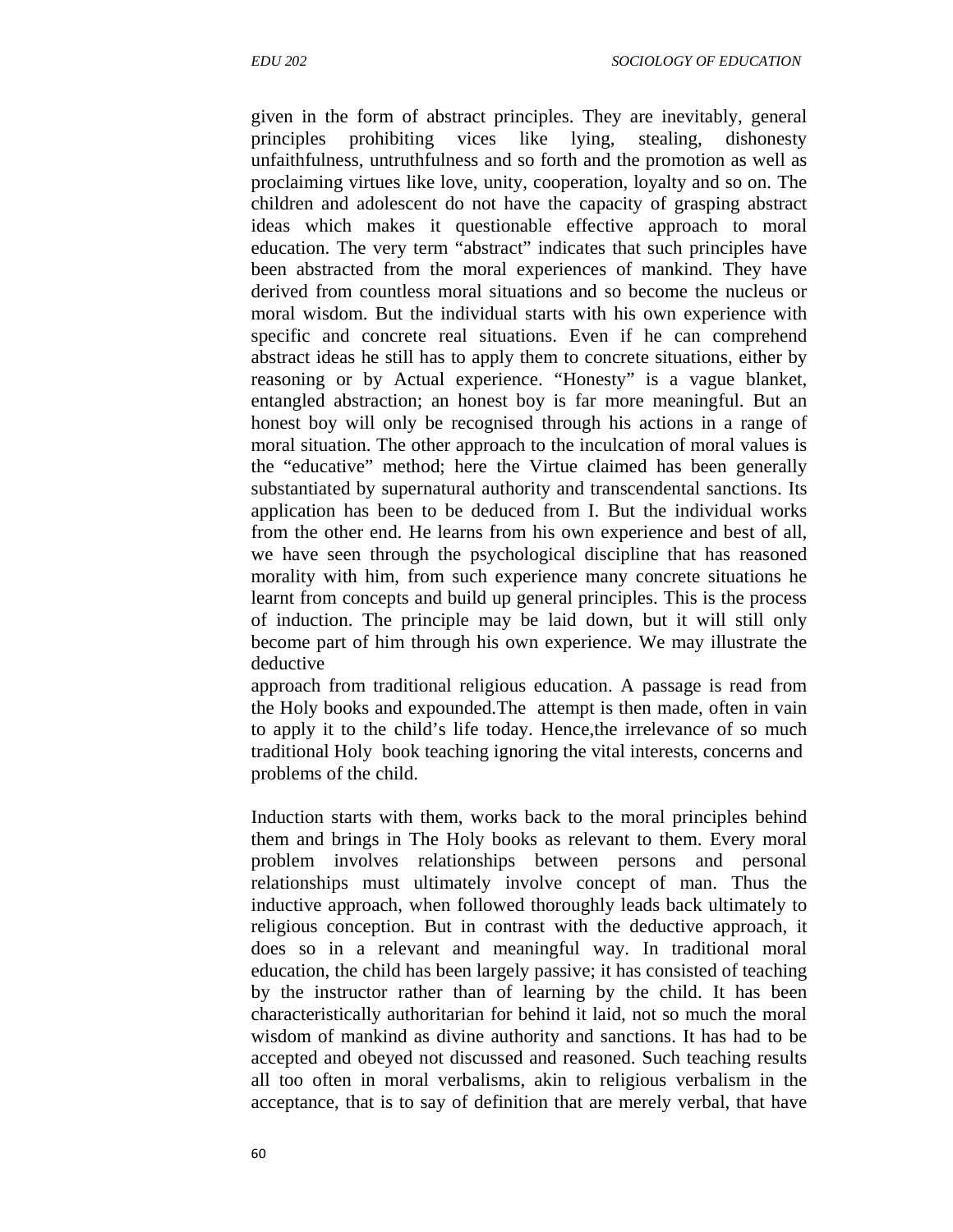no connections with either reason or meaning, The parrot repetition of moral maxims in religious dogmas is akin to the recitation of mathematical tables. Such passive moral teaching consisted of at best examples from religious history. Moreover, transfer of training was taken for granted in the teaching process. It was assumed that what happened in the ancient religious time should be obtainable now.

The reality is that such a connection could only be built genuinely by making parallels between the two concrete situations related to the child's own experience. Such traditional ancient teaching in accordance with religious history can only make minimal appeal to the mind because what was obtainable then is not what is obtainable now. The aim is to instill an authoritarian rather than a reasoned morality. In the negative terms an authoritarian tradition is by its very nature heteronymous and heteronomy tends to be characteristically negative. It is predominantly concerned with negative regulations, rather than positive principles that should activate good moral behaviour. Physical discipline is therefore typical of such a teaching process. The greatest weakness of traditional moral teaching which has been its total disregard to the crux of the matter is the conflict of values in concrete moral situation. The powerlessness of conscience, in such a situation, is amply betrayed by the cry of "what shall I do". Blind adherence to any one value is totally inadequate for moral living and hence the weakness of blanket principles. They cannot be followed unthinkably, for in the complex situations of life they often conflict. Indeed such adherence to a single value is morally as well as rationally inadequate for it ignores all the other values that may not be only relevant to the situation but actually required by he higher moral judgement of concern for others.

Hence, the need for a moral education that gives experience of weighing values against each other in concrete situations than through reasoning develops critical judgement rather than blind adherence to a moral code that develops both moral discrimination and flexibility which are the hallmark of moral maturity.

# **4.0 CONCLUSION**

In this unit religion and moral values as well as tradition and moral values were discussed. It was observed that just a few of the children learn the influence of religious houses on moral values as it affect children because not very many of them attend religious houses, where they are expected to be taught moral values. It is also true that some religious leaders devote much time to teach issues that have no direct bearing with moral values which can change the behaviour of the children positively. Traditionally, the society frowns at lying, stealing, dishonesty, unfaithfulness and so forth because they are all vices which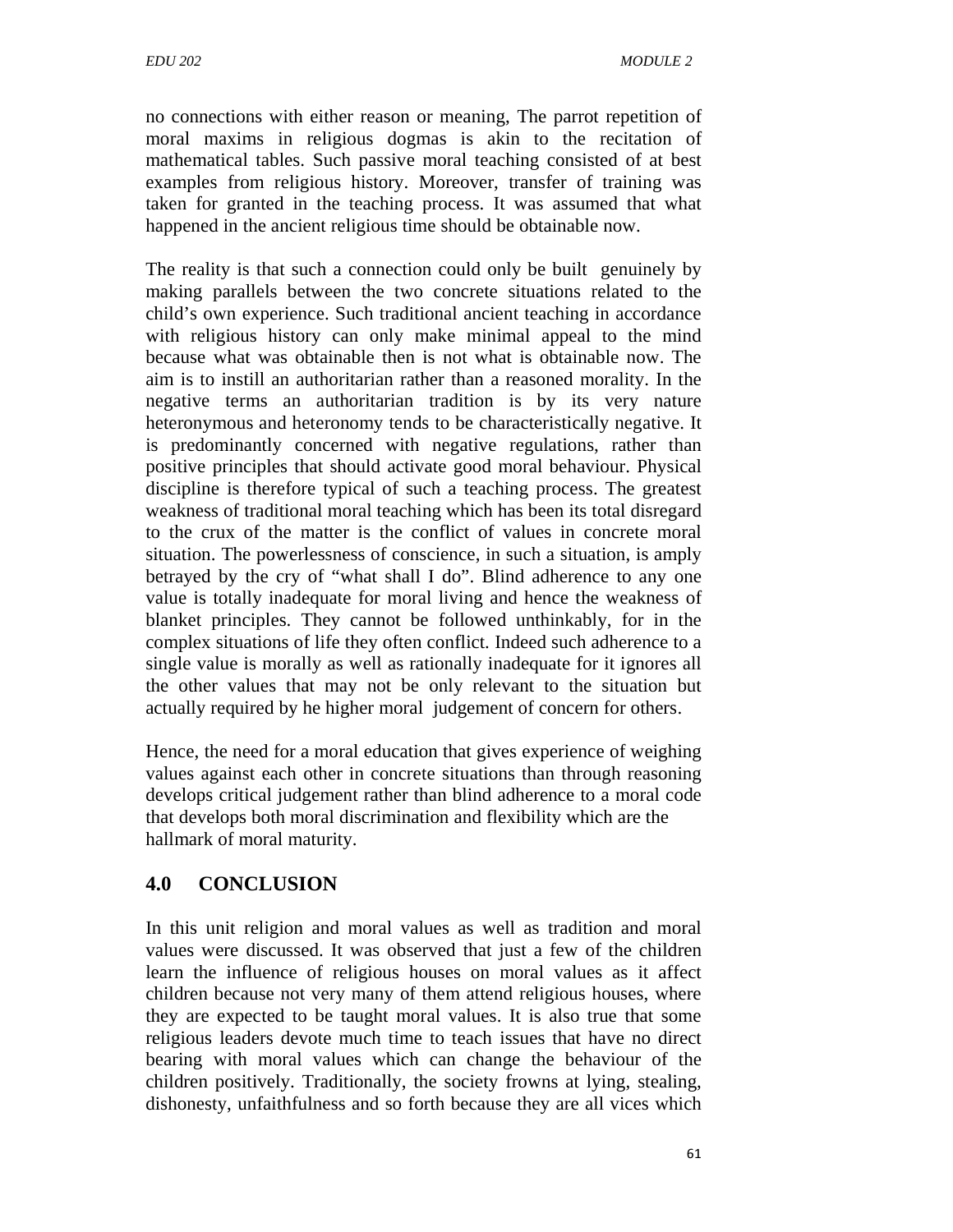run contrary to the moral values of the society. The ancient teaching adopts authoritarian approach to teach morality which a time is characterised with negative regulations but moral values is held at high esteem.

# **5.0 SUMMARY**

In this unit morality is discussed alongside with religions and tradition. Religions have the potentiality of instilling moral values through the components in the written liturgies but the transmission is faulty. In most religious houses attention is not paid to aspects in the Holy books that can inculcate moral values into an individual. Instead issues that are personal and those of economic values are being discussed. In every society, traditions have serious influence on the moral values. But nowadays they are regarded as old ideas with less relevance to contemporary situations.

# **6.0 TUTOR- MARKED ASSIGNMENT**

- 1. Compare and contrast the functions of the home and the school in the transmission of moral values to a child.
- 2. Religious houses are mutually exclusive in the transmission of moral values. Discuss
- 3. Enumerate and explain why transmission of moral values should not be knighted to tradition alone.

# **7.0 REFERENCES / FURTHER READING**

- Bull, N.J. (1973). *Moral Education*. Great Britain; Redwood Press Limited Troubridge, Wittshire
- Whyte, W.F. (1955).*Street Corner Society*.Chicago:University of Chicago Press.
- Wilson, H. (1964) *Delinquency and Child Neglect*.London: Allen and Unwin Limited.
- Yablonsky, L. (1967). *The Violent Gang*.Germany: Penguin Books Limited.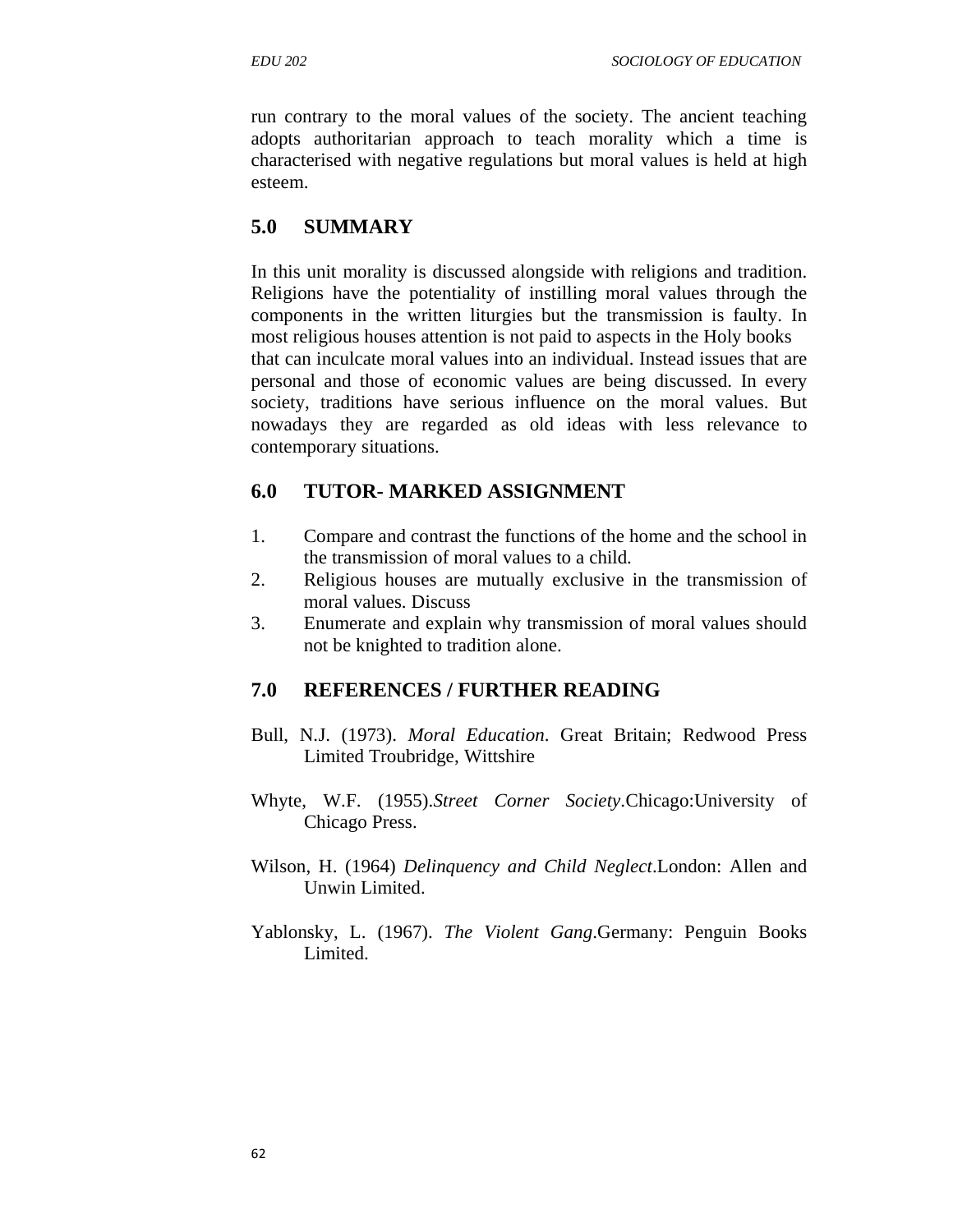*EDU 202 MODULE 2*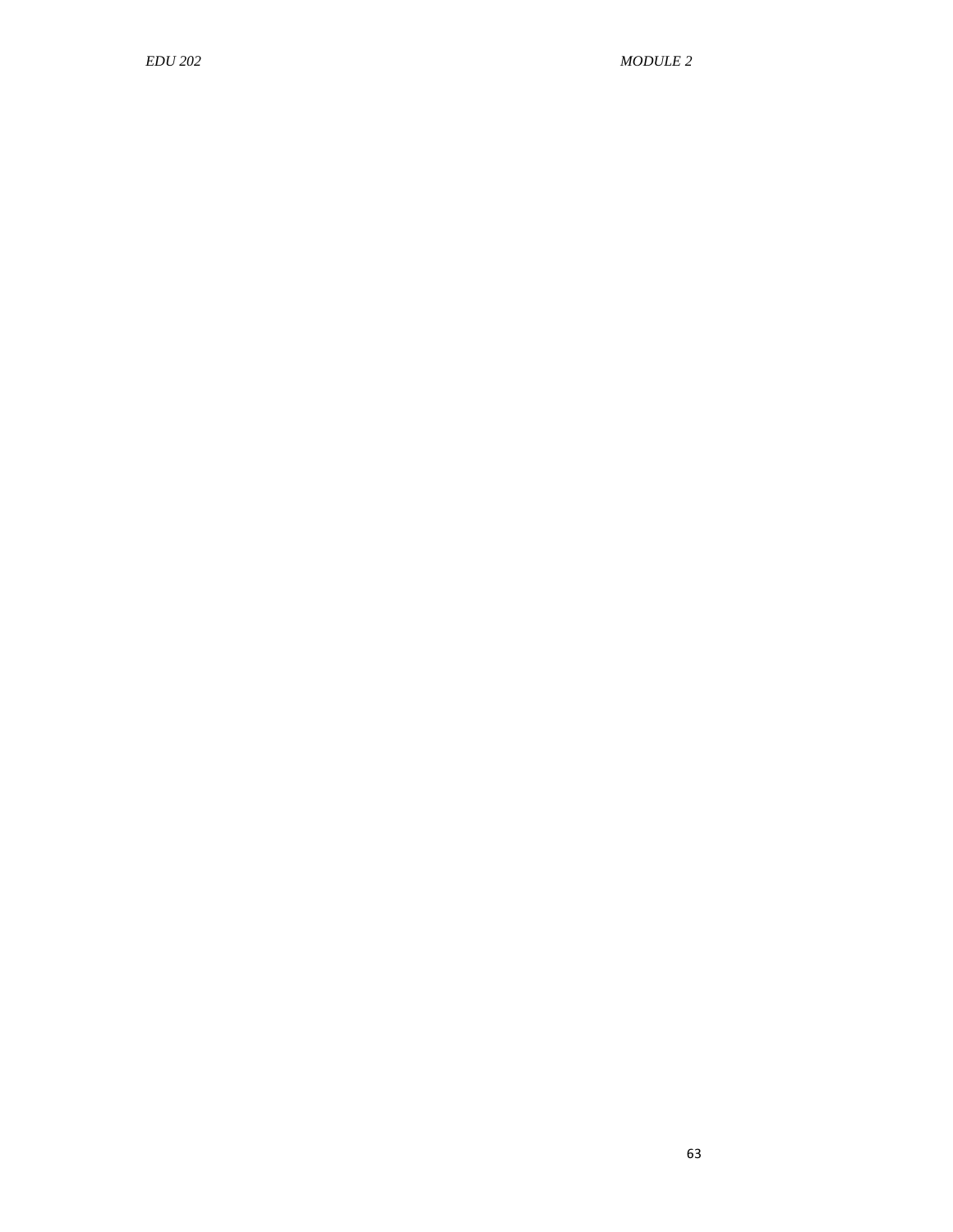## **UNIT 4 SOCIAL FUNCTIONS OF EDUCATION**

#### **CONTENTS**

- 1.0 Introduction
- 2.0 Objectives
- 3.0 Main Content
	- 3.1 Social Functions of Education
	- 3.2 Economic Functions of Education
	- 3.3 The Political Functions of Education
- 4.0 Conclusion
- 5.0 Summary
- 6.0 Tutor- Marked Assignment
- 7.0 References / Further Reading

## **1.0 INTRODUCTION**

This unit exposes you to social functions of education covering economic functions, political functions, stability and change, education and cultural change. The unit stands to acquaint you with the basic knowledge on the relationship between politics, economy and culture.

## **2.0 OBJECTIVES**

By the end of this unit, you should be able to:

- discuss the social functions of education
- explain the economic functions of education
- identify the political functions of education
- state the roles of education in human liberation.

## **3.0 MAIN CONTENT**

#### **3.1 Social Functions of Education**

It may be found that the way in which education is organised is not meeting the aims assigned to it. The sociological term used to describe this state, is dysfunction and comes by analogy from the field of medicine. Just as illness brings dysfunction to the body, so there may be dysfunction in the social system. Furthermore, this element of dysfunction may be either latent or manifest. When we look for the functions of any social institution, we tend to focus on the way in which their institution helps in the rest of the social system at one moment. The picture is static, but we know that society is in flux. Institution once established begins to have lives and to create values of their own. In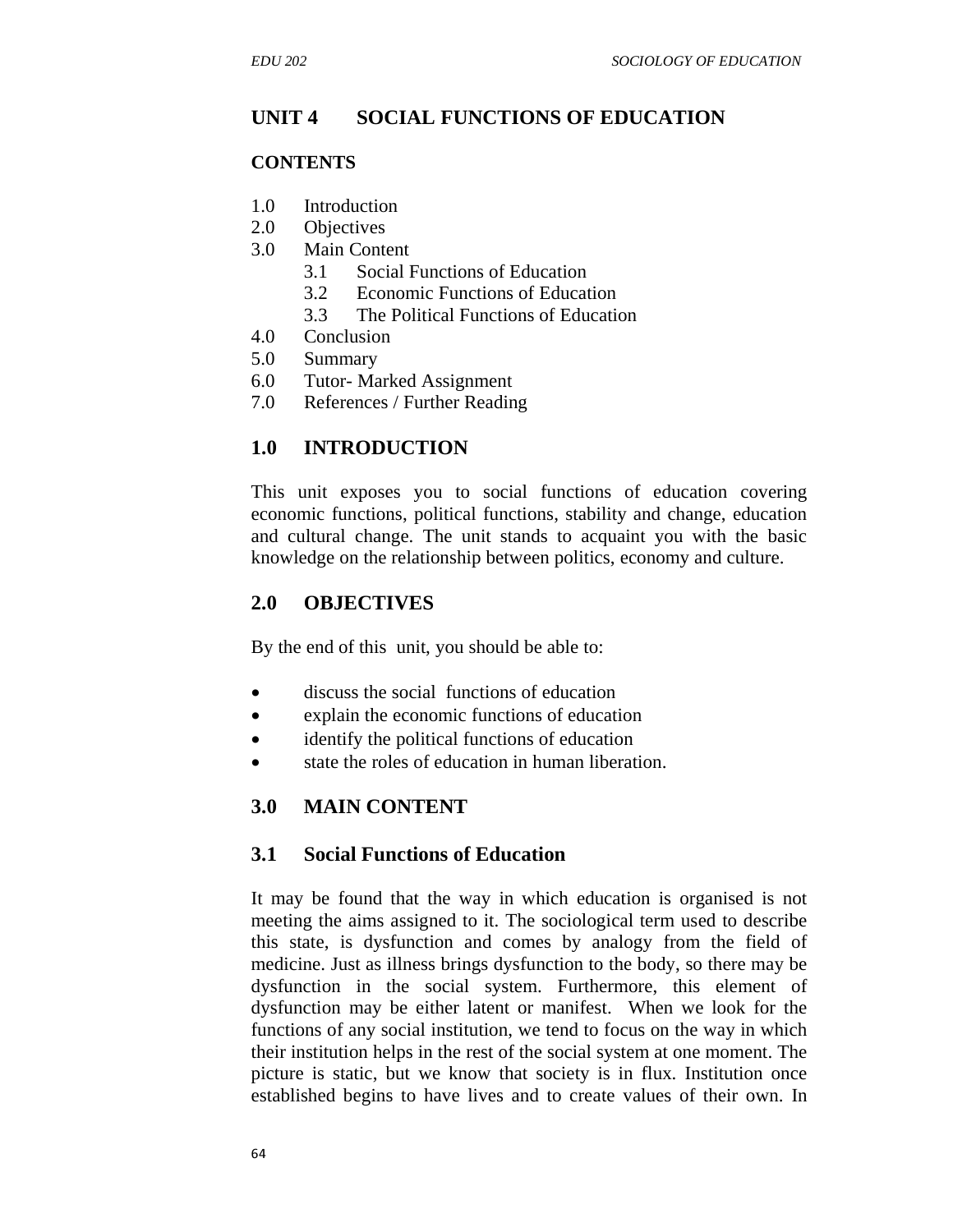consequence we must remember that we are examining a system prone to change. Equilibrium is rare, tensions are common. Often there is a balance between the consequences of contemporary social organisation.

In some ways it is functional and in others it is dysfunctional; where, however, there is no balance, a political decision may be necessary to rearrange the institution so as to meet the nation's present aims. It is convenient to consider the social function of education under five headings.

- 1. The transmission of the culture of the society: Here the need is basically the conservative way of passing on the main pattern of society through schools.
- 2. The provision of innovations: Someone must initiate the social change that is necessary for a society to survive under modern conditions. Such change may be, for example, technical, political or artistic.
- 3. The political function: This may be looked at in two ways. There is first, the need to provide political leaders at all levels of democratic society and second, that education should help to preserve the present demand system of government by ensuring loyalty to it.
- 4. The function of social selection; The educational system is central to the process by which the more able are sorted out of the population as a whole.
- 5. The economic function: Here the need is that all levels or the labour force should be provided with the quantity and quality of educated manpower required under the current technical condition.

There are many functions itemised above but only the economic and political aspects shall be elaborately addressed in this work because of the intimate link between them.

# **3.2 Economic Functions of Education**

It is pertinent to examine in some detail the way in which the educational system helps to maintain the economy. The economic function of the educational system is to provide the labour force with the manpower that matches the need of the economy and to give future consumers the knowledge that we require. We shall proceed by examining first the qualitative and then the quantitative aspects of this problem. Quantity and quality are not independent of each other since the quality or level of skill, of the bulk of the labour force will be of the determinant of the quantity of supervisory role for instance, of the foreman that are necessary.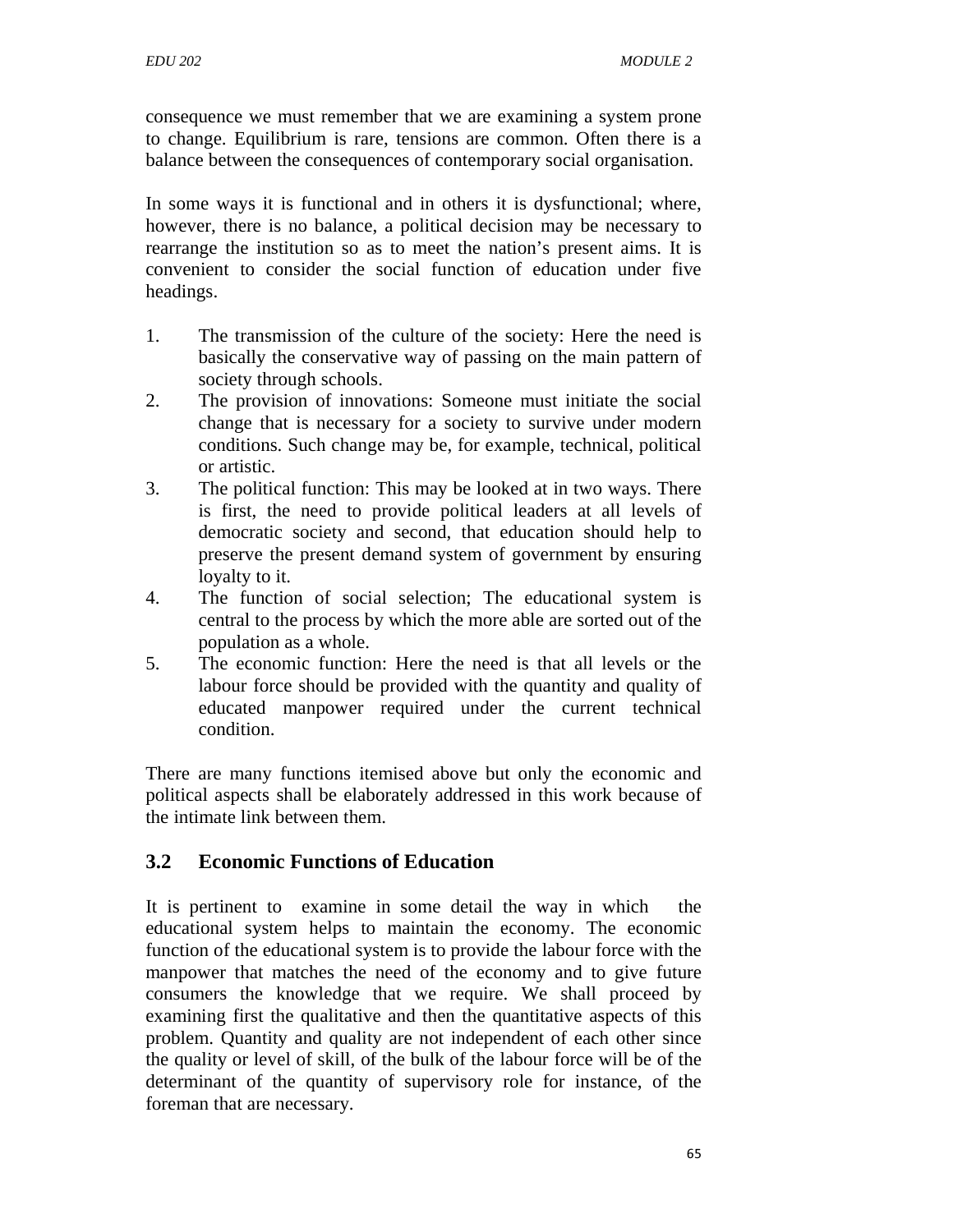In economic function, the education system had to observe both quantitative and qualitative criteria. School inculcates ideals that can help or hinder the economy, but the curriculum best suited to the rapidly autonomous developments rather than to policy decisions. It is none the less true that if dysfunctional, these tensions must be discovered so that they may be resolved in the light of what the country wants as its educational aim. It is apparent that there may be conflict between the ideals needed for a smoothly working economy and those inculcated by the ethos in the schools.

A laisser-faire economy requires on the production side, a positive attitude towards money making and "getting on" and on the assumption side, there must be an eagerness to "keep up with the Joneses". These attitudes have not been greatly favoured by teachers, due to autonomous developments rather than to policy decisions. It is fitting to end the functional analysis of the educational system contained in this part, by emphasising that political decisions in pursuit of aim involving one function that education can serve may lead to dysfunction in another sphere. This may happen tortuously if there was insufficient thought before the political decision was taken.

The main political aim was the provision of equality of educational opportunity and the stress was laid on the function of selection. Understanding this, help the economy by developing capability, but very little thought has never been given to the way that the quality of the lower levels of the labour force will be altered. Yet in the economic, function the educational system is responsible for the schooling of all levels of the labour force. Functional analysis of social institutions carried out in an unbiased way as possible can bring such conflicts to light.This can be done for social institutions in their existing forms, but it can also precede political decisions to older institution. This should help to prevent the creation of social institution that is structured to increase conflict. Such an analysis will also show where conflict may emerge and thereby force a clear decision on political priorities. The functions of education are complex and closely interrelated. To change the educational system sets off a restructuring of these relationships. The tools needed for the functional analysis of the educational system have been provided to give a clearer picture of the problem involved in such political decision as thereorganisation of the secondary school system.

#### **3.3 The Political Functions of Education**

The political function of educational system has two angles. If the political unit as it is now constituted is to survive, there is a need that all its members especially the new generation coming to the age when it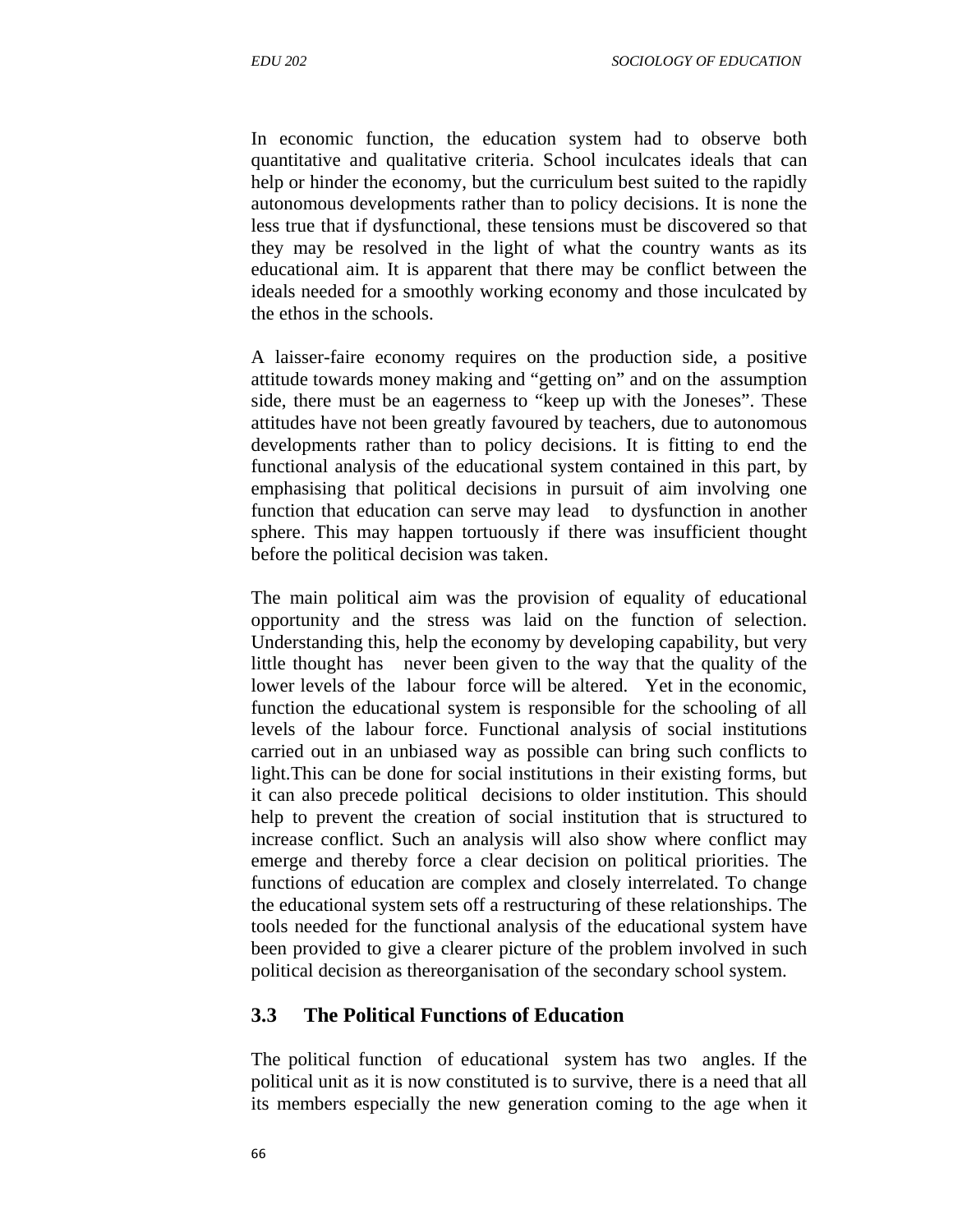can exercise political power, shall be loyal to the assumptions underlying the present system of government. This consensus is often taken for granted but one of its main services whether consciously pursued or not, lies within the educational system, secondly there is the necessity that the country shall be led. Whatever is the type of government that exists in the country, its leaders must come from within it if it is to remain independent. The schools can play a major role in both the selection and the training of leaders.

When we talk about leaders in a democracy, to whom are we referring? We certainly include political leaders such as members of the Cabinet. We should included members of parliament and the more active members of the Senate. The higher grades of the Civil Service must be added, since they are part of governing machinery of the country and have considerable powers of their own. Mention must be made of the counterparts of these National leaders at local government level, namely councilors and chairmen as well as the full time officers such as the director of education, who carry out the policy determined by our democratically elected representative on the local councils. It will be noticed that economic leaders have not been mentioned but they are part of political leaders.

At every level of leadership intelligence seems necessary. Any educational system that selects by intelligence whether between schools or within them will influence the supply of leaders. Entry to the grammar school is largely determined by measured intelligence and therefore these schools are bound to be the main source of leaders for many of the higher positions of leadership in government, industry and other spheres. As long as we have a selective system of secondary schools, it must be arranged to find the maximum number of intelligentchildren who may become leaders. But leaders are also required in the lower rank of the society.

In modern secondary schools a number of children usually of working class origins, who left school at the minimum school leaving age, did have the experience for what it was worth of filling positions of leadership whether as prefects or as officers of school clubs. However, it would seem that in the comprehensive school such opportunities may now be rare, since in a recent study of one comprehensive school just under 80% of the prefects come from middle class homes. Therefore attention to the education of leaders is needed in all not merely selective schools. The prefect system was supposedly an agent of training leaders.

Originally, as we have analysed, it rested on domination by force but in its present less authoritarian form it can have a placed in educating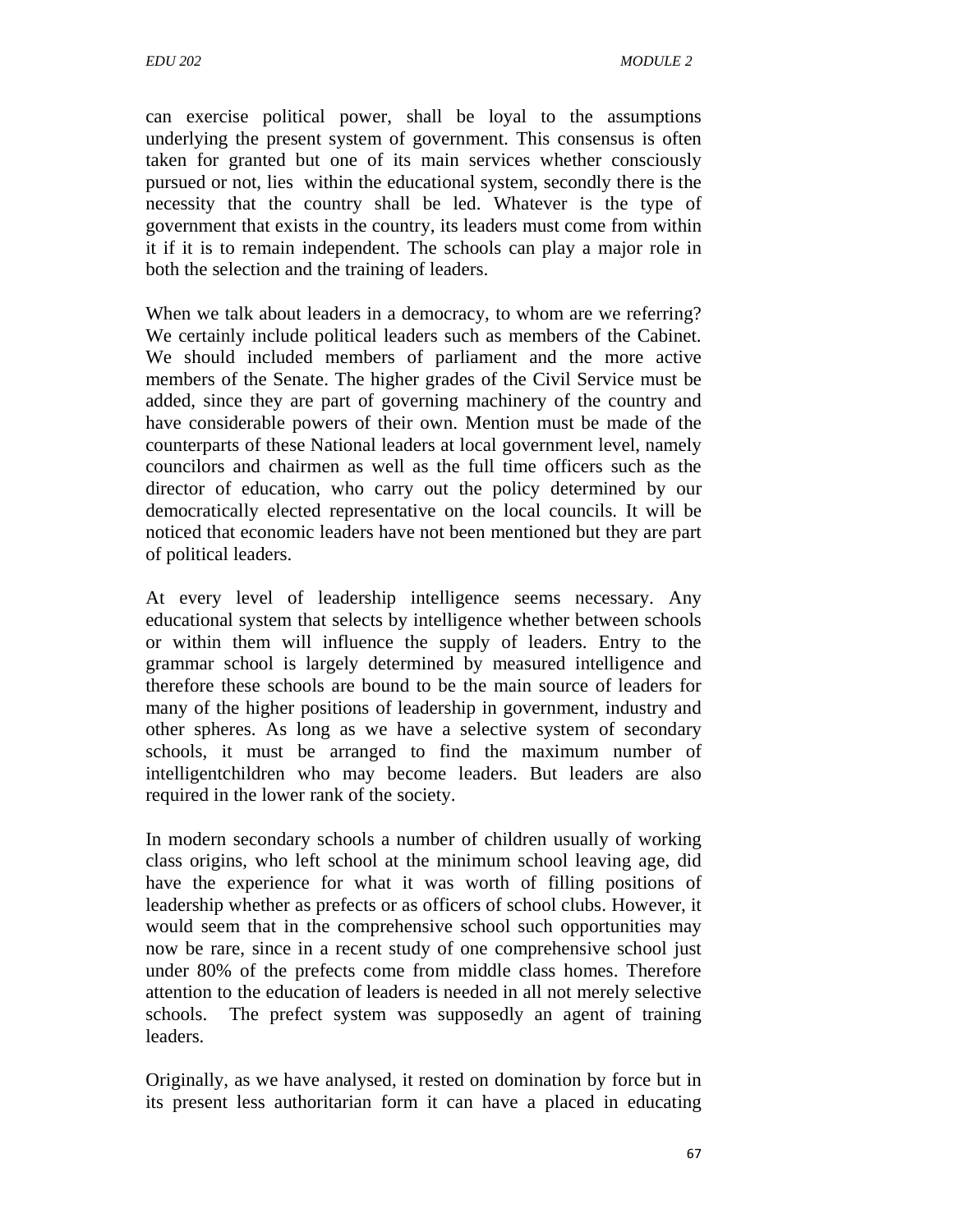leaders. Children who are prefects have the chance to lead others in all the activities in a school. If many activities in any school could be systematically divided and children given the chance to lead in each sphere, far more children than under the unitary prefect system would have the chance of acting as leaders. This experience would be valuable only if the lessons learnt in the particular situation at school could be transferred to situations on leaving school. Transfer depends upon conscious thought. Therefore the vital lesson in all school leadership situations must be pointed out to the children, namely that the dependence of the led is common to the role of all leaders.

Obviously, the educational system has two important pasts to play from a political point of view. It must ensure that the political leaders at each level are followed even by those in loyal opposition. Democracy is a system of government that demands a fair standard of education to ensure its continuance. Secondly, the educational system must be organised so that those with the intelligence necessary to lead at whatever level or in whatever sphere of the society can have the chance to do so. There are basically the selective functions of education on which we now rely.

#### **SELF- ASSESSMENT EXERCISE**.

What are the social functions of education?

## **4.0 CONCLUSION**

Based on the discussions in this unit, the following conclusions were drawn. Education like other social institutions performs quite a number of functions namely; transmission of the culture of the society, provision of innovative ideas, laying of solid democratic foundations, aiding social mobility and provision of manpower needs for its society. Basically, education assists in ignorance eradication and human emancipation to be able to contribute meaningfully towards the growth and development of the society. Education is a means by which a person develops abilities, attitudes and other forms of behaviour of positive value in the society. This suggests that education supposedly impacts positive values. It also follows that any educational activity that does not instil positive value cannot qualify as education.

Education has always been seen as a process by which individuals are perceived to assume their respective responsibilities within a social setting, thus, making it a tool for social reconstruction and national development. Education prepares, energises, sustains and enhances the manpower reservoir of a nation. It is recognised as a major catalyst for change and development.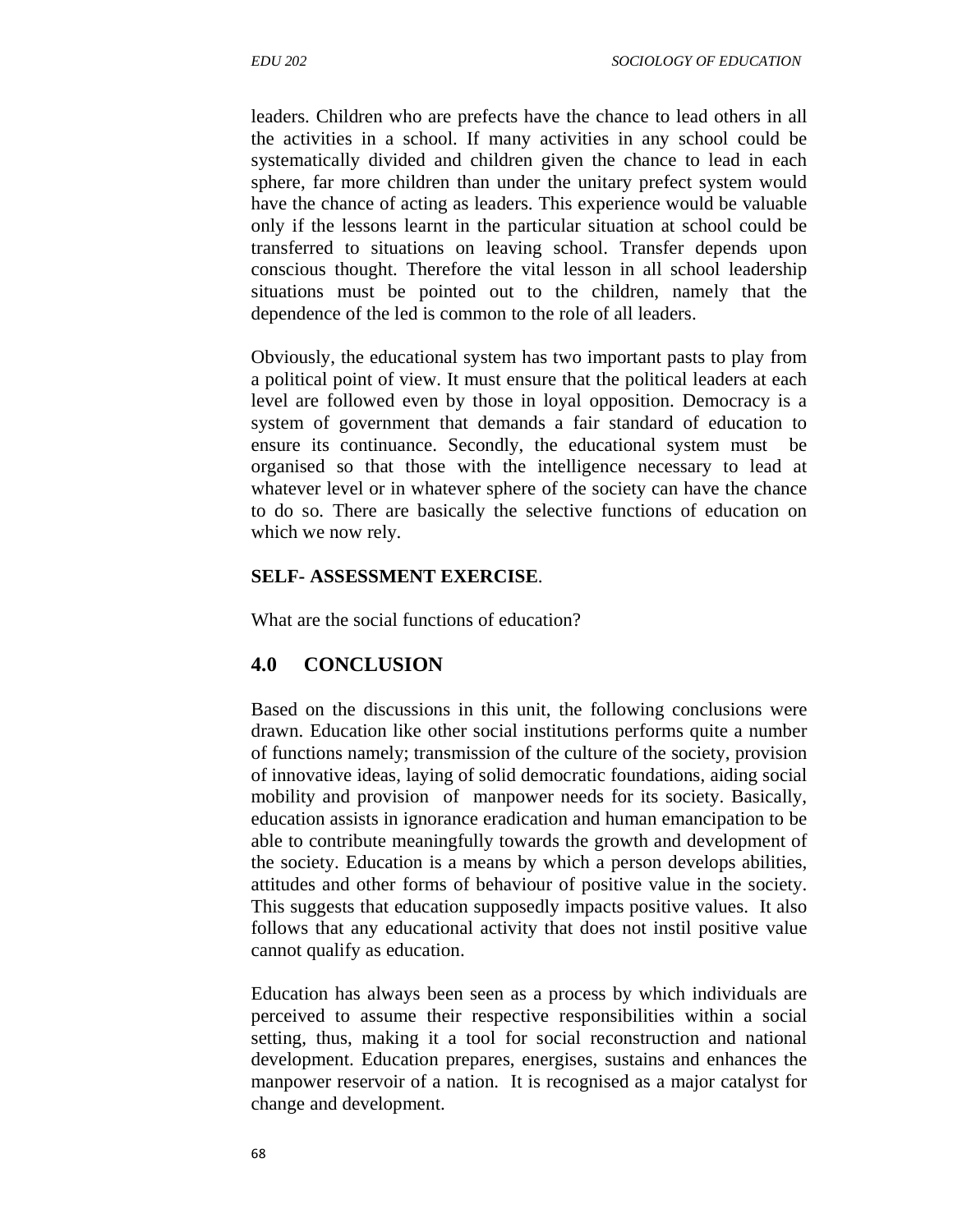*EDU 202 MODULE 2*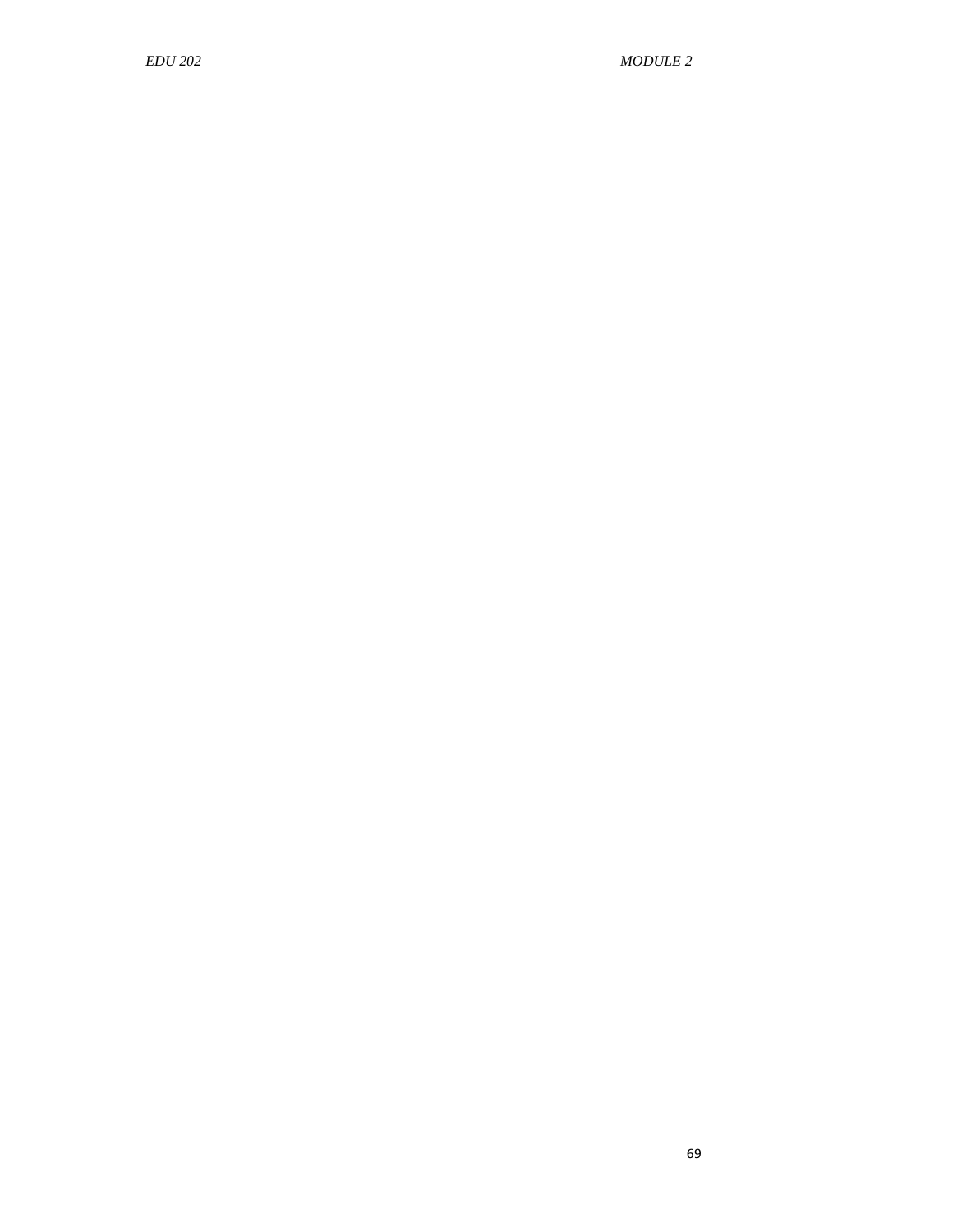## **5.0 SUMMARY**

In this unit, the main functions of education in the society were discussed with emphasis on political and economic functions, which form the basis for industrial and democratic growth of any society. The unit clarifies the conflict between the ideals needed for a smooth working economy and those inculcated by the ethos in the school. It also delved into the democratic processes using education as an impetus to train the leaders right from the school as prefects to act as leader under the instruction of the teachers.

## **6.0 TUTOR- MARKED ASSIGNMENT**

- 1. Examine the roles that education plays in the economic development of any nation.
- 2. Education and politics are mutually inclusive. Discuss.
- 3. Critically examine the functions of education in enhancing peace and stability in the society.
- 4. Do you agree that education is better than ignorance? Discuss.

## **7.0 REFERENCES / FURTHER READING**

Durkheim, E. (12956). *Education and Sociology*. Glencoe: Free Press.

- Kenneth, B & Brian, C. (1981). *A Sociology of Education for Africa*. Great Britain: George Allen and Unwin (Publishers) Limited.
- Maclver, R.M., Page, C.H (1957). *Society in Introductory Analysis*. London: Macmillan Press.
- Musgrave, P.W. (1975). *The Sociology of Education*. Great Britain: Butler and Tenner Limited
- Vide Maude, A. (1989). The Egalitarian Thrust. In Cox. C.B. & Dysan, A.E.(eds). (1989). Fight for Education: Black Paper (the Critical Quarterly Society (1989) pp. 7-9;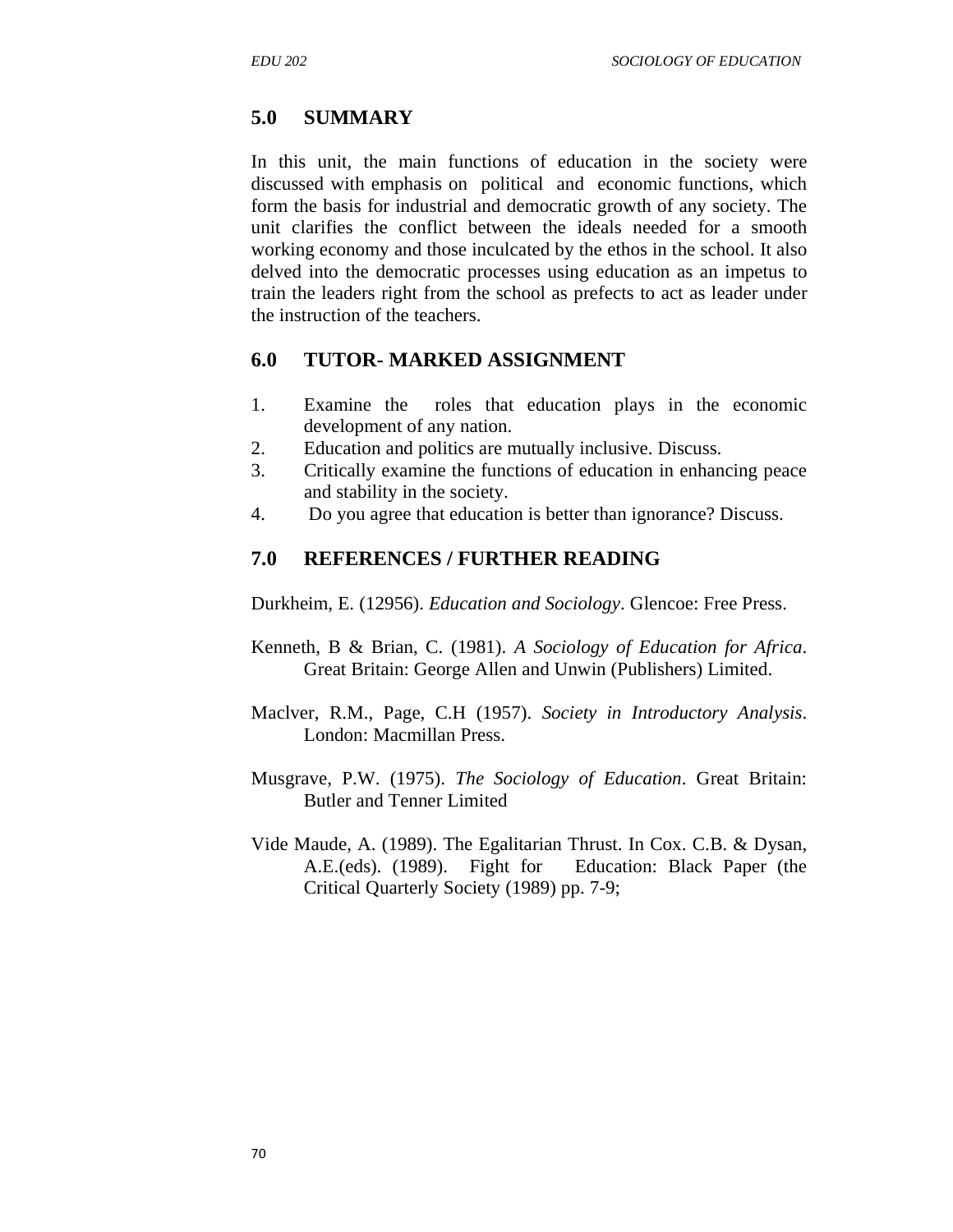## **UNIT 5 STABILITY AND CHANGE, EDUCATION AND CULTURE CHANGE**

#### **CONTENTS**

- 1.0 Introduction
- 2.0 Objectives
- 3.0 Main Content
	- 3.1 Stability and Change
	- 3.2 Education and Cultural Change
	- 3.3 Education as a Means of Human Liberation
- 4.0 Conclusion
- 5.0 Summary
- 6.0 Tutor- Marked Assignment
- 7.0 References / Further Reading

## **1.0 INTRODUCTION**

This unit exposes you to the notion of stability and change; it also shows education as a means emenciation of the human being.

## **2.0 OBJECTIVES**

By the end of this unit, you should be able to:

- explain the concepts of stability and change
- state the roles of education in human liberation.

# **3.0 MAIN CONTENT**

## **3.1 Stability and Change**

The consideration of social change and innovation has led to the problem of providing stability. The concepts of stability and change are closely linked together. The very decision to hand part of the task of socialising the young to an institution other than the family built in the chance of change. The more educational institutions are set up, so also sub-cultures can be born within them. This can result in healthy tension, but it can also lead to dysfunctions which may be latent until careful analysis is made.

The result of such an examination may drive us to justify a particular sub-culture; this will force us out of the realm of sociological analysis into the field of politics of philosophy, since we must then consider our aims in education. In one particular sphere namely the position of students, recent developments in Nigeria force us to think about social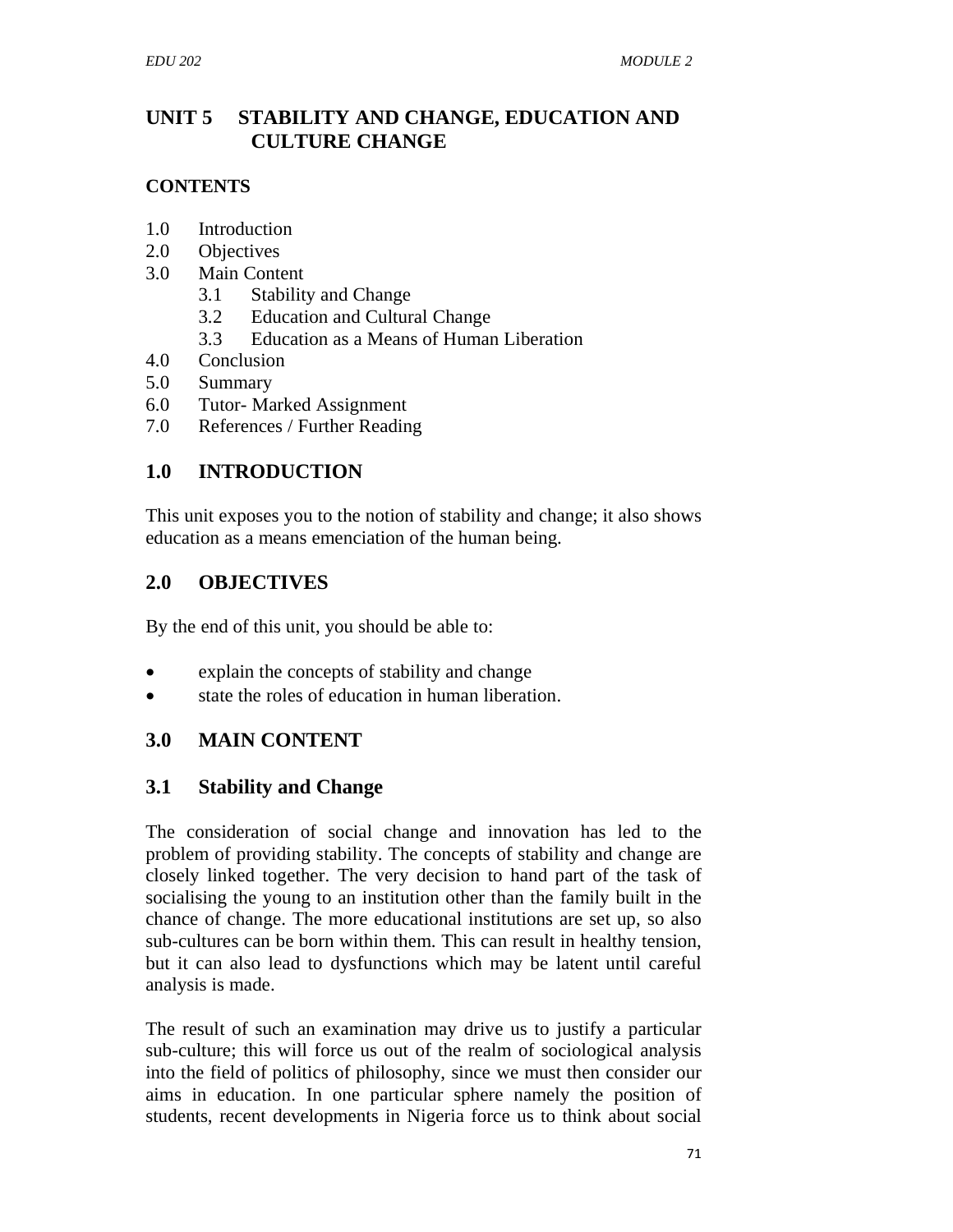aims that must be settled prior to determining what we do in schools, since we cannot know how to teach male and female children together or apart, until we know whether our policy is to integrate male and female to our own way of life or to aim for a segregated society which all culture are given equal respect most especially with reference to school uniforms and dressing codes.

Our knowledge of the effects and sources of change is very limited, particularly in the field of education. The very least that we can do is to be aware all the time that in the modern world this is an important problem and has relevance to what and how we teach. The function of bringing or providing innovation clashes with that of transmitting culture. Innovation brings either new ways or new ideas and therefore challenges what was formally considered to be usual. The educational system here plays two parts. It provides innovators and also ensures that the necessary changes take place with the minimum of friction. Opposition to change is common where traditional ways have ruled for a long time, this is the case in many societies now meeting industrialisation for the first time. But change is not welcome in most primitive societies either because it will hurt vested interests or because the tradition is held in high regard.

The innovations in the educational system in Nigerian through educational reform programmes is not to the best interest of some people who are eating fat from the moral decadence which has rocked the system like examination malpractices. There is one final difficulty which must be examined. Within the schools themselves it is possible to identify sub-cultures. Often there exists a group whose main aim in school is to play games well, whilst at the other extreme there is a group whose aim is academic work. In some schools particularly in the poorer urban areas, there is small group whose interest seems centered in activities best described as delinquent. The children who formed the fun sub-culture put a low value on academic success and intellectual matters, but gave much importance to social success, to the boys athletic prowess and of the girls good look were what really matter. It was on the whole not the aim of the teachers to perpetuate these set of values which seem to have been imported from life outside the school.

Yet this system of values now exists within these schools and is therefore passed on to many children. An academic sub-culture also exists in the Nigerian schools where we find different sets ofvalues marked by a stress on things of the mind, though it was the case that neither sub-culture was much exclusive. The sub-cultures springing up within the academic setting nowadays have over-riding effect or influence on academic pursuits. Students take delight in film watching, fashion, cultism, music, examination which malpractice have negative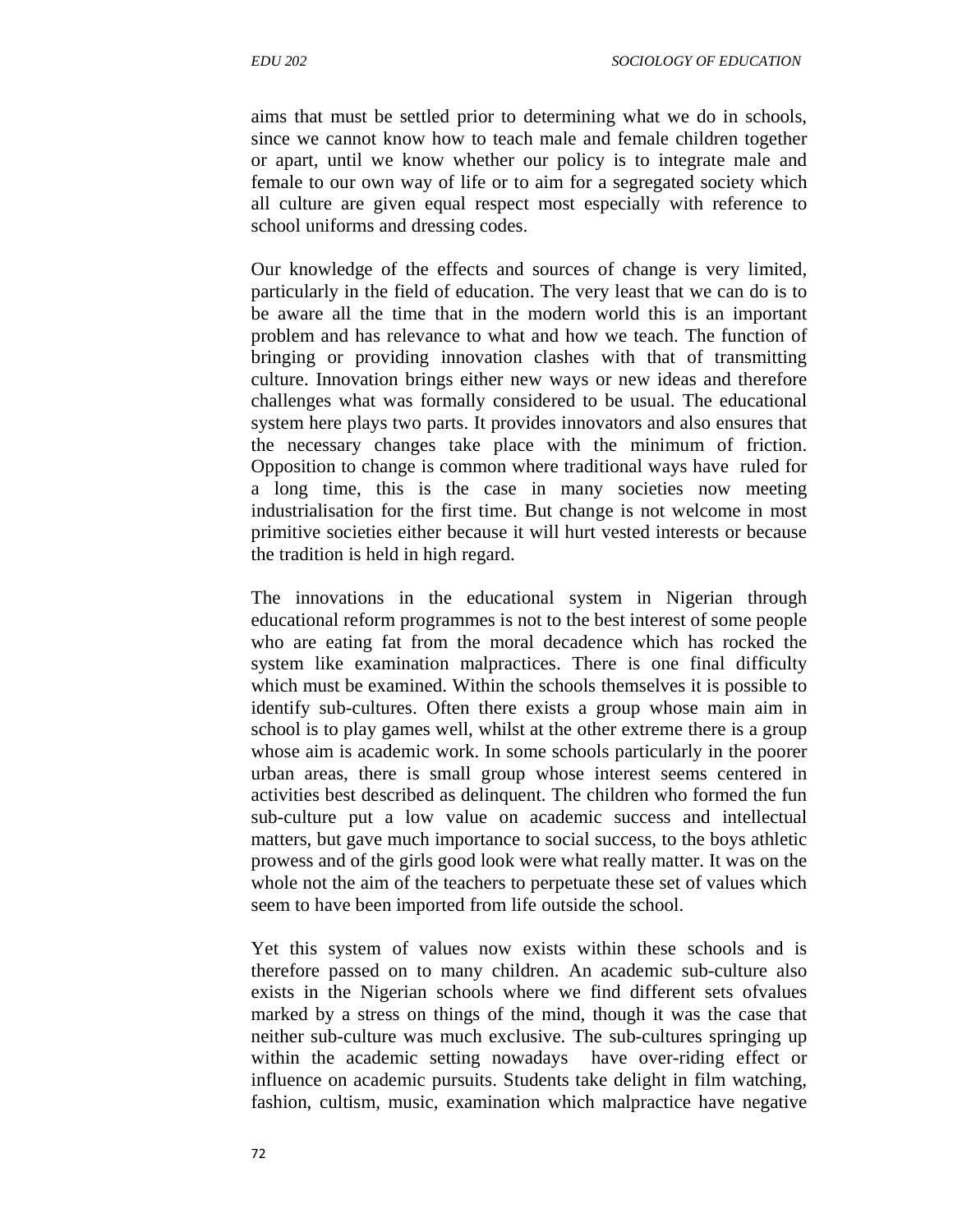changing effect on academic progress and development. The academic values of night candle burning, literature consultations, group reading or study are fading away in our educational system which could be termed an ugly trend and serious threat to stability on campuses and classroom situations.

## **3.2 Education and Cultural Change**

The educational system may however be given a much positive role in transmitting culture. A political decision may be taken that the existing way of life ought not to continue and the government may want to use social institution which is as central to this purpose of educational system in an attempt to change the culture. One of the clearest examples of an attempt to alter the culture of a country was that made in Nigeria by Obasanjo administration after they came to power in 1999 through the educational reforms of the National Policy from 6-3-3-4 to 9-3-4 system. They used the existing schools to create Universal Basic Education and created new ones through National Open University System.

The government intends using the apprenticeship and training system at Junior Secondary School level for self- reliance as part of the educational system in Nigeria. Though this attempt failed in the past due to wrong implementation, inadequate funding and shortage of manpower to handle the practical aspect of the introductory technology; it is not that the government's effort to professionally equip the students was morally wrong but the existing environment was not in agreement with the policy coupled with debased position teachers occupy within the economic system. We as individuals in the Nigerian society must change and the schools must play a big part in this policy. To put it bluntly, the child must be encouraged to participate in technical education, to stop depending on government job.

It is a worthwhile exercise for any teacher to examine his role and see whether he is neutral or positive in the way in which he passes on his country's culture. The child stands between two powerful influences, the school and the family. Every teacher needs to remind himself constantly that the family is often the stronger of the two influences, especially when the child is young. Yet paradoxically teachers of children in primary schools probably have more direct influence on their pupils than teachers at any later stage, more particularly because of the greater influence of the peer group amongst children of the secondary age. But at all stages the influence of the school and later the university or college is great especially in the introduction of ideas to older pupils. An inspiring teacher can create what Crowther Report has called "Intellectual discipleship". The great French sociologist Durkheim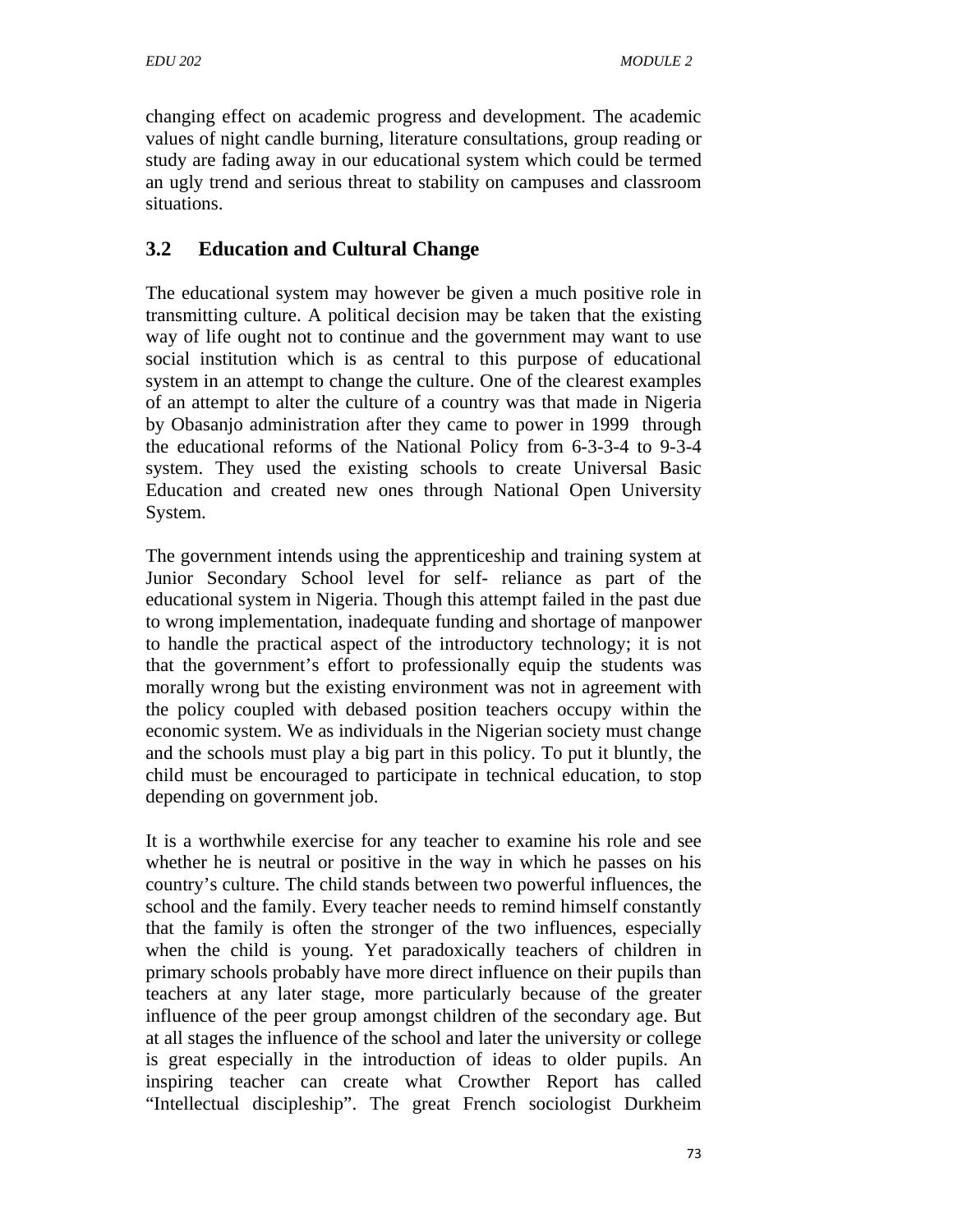spoke of the teacher as the interpreter of the great moral ideas of his time and his country. It is clear that these ideas may be Marxist but the teacher in his role as teacher will pass them on to the next generation. Having known that culture is dynamic and not static it is subject to change at any point in time through the teacher, pupils and instrument for delivering pedagogy in the school system.

## **3.3 Education as a Means of Human Liberation**

Most recent and contemporary studies in education contend that education is a tool of human liberation from the clutches of ignorance and perpetual mediocrity. Dewey (1961) asserted that education should concern itself with the equalisation of opportunities for individuals in the community to develop himself as a person. Education is the child's chief means by which those personal capabilities are to be discovered and liberated. To him education should enable human beings to achieve their maximum distinctive growth in harmony with their fellows. In essence, education in Nigeria these days is a catalyst capable of quickening the impetus of social change, as it includes order to bring it nearer to the perfection of our nature.

Therefore, because of its intuitive importance, its feasibility and also its accessibility to calculation of formal education has become one of the most studied aspects of social and economic development. Anderson and Bowman (1965) observed that the available literature has treated education as external to the process of social change in developing countries like Nigeria; as a relatively independent component of development which can be organised to provide the levels of training and the values required by the model of political and economic development that is being utilised. However, the reality of the situation is that formal education as a complement to the informal one is itself a social product whose form is determined by the sequence of social change now occurring in Nigeria. Contemporary education concedes that education aims at integrating the social as well as the economic strategies people are experiencing as a result of social change permeating the whole human society .

But the question that arises is, what is social change? For man is considered as the self -builder of his group's structures, the self domesticator and the creator of his own technologies, contracts most sharply with all other animals in this capacity to modify his patterns of life through mutual efforts. Change is a permanent feature of man's social life. This is perhaps the most passive and universal of all possible generalisation regarding society. In Nigeria, because of the urge to move away from being underdeveloped, the country thought it wise to increase its manpower, which is skilled manpower production. The modality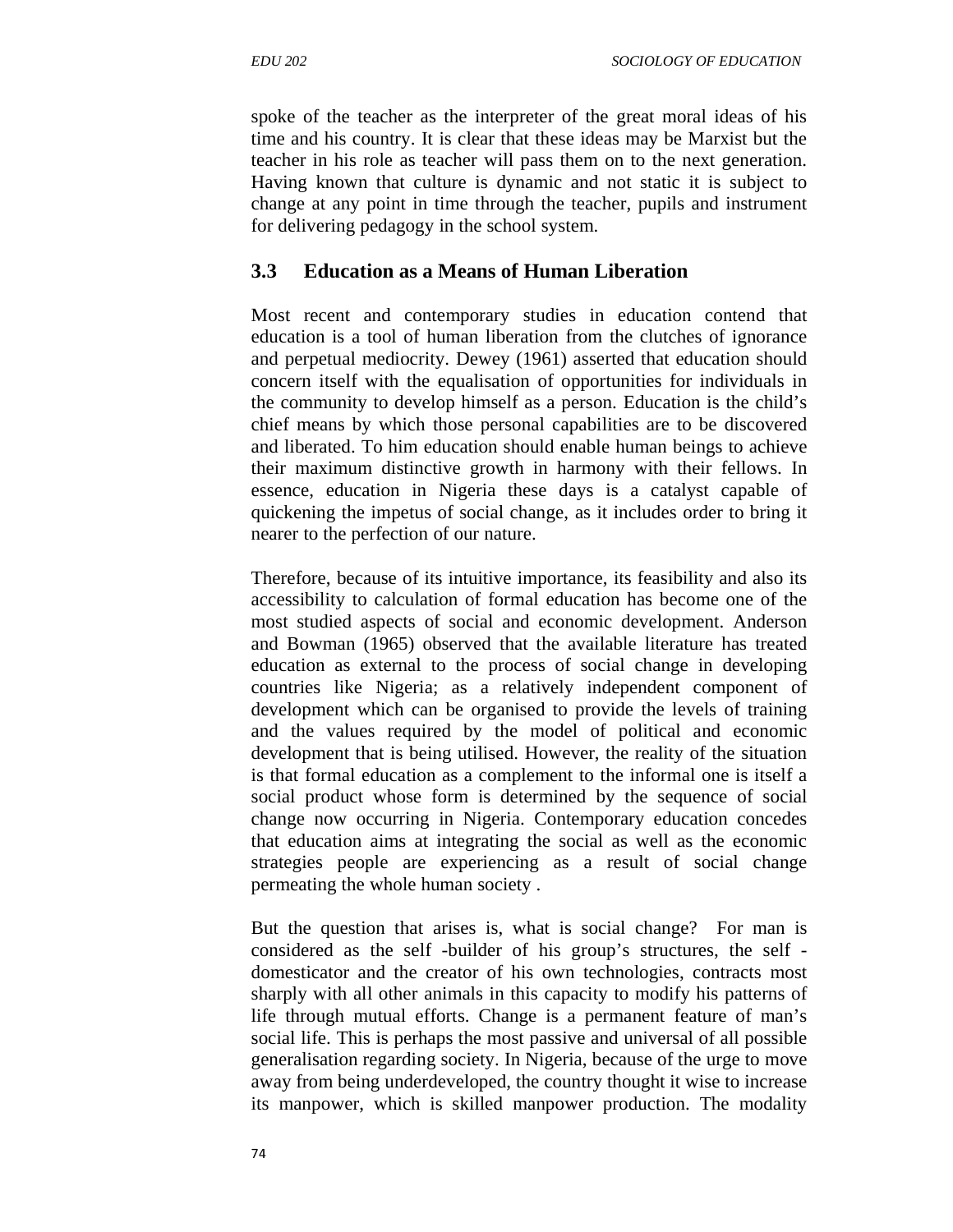included free education, first at the basic level to all its citizens which include junior secondary schools and public higher institutions all for the sake of changing the society into an educated one. At this point however, it is pertinent to visualise the role of education as a catalyst in ensuring and quickening the process of human liberation. Therefore attention shall be focused on those that have bearing on the contemporary Nigerian society, relatively from independence up to date.

Education has assisted in economic and technological advancement, agricultural and urbanisation development and social mobility, taking the theory of Enbourgeoisement as an aspect under mobility. In this age of transition, education in Nigeria aims at bringing cultural stability and integration. Hence it has been an instrument for the synthesis of the existing culture and for the harmonious blending together of the old and new complying that culture should be the context of education.

Products of education in enhancing socio-cultural change in Nigeria stems in its inculcation and or enhancement and improvement of our way of life, improvement and modernisation of our indigenous institution and their integration into the framework of the new social order. For example, the training and education of our local farmers who constitute the majority of people who grow our cash and food crops, have led to change in technology, with increase in our productivity and quality, thereby increasing our national product, thus creating a way for human liberation in the way of living of the majority of Nigerians. However, education has always been identified as the art of training a person intellectually, morally, socially, politically, economically and physically and the best legacy any responsible parent can leave for his children to make them self -reliant after their departure from this world. In fact sky is the limit for educated persons in a society that creates the room for social mobility. Spatan, an ancient Greek philosopher stated and demonstrated what Nigerians are clamoring for today. Both boys and girls were fully prepared for the improvement and the stability of the State.

#### **SELF- ASSESSMENT EXERCISE**

Do you think that education can liberate human beings? Express and discuss your own opinion..

## **4.0 CONCLUSION**

In this unit, the relationship between stability and change, education and cultural change and education as a means of human liberation were discussed. The unit explained that social change and innovation lead to the problem of stability. The function of bringing or providing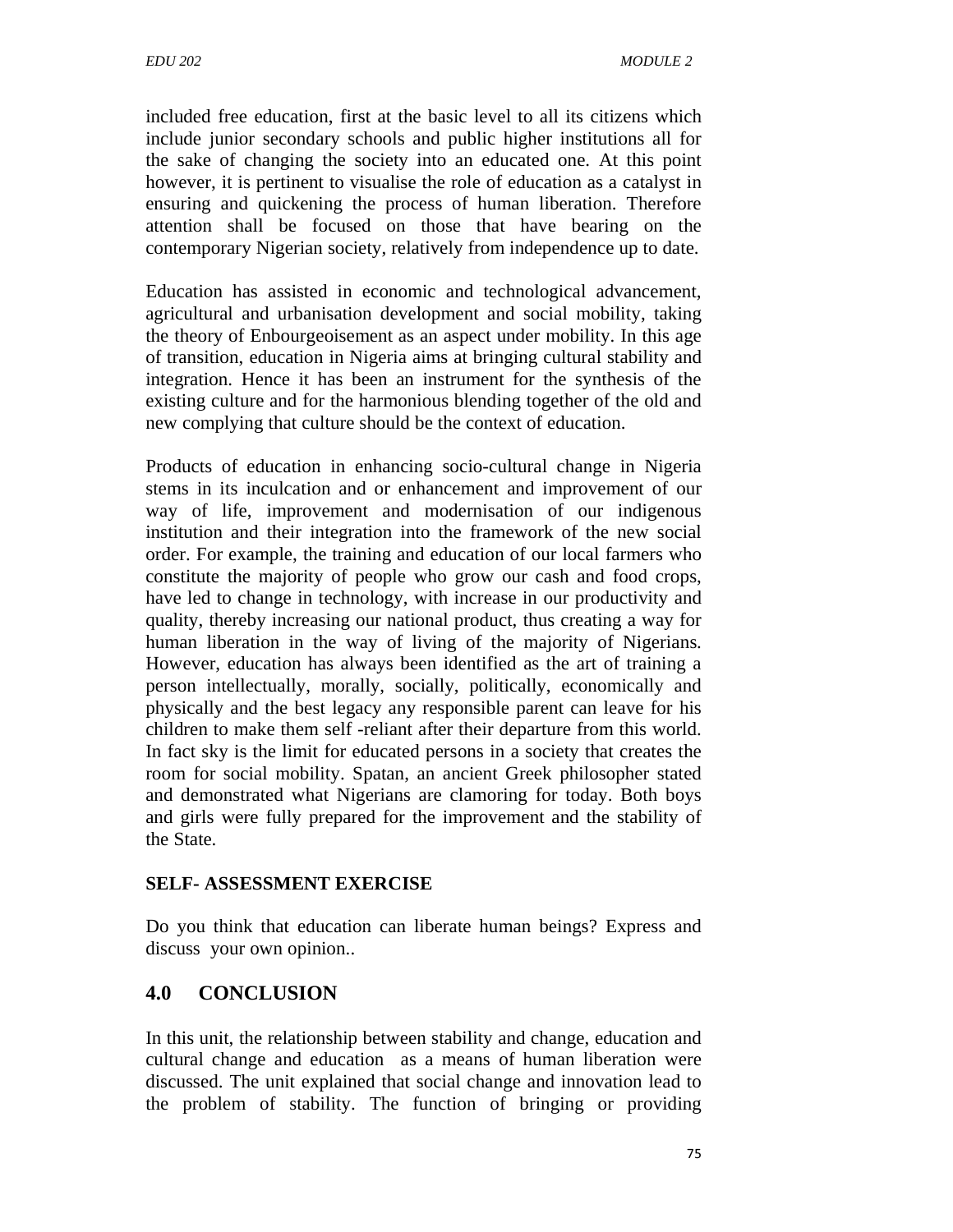innovation clashes with that of transmitting culture. Any time there is a change; There is a friction or resistance, which invariably impairs stability.

In case there is any reform in the education industry there is usually pandemonium, which affects stability. In the political realm, education stands as an avenue to effect cultural change. Even the classroom, school uniform changes and curriculum innovation are sources of cultural change. All over the world human liberation is done through the provision of equal educational opportunities to the citizenry. This is done through the provision of free education, for skilled manpower production.

## **5.0 SUMMARY**

In this unit, stability and change, education and cultural change and education as a means of human liberation were critically examined. Stability in any society is realisation in the absence of change. A change is inevitable, but it is always met with resistance, which results in instability. A stable society is a peaceful society where stability is best maintained with the adherence to the status-quo-ante. A change, especially if it is constant, affects the stability of society. Education as discussed is a very strong weapon for human liberation if it is affordable and accessible. Education has a very strong influence on the culture of an individual. The school environment can bring about cultural change since there is every likelihood of cultural contact through interaction and relationship.

## **6.0 TUTOR- MARKED ASSIGNMENT**

- 1. Critically examine the functions of education in enhancing peace and stability in the society.
- 2. Do you agree that education is better than ignorance? Discuss.

## **7.0 REFERENCES / FURTHER READING**

Durkheim, E. (1956). *Education and Sociology*. Glencoe: Free Press.

- Kenneth, B. & Brian, C. (1981). *A Sociology of Education for Africa*. Great Britain: George Allen and Unwin (Publishers) Limited.
- Maclver, R.M., Page, C.H. (1957). *Society in Introductory Analysis*. London: Macmillan Press.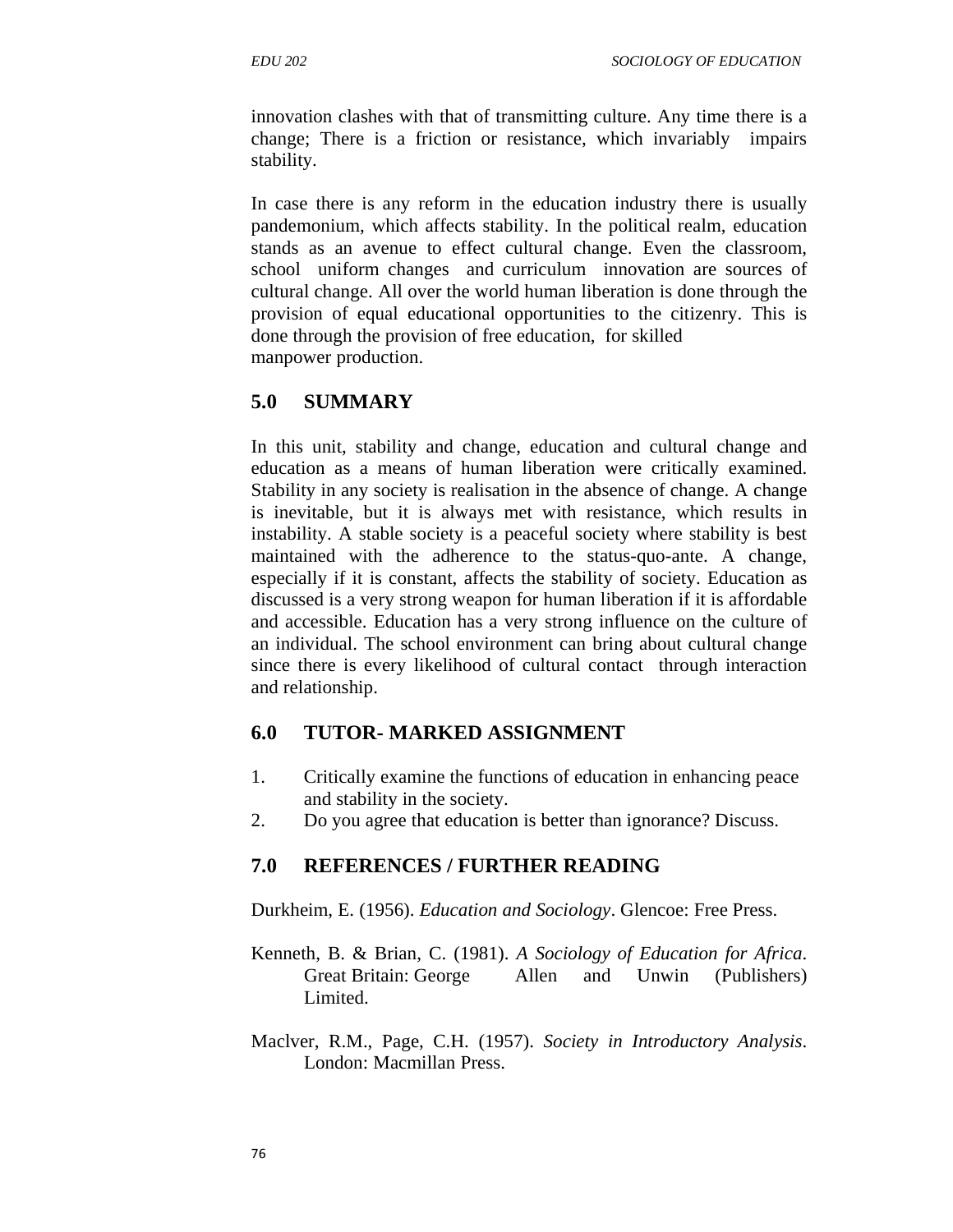- Musgrave, P.W. (1975). *The Sociology of Education*. Great Britain: Butler and Tenner Limited.
- Vide Maude, A. (1989). The Egalitarian Thrust. In Cox, C.B. & Dyson, A.E. (eds). (1989). *Fight for Education*: Black paper (The Critical Quarterly Society pp. 7-9;

# **UNIT 6 THE SOCIOLOGY OF THE CLASSROOM**

## **CONTENTS**

- 1.0 Introduction
- 2.0 Objectives
- 3.0 Main Content
	- 3.1 The Role of the Teacher
	- 3.2 The Reluctant Learner
	- 3.3 The Teacher in the Classroom
- 4.0 Conclusion
- 5.0 Summary
- 6.0 Tutor -Marked Assignment
- 7.0 References / Further Reading

# **1.0 INTRODUCTION**

This unit presents ideas about sociology of classroom which include the role of the teacher, the reluctant learner and the teacher in the classroom. It acquaints you with the expectation in the classroom with relationship to the teachers' activities in the classroom.

# **2.0 OBJECTIVES**

By the end of this unit, you should be able to:

- identify the roles of the classroom teacher
- list the techniques to encourage reluctant children to learn
- identify the expectations of a classroom teacher.

# **3.0 MAIN CONTENT**

# **3.1 The Role of the Teacher**

To the general public, teachers probably seem like conformists and isolated from the real world, but there is reason to believe that the role of the teacher is changing and that teachers are now seen as ordinary people who teach rather than as cultured paragons. Teachers see themselves in various ways. Two common self-images are the academic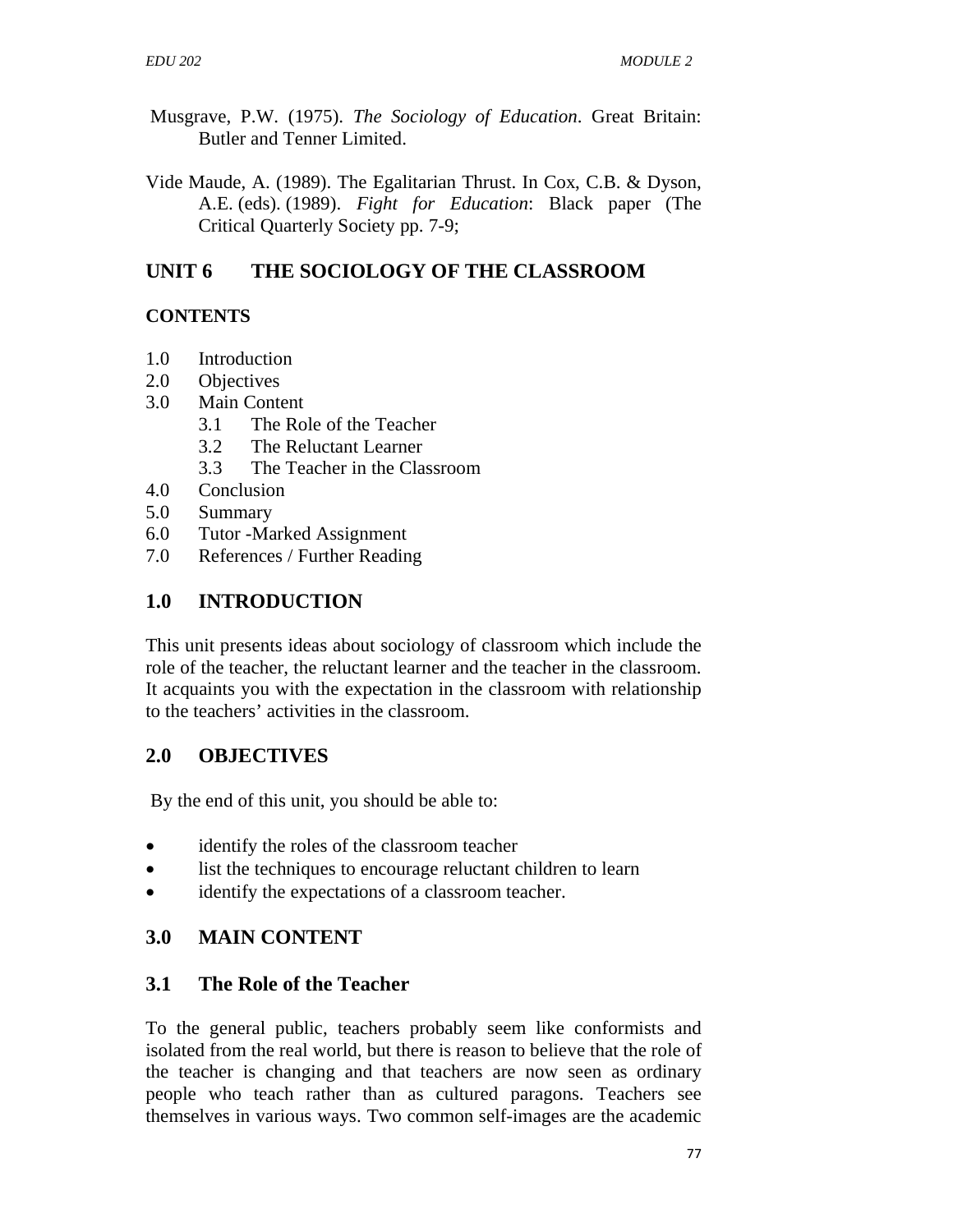and the child centered types, neither of which seems to meet the needs of the schools in contemporary Nigeria .In one respect the teacher is in a unique social position; he has been formed by the social system to which he returns to form others. He can very easily transmit the values that he has picked up himself as he passed through the educational system. Any role covers the set of values and expectation of a particular position in a social system from the point of view of both the occupant of the position and those with whom he interacts. Implicit in the idea of a role, therefore, is a self-image and a public image.

The role of the teacher is organised around the functions that he performs. It centres on the transmission of that knowledge and those values that are defined as the curriculum of the particular school in which he is teaching. In different parts of the educational system the weight given to these and to other functions will vary; for this reason the role of the teacher in the infant school will not be the same as that of the teachers the secondary school and the university. At the infant or primary schools, teachers are expected to be concerned mostly with the children they teach and not the curriculum. At that level teaching has to be centered round the learner's personality development as well as the body of knowledge to be imparted. This is because the child is just transiting from the home to the school. At the secondary school level, special attention has to be accorded the child's future career because at this level a wider scope of the body of knowledge is taught with deeper sense of responsibility because of the manifestation of character traits at this stage.

The emotional and psychological traumas in operation amongst the learners at this stage require special attention to better channel the future of these children. At the tertiary level a teacher is saddled with enormous responsibility of teaching, researching and community development participation which deserve more commitment, dedication and display of academic prowess, ability and capability. Most people have in their minds a number of imaginary pictures that cover what they consider to be salient features of any occupational role.

If teachers are called to mind, several stereotypes exist. There is, for example, the stern and magnified teacher and there is the gentle and selfeffacing teacher. Much of other social intercourse is determined by the stereotype of the occupation with which we are at the moment in contact. When we meet our doctor or a clergyman in the street, the stereotype that we have of these occupations govern our behaviour towards the practitioners. Parents are often heard to say of the child's teacher, "He's a typical teacher", or "She's not at all like a teacher", and they will adjust their behaviours to this teacher according to the way in which he differs from their stereotype.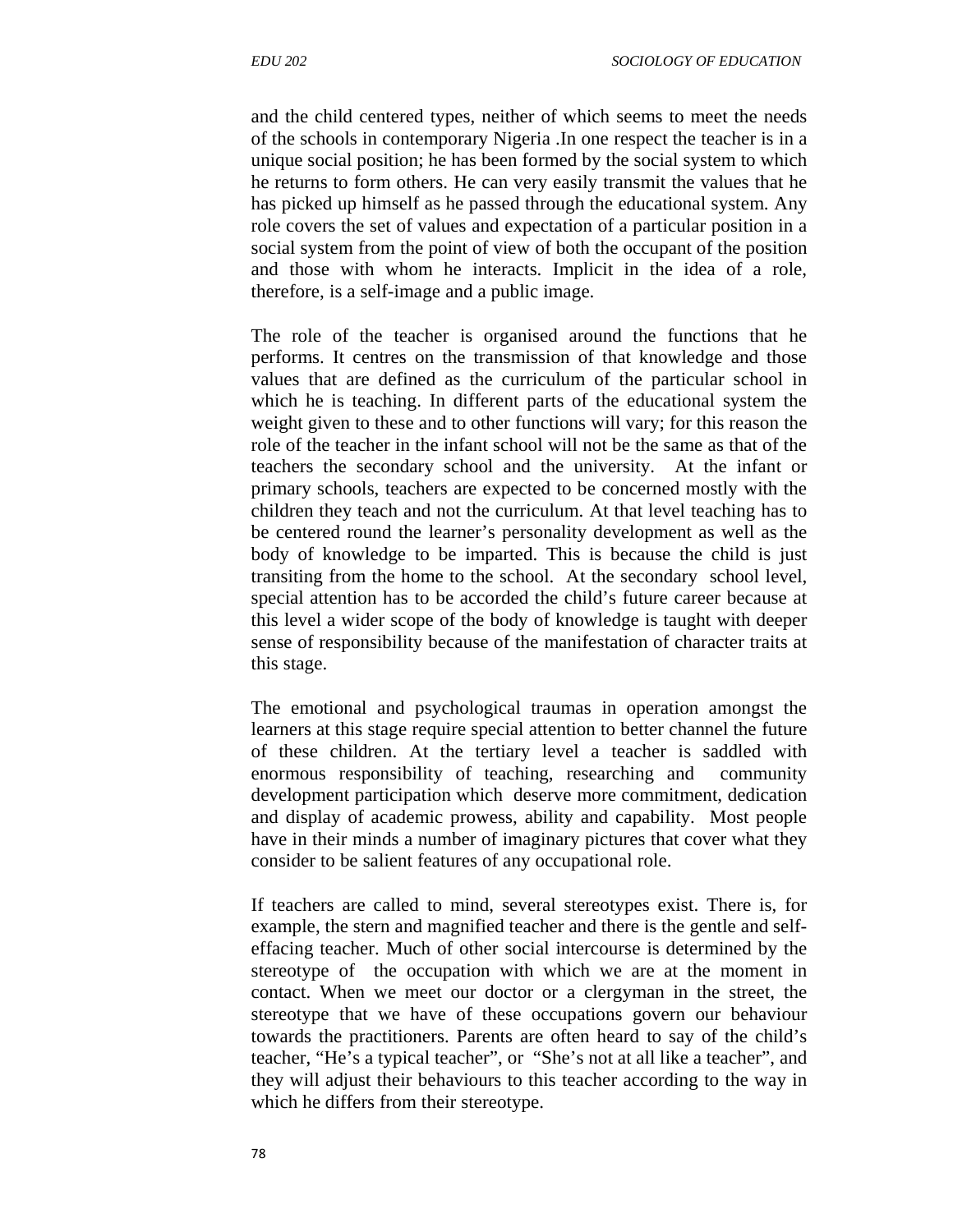The most usual stereotype of the Nigerian teacher was centered around these points. The first and most important is the relationship between teacher and child; the teacher is expected to show no favoritism and to be interested in helping the child and also show love towards his pupils. The second focus is the manner in which students are taught. It is expected to stress things, particularly of a verbal nature to observe the children and to give them tasks to do. Finally, control was important and is seen in terms of order and quietness. The public considers the relationships between the teacher and children to be much more important than the two points. This emphasis on the emotional support of the child at the expense of his instruction is probably one of the main differences between the role of teachers who are well trained and those without proper training. Teachers are expected to reflect the general moral values of the community in their behaviour and to set a good example by the high standard of conduct. They are expected to avoid all the interesting sins of our age. If he sins at all, it should be by omission. Teachers should be seen as conformists and as rather neutral persons who do nothing out of the ordinary.

The teacher has often been called "a social stranger". This is almost inevitable because of his position. Firstly, the teacher spends much of his life amongst children; to parents he is nearly always known only in connection with their children. His life is built around those things usually associated with childhood, such as games, examinations and school rituals. In this respect, the teacher is in many ways cut off from the world of adults. But he is also bound to be remote from children because he must keep discipline close, and usually has at his command a whole arsenal of rewards and punishments. Secondly, the teacher is often culturally unique apart from the community that he serves. If he lives in it, he is not in it, and if he travels daily to school from distance, geographical as well as cultural separation exists. The cultural aspect is important since it indicates that the role of the teacher is a mediating role, it acts as a bridge linking present and future. The clergyman links sacred and secular, the psychiatrist, sick and well and the teacher, teach and learn.

## **3.2 The Reluctant Learner**

The attitude and behaviour of children towards the class teacher and towards authority in general and classroom learning situations depends on the learner's perception of himself and his relationship with others. It is a mother of social attitudes in relation to other pupils or to their participation in some programmes under way. It is in dynamics ofsituations of some sorts that the social identity of the child is revealed and the nature of the stigma of spoiled identity becomes more clearly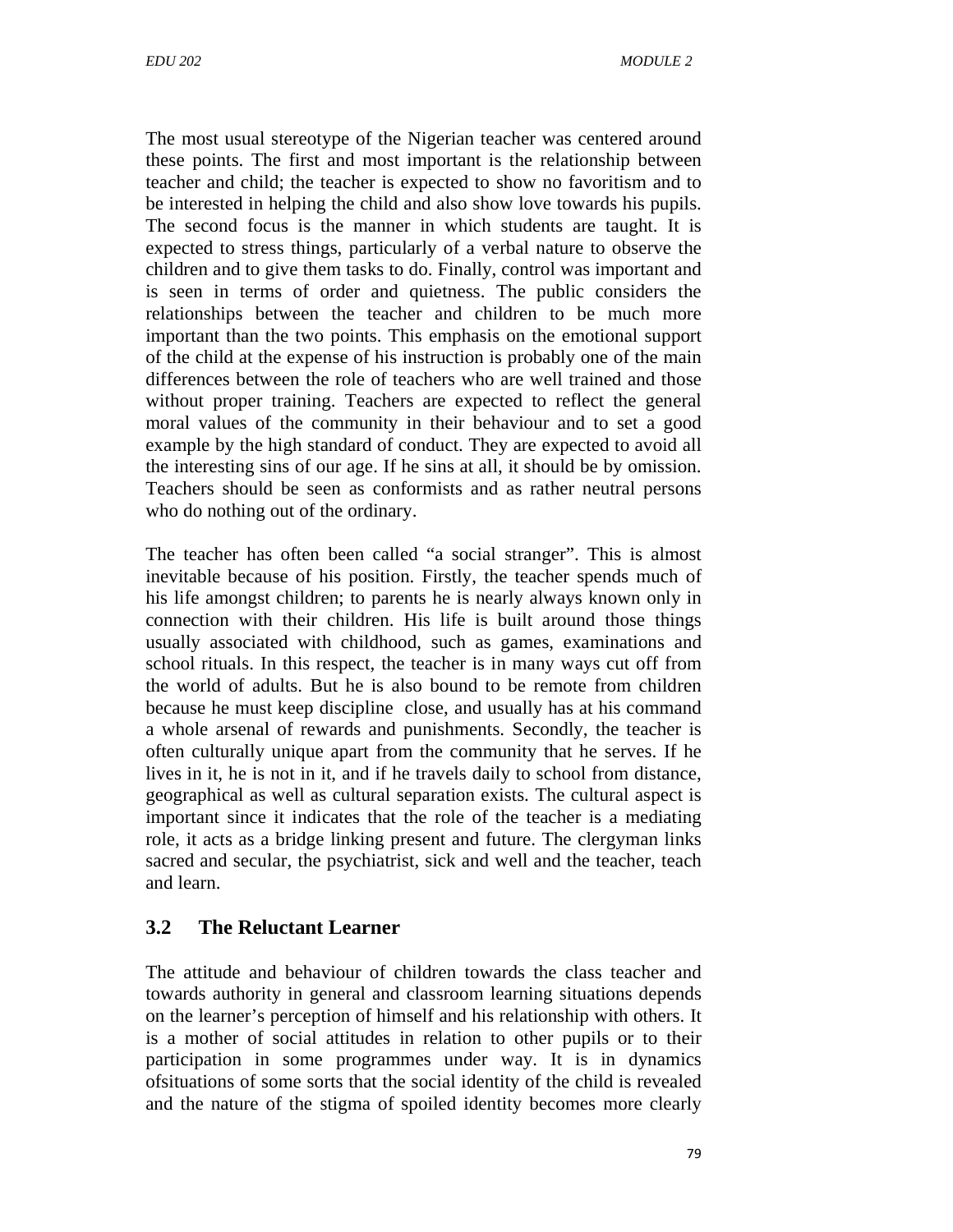delineated. Teachers have always been particularly prone to the use of stigma terms such as "moron", dullard", "blithering idiot", "indecorous nonentity" and so on in a colourful metaphorical an d sometimes gently jocose sort of way. These derogatory assertions are at times followed by severe beating and brutality. These create a lack of interest in the child as he manifests some reluctance towards learning, bringing about an incapable of normal behaviour. The child who has been repeatedly told that she is "just stupid" will grasp the stigma and make It literally her own and often in some strangely perverted way, she may feel that there is something, special about her which does not demand the conformity required by other children. There are also other factors that influence a child's behaviour in the school situation. These factors are both in school and out of it and we should be wary about asserting too much about the causes of a child's behaviour in the school. Teachers know from experience that the home background of the child greatly influences his behaviour in the classroom and speculate accurately or inaccurately about the family from simply observing the child in school. A child who shows some reluctance towards learning and school is definitely a deviant. The usage of this term by sociologist does not reflect condemnation, but merely refers to all those whose behaviour falls outside the tolerated range along whatever dimension is being considered. Thus a boy maybe normal in respect of his familiar roles and be seen as a good son but may be a deviant at school and therefore seen as a reluctant learner.

It is also important that we look at the concept of reluctance or deviance from the structural perspective. A society maybe organised in a way that some individuals follow pathways that could lead to deviance and from the interpersonal perspective, some children and indeed adults may be socialised in just the way analysed above into deviant roles.

#### **3.3 The Teacher in the Classroom**

A major part of the school day for any teacher or pupil is spent teaching and learning that part of the curriculum that is taught in the classroom. The school or classroom is a group that consists of a teacher and varying number of children like any other social system. The class can be divided into constituent parts in order to see what function each part is playing in the whole. It should also be possible to see how the various parts interact with each other in fulfilling their functions. There is the school class as a social system, the technique and sociometric, that has been devised to study the interrelationships within such small groups as the school class. The school class as a social system carried out quite a number of functions in the educational system. The school class assists the family in developing the intellect and personality of the growing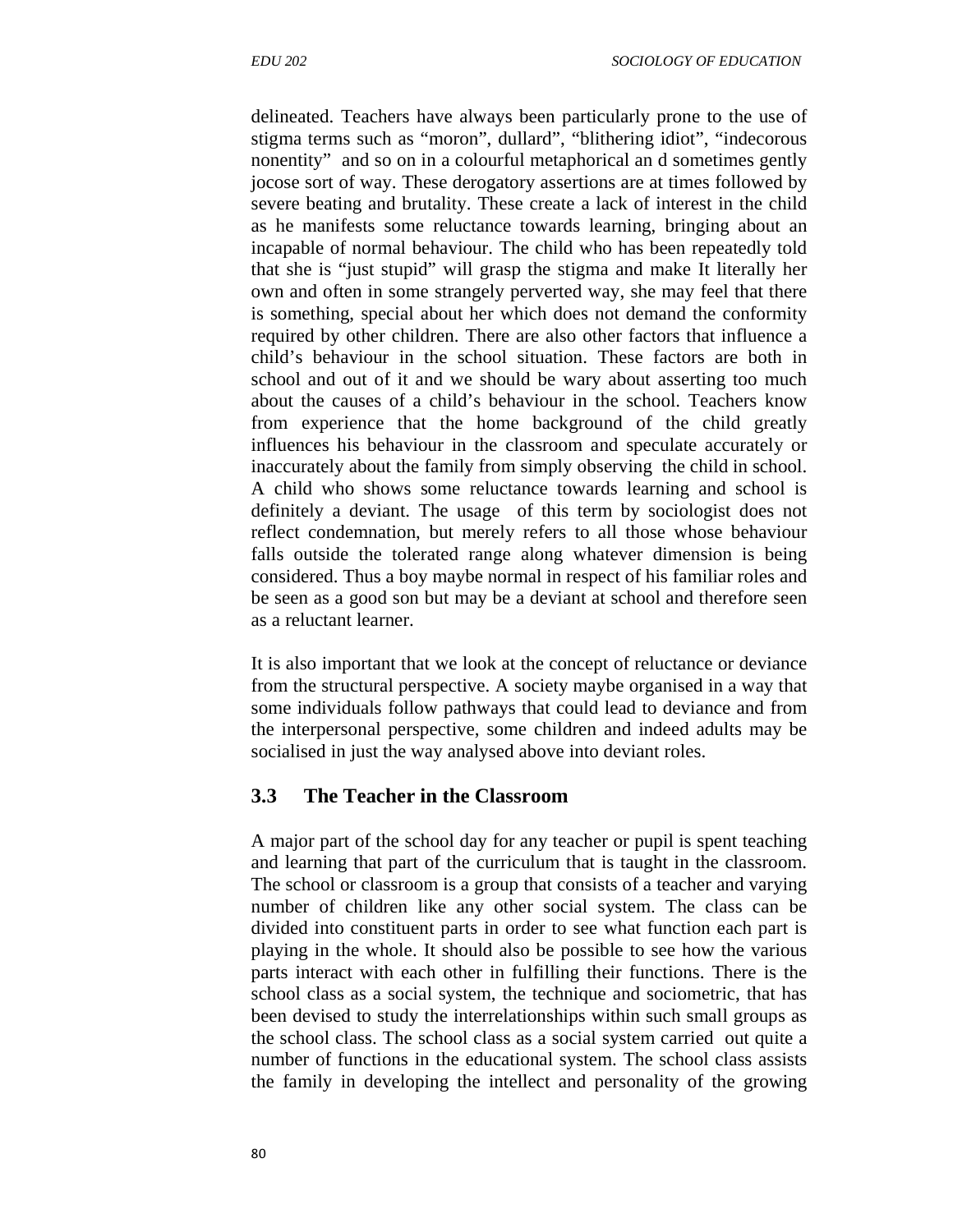child and it helps to allocate the child when he has grown up to the most fitting niche in adult society.

The school class is a social system in itself that performs certain definite additional functions. The teacher is not merely manipulating the children by providing leadership. But by his very presence he affects the currents of feeling that flow between the members of the group and between the group and himself. To the children in the school class the teacher is a superior adult who is not a member of their families. Before going to school the relationships of most children with adults have been of an expensive nature. The family has cared about happiness and other emotional requirements which are now transferred to the classroom to shoulder under the teacher. The children must learn his ways and the teacher must discover the characteristics of each child. Each must test the other to learn the limits of behaviours, but this conflict serves as useful function in that it leads not to a position of equilibrium, but to a point where tension is reduced to a minimum for this group.

When this is achieved, teacher and children know what to expect from each other and the class as a whole can fulfill this functions as efficiently as possible.

Some of the strategies being adopted by teachers who influence students greatly are as follows.

- 1. They make the class interactive by transforming the students from passive observers to active learners. Such teachers get the students out of their seats frequently to work in twos or threes on analysing an issue. Students learn more and retain more when they are actively involved.
- 2. The call individual student's name constantly to answer questions without first asking for volunteers. This keeps the whole class awake and alert. Every student would be attentive, knowing that the teacher might call on them at any time to answer a question.
- 3. In a situation in which two or more students raise their hands at a time to answer a question, the teacher would pick one student and assure the other volunteer(s) that he would give them an opportunity to share their view(s).
- 4. They encourage shy students to speak, while protecting the softspoken ones. They do not allow long-winded or loud students to dominate classroom discussions. They listen actively to students during discussions and they maintain strong eye contact with the student speaking to ensure the student retains their attention. Students want to be heard. By nodding, smiling or otherwise acknowledging the student, the teacher shows that he is totally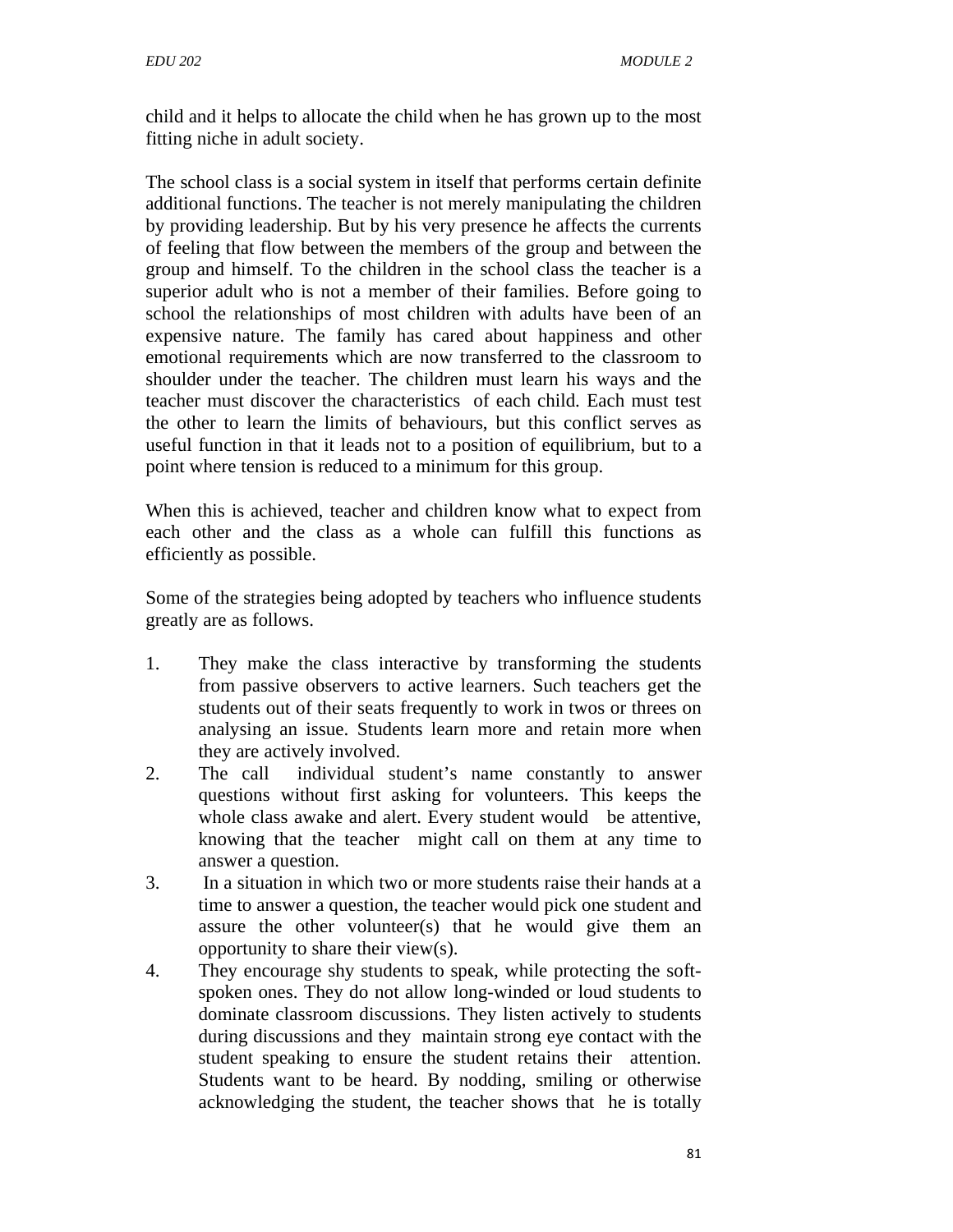committed to listening and understanding what each student has to say. The teacher should critical feedback, but should look for ways to compliment the student for the observations so the student feels encouraged. Teachers should guide class discussions to prevent the class from losing focus.

5. Teachers engage in networking exercise by stressing the importance of making contacts and meeting key people to their career.

 So far we have analysed the functions of the teacher and the school class, but we have not tried to examine the exact interrelations within the class itself. If the teacher wishes to see the class objectively as it is and not subjectively as he thinks, he can achieve this by using sociometric techniques. This is a particular way of measuring social behaviour that leads to the study of the structure and development of groups. Sociometric tests can be plotted as sociogram that displays in schematic form the relationship within group. Groups of three persons who choose each other will be represented as a triangle with its apexes joined by lines. Mutual friends who choose each other can easily be seen. A popular figure that is the choice of many will appear in the sociogram as the centre of a star, whilst those who are not chosen at all will be seen as isolates. Such a diagram will reveal to the teacher, the social forces at work in his classroom at a moment of time in respect of a particular activity about which he has asked the children. If he wishes to observe whether change is taking place, he can repeat the test after about three months. One of the problems that sociograms can pose is what to do about isolates. To place the child in an existing group may make this child withdraw even further. To put a number of isolates together in one group may prove even worse, as the qualities that make them compatible to the rest of the class may well make them unacceptable to each other. If teachers are not careful, the isolates may feel rejected by the teacher and their classmates.

#### **SELF-ASSESSMENT EXERC**İ**SE**

Critically examine the attributes of a reluctant learner and proffer solutions to his problems.

## **4.0 CONCLUSION**

The following conclusion were drawn in this unit.

1. The roles of teachers: The roles of teachers are becoming a changing one considering the high level of social change in the field of education in all ramifications. The unique social position teachers occupy within the social system through the educational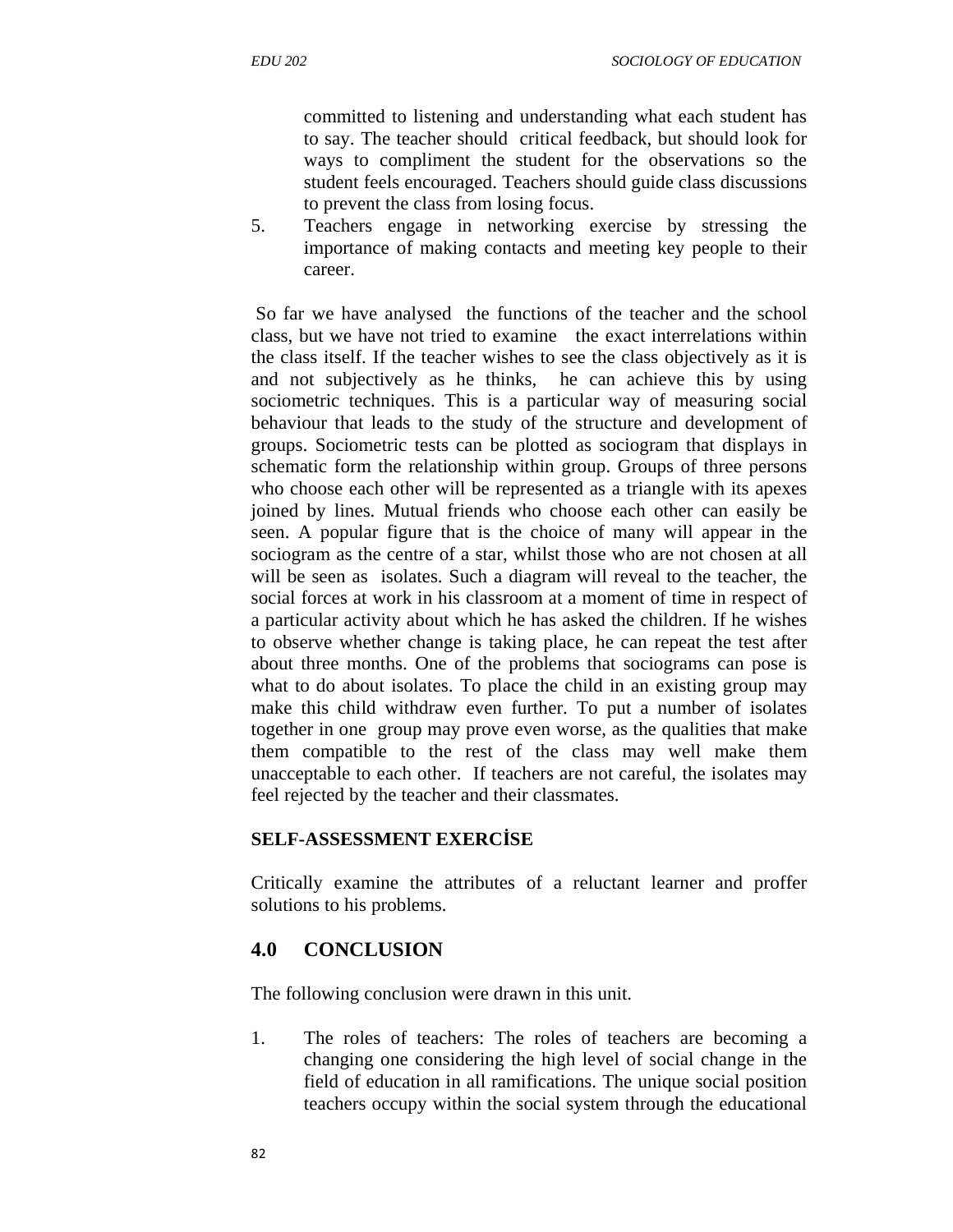system makes it a necessity to examine teachers' roles. The most crucial aspects of teachers' roles are the transmission of skills and knowledge based on the curriculum. Teachers are also expected to represent the parents in the school by attending to emotional and psychological traumas of the learners to make them stable and collected.

- 2. The reluctant learners who probably have negative attitudes towards learning need to be friendlier with learning to alleviate their negative interaction. It is also pertinent to discourage the usage of words of condemnation rather positive statements to motivate them to learn are expected to be used on them for normal behaviour.
- 3. Teachers in the classroom are not only to teach and make pupils to learn the body of knowledge in the curriculum but to encourage healthy interpersonal relationships through the employment of sociogram on the choice of leaders.

## **5.0 SUMMARY**

In this unit, the role of teachers, the reluctant learner and teacher in the classroom were discussed. Teachers are expected to be custodian of skill, knowledge and character reformation through cordial relationship with the learners in the

classroom in order to create awareness and interest in them. In the same vein, the reluctant leaners are members of the classroom who need to be encouraged to participate actively in class activities. Teachers in the classroom are expected to be accommodating, persevering and friendly

with their students in order for the students to have a sense of belonging. Teachers are also encouraged to be non-partial in the selection of leaders in the classroom and in the award of rewards, punishment and marks during examination.

## **6.0 TUTOR MARKED ASSIGNMENT**

- 1. List and explain the functions of a teacher in the classroom.
- 2. Examine the social dynamics in the classroom with reference to peer groups.

3. Discuss the strategies adopted by teachers who influence students.

# **7.0 REFERENCES / FURTHER READING**

Kenneth, B. *et'al* (1981). *A Sociology of Education for Africa*. London: George Allen and Unwin (Publishers) Limited .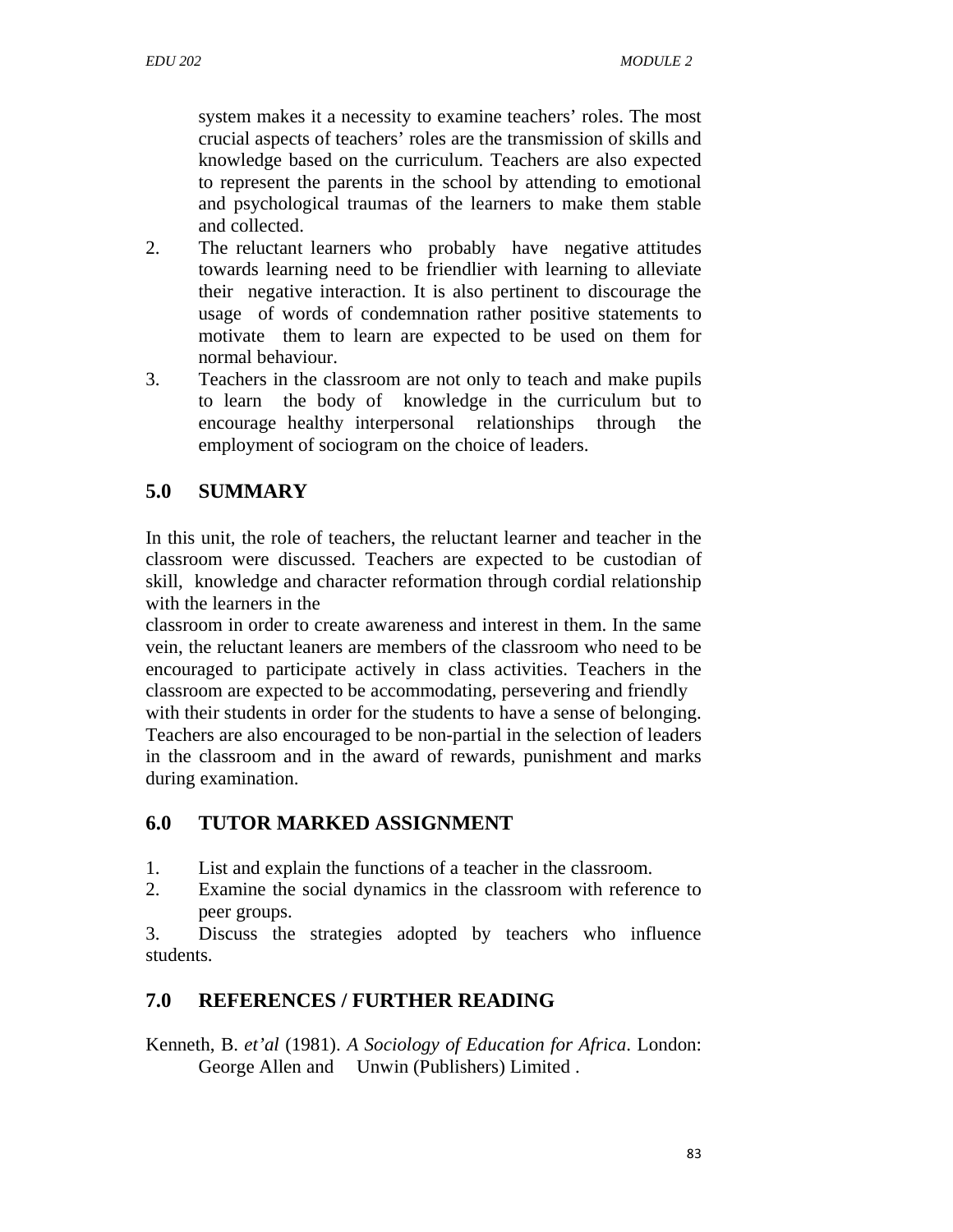- Kobiowu, S.V. (1994). *Readings in the Social Foundations and Sociology of Education*. Ibadan: Cardinal Press Limited.
- Morris, I. (1978). *The Sociology of Education: An Introduction*. London: George Allen and Unwin (Publishers) Limited.
- Musgrave, P.W. (1975) *The Sociology of Education*. Great Britain: Butler and Tanner Ltd.
- Ryan, G.G, (1963) Teacher Behaviour Theory and Research: Implication for Teacher Education, *Journal of Teacher Education*, 14, pp 274-293.

#### **UNIT 7 SOCIAL RELATIONS IN THE CLASSROOM, TEACHER AND CURRICULUM, TEACHER AND EXAMINATION**

#### **CONTENTS**

- 1.0 Introduction
- 2.0 Objectives
- 3.0 Main Content
	- 3.1 Social Relations in the Classroom
	- 3.2 The Teacher and the Curriculum
	- 3.3 The Teacher and Examination
- 4.0 Conclusion
- 5.0 Summary
- 6.0 Tutor Marked Assignment
- 7.0 References / Further Reading

#### **1.0 INTRODUCTION**

This unit presents basic knowledge about social relationsin the classroom, teacher and curriculum, as well as teacher and examination.

#### **2.0 OBJECTIVES**

By the end of this unit, you should be able to:

- discuss social relations in the classroom
- state the relationship between the teacher and the curriculum
- discuss the causes of examination malpractice in the educational system.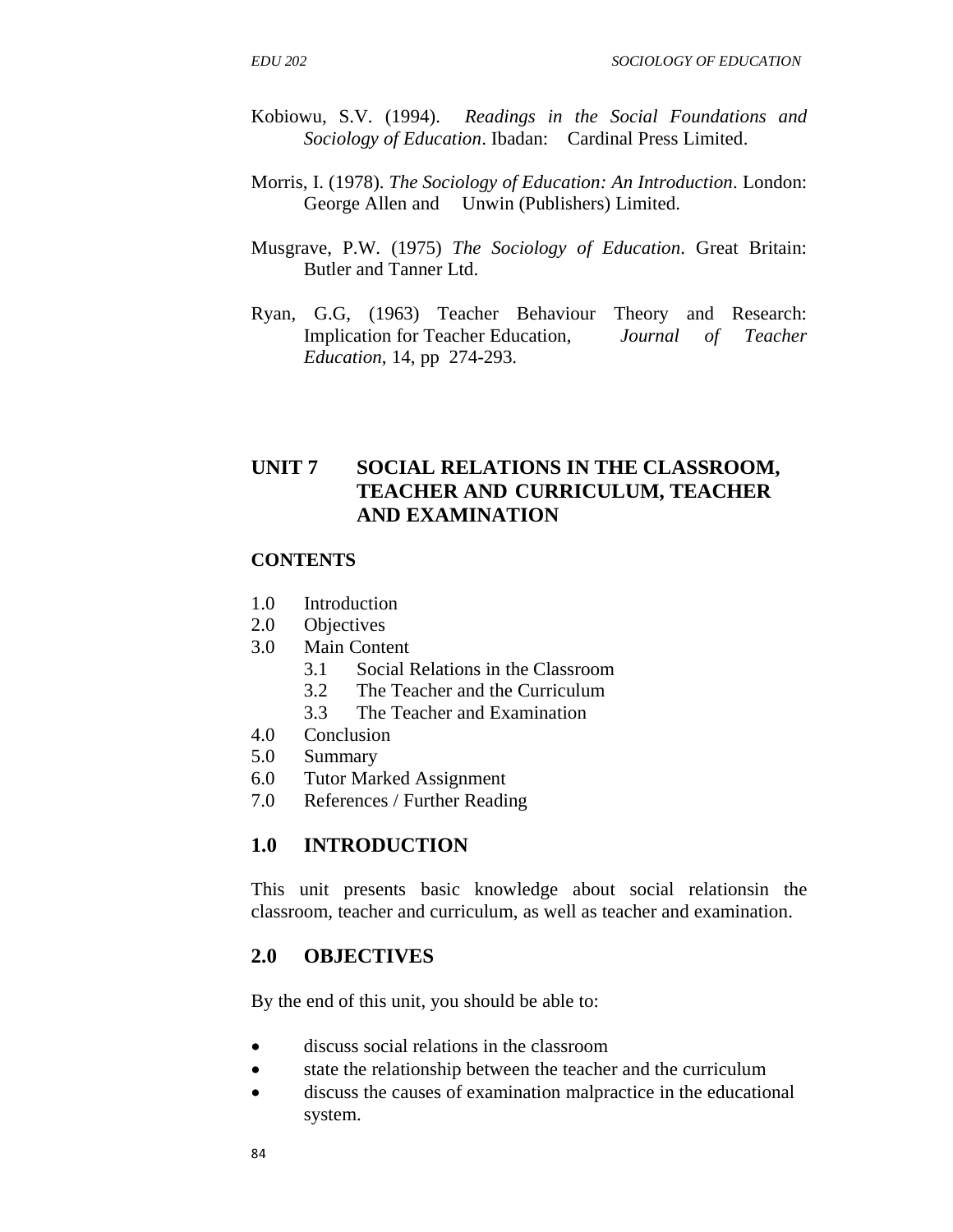## **3.0 MAIN CONTENT**

#### **3.1 Social Relations in the Classroom**

In the social area, the classrooms serve two main functions. Firstly, they serve to train youth to be able to perform adult roles when they become grown ups. In other words they teach basic and applied skills which are useful in their later life. This is done through the adoption of several teaching and learning models that will enhance healthy interaction between the teacher and the pupils and among pupils themselves.

Secondly, classrooms help to determine which students will perform what roles as adults. They help to select and sort out students for different roles and occupations and because different roles carry different statuses they help to determine social status of students as adults. These are called the selection of function of the classroom. This is done through critical study of the students in the classroom to discover their areas of need. . The counseling unit of the school carries out this operation in conjunction with other teachers in the classroom, who have direct link and interaction with the students in the classroom. The way in which a classroom is organised affects the students as much as the teachers. The quality of teaching and academic performance, the efficiency of the teacher, the size and ethnic composition of the classroom are all important social influences on the life of the students. But students do not accept schooling entirely passively. Unlike factory workers' products, students interpret and pass judgements on the way they are processed through the organisation.

In some schools these interpretations and judgements are shaped by student culture. Such sub- culture is more likely to be formed in boarding schools where students share all aspects of life in the classroom than in day schools. But even if a fully developed student culture does not form in a classroom there are likely to be a variety of adjustments to school among groups of students. Sometimes these groups share ties of friendship, ethnic origin or similar age, interests or abilities. Such groups and the information of a student sub-culture provide students with roles and expectation which are alternatives of the official roles as the teacher groups and rules in the classroom. This subculture binds students together with ties of loyalty and constraints to the behaviour to some extent with unofficial rules in nocturnal organisations. The formal organisation of the classroom also makes a bid for the loyalty of the student to the society.

## **3.2 The Teacher and the Curriculum**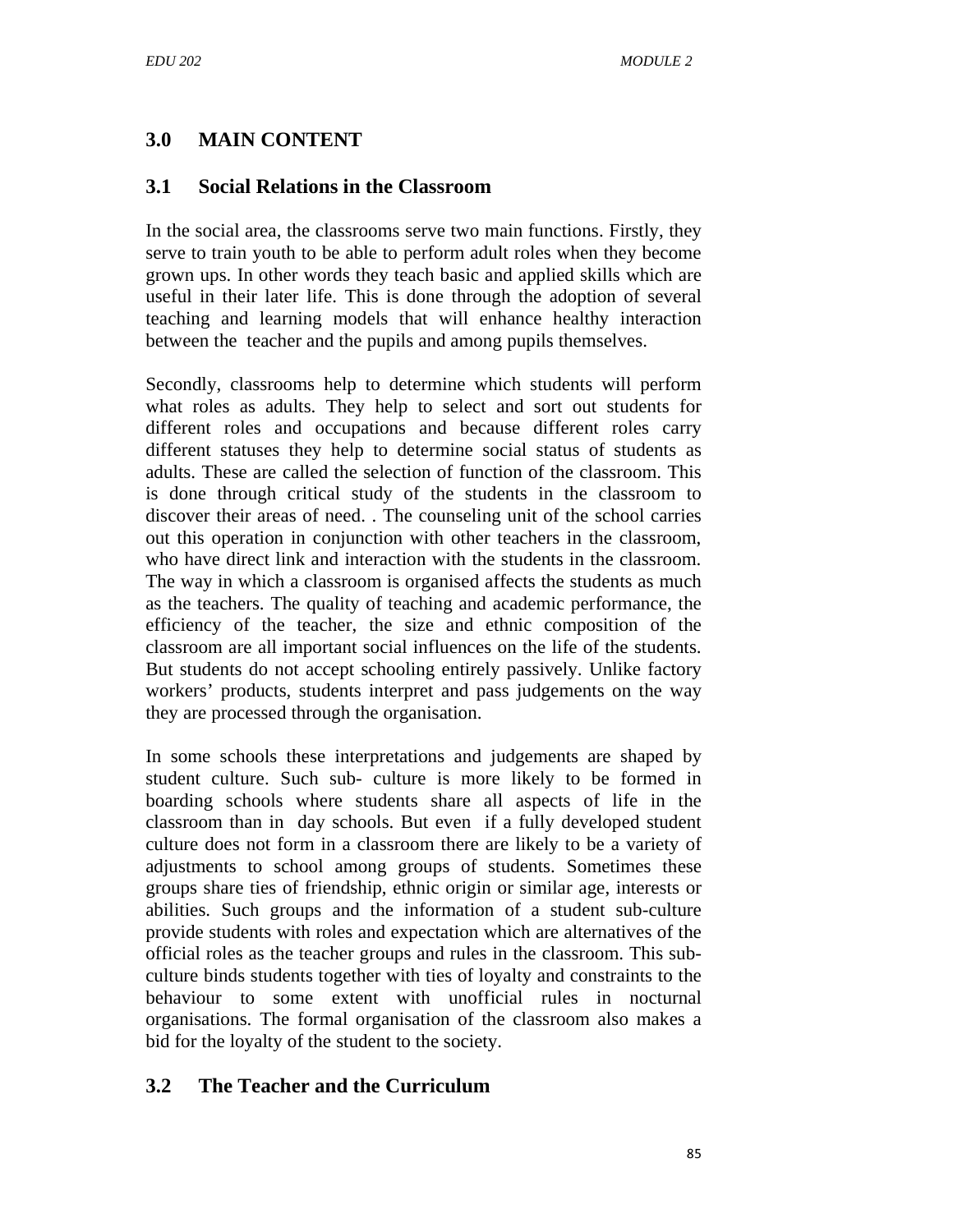Curriculum has been variously defined by many authorities in the field of education. Part of which shall be examined in this context. Musgrave (1975) defined curriculum as those learning experiences or succession of such learning experiences that are purposefully organised by such formal educational agents as schools. Such experiences may not take place within the educational organisation that plans them. From one's viewpoint it represents the effect that the school hopes to have on its pupils. Blakemore and Cooksey understand curriculum as the knowledge taught in school lessons or included in some other ways in the timetable, such as project work. In addition to this official curriculum, there is also a hidden curriculum. The hidden curriculum means the hidden aims of schools and teachers. School life teaches subservience to authority and time keeping, for example, and these things can be regarded as part of the hidden curriculum. Teachers can teach the official curriculum, but also give an idea of the techniques necessary to pass examinations. Not all teachers completely reduce their subjects to bare bones, but must give hints on the best ways to answer examination questions.

These messages which students need if they are to be academically successful are also part of the hidden curriculum. Official curricula are to a large extent socially influenced, that is, they are ideas and knowledge which have been shaped by certain social groups, i.e. educationists, policy makers, politicians which have effects on others (students and teachers). It is possible to study school knowledge sociologically, therefore, because it is part of society's general culture and ideas. Some people suggest that the school curriculum serves the vested interests of powerful social groups. Kobiowu (1994) sees curriculum as subjects like Arithmetic, Physical Training, History, Religions Instruction, Geography, Nature Study, Domestic Science, Needlework, Cookery and so forth that are being taught in the school by the teacher. It can therefore generally be inferred that the curriculum is the carefully planned course of instruction transmitted in the school by the teacher for the development of boys and girls.

School curricular differ a great deal in content and aim, even between different levels of the same country's educational system. At the primary level content is usually wide-ranging and some attempt is made to integrate all this knowledge. But as students progress to secondary and tertiary levels content becomes narrower or specialised and the subjects are taught in isolation from one another. There is great distinction, therefore between integrated types of curriculum and specialised or fragmented types. Some people believe that the secondary school curriculum, particularly the kind inherited from the British system is too specialised and that the integrated approach should be encouraged.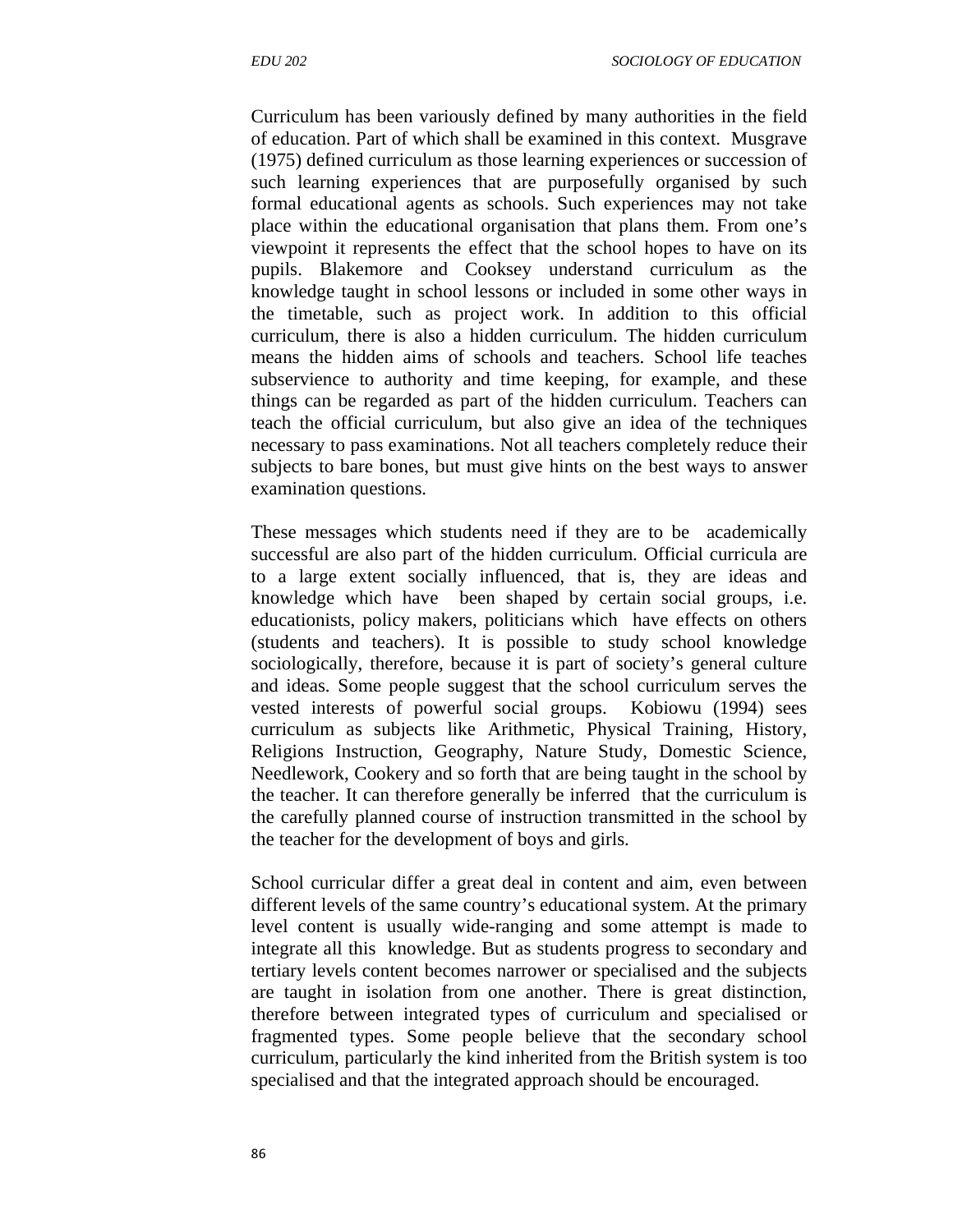It is argued that an overspecialised curriculum leads to gaps in understanding between the various subjects. The history or geography student for example may know little of what fellow students do in physics or chemistry and the language student may know nothing of either of these fields. Rather than being shown the world as it is, some argue, the student is given a fragmented artificial view of knowledge which does not allow him to make valuable connections between ideas. So far we have been examining the social forces of work on the curriculum which govern the ways in which disciplines emerge as social systems.

These disciplines are taught to teachers in universities or colleges and they in their turn decide what part of the subject matter and the organising theories or concepts shall be taught to their pupils. There is therefore, a long series of link between the research worker at the edge of contemporary knowledge and the teacher in a primary school. An additional factor which must be taken into a curriculum is that teachers rarely determine the goals of their schools which are culturally defined. In this way, control over what is actually taught is divided between those within and those who are outside the educational system.

## **3.3 The Teacher and Examination**

In every learning process, a body of knowledge is transmitted and received for the purpose of reproduction by the beneficiaries when the need arises. This is ascertained through evaluation, assessment and examination. There is pedagogical and andragogical relationship between the teacher and the taught. The teacher transmits a body of knowledge to the learners using various contents in the curriculum to be verified later on through examination. The strength, weaknesses and power of reception of knowledge are confirmed through the constant and periodical assessment and examination of the students for selection, organisation and placement of the students on the right ladder within the educational system and employment field.

There have been continuous attacks on the various systems of assessment and evaluation of realisation of knowledge in our schools and other educational institutions. These attacks are on all forms of written examinations at the elementary, secondary and university levels whether the laid down procedure for the conduct have been objectively followed to inject the right spirits into the educational system. Continuous assessment as one valid form of evaluation has been introduced at all levels from the infant school to the university. But the dangers in all this are obvious. Industrialists and other stakeholders in the employment market complain that school achievement and assessment increasingly bear little or no relation to the private and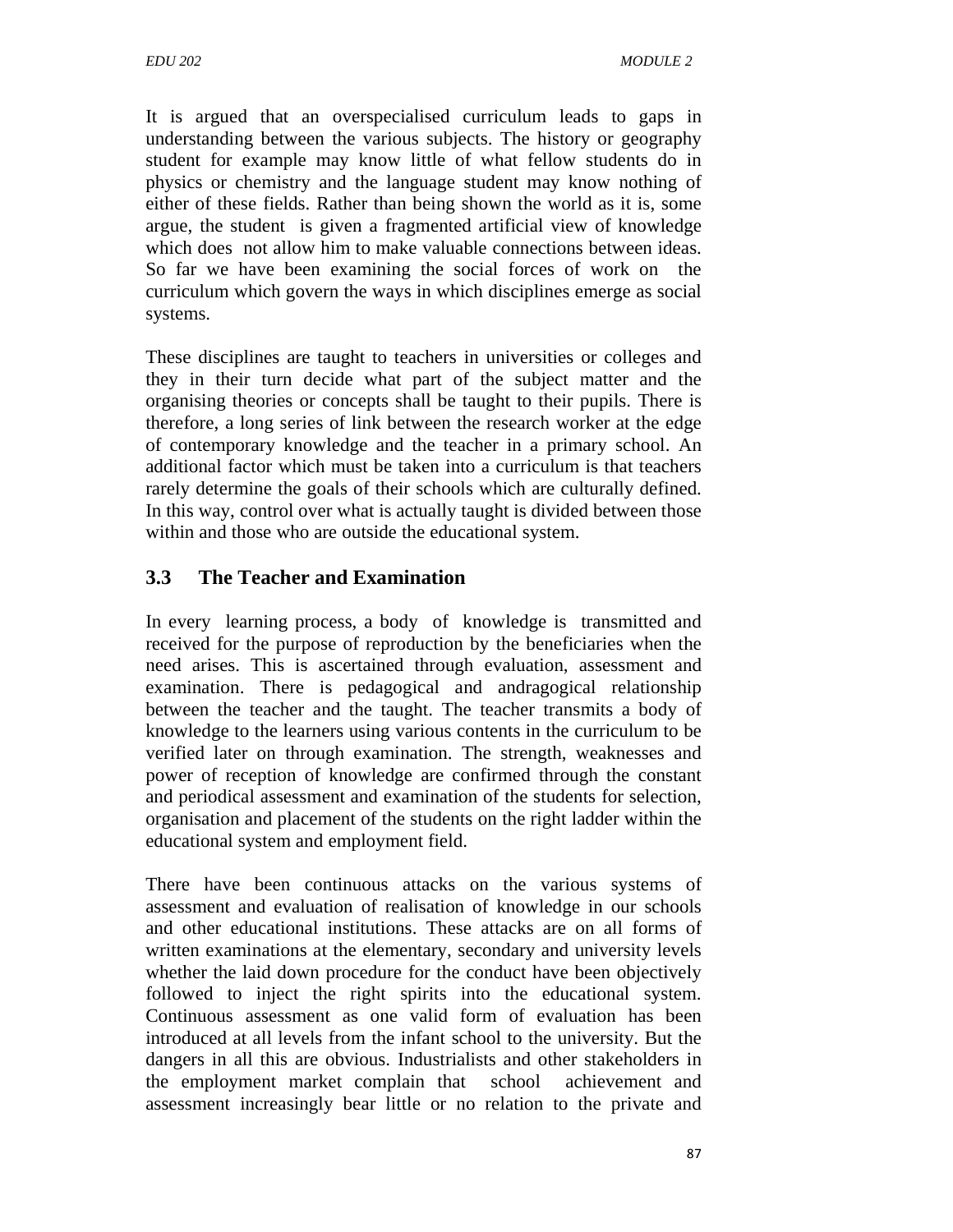public institutions requirements, particular for practical fields like engineering, teaching, banking and so forth. Parents of bright children are often unhappy that, at the end of the day, their offspring seem to be no better off than many of the less bright children due to the unsatisfactory conduct of examinations. Universities and colleges of higher education have often been heard to complain about the inferior levels of attainment shown by their yearly entrants. Some seek a return to a certificate in schools that would match the compulsory as well as optional elements of the old General School Certificate, with passes required in about five subjects before certificates would be awarded and so on. These are terrifying issues in the relationship between the teacher curriculum implementation and examination results.

Actually, school achievement is also related to the socio-economic status of the child's family. The observation of the role of the family to the child's reading ability for example, illustrates this point. Family status has a direct bearing on the child's own estimate of his school work ability as it relates to the teacher's performance on the field. There are also youngsters whose under achievement is as a result of maladjustment and some specific learning problems, but the majority of underachievers are drawn from segments of society, where aspirations differ from those of the school. The school does not offer them an opportunity to do the things they want to do or to be the person they want to be. Our schools must come to terms with these youngsters to achieve the aim of qualitative education. These youngsters adopt unwanted strategies to pass examinations by all means with the cooperation of the teachers who are expected to be the custodians of knowledge and skill. All examination in schools is a re-direction, attitudinal change and refocusing to meet up with the needed aspirations and requirements of the society at large.

#### **SELF- ASSESSMENT EXERCISE**

In your own opinion what are the causes of examination malpractices?

## **4.0 CONCLUSION**

In this unit, social relations in the classroom, teacher and curriculum and teacher and examination were discussed.

- 1. Social relations in the classroom: In the classroom the youth are trained to be able to perform adult roles when they become grown ups and to learn basic and applied skills which are useful in their later life.
- 2. Curriculum comprises learning experiences purposefully organised by formal educational agents such as schools to be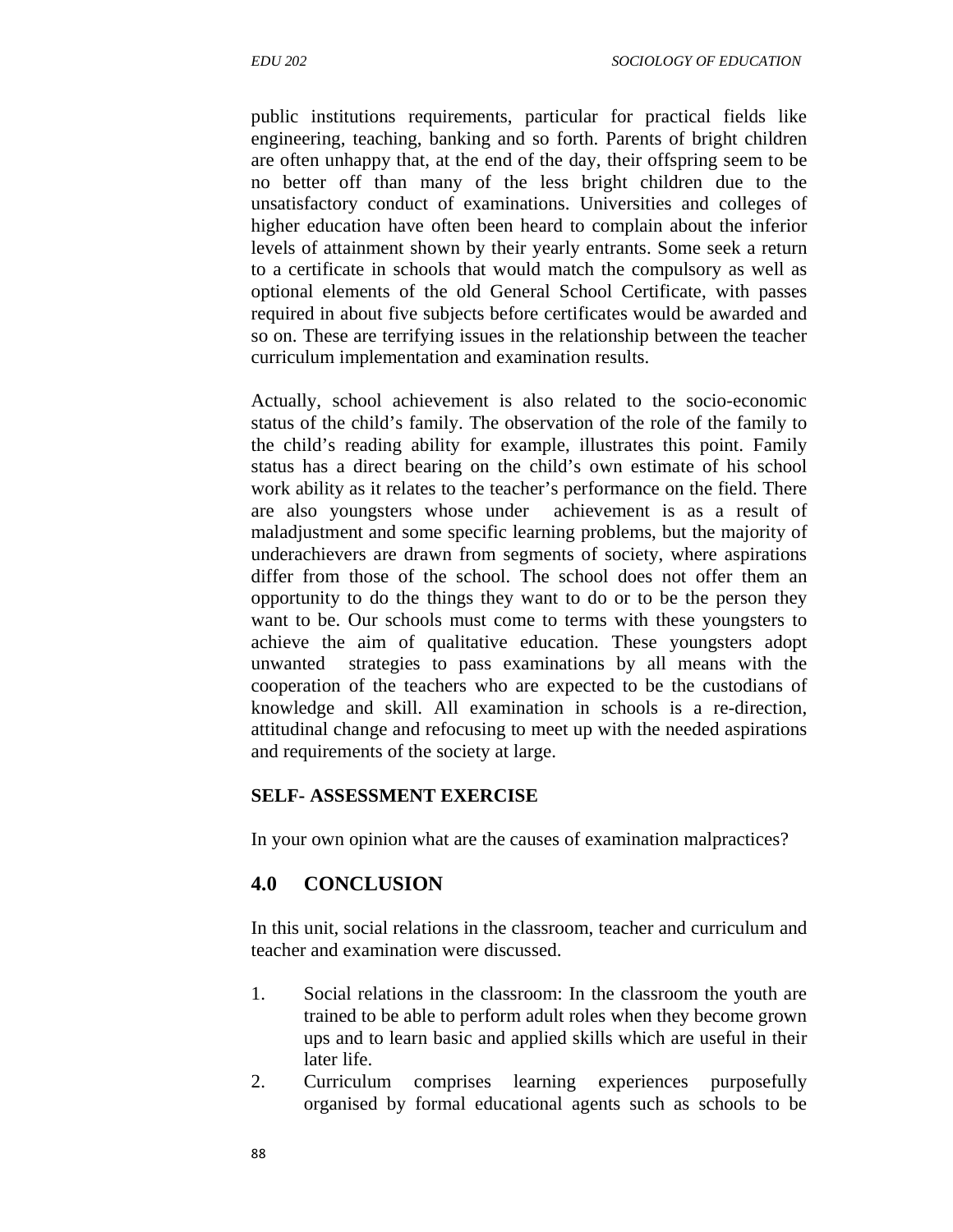used by the teachers to transform boys and girls from raw materials to refined ones to be able to participate constructively in the societal functions. There is the hidden curriculum in the school to be used by the teacher to compliment the official curriculum in the training of boys and girls.

3. Teachers and examination are closely related. In every learning process, a body of knowledge is transmitted and received for the purpose of reproduction by the beneficiaries when the need arises. This is the purpose of evaluation, assessment and examination by the teacher in the school.

# **5.0 SUMMARY**

In this unit , social relations in the classroom, teacher and curriculum and teacher and examination were summarised. The classroom should be a centre for quality teaching and academic performance; the efficiency of the teacher, the size and ethnic composition of the classroom are all important social influences on the life of the students. The interpretations and judgements of social relation in the classroom are shaped by student culture and sub-culture.

Teachers in the classroom cannot operate effectively without using the curriculum, which includes the timetable, body of knowledge, and skills such as project work and hidden the curriculum to foster proper teaching and learning in the classroom. Teachers and examination are two issues connecting each other in every learning process. The teacher in the school uses examination to measure the strength, weaknesses and power of reception of knowledge, confirmed through the constant and periodical assessment and examination of the students for selection, organisation and placement.

# **6.0 TUTOR- MARKED ASSIGNMENT**

- 1. List and explain the functions of a teacher in the classroom
- 2. Examine the social dynamics in the classroom with reference to peer groups.
- 3. Define curriculum and explain its usefulness in the transformation of a social being without blemish to become an acceptable member of a larger society.

# **7.0 REFERENCES / FURTHER READING**

Kenneth, B. *et'al* (1981). *A Sociology of Education for Africa*. London: George Allen and Unwin (Publishers) Limited .